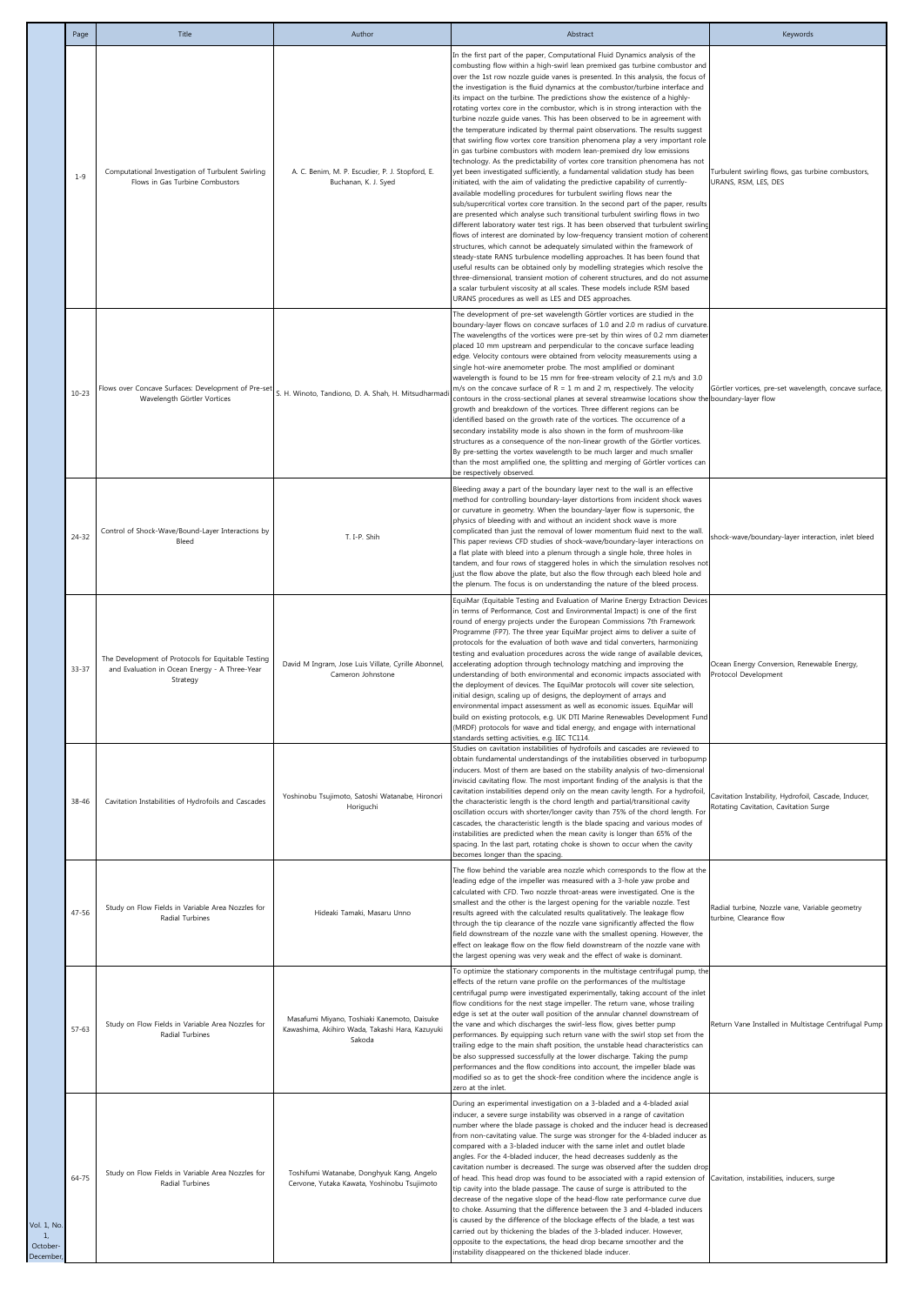| 2008 | 76-85   | Flow Analysis in Positive Displacement Micro-Hydro<br>Turbine and Development of Low Pulsation Turbine                                                                                  | Junichi Kurokawa, Jun Matsui, Young-Do Choi                                                 | In order to extract micro hydropower in the very low specific speed range, a<br>Positive Displacement Turbine (PDT) was proposed and steady performance<br>was determined experimentally. However, the suppression of large pressure<br>pulsation is inevitable for practical application of PDT. The objective of the<br>present study is to reveal the mechanism and the characteristics of pressure<br>pulsation in PDT by use of CFD and to suppress the pressure pulsation.<br>Unsteady CFD analysis has revealed that large pressure pulsation is caused by<br>large variation of rotational speed of the following rotor, while the driving<br>rotor, which is output rotor, keeps constant speed. Here is newly proposed a<br>4-lobe helical type rotor which can reduce the pressure pulsation drastically<br>and the performance prediction of new PDT is determined.                                                                                                                                                                                                                                                                                                                                                                                                                                                                                                                                | Micro hydropower, Positive displacement turbine,<br>Helical rotor, Pressure pulsation, Performance<br>improvement                                                              |
|------|---------|-----------------------------------------------------------------------------------------------------------------------------------------------------------------------------------------|---------------------------------------------------------------------------------------------|----------------------------------------------------------------------------------------------------------------------------------------------------------------------------------------------------------------------------------------------------------------------------------------------------------------------------------------------------------------------------------------------------------------------------------------------------------------------------------------------------------------------------------------------------------------------------------------------------------------------------------------------------------------------------------------------------------------------------------------------------------------------------------------------------------------------------------------------------------------------------------------------------------------------------------------------------------------------------------------------------------------------------------------------------------------------------------------------------------------------------------------------------------------------------------------------------------------------------------------------------------------------------------------------------------------------------------------------------------------------------------------------------------------|--------------------------------------------------------------------------------------------------------------------------------------------------------------------------------|
|      | 86-91   | Matching Diffuser Vane with Return Vane Installed in<br>Multistage Centrifugal Pump                                                                                                     | Daisuke Kawashima, Toshiaki Kanemoto, Kazuyuki<br>Sakoda, Akihiro Wada, Takashi Hara        | The effects of the diffuser vane on the performances of the multistage<br>centrifugal pump were investigated experimentally, taking account of the<br>interactions among the diffuser vane, the return vane, and the next stage<br>impeller. It is very important to match well the diffuser vane with the return<br>vane, for improving the hydraulic efficiency of the pump. The efficiency may<br>be more improved by making the cross-sectional area of the channel from the<br>diffuser vane outlet to the return vane inlet larger, as much as possible.                                                                                                                                                                                                                                                                                                                                                                                                                                                                                                                                                                                                                                                                                                                                                                                                                                                 | Centrifugal pump, diffuser vane, return vane,<br>multistage pump, performance, efficiency, hydraulic<br>loss                                                                   |
|      | 92-100  | Unsteady Flows Arising in a Mixed-Flow Vaneless<br>Diffuser System                                                                                                                      | Hiromu Tsurusaki                                                                            | The main objective of this study was to clarify the origin of the unsteady flows<br>arising in a mixed-flow vaneless diffuser system and also the effects of physica<br>components of the system. The testing equipment consists of a straight tube,<br>a swirl generator, and a mixed-flow vaneless diffuser. Pressure fluctuations of<br>the flow through the tube and diffuser were measured by using a<br>semiconductor-type pressure transducer and analyzed by an FFT analyzer. In<br>the experiment, the velocity ratio (axial velocity/peripheral velocity) of the<br>internal flow, and the geometric parameters of the diffuser were varied. Two<br>kinds of unsteady flows were measured according to the combination of the<br>components, and the origin of each unsteady flow was clarified. The<br>fundamental frequencies of unsteady flows arose were examined by two-<br>dimensional small perturbation analysis.                                                                                                                                                                                                                                                                                                                                                                                                                                                                            | Unsteady flow, Mixed-flow, Vaneless diffuser, Swirling<br>flow, Pressure fluctuation, Rotating stall                                                                           |
|      | 101-108 | Reynolds Number Effect on Regenerative Pump<br>Performance in Low Reynolds Number Range                                                                                                 | Hironori Horiguchi, Daisuke Yumiba, Yoshinobu<br>Tsujimoto, Masaaki Sakagami, Shigeo Tanaka | The effect of Reynolds number on the performance of a regenerative pump<br>was examined in a low Reynolds number range in experiment. The head of the<br>regenerative pump increased at low flow rates and decreased at high flow<br>rates as the Reynolds number decreased. The computation of the internal flow<br>was made to clarify the cause of the Reynolds number effect. At low flow<br>rates, the head is decreased with increasing the Reynolds number due to the<br>decrease of the shear force exerted by the impeller caused by the increase of<br>leakage and hence local flow rate. At higher flow rates, the head is increased<br>with increasing the Reynolds number with decreased loss at the inlet and<br>outlet as well as the decreased shear stress on the casing wall.                                                                                                                                                                                                                                                                                                                                                                                                                                                                                                                                                                                                                | Regenerative Pump, Pump Performance, Reynolds<br>Number Effect, Low Reynolds number                                                                                            |
|      | 109-120 | Control of Pump Performance with Attaching Flaps<br>on Blade Trailing Edges                                                                                                             | Yuji Kanemori, Ying Kang Pan                                                                | An innovative method of changing a centrifugal low specific speed pump<br>performance and pressure fluctuation by applying outlet flaps to impeller exit<br>has been investigated. The outlet blade edge section corresponds to the<br>trailing edge of wing on the circular-cascade, which dominates the pump<br>performance and pressure fluctuation. Computational fluid dynamics (CFD)<br>analysis of the entire impeller and volute casing and an experimental<br>investigation are conducted. The pressure fluctuation and the vibration of the<br>shaft are measured simultaneously. Kurtosis is applied as a dimensionless<br>parameter with which the unevenness of velocity distribution at impeller outlet<br>is indicated. The influence of the flaps on the pressure fluctuation is explained<br>by the kurtosis. This paper presents a theoretical method of predicting the<br>pump performance related to the attachment of a flap at impeller outlet.                                                                                                                                                                                                                                                                                                                                                                                                                                          | Pump, Flap, Performance, Pressure fluctuation,<br>Vibration                                                                                                                    |
|      | 121-139 | Investigation of Corrosion Fatigue Phenomena in<br>Transient Zone and Preventive Coating and Blade<br>Design against Fouling and Corrosive Environment for<br>Mechanical Drive Turbines | Satoshi Hata, Naoyuki Nagai, Toyoaki Yasui, Hiroshi<br>Tsukamoto                            | For mechanical drive steam turbines, the investigation results of corrosion<br>fatique phenomena in the transient zone are introduced, including basic<br>phenomena on expansion line and actual design and damage experience.<br>These results were analyzed from the standpoint of stress intensity during the<br>start of cracking. In order to resolve such problems, preventive coating and<br>blade design methods against fouling and corrosive environments are<br>developed. Detailed evaluation test results are given for coating performance<br>using a unique test procedure simulating fouling phenomena and washing<br>conditions. Finally, the results of the successful modification of internals and<br>on-line washing results on site are introduced.                                                                                                                                                                                                                                                                                                                                                                                                                                                                                                                                                                                                                                      | Steam Turbine, Corrosion Fatigue, Wilson Zone,<br>Thermodynamics, Numerical Analysis, ISB, Surface<br>Treatment, Hybrid Coating, Deposits, Corrosion,<br>Erosion, On-line wash |
|      | 140-147 | Experimental Study of Check Valves in Pumping<br>Systems with Air Entrainment                                                                                                           | Thong See Lee, Hong Tong Low, Dinh Tam Nguyen,<br>Wei Rong, Avan Neo                        | An experiment setup was introduced to study dynamic behaviour of different<br>types of check valves and the effects of air entrainment on the check valve<br>performance under pressure transient condition. The experiment results show<br>that the check valves with low inertia, assisted by springs or small traveling<br>distance/angle gave better performance under pressure transient condition<br>than check valves without these features. Air entrainment was found to affect<br>both wave speed and reverse velocity. With the increase of the initial air void<br>fraction in pipeline, the experiment results show that the wave speed was<br>reduced, the reverse velocity was increased. The first peak pressure increased<br>initially and then decreased with the increase of the initial air void fraction, the<br>pressure surge periods were increased proportionally with air void fraction due<br>to the greatly reduced wave speed. The study can be applied to help choosing<br>suitable check valves for a particular pumping system.                                                                                                                                                                                                                                                                                                                                                | air entrainment, pressure surges, pumping system,<br>check valve                                                                                                               |
|      | 148-154 | Influence of Blade Profiles on Flow around Wells<br>Turbine                                                                                                                             | Masami Suzuki, Chuichi Arakawa                                                              | The Wells turbine rotor consists of several symmetric airfoil blades arranged<br>around a central hub, and the stagger angle is 90 degrees. These<br>characteristics simplify the total construction of OWC type wave energy<br>converters. Although the Wells turbine is simple, the turbine produces a<br>complicated flow field due to the peculiar arrangement of blades, which can<br>rotate in the same direction irrespective of the oscillating airflow. In order to<br>understand these flows, flow visualization is carried out with an oil-film<br>method in the water tunnel. This research aims to analyze the mechanism of<br>the 3-D flows around the turbine with the flow visualization. The flow<br>visualization explained the influence of attack angle, the difference between<br>fan-shaped and rectangular wings, and the sweep angle.                                                                                                                                                                                                                                                                                                                                                                                                                                                                                                                                                  | Wells Turbine, Flow Visualization, Oil Film Method,<br>Wave Power Generation, Ocean Engineering                                                                                |
|      | 155-168 | Variable Geometry Mixed Flow Turbine for<br>Turbochargers: An Experimental Study                                                                                                        | Srithar Rajoo, Ricardo Martinez-Botas                                                       | This paper investigates a variable geometry (VG) mixed flow turbine with a<br>novel, purposely designed pivoting nozzle vane ring. The nozzle vane ring was<br>matched to the 3-dimensional aspect of the mixed flow rotor leading edge<br>with lean stacking. It was found that for a nozzle vane ring in a volute, the<br>vane surface pressure is highly affected by the flow in the volute rather than<br>the adjacent vane surface interactions, especially at closer nozzle positions. The<br>performance of the VG mixed flow turbine has been evaluated experimentally<br>in steady and unsteady flow conditions. The VG mixed flow turbine shows<br>higher peak efficiency and swallowing capacity at various vane angle settings<br>compared to an equivalent nozzleless turbine. Comparison with an equivalent<br>straight vane arrangement shows a higher swallowing capacity but similar<br>efficiencies. The VG turbine unsteady performance was found to deviate<br>substantially from the quasi-steady assumption compared to a nozzleless<br>turbine. This is more evident in the higher vane angle settings (smaller nozzle<br>passage), where there are high possibility of choking during a pulse cycle. The<br>presented steady and unsteady results are expected to be beneficial in the<br>design of variable geometry turbochargers, especially the ones with a mixed<br>flow turbine. | variable geometry turbocharger, mixed flow turbine,<br>steady flow and pulsating flow                                                                                          |
|      | 169-180 | Resonance and Instability of Blade-Shaft Coupled<br>Bending Vibrations with In-plane Blade Vibration                                                                                    | Norihisa Anegawa, Hiroyuki Fujiwara, Akira Okabe,<br>Osami Matsushita                       | As a major component of a power plant, a turbine generator must have<br>sufficient reliability. Longer blades have lower natural frequency, thereby<br>equiring that the design of the shaft and blade takes into account the<br>coupling of the blade vibration mode, nodal diameter $k=0$ and $k=1$ with<br>vibration of the shaft.                                                                                                                                                                                                                                                                                                                                                                                                                                                                                                                                                                                                                                                                                                                                                                                                                                                                                                                                                                                                                                                                          | Blade-Shaft coupled vibration, Bending vibration,<br>Resonance, Instability, In-plane vibration, Turbine<br>generator                                                          |
|      | Page    | Title                                                                                                                                                                                   | Author                                                                                      | Abstract                                                                                                                                                                                                                                                                                                                                                                                                                                                                                                                                                                                                                                                                                                                                                                                                                                                                                                                                                                                                                                                                                                                                                                                                                                                                                                                                                                                                       | Keywords                                                                                                                                                                       |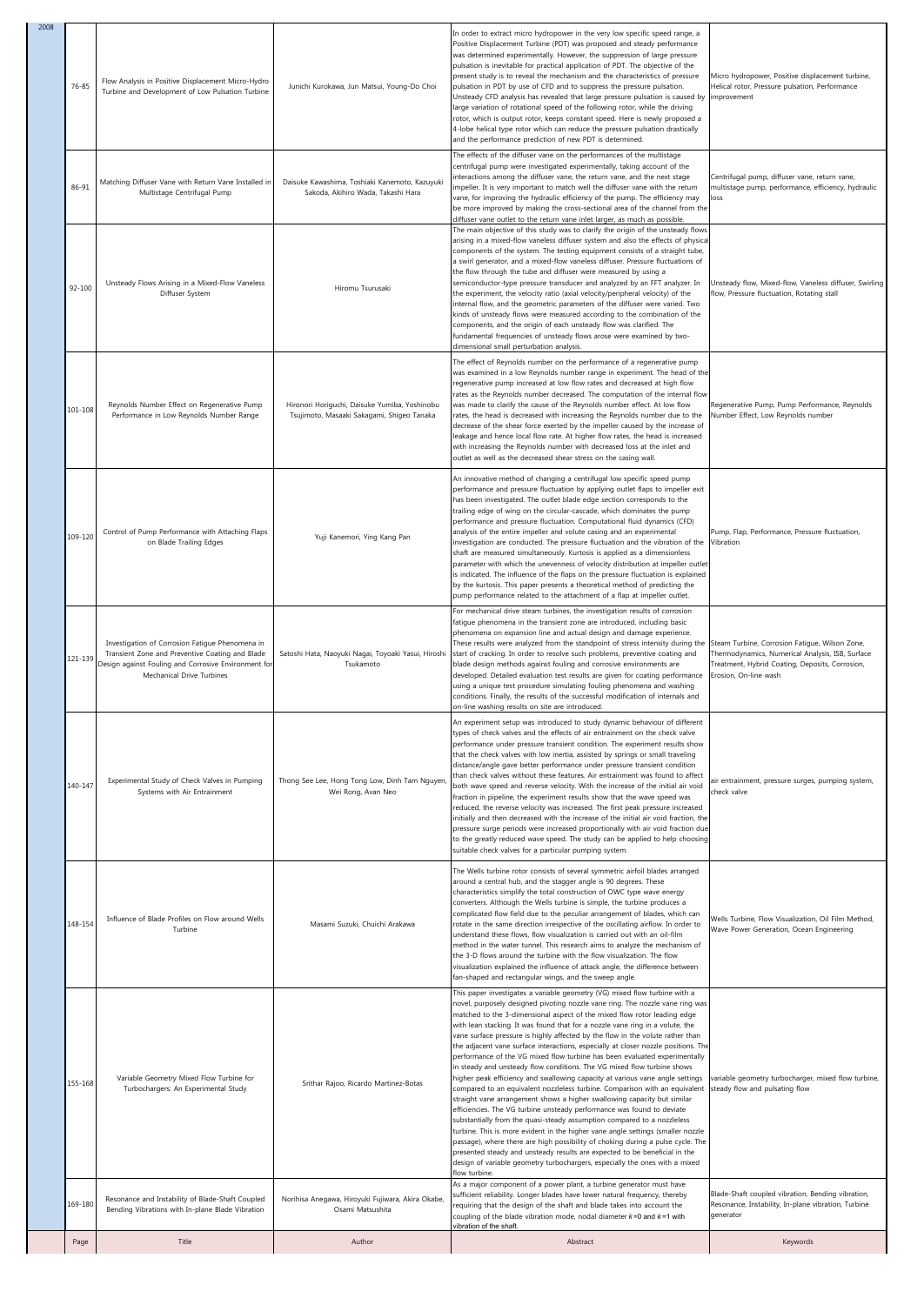|                           | $1 - 12$  | Application of Surrogate Modeling to Design of A<br>Compressor Blade to Optimize Stacking and<br>Thickness                | Abdus Samad, Kwang-Yong Kim                                                                   | Surrogate modeling is applied to a compressor blade shape optimization to<br>modify its stacking line and thickness to enhance adiabatic efficiency and total<br>pressure ratio. Six design variables are defined by parametric curves and three<br>objectives; efficiency, total pressure and a combined objective of efficiency and<br>total pressure are considered to enhance the performance of compressor<br>blade. Latin hypercube sampling of design of experiments is used to generate<br>55 designs within design space constituted by the lower and upper limits of<br>variables. Optimum designs are found by formulating a PRESS (predicted error<br>sum of squares) based averaging (PBA) surrogate model with the help of a<br>gradient based optimization algorithm. The optimum designs using the current<br>variables show that, to optimize the performance of turbomachinery blade, the<br>adiabatic efficiency objective is improved substantially while total pressure<br>ratio objective is increased a very small amount. The multi-objective<br>optimization shows that the efficiency can be increased with the less<br>compensation of total pressure reduction or both objectives can be increased<br>simultaneously.                                                                                                                                                                                                                                                                                                                                 | Compressor Blade, Optimization, Surrogate Modeling,<br>Stacking Line, Thickness of Blade, Efficiency |
|---------------------------|-----------|---------------------------------------------------------------------------------------------------------------------------|-----------------------------------------------------------------------------------------------|-----------------------------------------------------------------------------------------------------------------------------------------------------------------------------------------------------------------------------------------------------------------------------------------------------------------------------------------------------------------------------------------------------------------------------------------------------------------------------------------------------------------------------------------------------------------------------------------------------------------------------------------------------------------------------------------------------------------------------------------------------------------------------------------------------------------------------------------------------------------------------------------------------------------------------------------------------------------------------------------------------------------------------------------------------------------------------------------------------------------------------------------------------------------------------------------------------------------------------------------------------------------------------------------------------------------------------------------------------------------------------------------------------------------------------------------------------------------------------------------------------------------------------------------------------------------------------------|------------------------------------------------------------------------------------------------------|
|                           | $13 - 20$ | Analysis of Aerodynamic Performance in an Annular<br>Compressor Bowed Cascade with Large Camber<br>Angles                 | Shaowen Chen, Fu Chen                                                                         | The effects of positively bowed blade on the aerodynamic performance of<br>annular compressor cascades with large camber angle were experimentally<br>investigated under different incidences. The distributions of the exit total<br>pressure loss and secondary flow vectors of compressor cascades were<br>analyzed. The static pressure was measured by tapping on the cascade<br>surfaces, and the ink-trace flow visualizations were conducted. The results<br>show that the value of the optimum bowed angle and optimum bowed height<br>decrease because of the increased losses at the mid-span with the increase of<br>the caber angle. The C-shape static pressure distribution along the radial<br>direction exists on the suction surface of the straight cascade with large r<br>camber angles. When bowed blade is applied, the larger bowed angle and<br>larger bowed height will further enhance the accumulation of the low-energy<br>fluid at the mid-span, thus deteriorate the flow behavior. Under 60° camber<br>angle, flow behavior near the end-wall region of some bowed cascades even<br>deteriorates instead of improving because the blockage of the separated flow<br>near the mid-span keeps the low-energy fluid near the end-walls from moving<br>towards the mid-span region, and as a result, a rapid augmentation of the<br>total loss is easy to take place under large bowed angle. With the increase of<br>camber angle, the choice range of bowed angle corresponding to the best<br>performance in different incidences become narrower. | Cascade experiment, compressor, camber angle                                                         |
|                           | $21 - 30$ | Prediction of Wear Depth Distribution by Slurry on a<br>Pump Impeller                                                     | Kenichi Sugiyama, Hiroshi Nagasaka, Takeshi<br>Enomoto, Shuji Hattori                         | Slurry wear with sand particles in rivers is a serious problem for pump<br>operation. Therefore, a technique to predict wear volume loss is required for<br>selecting wear resistant materials and determining specifications for the<br>maintenance period. This paper reports a method for predicting the wear<br>depth distribution on the blade of an impeller. Slurry wear tests of an<br>aluminum pump impeller were conducted. Prediction results of wear depth<br>distribution approximately correspond with the results of slurry wear tests. This<br>technique is useful for industrial application.                                                                                                                                                                                                                                                                                                                                                                                                                                                                                                                                                                                                                                                                                                                                                                                                                                                                                                                                                                    | Pump, Impeller, Numerical analysis, Slurry wear, Life<br>prediction                                  |
| Vol 2, No<br>$\mathbf{1}$ | $31 - 39$ | A Behavior of the Diffuser Rotating Stall in a Low<br>Specific Speed Mixed-Flow Pump                                      | Masahiro Miyabe, Akinori Furukawa, Hideaki Maeda,<br>Isamu Umeki, Yoshinori Jittani           | The flow instability in a low specific speed mixed-flow pump, having a positive<br>slope of head-flow characteristics was investigated. Based on the static<br>pressure measurements, it was found that a rotating stall in the vaned diffuser<br>occurs at about 65% flow rate of best efficiency point (BEP). A dynamic<br>Particle Image Velocimetry (DPIV) measurement and the numerical simulations<br>were conducted in order to investigate the flow fields. As a result, the diffuser<br>rotating stall was simulated even by Computational Fluid Dynamics (CFD) and<br>the calculated periodic flow patterns agree well with the measured ones by<br>DPIV. It is clarified that a periodical large scaled backflow, generated at the<br>leading edge of the suction surface of the diffuser vane, causes the instability.<br>Furthermore, the growth of the strong vortex at the leading edge of the<br>diffuser vane induces the strong backflow from the diffuser outlet to the inlet<br>The scale of one stall cell is covered over four-passages in total thirteen vane-<br>passages.                                                                                                                                                                                                                                                                                                                                                                                                                                                                                | Mixed flow pump, Flow instability, Vaned diffuser,<br>Rotating stall, PIV, CFD                       |
|                           | $40 - 54$ | A Backflow Vortex Cavitation and Its Effects on<br>Cavitation Instabilities                                               | Kazuyoshi Yamamoto, Yoshinobu Tsujimoto                                                       | Cavitation instabilities in turbo-machinery such as cavitation surge and<br>rotating cavitation are usually explained by the quasi-steady characteristics of<br>cavitation, mass flow gain factor and cavitation compliance. However, there<br>are certain cases when it is required to take account of unsteady<br>characteristics. As an example of such cases, cavitation surge in industrial<br>centrifugal pump caused by backflow vortex cavitation is presented and the<br>importance of the phase delay of backflow vortex cavitation is clarified. First,<br>fundamental characteristics of backflow vortex structure is shown followed by<br>detailed discussions on the energy transfer under cavitation surge in the<br>centrifugal pump. Then, the dynamics of backflow is discussed to explain a<br>large phase lag observed in the experiments with the centrifugal pump.                                                                                                                                                                                                                                                                                                                                                                                                                                                                                                                                                                                                                                                                                          | Cavitation, Instability, Backflow, Cavitation Surge,<br>Inducer, Centrifugal pump, Vortex            |
| March,<br>2009            | $55 - 60$ | A Thermal Analysis of a Film Cooling System with<br>Normal Injection Holes Using Experimental Data                        | Kyung Min Kim, Dong Hyun Lee, Hyung Hee Cho,<br>Moon Young Kim                                | The present study investigated temperature and thermal stress distributions in<br>a film cooling system with normal injection cooling flow. 3D-numerical<br>simulations using the FEM commercial code ANSYS were conducted to<br>calculate distributions of temperature and thermal stresses. In the simulations,<br>the surface boundary conditions used the surface heat transfer coefficients and<br>adiabatic wall temperature which were converted from the Sherwood numbers<br>and impermeable wall effectiveness obtained from previous mass transfer<br>experiments. As a result, the temperature gradients, in contrast to the adiabatic Gas turbine heat transfer, Film cooling, Thermal<br>wall temperature, were generated by conduction between the hot and cold<br>regions in the film cooling system. The gradient magnitudes were about 10"<br>20K in the y-axis (spanwise) direction and about 50"60K in the x-axis<br>(streamwise) direction. The high thermal stresses resulting from this<br>temperature distribution appeared in the side regions of holes. These locations<br>were similar to those of thermal cracks in actual gas turbines. Thus, this<br>thermal analysis can apply to a thermal design of film cooling holes to prevent<br>or reduce thermal stresses.                                                                                                                                                                                                                                                                                  | analysis, Thermal stress, Finite element method                                                      |
|                           | $61 - 71$ | Machine Fault Diagnosis and Prognosis: The State of<br>The Art                                                            | Tran Van Tung, Bo-Suk Yang                                                                    | Machine fault diagnostic and prognostic techniques have been the<br>considerable subjects of condition-based maintenance system in the recent<br>time due to the potential advantages that could be gained from reducing<br>downtime, decreasing maintenance costs, and increasing machine availability.<br>For the past few years, research on machine fault diagnosis and prognosis has<br>been developing rapidly. These publications covered in the wide range of<br>statistical approaches to model-based approaches. With the aim of<br>synthesizing and providing the information of these researches for researcher's<br>community, this paper attempts to summarize and classify the recent<br>published techniques in diagnosis and prognosis of rotating machinery.<br>Furthermore, it also discusses the opportunities as well as the challenges for<br>conducting advance research in the field of machine prognosis.                                                                                                                                                                                                                                                                                                                                                                                                                                                                                                                                                                                                                                                | Rotating Machinery, Fault Diagnosis, Prognosis                                                       |
|                           | 72-79     | Effect of Internal Flow in Symmetric and Asymmetric<br>Micro Regenerative Pump Impellers on Their Pressure<br>Performance | Hironori Horiguchi, Shinji Matsumoto, Yoshinobu<br>Tsujimoto, Masaaki Sakagami, Shigeo Tanaka | The effect of symmetric and asymmetric micro regenerative pump impellers or<br>their pressure performance was studied. The shut off head of the pump with<br>the symmetric impeller was about 2.5 times as that with the asymmetric<br>impeller. The computation of the internal flow was performed to clarify the<br>cause of the increase of the head. It was found that the contribution of the<br>angular momentum supply was larger than that of shear stress for the head<br>development in both cases. The larger head and momentum supply in the<br>case of the symmetric impeller were caused by larger recirculated flow rate<br>and larger angular momentum difference between the inlet and outlet to the<br>impeller. The larger recirculated flow rate was caused by smaller pressure<br>gradient in the direction of recirculated flow. The decrease of the<br>circumferential velocity in the casing was attributed to the smaller local flow<br>rate in the casing.                                                                                                                                                                                                                                                                                                                                                                                                                                                                                                                                                                                              | Regenerative Pump, Pump Performance, Internal Flow<br>Leakage Flow, Geometry                         |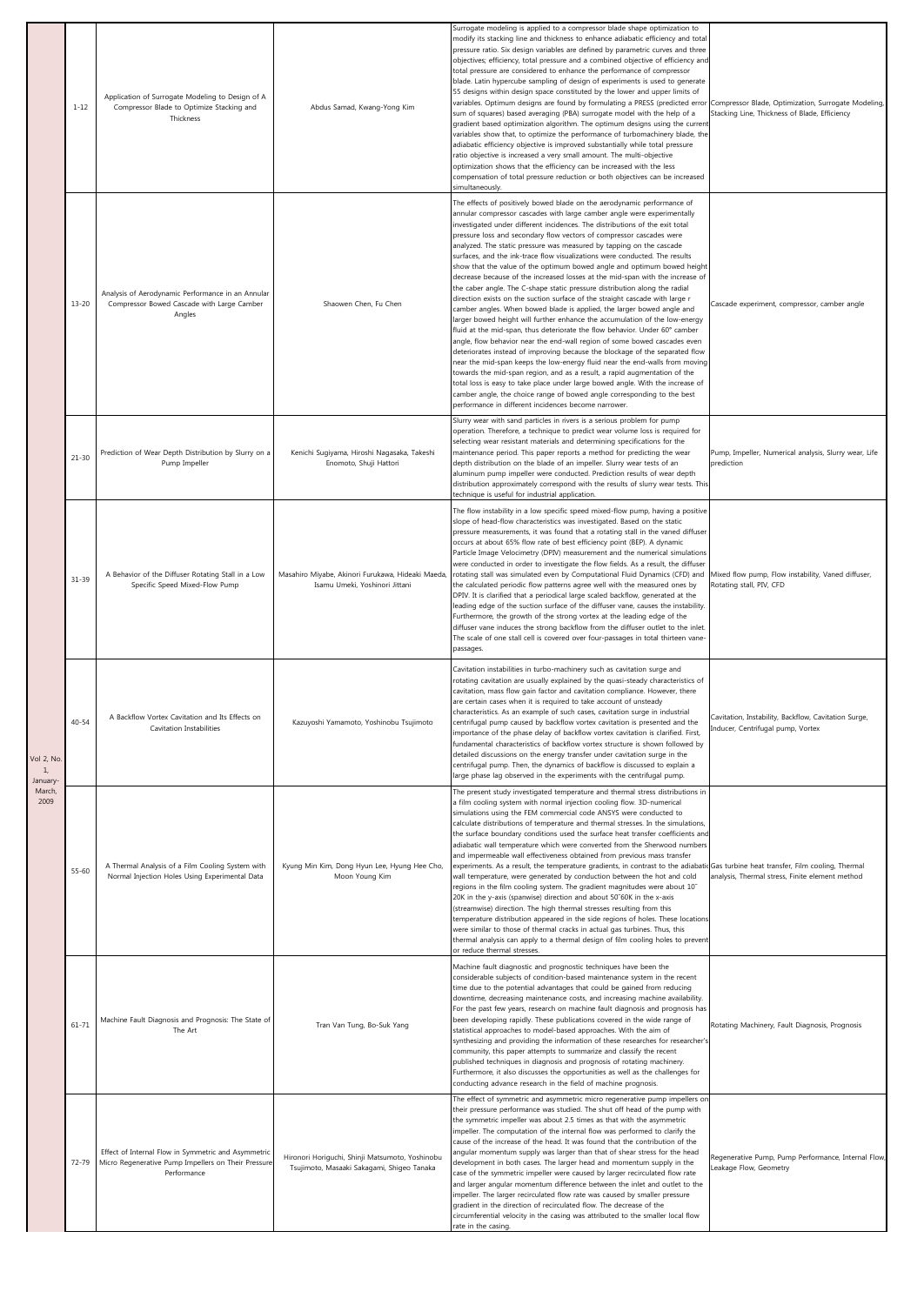|                                        | 80-91       | Prediction of Specific Noise Based on Internal Flow of<br>Forward Curved Fan                                                                                           | Soichi Sasaki, Hidechito Hayashi, Makoto Hatakeyama                                              | In this study, a prediction theory for specific noise that is the overall<br>characteristic of the fan has been proposed. This theory is based on total<br>pressure prediction and broadband noise prediction. The specific noises of two<br>forward curved fans with different number of blades were predicted. The flow<br>around the impeller having 120 blades (MF120) was more biased at a certain<br>positions than the impeller with 40 blades (MF40). An effective domain of the<br>energy conversion of MF40 has extended overall than MF120. The total<br>pressure was affected by the slip factor and pressure loss caused by the vortex Centrifugal Fan, Internal Flow, Wake, Vortex, Pressure<br>flow. The suppression of a major pressure drop by the vortex flow and<br>expansion of the effective domain for energy conversion contributed to an<br>increase in the total pressure of MF40 at the design point. The position of<br>maximum relative velocity was different for each fan. The relative velocity of<br>MF120 was less than that of MF40 due to the deviation angle. The specific<br>noise of MF120 was 2.7 dB less than that of MF40 due to the difference in<br>internal flow. It has been quantitatively estimated that the deceleration in the<br>relative velocity contributed to the improvement in the overall performance.                                                                                                                                                                                                                                                                    | Drop, Aerodynamic Noise                                                                                       |
|----------------------------------------|-------------|------------------------------------------------------------------------------------------------------------------------------------------------------------------------|--------------------------------------------------------------------------------------------------|------------------------------------------------------------------------------------------------------------------------------------------------------------------------------------------------------------------------------------------------------------------------------------------------------------------------------------------------------------------------------------------------------------------------------------------------------------------------------------------------------------------------------------------------------------------------------------------------------------------------------------------------------------------------------------------------------------------------------------------------------------------------------------------------------------------------------------------------------------------------------------------------------------------------------------------------------------------------------------------------------------------------------------------------------------------------------------------------------------------------------------------------------------------------------------------------------------------------------------------------------------------------------------------------------------------------------------------------------------------------------------------------------------------------------------------------------------------------------------------------------------------------------------------------------------------------------------------------------------------------------------|---------------------------------------------------------------------------------------------------------------|
|                                        | 92-101      | Performance Comparison of Two Wind Turbine<br>Generator Systems Having Two Types of Control<br>Methods                                                                 | Sumio Saito, Satoshi Sekizuka                                                                    | The purpose of this paper is to gain a greater understanding of the<br>performance of practical wind turbine generating systems with differing output<br>power controllers and controlling means for wind turbine speed. Subjected<br>wind turbines, both equipped with an asynchronous power generator, are<br>located at two sites and are defined as wind turbine A and wind turbine B in<br>this study, respectively. Their performance differences are examined by<br>measuring wind speed and electric parameters. The study suggests that both<br>wind turbines have a clear linkage between current and output power<br>fluctuations. Comparison of the fluctuations to wind speed fluctuation,<br>although they are triggered primarily by wind speed fluctuation, clearly<br>indicates the specific behaviors inherent to the respective turbine control<br>mechanisms.                                                                                                                                                                                                                                                                                                                                                                                                                                                                                                                                                                                                                                                                                                                                                  | Wind turbine, Wind speed, Induction generator,<br>Asynchronous generator, Power curve, Acoustic noise         |
|                                        | Page        | Title                                                                                                                                                                  | Author                                                                                           | Abstract                                                                                                                                                                                                                                                                                                                                                                                                                                                                                                                                                                                                                                                                                                                                                                                                                                                                                                                                                                                                                                                                                                                                                                                                                                                                                                                                                                                                                                                                                                                                                                                                                           | Keywords                                                                                                      |
|                                        | 102-109     | Design Optimization of a High Specific Speed Francis<br>Turbine Using Multi-Objective Genetic Algorithm                                                                | Kazuyuki Nakamura, Sadao Kurosawa                                                                | A design optimization system for Francis turbine was developed. The system<br>consists of design program and CFD solver. Flow passage shapes are<br>optimized automatically by using the system with Multi-Objective Genetic<br>Algorithm (MOGA). In this study, the system was applied to a high specific<br>speed Francis turbine (nSP = 250m-kW). The runner profile and the draft tube<br>shape were optimized to decrease hydraulic losses. As the results, it was<br>shown that the turbine efficiency was improved in wide operating range,<br>furthermore, the height of draft tube was reduced with the hydraulic<br>performance kept.                                                                                                                                                                                                                                                                                                                                                                                                                                                                                                                                                                                                                                                                                                                                                                                                                                                                                                                                                                                    | Francis Turbine, Multi-Objective Genetic Algorithm,<br>Optimization Design, Performance                       |
|                                        | 110-120     | Numerical Analysis of the Whole Field Flow in a<br>Centrifugal Fan for Performance Enhancement - The<br>Effect of Boundary Layer Fences of Different<br>Configurations | K. Vasudeva Karanth, N. Yagnesh Sharma                                                           | Generally the fluid flows within the centrifugal impeller passage as a<br>decelerating flow with an adverse pressure gradient along the stream wise<br>path. This flow tends to be in a state of instability with flow separation zones<br>on the suction surface and on the front shroud. Hence several experimental<br>attempts were earlier made to assess the efficacy of using boundary layer<br>fences to trip the flow in the regions of separation and to make the flow align<br>itself into stream wise direction so that the losses could be minimized and<br>overall efficiency of the diffusion process in the fan could be increased. With<br>the development of CFD, an extensive numerical whole field analysis of the<br>effect of boundary layer fences in discrete regions of suspected separation<br>points is possible. But it is found from the literature that there have been no<br>significant attempts to use this tool to explore numerically the utility of the<br>fences on the flow field. This paper attempts to explore the effect of boundary<br>layer fences corresponding to various geometrical configurations on the<br>impeller as well as on the diffuser. It is shown from the analysis that the fences<br>located on the impellers near the trailing edge on pressure side and suction<br>side improves the static pressure recovery across the fan. Fences provided at<br>the radial mid-span on the pressure side of the diffuser vane and near the<br>leading edge and trailing edge of the suction side of diffuser vanes also<br>improve the static pressure recovery across the fan. | Boundary layer fence, Flow separation, Sliding mesh,<br>Unsteady analysis, Recirculation zone, Jets and wakes |
|                                        | $.21 - 126$ | Experimental Study on Internal Flow of a Mini<br>Centrifugal Pump by PIV Measurement                                                                                   | Yulin Wu, Huijing Yuan, Jie Shao, Shuhong Liu                                                    | The internal flow field in a centrifugal pump working at the several flow<br>conditions has been measured by using the particle image velocimetry (PIV)<br>technique with the laser induced fluorescence (LIF) particles and the refractive<br>index matched (RIM) facilities. The impeller of the centrifugal pump has an<br>utlet diameter in 100mm, and consists of six two-dimensional curvature<br>backward swept blades of constant thickness. Measured results give reliable<br>flow patterns in the pump. It is obvious that application of LIF particle and<br>RIM are the key methods to obtain the right PIV measured results in pump<br>internal flow.                                                                                                                                                                                                                                                                                                                                                                                                                                                                                                                                                                                                                                                                                                                                                                                                                                                                                                                                                                 | Centrifugal pump, PIV, laser induced fluorescence,<br>refractive index matched                                |
|                                        | 127-135     | Study on Design of Air-water Two-phase Flow<br>Centrifugal Pump Based on Similarity Law                                                                                | Naoki Matsushita, Akinori Furukawa, Satoshi<br>Watanabe, Kusuo Okuma                             | A conventional centrifugal pump causes a drastic deterioration of air-water<br>two-phase flow performances even at an air-water two-phase flow condition<br>of inlet void fraction less than 10% in the range of relatively low water flow<br>rate. Then we have developed a two-phase flow centrifugal pump which<br>consists of a tandem arrangement of double rotating cascades and blades of<br>outer cascade have higher outlet angle more than 90°. In design of the two-<br>phase flow pump for various sized and operating conditions, similarity<br>relations of geometric dimensions to hydraulic performances is very useful. Th<br>similarity relations of rotational speed, impeller diameter and blade height are<br>investigated for the developed impeller in the present paper. As the results,<br>the similarity law of rotational speed and impeller diameter is clarified<br>experimentally even in two-phase flow condition. In addition, influences of<br>blade height on air-water two-phase flow performances indicate a little<br>difference from the similarity relations.                                                                                                                                                                                                                                                                                                                                                                                                                                                                                                                               | Centrifugal pump, Air-water two-phase flow, Pump<br>performance, Similarity law                               |
| Vol. 2, No.<br>2, April-<br>June, 2009 | 136-146     | Experimental Research for Performance and Noise of<br>Small Axial Fan                                                                                                  | Takahiro Ito, Gaku Minorikawa, Qinyin Fan                                                        | Small axial fans have become widely used as cooling devices in recent years.<br>Because of their increasing importance, studies have been conducted on ways<br>to improve the performance and reduce the noise of such fans. In this report,<br>a small axial fan with a diameter of 85 mm (a type popularity used in personal<br>computer or workstation) was selected for further examination. The influence<br>on aerodynamic performance and noise of such frame design parameters as<br>blade tip clearance results in a decrease of discrete frequency noise and an<br>increase of broad-spectrum noise. As for the most suitable design refinement<br>in terms of fan efficiency, we found that the treatment of outlet corner<br>roundness and altering spoke skew to the direction counter to that of fan<br>rotation was effective.                                                                                                                                                                                                                                                                                                                                                                                                                                                                                                                                                                                                                                                                                                                                                                                      | Axial Flow Fan, Performance, Efficiency, Noise, Frame                                                         |
|                                        | 147-155     | Dynamic Characteristics of the Radial Clearance Flow<br>between Axially Oscillating Rotational Disk and<br><b>Stationary Disk</b>                                      | Hironori Horiguchi, Yoshinori Ueno, Koutaro<br>Takahashi, Kazuyoshi Miyagawa, Yoshinobu Tsujimot | Dynamic characteristics of the clearance flow between an axially oscillating<br>rotational disk and a stationary disk were examined by experiments and<br>computations based on a bulk flow model. In the case without pressure<br>fluctuations at the inlet and outlet of the clearance, parallel and contracting<br>flow paths had an effect to stabilize the axial oscillation of the rotating disk.<br>The enlarged flow path had an effect to destabilize the axial oscillation due to<br>the negative damping and stiffness for outward and inward flows, respectively<br>It was shown that the fluid force can be decomposed into the component<br>caused by the inlet or outlet pressure fluctuation without the axial oscillation<br>and that due to the axial oscillation without the inlet or outlet pressure<br>fluctuation. A method to predict the stiffness and damping coefficients is<br>proposed for general cases when the device is combined with an arbitrary flow<br>system.<br>This paper aims to describe the importance of data, data collection methods,                                                                                                                                                                                                                                                                                                                                                                                                                                                                                                                                                 | Pump, Flow Induced Vibration, Axisymmetric Flow,<br>Clearance Flow, Balance Disk, Bulk Flow Model             |
|                                        | 156-164     | A Review of Ocean Wave Power Extraction; the<br>primary interface                                                                                                      | W. B. Wan Nik, A. M. Muzathik, K. B. Samo, M. Z.<br>Ibrahim                                      | parameters to estimate the potential of wave energy and environmental<br>impacts. The technical and economical status in wave energy conversion is<br>outlined. Power and energy efficiency relationships are discussed. Many<br>different types of wave-energy converters have been detailed. The progress in<br>wave energy conversion in Malaysia is reviewed.                                                                                                                                                                                                                                                                                                                                                                                                                                                                                                                                                                                                                                                                                                                                                                                                                                                                                                                                                                                                                                                                                                                                                                                                                                                                  | Wave energy, Wave parameters, Wave data sources,<br>Energy conversion, Environmental impact                   |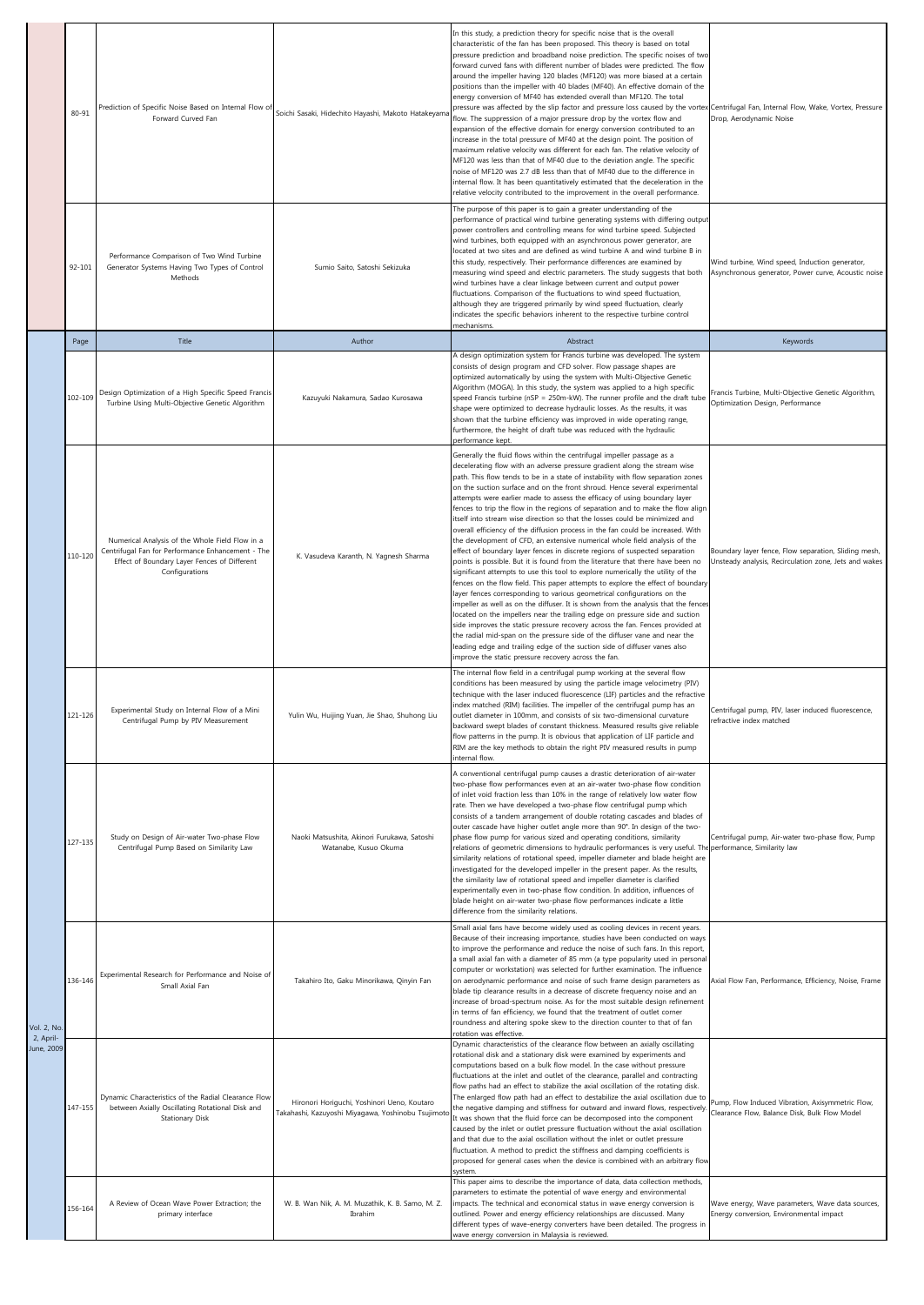| 165-171 | Prediction of Cavitation Intensity in Pumps Based on<br>Propagation Analysis of Bubble Collapse Pressure<br>Using Multi-Point Vibration Acceleration Method | Masashi Fukaya, Shigeyoshi Ono, Ryujiro Udo                                                                                                      | We developed a 'multi-point vibration acceleration method' for accurately<br>predicting the cavitation intensity in pumps. Pressure wave generated by<br>cavitation bubble collapse propagates and causes pump vibration. We<br>measured vibration accelerations at several points on a casing, suction and<br>discharge pipes of centrifugal and mixed-flow pumps. The measured vibration<br>accelerations scattered because the pressure wave damped differently betweer<br>the bubble collapse location and each sensor. In a conventional method,<br>experimental constants are proposed without evaluating pressure propagation<br>paths, then, the scattered vibration accelerations cause the inaccurate<br>cavitation intensity. In our method, we formulated damping rate, transmittance<br>of the pressure wave, and energy conversion from the pressure wave to the<br>vibration along assumed pressure propagation paths. In the formulation, we<br>theoretically defined a 'pressure propagation coefficient,' which is a correlatior<br>coefficient between the vibration acceleration and the bubble collapse<br>pressure. With the pressure propagation coefficient, we can predict the<br>cavitation intensity without experimental constants as proposed in a<br>conventional method. The prediction accuracy of cavitation intensity is<br>improved based on a statistical analysis of the multi-point vibration<br>accelerations. The predicted cavitation intensity was verified with the plastic<br>deformation rate of an aluminum sheet in the cavitation erosion area of the<br>impeller blade. The cavitation intensities were proportional to the measured<br>plastic deformation rates for three kinds of pumps. This suggests that our<br>method is effective for estimating the cavitation intensity in pumps. We can<br>make a cavitation intensity map by conducting this method and varying the<br>flow rate and the net positive suction head (NPSH). The map is useful for avoiding the | Cavitation intensity, Bubble collapse, Pressure<br>propagation, Vibration acceleration, Pump      |
|---------|-------------------------------------------------------------------------------------------------------------------------------------------------------------|--------------------------------------------------------------------------------------------------------------------------------------------------|----------------------------------------------------------------------------------------------------------------------------------------------------------------------------------------------------------------------------------------------------------------------------------------------------------------------------------------------------------------------------------------------------------------------------------------------------------------------------------------------------------------------------------------------------------------------------------------------------------------------------------------------------------------------------------------------------------------------------------------------------------------------------------------------------------------------------------------------------------------------------------------------------------------------------------------------------------------------------------------------------------------------------------------------------------------------------------------------------------------------------------------------------------------------------------------------------------------------------------------------------------------------------------------------------------------------------------------------------------------------------------------------------------------------------------------------------------------------------------------------------------------------------------------------------------------------------------------------------------------------------------------------------------------------------------------------------------------------------------------------------------------------------------------------------------------------------------------------------------------------------------------------------------------------------------------------------------------------------------------------------------------------------|---------------------------------------------------------------------------------------------------|
| 172-178 | a Fixed Meridional Geometry using DOE                                                                                                                       | Design Optimization of Centrifugal Pump Impellers in Sung Kim, Young-Seok Choi, Kyoung-Yong Lee, Joon-<br>Yong Yoon                              | This paper reports on an investigation (using RSM with commercial CFD<br>software) of the performance characteristics of the impeller in a centrifugal<br>pump. Geometric parameters of vane plane development were defined with<br>the meridional shape and frontal view of the impeller. The parameters are<br>focused on the blade-angle distributions through the impeller in a fixed<br>meridional geometry. For screening, a 2k factorial design has been used to<br>identify the important design parameters. The objective functions are defined<br>as the total head rise and the total efficiency at the design flow-rate. From the<br>2k factorial design results, it is found that the incidence angles and the exit<br>blade angle are the most important parameters influencing the performance of<br>the pump.                                                                                                                                                                                                                                                                                                                                                                                                                                                                                                                                                                                                                                                                                                                                                                                                                                                                                                                                                                                                                                                                                                                                                                                              | Centrifugal pump, Impeller, Optimization,<br>RSM(Response surface method)                         |
| 179-188 | Surrogate Based Optimization Techniques for<br>Aerodynamic Design of Turbomachinery                                                                         | Abdus Samad, Kwang-Yong Kim                                                                                                                      | Recent development of high speed computers and use of optimization<br>techniques have given a big momentum of turbomachinery design replacing<br>expensive experimental cost as well as trial and error approaches. The<br>surrogate based optimization techniques being used for aerodynamic<br>turbomachinery designs coupled with Reynolds-averaged Navier-Stokes<br>equations analysis involve single- and multi-objective optimization methods.<br>The objectives commonly tried to improve were adiabatic efficiency, pressure<br>ratio, weight etc. Presently coupling the fluid flow and structural analysis is<br>being tried to find better design in terms of weight, flutter and vibration, and<br>turbine life. The present article reviews the surrogate based optimization<br>techniques used recently in turbomachinery shape optimizations.                                                                                                                                                                                                                                                                                                                                                                                                                                                                                                                                                                                                                                                                                                                                                                                                                                                                                                                                                                                                                                                                                                                                                               | Turbomachinery, surrogate modeling, optimization,<br>Pareto optimal front, CFD                    |
| Page    | Title                                                                                                                                                       | Author                                                                                                                                           | Abstract                                                                                                                                                                                                                                                                                                                                                                                                                                                                                                                                                                                                                                                                                                                                                                                                                                                                                                                                                                                                                                                                                                                                                                                                                                                                                                                                                                                                                                                                                                                                                                                                                                                                                                                                                                                                                                                                                                                                                                                                                   | Keywords                                                                                          |
| 189-196 | Study for the Increase of Micro Regenerative Pump<br>Head                                                                                                   | Hironori Horiguchi, Keisuke Wakiya, Yoshinobu<br>Tsujimoto, Masaaki Sakagami, Shigeo Tanaka                                                      | The effect of inlet and outlet blade angles on a micro regenerative pump head<br>was examined in experiments. The pump head was little increased by changing<br>the blade angles compared with the original pump with the inlet and outlet<br>blade angles of 0 degree. The effect of the axial clearance between the<br>impeller and the casing on the pump head was also examined. The head was<br>increased largely by decreasing the axial clearance. The computation of the<br>internal flow was performed to clarify the cause of the increase of the pump<br>head due to the decrease of the clearance. The local flow rate in the casing<br>decreased as the leakage flow rate through the axial clearance decreased due<br>to the decrease of the clearance. It was found that the larger head in the                                                                                                                                                                                                                                                                                                                                                                                                                                                                                                                                                                                                                                                                                                                                                                                                                                                                                                                                                                                                                                                                                                                                                                                                             | Micro Regenerative Pump, Internal Flow, Blade Angle,<br>Clearance, Leakage Flow                   |
|         |                                                                                                                                                             |                                                                                                                                                  | smaller clearance was just caused by the smaller local flow rate in the casing.<br>In the case of the smaller clearance, the smaller local flow rate caused the<br>smaller circumferential velocity near the front and rear sides of the impeller.<br>This caused the increase of the angular momentum in the casing and the                                                                                                                                                                                                                                                                                                                                                                                                                                                                                                                                                                                                                                                                                                                                                                                                                                                                                                                                                                                                                                                                                                                                                                                                                                                                                                                                                                                                                                                                                                                                                                                                                                                                                               |                                                                                                   |
| 197-205 | Fluid-Oscillation Coupled Analysis for HAWT Rotor<br>Blade (One Degree of Freedom Weak Coupling<br>Analysis with Hinge-Spring Model)                        | Hiroshi Imamura, Yutaka Hasegawa, Junsuke Murata,<br>Sho Chihara, Daisuke Takezaki, Naotsugu Kamiya                                              | head.<br>Since large-scale commercial wind turbine generator systems such as MW-<br>class wind turbines are becoming widely operated, the vibration and distortion<br>of the blade are becoming larger and larger. Therefore the soft structure<br>design instead of the solid-design is one of the important concepts to reduce<br>the structural load and the cost of the wind turbine rotors. The objectives of<br>the study are development of the fluid-structure coupled analysis code and<br>evaluation of soft rotor-blade design to reduce the unsteady structural blade<br>load. In this paper, fluid-structure coupled analysis for the HAWT rotor blade<br>performed by free wake panel method coupled with hinge-spring blade model<br>for the flapwise blade motion. In the model, the continuous deflection of the<br>rotor blade is represented by flapping angle of the hinge with one degree of<br>freedom. The calculation results are evaluated by comparison with the<br>database of the NREL unsteady aerodynamic experiment. In the analysis the<br>unsteady flapwise moments in yawed inflow conditions are compared for the<br>blades with different flapwise eigen frequencies.                                                                                                                                                                                                                                                                                                                                                                                                                                                                                                                                                                                                                                                                                                                                                                                                                  | Wind Turbine, Free Wake Panel Method, Weak<br>Coupling Analysis, Hinge-Spring Model, Yawed Inflow |
| 206-214 | Inducer                                                                                                                                                     | Cause of Cavitation Instabilities in Three Dimensional Donghyuk Kang, Koichi Yonezawa, Hironori Horiguchi,<br>Yutaka Kawata, Yoshinobu Tsujimoto | Alternate blade cavitation, rotating cavitation and cavitation surge in rocket<br>turbopump inducers were simulated by a three dimensional commercial CFD<br>code. In order to clarify the cause of cavitation instabilities, the velocity<br>disturbance caused by cavitation was obtained by subtracting the velocity<br>vector under non-cavitating condition from that under cavitating condition. It<br>was found that there exists a disturbance flow towards the trailing edge of the<br>tip cavity. This flow has an axial flow component towards downstream which<br>reduces the incidence angle to the next blade. It was found that all of the<br>cavitation instabilities start to occur when this flow starts to interact with the<br>leading edge of the next blade. The existence of the disturbance flow was<br>validated by experiments.                                                                                                                                                                                                                                                                                                                                                                                                                                                                                                                                                                                                                                                                                                                                                                                                                                                                                                                                                                                                                                                                                                                                                                  | Inducer, Cavitation instabilities, Velocity disturbance,<br>Three dimensional CFD                 |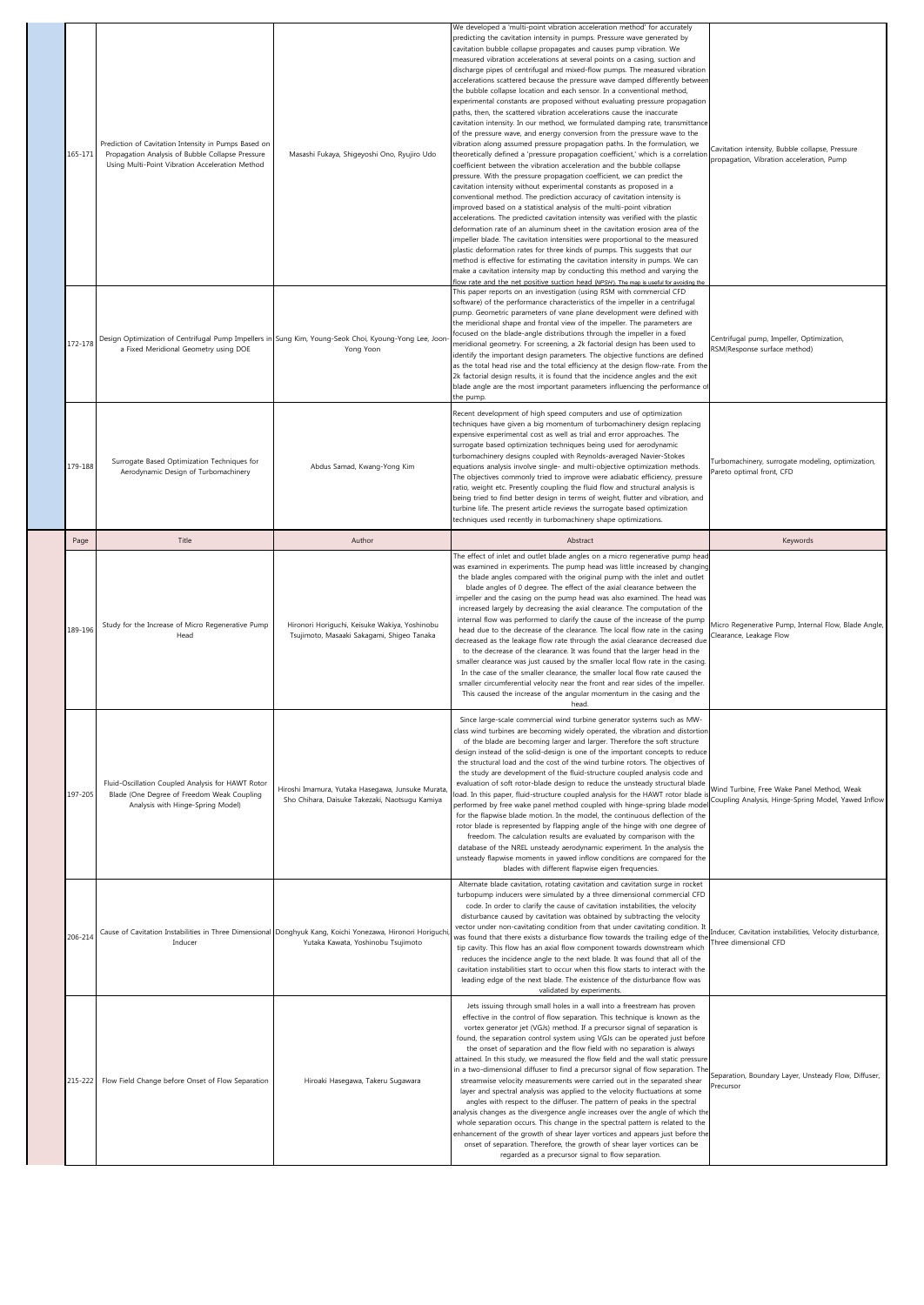| Vol. 2,<br>No.3, July-<br>eptembe<br>, 2009 | 223-231 | Experimental Investigation on Separated Flows of<br>Axial Flow Stator and Diagonal Flow Rotor                      | Yoichi Kinoue, Norimasa Shiomi, Toshiaki Setoguchi,<br>Yingzi Jin                                                | Experimental investigations were conducted for the internal flows of the axial<br>flow stator and diagonal flow rotor. Corner separation near the hub surface<br>and the suction surface of stator blade are mainly focused on. For the design<br>flow rate, the values of the axial velocity and the total pressure at stator outlet<br>decrease between near the suction surface and near the hub surface by the<br>influence of corner wall. For the flow rate of 80-90% of the design flow rate,<br>the corner separation of the stator between the suction surface and the hub<br>surface is observed, which becomes widely spread for 80% of the design flow<br>rate. At rotor outlet for 81% of the design flow rate, the low axial velocity<br>region grows between near the suction surface of rotor and the casing surface<br>because of the tip leakage flow of the rotor.                                                                                                                                                                                                                                                                                                                                                                                                                                                                                                                                                                                                                                                                                                                                                                                                                                                                                                                                                                                                                                                                                                                             | Axial flow stator, Diagonal flow rotor, Internal flow,<br>orner separation                                                                          |
|---------------------------------------------|---------|--------------------------------------------------------------------------------------------------------------------|------------------------------------------------------------------------------------------------------------------|-------------------------------------------------------------------------------------------------------------------------------------------------------------------------------------------------------------------------------------------------------------------------------------------------------------------------------------------------------------------------------------------------------------------------------------------------------------------------------------------------------------------------------------------------------------------------------------------------------------------------------------------------------------------------------------------------------------------------------------------------------------------------------------------------------------------------------------------------------------------------------------------------------------------------------------------------------------------------------------------------------------------------------------------------------------------------------------------------------------------------------------------------------------------------------------------------------------------------------------------------------------------------------------------------------------------------------------------------------------------------------------------------------------------------------------------------------------------------------------------------------------------------------------------------------------------------------------------------------------------------------------------------------------------------------------------------------------------------------------------------------------------------------------------------------------------------------------------------------------------------------------------------------------------------------------------------------------------------------------------------------------------|-----------------------------------------------------------------------------------------------------------------------------------------------------|
|                                             | 232-238 | Rotating Choke and Choked Surge in an Axial Pump<br>Impeller                                                       | Toshifumi Watanabe, Hideyoshi Sato, Yasuhiko<br>Henmi, Hironori Horiguchi, Yutaka Kawata, Yoshinobu<br>Tsujimoto | Unlike usual turbopump inducers, the axial flow pump tested operates very<br>stably at design flow rate without rotating cavitation nor cavitation surge. Flow<br>visualization suggests that this is because the tip cavity smoothly extends into<br>the flow passage without the interaction with the leading edge of the next<br>blade. However, at low flow rate and low cavitation number, choked surge and<br>rotating choke were observed. Their correlation with the performance curve<br>under cavitation is discussed and their instantaneous flow fields are shown.                                                                                                                                                                                                                                                                                                                                                                                                                                                                                                                                                                                                                                                                                                                                                                                                                                                                                                                                                                                                                                                                                                                                                                                                                                                                                                                                                                                                                                    | Pump, Cavitation, Cavitation Instability, Rotating<br>Choke, Choked Surge                                                                           |
|                                             | 239-247 | A Study of Performance and Internal Flow in a New<br>Type of Sewage Pump                                           | Yasuyuki Nishi, Junichiro Fukutomi                                                                               | Sewage pumps are designed with a wide flow channel by, for example,<br>sacrificing some efficiency and reducing the number of blades, in order to<br>prevent plugging with foreign bodies. However, the behavior of foreign bodies<br>which actually flow into a pump is extremely complex, and there are questions<br>about whether the presumed foreign bodies will actually pass through. This<br>paper proposes a new type of sewage pump impeller designed to further<br>improve pump efficiency and performance in passing foreign bodies. This<br>sewage pump impeller has a structure in which the suction flow channel of a<br>closed type non-clog pump is wound in a helical spiral. The focus of this<br>research was to investigate pump performance and internal flow in this single<br>blade sewage pump impeller. The results clearly indicated the following facts:<br>The developed sewage pump impeller exhibits high efficiency over a wide<br>range of flow rates; internal flow of the pump is very complicated; and the<br>internal flow state varies greatly when the flow rate changes.                                                                                                                                                                                                                                                                                                                                                                                                                                                                                                                                                                                                                                                                                                                                                                                                                                                                                                  | Turbomachinery, Sewage Pump, Single Blade,<br>Performance, Internal Flow                                                                            |
|                                             | 248-253 | Numerical Prediction of Unsteady Flows through<br>Whole Nozzle-Rotor Cascade Channels with Partial<br>Admission    | Yasuhiro Sasao, Kazuhiro Monma, Tadashi Tanuma,<br>Satoru Yamamoto                                               | This paper presents a numerical study for unsteady flows in a high-pressure<br>steam turbine with a partial admission stage. Compressible Navier-Stokes<br>equations are solved by the high-order high-resolution finite-difference<br>method based on the fourth-order compact MUSCL TVD scheme, Roe's<br>approximate Riemann solver, and the LU-SGS scheme. The SST-model is also<br>solved for evaluating the eddy-viscosity. The unsteady two-dimensional flows<br>through whole nozzle-rotor cascade channels considering a partial admission<br>are numerically investigated. 108 nozzle passages with two blockages and 60<br>rotor passages are simultaneously calculated. The influence of the flange in the<br>nozzle box to the lift of rotors is predicted. Also the efficiency of the partial<br>admission stage changing the number of blockages and the number of<br>nozzles is parametrically predicted.                                                                                                                                                                                                                                                                                                                                                                                                                                                                                                                                                                                                                                                                                                                                                                                                                                                                                                                                                                                                                                                                                          | Numerical Study, Steam Turbine, Unsteady Flow,<br>Partial Admission, Nozzle-rotor Cascade Channels                                                  |
|                                             | 254-259 | Vibration Analysis of a Rotor considering Nonlinear<br>Reaction of Hydrodynamic Bearing                            | Soo-Mok Lee, Do-Hyeong Lim, Jong-Gug Bae, Bo-Suk<br>Yang                                                         | In this paper it was attempted to treat the hydrodynamic journal bearing as a<br>time-based nonlinear reaction source in each step of rotor rotation in order to<br>observe the bearing effect more realistically and accurately in stead of the<br>conventional method of simple linearized stiffness and damping. Lubrication<br>analysis based on finite element method is employed to calculate the<br>hydrodynamic reaction of bearing and Newmark's method was used to<br>calculate the rotor dynamics in the time domain. Simulation for an industrial<br>electrical motor showed remarkable results with differences compared to those<br>by the conventional method in the dynamic behavior of the rotor.                                                                                                                                                                                                                                                                                                                                                                                                                                                                                                                                                                                                                                                                                                                                                                                                                                                                                                                                                                                                                                                                                                                                                                                                                                                                                                | Rotating Machinery, Lateral Vibration Analysis, Journal<br>Bearing, Nonlinear Hydrodynamic Reaction,<br>Unbalance Response Analysis, Electric Motor |
|                                             | 260-268 | One-Dimensional Analysis of Full Load Draft Tube<br>Surge Considering the Finite Sound Velocity in the<br>Penstock | Changkun Chen, Christophe Nicolet, Koichi Yonezawa,<br>Mohamed Farhat, Francois Avellan, Yoshinobu<br>Tsujimoto  | The effects of acoustic modes in the penstock on the self-excited oscillation in<br>hydraulic power system were studied by assuming a finite sound velocity in<br>the penstock. The flow in the draft tube is considered to be incompressible<br>assuming that the length of the draft tube is smaller than the wavelength of<br>the oscillation. It was found that various acoustic modes in the penstock can<br>become unstable (amplified) by the diffuser effect of the draft tube or the<br>effect of swirl flow from the runner. Their effects on each mode are discussed                                                                                                                                                                                                                                                                                                                                                                                                                                                                                                                                                                                                                                                                                                                                                                                                                                                                                                                                                                                                                                                                                                                                                                                                                                                                                                                                                                                                                                   | Draft tube surge, finite sound velocity, higher order<br>frequencies                                                                                |
|                                             | Page    | Title                                                                                                              | Author                                                                                                           | Abstract                                                                                                                                                                                                                                                                                                                                                                                                                                                                                                                                                                                                                                                                                                                                                                                                                                                                                                                                                                                                                                                                                                                                                                                                                                                                                                                                                                                                                                                                                                                                                                                                                                                                                                                                                                                                                                                                                                                                                                                                          | Keywords                                                                                                                                            |
|                                             | 269-277 | Unsteady Flow with Cavitation in Viscoelastic Pipes                                                                | Alexandre K. Soares, Dídia I.C. Covas, Helena M.<br>Ramos, Luisa Fernanda R. Reis                                | The current paper focuses on the analysis of transient cavitating flow in<br>pressurised polyethylene pipes, which are characterized by viscoelastic<br>rheological behaviour. A hydraulic transient solver that describes fluid<br>transients in plastic pipes has been developed. This solver incorporates the<br>description of dynamic effects related to the energy dissipation (unsteady<br>friction), the rheological mechanical behaviour of the viscoelastic pipe and the<br>cavitating pipe flow. The Discrete Vapour Cavity Model (DVCM) and the<br>Discrete Gas Cavity Model (DGCM) have been used to describe transient<br>cavitating flow. Such models assume that discrete air cavities are formed in<br>fixed sections of the pipeline and consider a constant wave speed in pipe<br>reaches between these cavities. The cavity dimension (and pressure) is allowed<br>to grow and collapse according to the mass conservation principle. An<br>extensive experimental programme has been carried out in an experimental<br>set-up composed of high-density polyethylene (HDPE) pipes, assembled at<br>Instituto Superior Técnico of Lisbon, Portugal. The experimental facility is<br>composed of a single pipeline with a total length of 203 m and inner diameter<br>of 44 mm. The creep function of HDPE pipes was determined by using an<br>inverse model based on transient pressure data collected during experimental<br>runs without cavitating flow. Transient tests were carried out by the fast<br>closure of the ball valves located at downstream end of the pipeline for the<br>non-cavitating flow and at upstream for the cavitating flow. Once the<br>rheological behaviour of HDPE pipes were known, computational simulations<br>have been run in order to describe the hydraulic behaviour of the system for<br>the cavitating pipe flow. The calibrated transient solver is capable of accurately<br>describing the attenuation, dispersion and shape of observed transient | Cavitating flow, Fluid transients, Viscoelasticity,<br>Pipelines, Experimental data                                                                 |
|                                             | 278-285 | Uncertainty in Operational Modal Analysis of<br>Hydraulic Turbine Components                                       | Martin Gagnon, S.-Antoine Tahan, André Coutu                                                                     | Operational modal analysis (OMA) allows modal parameters, such as natural<br>frequencies and damping, to be estimated solely from data collected during<br>operation. However, a main shortcoming of these methods resides in the<br>evaluation of the accuracy of the results. This paper will explore the<br>uncertainty and possible variations in the estimates of modal parameters for<br>different operating conditions. Two algorithms based on the Least Square<br>Complex Exponential (LSCE) method will be used to estimate the modal<br>parameters. The uncertainties will be calculated using a Monte-Carlo approach<br>with the hypothesis of constant modal parameters at a given operating<br>condition. In collaboration with Andritz-Hydro Ltd, data collected on two<br>different stay vanes from an Andritz-Hydro Ltd Francis turbine will be used.<br>This paper will present an overview of the procedure and the results obtained.                                                                                                                                                                                                                                                                                                                                                                                                                                                                                                                                                                                                                                                                                                                                                                                                                                                                                                                                                                                                                                                          | Flow induced vibration, modal analysis, system<br>identification, uncertainty, modal parameters                                                     |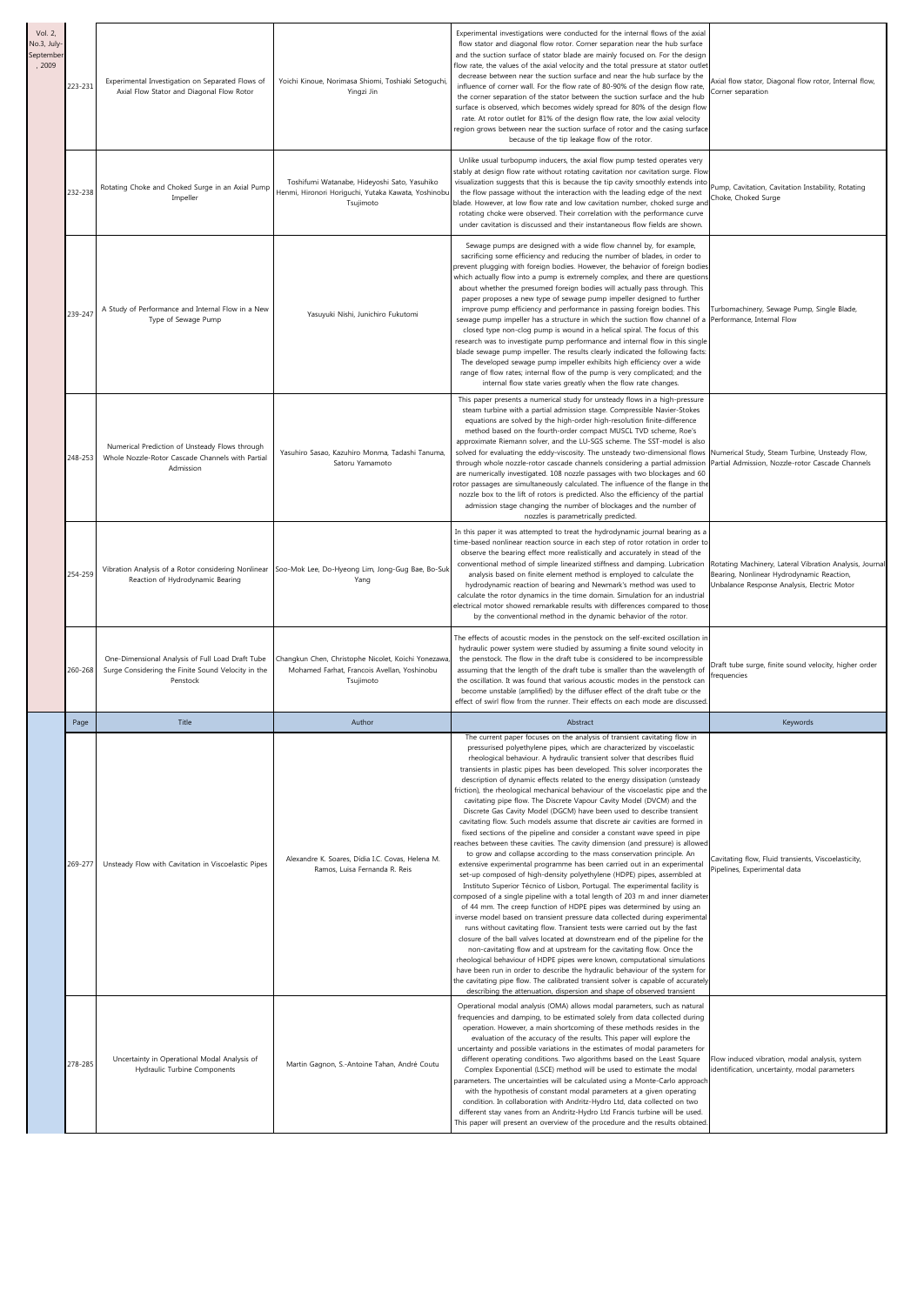| 286-294 | Influence of the Francis Turbine location under vortex<br>rope excitation on the Hydraulic System Stability   | S. Alligné, C. Nicolet, P. Allenbach, B. Kawkabani, J.-J<br>Simond, F. Avellan                    | Hydroelectric power plants are known for their ability to cover variations of<br>the consumption in electrical power networks. In order to follow this changing<br>demand, hydraulic machines are subject to off-design operation. In that case,<br>the swirling flow leaving the runner of a Francis turbine may act under given<br>conditions as an excitation source for the whole hydraulic system. In high load<br>operating conditions, vortex rope behaves as an internal energy source which<br>leads to the self excitation of the system. The aim of this paper is to identify<br>the influence of the full load excitation source location with respect to the<br>eigenmodes shapes on the system stability. For this, a new eigenanalysis tool<br>based on eigenvalues and eigenvectors computation of the nonlinear set of<br>differential equations in SIMSEN, has been developed. First the modal analysis<br>method and linearization of the set of the nonlinear differential equations are<br>fully described. Then, nonlinear hydro-acoustic models of hydraulic<br>components based on electrical equivalent schemes are presented and<br>linearized. Finally, a hydro-acoustic SIMSEN model of a simple hydraulic power<br>plant, is used to apply the modal analysis and to show the influence of the<br>turbine location on system stability. Through this case study, it brings out that<br>modeling of the pipe viscoelastic damping is decisive to find out stability limits<br>and unstable eigenfrequencies.                                                                                                                                                                                                                                                                                                                                                                                                            | Instability, Vortex rope, Eigenvalues, Viscoelastic<br>damping, Francis Turbine                                           |
|---------|---------------------------------------------------------------------------------------------------------------|---------------------------------------------------------------------------------------------------|-----------------------------------------------------------------------------------------------------------------------------------------------------------------------------------------------------------------------------------------------------------------------------------------------------------------------------------------------------------------------------------------------------------------------------------------------------------------------------------------------------------------------------------------------------------------------------------------------------------------------------------------------------------------------------------------------------------------------------------------------------------------------------------------------------------------------------------------------------------------------------------------------------------------------------------------------------------------------------------------------------------------------------------------------------------------------------------------------------------------------------------------------------------------------------------------------------------------------------------------------------------------------------------------------------------------------------------------------------------------------------------------------------------------------------------------------------------------------------------------------------------------------------------------------------------------------------------------------------------------------------------------------------------------------------------------------------------------------------------------------------------------------------------------------------------------------------------------------------------------------------------------------------------------------------------------------------|---------------------------------------------------------------------------------------------------------------------------|
| 295-302 | Axisymmetric Swirling Flow Simulation of the Draft<br>Tube Vortex in Francis Turbines at Partial Discharge    | Romeo Susan-Resiga, Sebastian Muntean, Peter Stein,<br>François Avellan                           | The flow in the draft tube cone of Francis turbines operated at partial<br>discharge is a complex hydrodynamic phenomenon where an incoming steady<br>axisymmetric swirling flow evolves into a three-dimensional unsteady flow field<br>with precessing helical vortex (also called vortex rope) and associated pressure<br>fluctuations. The paper addresses the following fundamental question: is it<br>possible to compute the circumferentially averaged flow field induced by the<br>precessing vortex rope by using an axisymmetric turbulent swirling flow<br>model? In other words, instead of averaging the measured or computed 3D<br>velocity and pressure fields we would like to solve directly the circumferentially<br>averaged governing equations. As a result, one could use a 2D axi-symmetric<br>model instead of the full 3D flow simulation, with huge savings in both<br>computing time and resources. In order to answer this question we first<br>compute the axisymmetric turbulent swirling flow using available solvers by<br>introducing a stagnant region model (SRM), essentially enforcing a<br>unidirectional circumferentially averaged meridian flow as suggested by the<br>experimental data. Numerical results obtained with both models are compared<br>against measured axial and circumferential velocity profiles, as well as for the<br>vortex rope location. Although the circumferentially averaged flow field cannot<br>capture the unsteadiness of the 3D flow, it can be reliably used for further<br>stability analysis, as well as for assessing and optimizing various techniques to<br>stabilize the swirling flow. In particular, the methodology presented and<br>validated in this paper is particularly useful in optimizing the blade design in<br>order to reduce the stagnant region extent, thus mitigating the vortex rope<br>and expending the operating range for Francis turbines. | draft tube, vortex rope, turbulent axisymmetric flow,<br>stagnant region model                                            |
| 303-314 | Dynamic Analysis of Francis Runners - Experiment<br>and Numerical Simulation                                  | Stefan Lais, Quanwei Liang, Urs Henggeler, Thomas<br>Weiss, Xavier Escaler, Eduard Egusquiza      | The present paper shows the results of numerical and experimental modal<br>analyses of Francis runners, which were executed in air and in still water. In its<br>first part this paper is focused on the numerical prediction of the model<br>parameters by means of FEM and the validation of the FEM method.<br>Influences of different geometries on modal parameters and frequency<br>reduction ratio (FRR), which is the ratio of the natural frequencies in water and<br>the corresponding natural frequencies in air, are investigated for two different<br>runners, one prototype and one model runner. The results of the analyses<br>indicate very good agreement between experiment and simulation. Particularly<br>the frequency reduction ratios derived from simulation are found to agree very<br>well with the values derived from experiment. In order to identify sensitivity of<br>the structural properties several parameters such as material properties,<br>different model scale and different hub geometries are numerically<br>investigated. In its second part, a harmonic response analysis is shown for a<br>Francis runner by applying the time dependent pressure distribution resulting<br>from an unsteady CFD simulation to the mechanical structure. Thus, the data<br>gained by modern CFD simulation are being fully utilized for the structural<br>design based on life time analysis. With this new approach a more precise<br>prediction of turbine loading and its effect on turbine life cycle is possible<br>allowing better turbine designs to be developed.                                                                                                                                                                                                                                                                                                                                            | Modal analysis, fluid structure interaction, rotor-stator<br>interaction, harmonic response analysis, instationary<br>CFD |
| 315-323 | Overload Surge Investigation Using CFD Data                                                                   | Felix Flemming, Jason Foust, Jiri Koutnik, Richard K.<br>Fisher                                   | Pressure oscillations triggered by the unstable interaction of dynamic flow<br>features of the hydraulic turbine with the hydraulic plant system - including<br>the electrical design - can at times reach significant levels and could lead to<br>damage of plant components or could reduce component lifetime<br>significantly. Such a problem can arise for overload as well as for part load<br>operation of the turbine. This paper discusses an approach to analyze the<br>overload high pressure oscillation problem using computational fluid dynamic<br>(CFD) modeling of the hydraulic machine combined with a network modeling<br>technique of the hydraulic system. The key factor in this analysis is the<br>determination of the overload vortex rope volume occurring within the turbine<br>under the runner which is acting as an active element in the system. Two<br>different modeling techniques to compute the flow field downstream of the<br>runner will be presented in this paper. As a first approach, single phase flow<br>simulations are used to evaluate the vortex rope volume before moving to<br>more sophisticated modeling which incorporates two phase flow calculations<br>employing cavitation modeling. The influence of these different modeling<br>strategies on the simulated plant behavior will be discussed.                                                                                                                                                                                                                                                                                                                                                                                                                                                                                                                                                                                          | Overload Surge, CFD, System Analysis, Cavitation,<br>Vortex Rope, Francis Turbine                                         |
| 324-333 | Unstable Operation of Francis Pump-Turbine at<br>Runaway: Rigid and Elastic Water Column Oscillation<br>Modes | Christophe Nicolet, Sébastien Alligné, Basile<br>Kawkabani, Jean-Jacques Simond, François Avellan | This paper presents a numerical simulation study of the transient behavior of a<br>2x340MW pump-turbine power plant, where the results show an unstable<br>behavior at runaway. First, the modeling of hydraulic components based on<br>equivalent schemes is presented. Then, the 2 pump-turbine test case is<br>presented. The transient behavior of the power plant is simulated for a case of<br>emergency shutdown with servomotor failure on Unit 1. Unstable operation at<br>runaway with a period of 15 seconds is properly simulated using a 1-<br>dimensional approach. The simulation results points out a switch after 200<br>seconds of the unstable behavior between a period of oscillations initially of<br>15 seconds to a period of oscillation of 2.16 seconds corresponding to the<br>hydraulic circuit first natural period. The pressure fluctuations related to both<br>the rigid and elastic water column mode are presented for oscillation mode<br>characterization. This phenomenon is described as a switch between a rigid<br>and an elastic water column oscillation mode. The influence of the rotating<br>inertia on the switch phenomenon is investigated through a parametric study                                                                                                                                                                                                                                                                                                                                                                                                                                                                                                                                                                                                                                                                                                                               | Transient behavior, runaway, instabilities, oscillation<br>modes                                                          |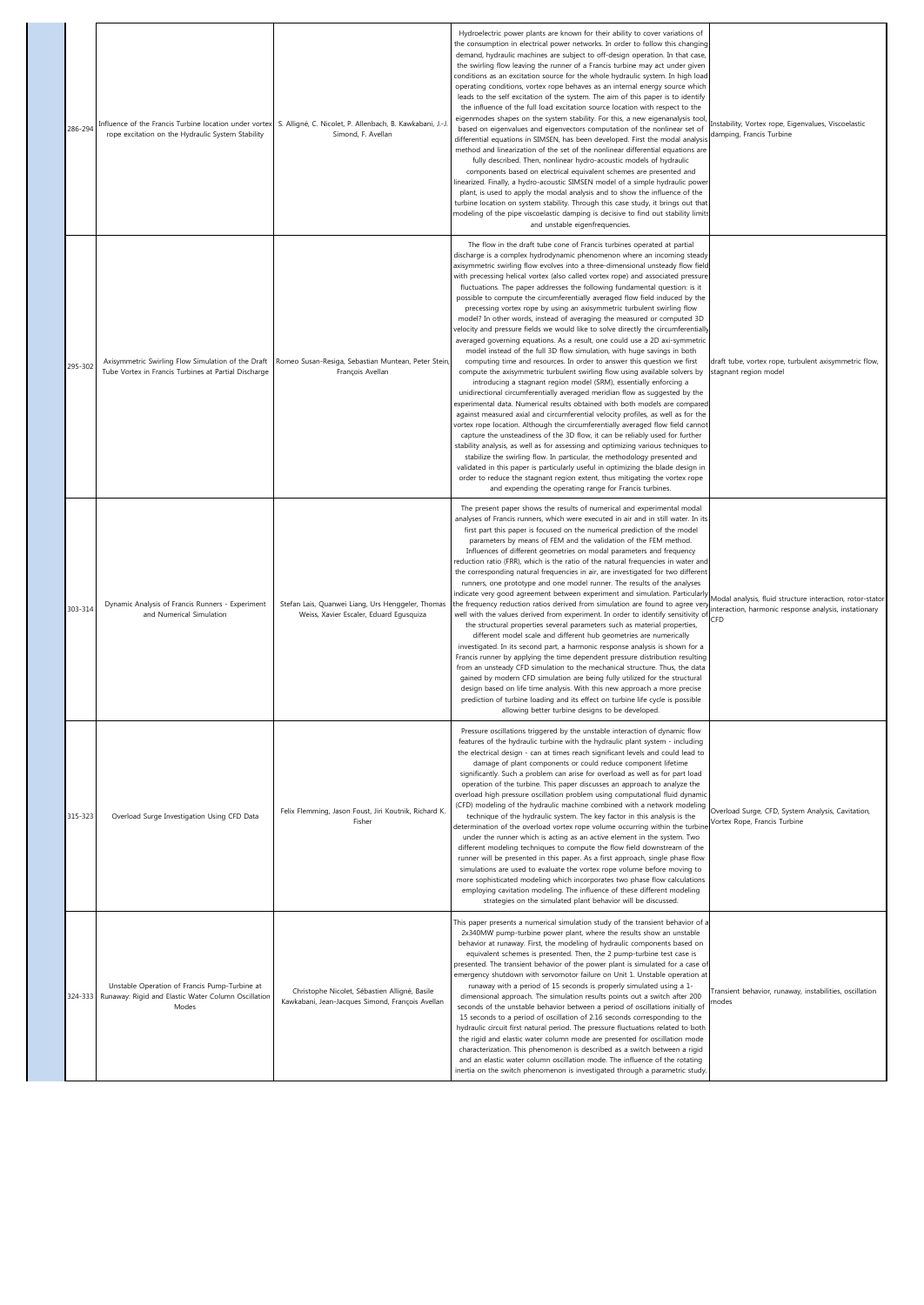|                                                             | 334-345 | Dynamic Simulation of Pump-Storage Power Plants<br>with different variable speed configurations using the<br>Simsen Tool  | Klaus Krüger, Jiri Koutnik                                                                                                        | Pumped storage power plants are playing a significant role in the contributior<br>to the stabilization of an electrical grid, above all by stable operation and fast<br>reaction to sudden load respectively frequency changes. Optimized efficiency<br>and smooth running characteristics both in pump and turbine operation,<br>improved stability for synchronization in turbine mode, load control in pump<br>mode operation and also short reaction times may be achieved using<br>adjustable speed power units. Such variable speed power plants are applicable<br>for high variations of head (e.g. important for low head pump-turbine<br>projects). Due to the rapid development of power semiconductors and<br>frequency converter technology, feasible solutions can be provided even for<br>large hydro power units. Suitable control strategies as well as clear design<br>criteria contribute significantly to the optimal usage of the pump turbine and<br>motor-generators. The SIMSEN tool for dynamic simulations has been used for<br>comparative investigations of different configurations regarding the power<br>converter topology, types of semiconductors and types of motor-generators<br>including the coupling to the hydraulic system. A brief overview of the<br>advantages & disadvantages of the different solutions can also be found in<br>this paper. Using this approach, a customized solution minimizing cost and<br>exploiting the maximum usage of the pump-turbine unit can be developed in<br>the planning stage of new and modernization pump storage projects.                                                                                                                                                                                                                                                              | pumped storage, pump-turbine, variable speed,<br>dynamic simulation, optimization, power converters |
|-------------------------------------------------------------|---------|---------------------------------------------------------------------------------------------------------------------------|-----------------------------------------------------------------------------------------------------------------------------------|-------------------------------------------------------------------------------------------------------------------------------------------------------------------------------------------------------------------------------------------------------------------------------------------------------------------------------------------------------------------------------------------------------------------------------------------------------------------------------------------------------------------------------------------------------------------------------------------------------------------------------------------------------------------------------------------------------------------------------------------------------------------------------------------------------------------------------------------------------------------------------------------------------------------------------------------------------------------------------------------------------------------------------------------------------------------------------------------------------------------------------------------------------------------------------------------------------------------------------------------------------------------------------------------------------------------------------------------------------------------------------------------------------------------------------------------------------------------------------------------------------------------------------------------------------------------------------------------------------------------------------------------------------------------------------------------------------------------------------------------------------------------------------------------------------------------------------------------------------------------------|-----------------------------------------------------------------------------------------------------|
|                                                             | 346-352 | Large Eddy Simulation of a High Reynolds Number<br>Swirling Flow in a Conical Diffuser                                    | Cédric Duprat, Olivier Métais, Thomas Laverne                                                                                     | The objective of the present work is to improve numerical predictions of<br>unsteady turbulent swirling flows in the draft tubes of hydraulic power plants.<br>We present Large Eddy Simulation (LES) results on a simplified draft tube<br>consisting of a straight conical diffuser. The basis of LES is to solve the large<br>scales of motion, which contain most of the energy, while the small scales are<br>modeled. LES strategy is here preferred to the average equations strategies<br>(RANS models) because it resolves directly the most energetic part of the<br>turbulent flow. LES is now recognized as a powerful tool to simulate real<br>applications in several engineering fields which are more and more frequently flows, CFD<br>found. However, the cost of large-eddy simulations of wall bounded flows is<br>still expensive. Bypass methods are investigated to perform high-Reynolds-<br>number LES at a reasonable cost. In this study, computations at a Reynolds<br>number about 2 10 <sup>5</sup> are presented. This study presents the result of a new near-wall model fo<br>turbulent boundary layer taking into account the streamwise pressure gradient (adverse or favorable<br>Validations are made based on simple channel flow, without any pressure gradient and on the data<br>base ERCOFTAC. The experiments carried out by Clausen et al. [1] reproduce the essential featur<br>of the complex flow and are used to develop and test closure models for such flows.                                                                                                                                                                                                                                                                                                                                                        | Large-Eddy Simulation, Near-wall scaling, Swirling                                                  |
| Vol. 2, No<br>$\overline{4}$<br>October<br>December<br>2009 | 353-362 | Surface Roughness Impact on Francis Turbine<br>Performances and Prediction of Efficiency Step Up                          | Pierre Maruzewski, Vlad Hasmatuchi, Henri-Pascal<br>Mombelli, Danny Burggraeve, Jacob Iosfin, Peter<br>Finnegan, François Avellan | In the process of turbine modernizations, the investigation of the influences of<br>water passage roughness on radial flow machine performance is crucial and<br>validates the efficiency step up between reduced scale model and prototype.<br>This study presents the specific losses per component of a Francis turbine,<br>which are estimated by CFD simulation. Simulations are performed for differen<br>water passage surface roughness heights, which represents the equivalent<br>sand grain roughness height. As a result, the boundary layer logarithmic<br>velocity profile still exists for rough walls, but moves closer to the wall.<br>Consequently, the wall friction depends not only on roughness height but also<br>on its shape and distribution. The specific losses are determined by CFD<br>numerical simulations for each component of the prototype, taking into<br>account its own specific sand grain roughness height. The model efficiency<br>step up between reduced scale model and prototype value is finally computed<br>by the assessment of specific losses on prototype and by evaluating specific<br>losses for a reduced scale model with smooth walls. Furthermore, surveys of<br>rough walls of each component were performed during the geometry recovery<br>on the prototype and comparisons are made with experimental data from the<br>EPFL Laboratory for Hydraulic Machines reduced scale model measurements.<br>This study underlines that if rough walls are considered, the CFD approach<br>estimates well the local friction loss coefficient. It is clear that by considering<br>sand grain roughness heights in CFD simulations, its forms a significant part of<br>the global performance estimation. The availability of the efficiency field                                                                   | Francis Turbine, Model and Prototype Testing, CFD<br>Simulation, Efficiency Step Up                 |
|                                                             | 363-374 | Study of Stay Vanes Vortex-Induced Vibrations with<br>different Trailing-Edge Profiles Using CFD                          | Alexandre D'Agostini Neto, Fábio Saltara                                                                                          | measurements provides an unique opportunity to assess the CFD method in<br>view of a systematic approach for turbine modernization step up evaluation.<br>Moreover, this paper states that CFD is a very promising tool for future<br>The 2D flow around 13 similar stay-vane profiles with different trailing edge<br>geometries is investigated to determinate the main characteristics of the<br>excitation forces for each one of them and their respective dynamic behaviors<br>when modeled as a free-oscillating system. The main goal is avoid problems<br>with cracks of hydraulic turbines components. A stay vane profile with a<br>history of cracks was selected as the basis for this work. The commercial finite<br>volume code FLUENT® was employed in the simulations of the stationary<br>profiles and, then, modified to take into account the transversal motion of<br>elastically mounted profiles with equivalent structural stiffness and damping.<br>The k-w SST turbulence model is employed in all simulations and a deforming<br>mesh technique used for models with profile motion. The static-model<br>simulations were carried out for each one of the 13 geometries using a<br>constant far field flow velocity value in order to determine the lift force<br>oscillating frequency and amplitude as a function of the geometry. The free-<br>oscillating stay-vane simulations were run with a low mass-damping parameter<br>$(m*\zeta=0.0072)$ and a single mean flow velocity value (5m/s). The structural<br>bending stiffness of the stay-vane is defined by the Reduced Velocity<br>parameter (Vr). The dynamic analyses were divided into two sets. The first set<br>of simulations was carried out only for one profile with 2sVrs12. The second<br>set of simulations focused on determining the behavior of each one of the 13 | Vortex-Induced Vibrations, Stay Vanes, Trailing-Edge<br>Profile                                     |
|                                                             | 375-382 | Numerical prediction of pressure pulsation amplitude<br>for different operating regimes of Francis turbine<br>draft tubes | Andrej Lipej, Dragica Jošt, Peter Meznar, Vesko Djelio                                                                            | profiles in resonance.<br>Hydraulic instability associated with pressure fluctuations is a serious problem<br>in hydraulic machinery. Pressure fluctuations are usually a result of a strong<br>vortex created in the centre of a flow at the outlet of a runner. At every radial<br>turbine and also at every single regulating axial turbine, the draft tube vortex<br>appears at part-load operating regimes. The consequences of the vortex<br>developed in the draft tube are very unpleasant pressure pulsation, axial and<br>radial forces and torque fluctuation as well as turbine structure vibration. The<br>consequences of the vortex are transferred upstream and downstream with<br>amplitude and frequency modulation in respect of the turbine operating<br>regime, cavitation conditions and air admitted content. Numerical prediction<br>of the vortex appearance in the design stage is a very important task. The<br>amplitude of the pressure pulsation is different for each operating regime<br>therefore the main goal of this research was to numerically predict pressure<br>pulsation amplitude versus different guide vane openings and to compare the<br>results with experimental ones. For the numerical flow analysis of a complete<br>Francis turbine (FT), the computer code ANSYS-CFX11 has been used.                                                                                                                                                                                                                                                                                                                                                                                                                                                                                                                             | radial turbine, vortex, pressure pulsation                                                          |
|                                                             | 383-391 | Runners                                                                                                                   | A New Concept of Hydraulic Design of Water Turbine   Jindrich Vesely, Frantisek Pochyly, Jiri Obrovsky, Josef<br>Mikulasek        | Vibrations at different frequencies with a different intensity as well as a<br>pressure pulsation with different parameters are two phenomena which can be<br>observed at different water turbines. Due to the vibration and the pressure<br>pulsation some restrictions of water turbine operation range are applied.<br>Similar problems with the efficiency level in a wide water turbine operation<br>range are the basic problems which are solved for ages. A theoretical and<br>practical solution of the above mentioned problems is very much time and<br>money consuming. The paper describes a new theoretical solution of the<br>excitation and pressure pulsation decrease as well as extension of the<br>operational range with high efficiency level. The new concept to decrease the<br>vibrations and pressure pulsations is based on a heterogeneous runner blade<br>geometry generation. The new concept of the runner geometry design was<br>numerically tested at a low specific speed pump turbine, see Fig. 1, and basic<br>points of the concept are presented in this paper.                                                                                                                                                                                                                                                                                                                                                                                                                                                                                                                                                                                                                                                                                                                                                                   | Pressure pulsation, Detuning, Heterogeneous blade<br>passages                                       |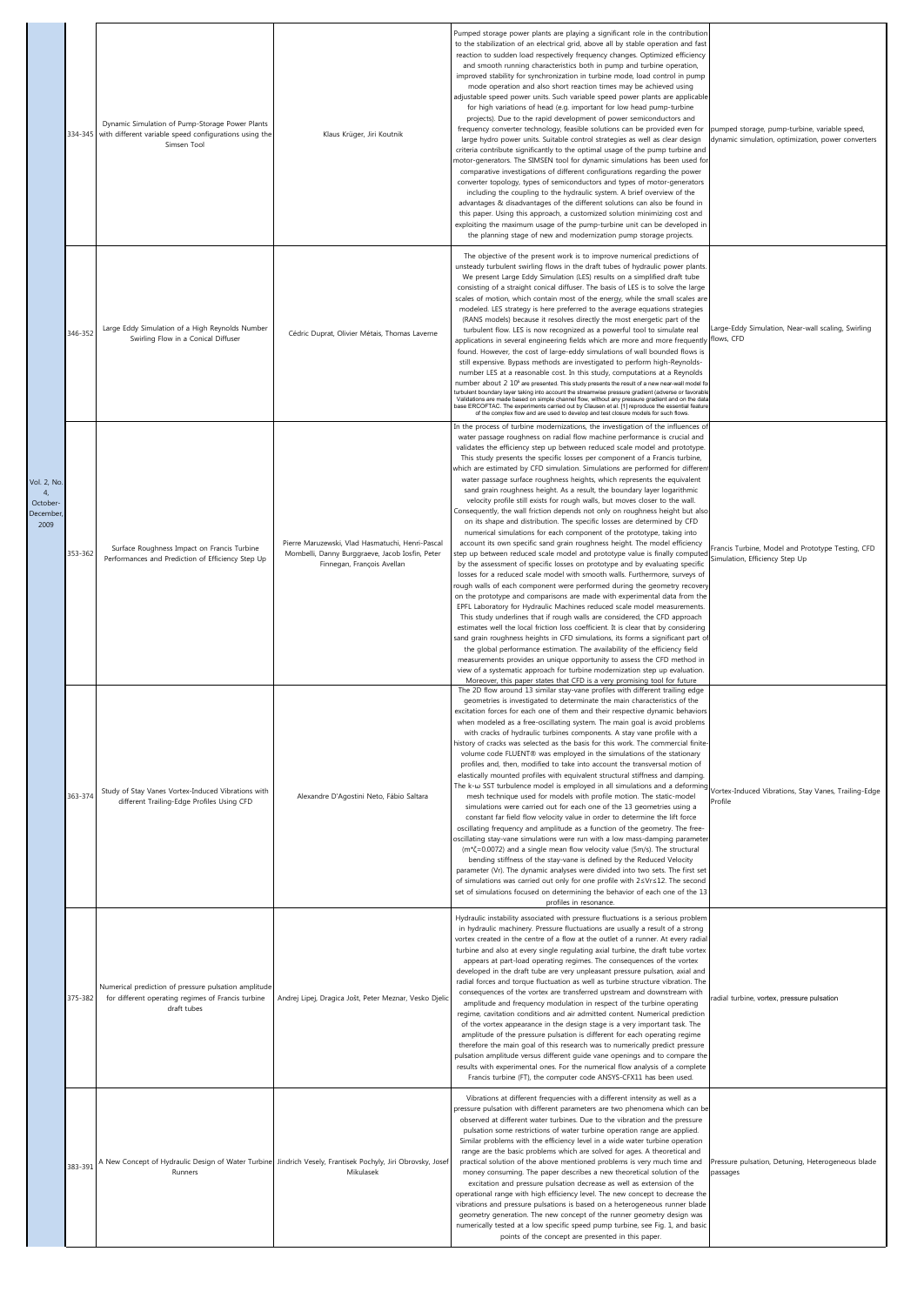| 392-399 | Development of The New High Specific Speed Fixed<br><b>Blade Turbine Runner</b>              | Ales Skotak, Josef Mikulasek, Jiri Obrovsky                                                                      | The paper concerns the description of the step by step development process<br>of the new fixed blade runner called "Mixer" suitable for the uprating of the<br>Francis turbines units installed at the older low head hydropower plants. In the<br>paper the details of hydraulic and mechanical design are presented. Since the<br>rotational speed of the new runner is significantly higher then the rotational<br>speed of the original Francis one, the direct coupling of the turbine to the<br>generator can be applied. The maximum efficiency at prescribed operational<br>point was reached by the geometry optimization of two most important<br>components. In the first step the optimization of the draft tube geometry was<br>carried out. The condition for the draft tube geometry optimization was to<br>design the new geometry of the draft tube within the original bad draft tube<br>shape without any extensive civil works. The runner blade geometry<br>optimization was carried out on the runner coupled with the draft tube<br>domain. The blade geometry of the runner was optimized using automatic<br>direct search optimization procedure. The method used for the objective<br>function minimum search is a kind of the Nelder-Mead simplex method. The<br>objective function concerns efficiency, required net head and cavitation<br>features. After successful hydraulic design the modal and stress analysis was<br>carried out on the prototype scale runner. The static pressure distribution from<br>flow simulation was used as a load condition. The modal analysis in air and in<br>water was carried out and the results were compared. The final runner was<br>manufactured in model scale and it is going to be tested in hydraulic<br>laboratory. Since the turbine with the fixed blade runner does not allow<br>double regulation like in case of full Kaplan turbine, it can be profitably used<br>mainly at power plants with smaller changes of operational conditions or in | fixed blade turbine, runner, draft tube, optimization,<br>uprating, efficiency                                     |
|---------|----------------------------------------------------------------------------------------------|------------------------------------------------------------------------------------------------------------------|----------------------------------------------------------------------------------------------------------------------------------------------------------------------------------------------------------------------------------------------------------------------------------------------------------------------------------------------------------------------------------------------------------------------------------------------------------------------------------------------------------------------------------------------------------------------------------------------------------------------------------------------------------------------------------------------------------------------------------------------------------------------------------------------------------------------------------------------------------------------------------------------------------------------------------------------------------------------------------------------------------------------------------------------------------------------------------------------------------------------------------------------------------------------------------------------------------------------------------------------------------------------------------------------------------------------------------------------------------------------------------------------------------------------------------------------------------------------------------------------------------------------------------------------------------------------------------------------------------------------------------------------------------------------------------------------------------------------------------------------------------------------------------------------------------------------------------------------------------------------------------------------------------------------------------------------------------------------------------------------------------------------------------|--------------------------------------------------------------------------------------------------------------------|
| 400-408 | Validation of a CFD model for hydraulic seals                                                | Vincent Le Roy, François Guibault, Thi C. Vu                                                                     | Optimization of seal geometries can reduce significantly the energetic losses in<br>a hydraulic seal [1], especially for high head runner turbine. In the optimizatior<br>process, a reliable prediction of the losses is needed and CFD is often used.<br>This paper presents numerical experiments to determine an adequate CFD<br>model for straight, labyrinth and stepped hydraulic seals used in Francis<br>runners. The computation is performed with a finite volume commercial CFD<br>code with a RANS low Reynolds turbulence model. As numerical computations seal, labyrinth seal, experimental validation<br>in small radial clearances of hydraulic seals are not often encountered in the<br>literature, the numerical results are validated with experimental data on<br>straight seals and labyrinth seals. As the validation is satisfactory enough,<br>geometrical optimization of hydraulic seals using CFD will be studied in future<br>works.                                                                                                                                                                                                                                                                                                                                                                                                                                                                                                                                                                                                                                                                                                                                                                                                                                                                                                                                                                                                                                                              | CFD, SST turbulence model, hydraulic seal, straight                                                                |
| 409-417 | Experimental Study on Surge Inception in a<br>Centrifugal Compressor                         | Hideaki Tamaki                                                                                                   | An investigation of surge inception in a centrifugal compressor was done with<br>measurements of steady and unsteady static pressure. Vaneless diffuser and<br>vaned diffuser were tested. Analyses of the static pressure and the pressure<br>fluctuation showed that stall at the impeller leading edge occurred at first, and<br>then it extended to downstream. In case of the vaneless diffuser, deterioration<br>of the pressure rise in the impeller triggered instability. For the vande diffuser<br>instability that was generated in the impeller propagated into the vaned<br>diffuser, however the pressure recovery by the vaned diffuser made the<br>operation of the compressor stable at low flow rate.                                                                                                                                                                                                                                                                                                                                                                                                                                                                                                                                                                                                                                                                                                                                                                                                                                                                                                                                                                                                                                                                                                                                                                                                                                                                                                          | Centrifugal Compressor, Surge, Pressure Fluctuation,<br>Vaned Diffuser                                             |
| 418-425 | Hydrographic Model Test on Prevention against<br>Vortex Occurrence for Vertical Bulb Turbine | Shoichi Yamato, Shogo Nakamura, Akinori Furukawa                                                                 | A vertical bulb turbine unit with elbow type draft tube has been developed<br>due to avoidance of complicated assembling and long standstill period at<br>overhaul in comparison with conventional horizontal bulb turbine unit. Before Water turbine, Air entraining vortex, Free surface flow,<br>designing the prototype vertical bulb unit, a hydrographic model test was<br>carried out to establish the ideal design concept for this innovative generating<br>unit.                                                                                                                                                                                                                                                                                                                                                                                                                                                                                                                                                                                                                                                                                                                                                                                                                                                                                                                                                                                                                                                                                                                                                                                                                                                                                                                                                                                                                                                                                                                                                       | Surge wave, Hydrographic model test                                                                                |
| 426-430 | Design and Prototyping Micro Centrifugal<br>Compressor for Ultra Micro Gas Turbine           | Toshiyuki Hirano, Hoshio Tsujita, Ronglei Gu, Gaku<br>Minorikawa                                                 | In order to investigate the design method for a micro centrifugal compressor,<br>which is the most important component of an ultra micro gas turbine, an<br>impeller having the outer diameter of 20mm was designed, manufactured and<br>tested. The designed rotational speed is 500,000 rpm and the impeller has a<br>fully 3-dimensional shape. The impeller was rotated at 250,000 rpm in the<br>present study. The experimental results of the tested compressor with the<br>vaned and the vaneless diffusers were compared. It was found that the vaned 3-dimensional Impeller, Prediction method<br>diffuser attained the higher flow rate than the vaneless diffuser at the<br>maximum pressure ratio. In addition the maximum pressure ratio was higher<br>for the diffuser having a larger diffuser divergence angle at the high flow rate<br>These results were compared with those obtained by the prediction method<br>used at the design stage.                                                                                                                                                                                                                                                                                                                                                                                                                                                                                                                                                                                                                                                                                                                                                                                                                                                                                                                                                                                                                                                                    | Centrifugal Compressor, Performance Characteristics,                                                               |
| 431-438 | Large Eddy Simulation of the Dynamic Response of<br>an Inducer to Flow Rate Fluctuations     | Donghyuk Kang, Koichi Yonezawa, Tatsuya Ueda,<br>Nobuhiro Yamanishi, Chisachi Kato, Yoshinobu<br>Tsujimoto       | A Large Eddy Simulation (LES) of the flow in an inducer is carried out under<br>flow rate oscillations. The present study focuses on the dynamic response of<br>the backflow and the unsteady pressure performance to the flow rate<br>fluctuations under non-cavitation conditions. The amplitude of angular<br>momentum fluctuation evaluated by LES is larger than that evaluated by<br>RANS. However, the phase delay of backflow is nearly the same as RANS<br>calculation. The pressure performance curve exhibits a closed curve caused by<br>the inertia effect associated with the flow rate fluctuations. Compared with<br>simplified one dimensional evaluation of the inertia component, the<br>component obtained by LES is smaller. The negative slope of averaged<br>performance curve becomes larger under unsteady conditions. From the<br>conservations of angular momentum and energy, an expression useful for the<br>evaluation of unsteady pressure rise was obtained. The examination of each<br>term of this expression show that the apparent decrease of inertia effects is<br>caused by the response delay of Euler's head and that the increase of negative<br>slope is caused by the delay of inertial term associated with the delay of<br>backflow response. These results are qualitatively confirmed by experiments.                                                                                                                                                                                                                                                                                                                                                                                                                                                                                                                                                                                                                                                                            | Inducer, Backflow Vortex, Dynamic Response to flow<br>rate fluctuation, Large Eddy Simulation                      |
| 439-448 | Inducer Design to Avoid Cavitation Instabilities                                             | Donghyuk Kang, Toshifumi Watanabe, Koichi<br>Yonezawa, Hironori Horiguchi, Yutaka Kawata,<br>Yoshinobu Tsujimoto | Three inducers were designed to avoid cavitation instabilities. This was<br>accomplished by avoiding the interaction of tip cavity with the leading edge<br>of the next blade. The first one was designed with extremely larger leading<br>edge sweep, the second and third ones were designed with smaller incidence<br>angle by reducing the inlet blade angle or increasing the design flow rate,<br>respectively. The inducer with larger design flow rate has larger outlet blade<br>angle to obtain sufficient pressure rise. The inducer with larger sweep could<br>suppress the cavitation instabilities in higher flow rates more than 95% of<br>design flow coefficient, owing to weaker tip leakage vortex cavity with<br>stronger disturbance by backflow vortices. The inducer with larger outlet blade<br>angle could avoid the cavitation instabilities at higher flow rates, owing to the<br>extension of the tip cavity along the suction surface of the blade. The inducer<br>with smaller inlet blade angle could avoid the cavitation instabilities at higher<br>flow rates, owing to the occurrence of the cavity first in the blade passage and<br>its extension upstream. The cavity shape and suction performance were<br>reasonably simulated by three dimensional CFD computations under the<br>steady cavitating condition, except for the backflow vortex cavity. The<br>difference in the growth of cavity for each inducer is explained from the<br>difference of the pressure distribution on the suction side of the blades.                                                                                                                                                                                                                                                                                                                                                                                                                                                                     | Inducer, Cavitation instability, Tip cavity, CFD<br>computation                                                    |
| 449-455 | A New Blade Profile for Bidirectional Flow Properly<br>Applicable to a Two-stage Jet Fan     | Michihiro Nishi, Shuhong Liu, Kouichi Yoshida, Minoru<br>Okamoto, Hiroyasu Nakayama                              | A reversible axial flow fan called jet fan has been widely used for longitudinal<br>ventilation in road tunnels to secure a safe and comfortable environment cost-<br>effectively. As shifting the flow direction is usually made by only switching the<br>rotational direction of an electric motor due to heavy duty, rotor blades<br>having identical aerodynamic performance for bidirectional flow should be<br>necessary. However, such aerodynamically desirable blades haven't been<br>developed sufficiently, since most of the related studies have been done from<br>the viewpoint of unidirectional flow. In the present paper, we demonstrate a<br>method to profile the blade section suitable for bidirectional flow, which is<br>validated by studying the aerodynamic performances of rotor blades of a two-<br>stage jet fan experimentally and numerically.                                                                                                                                                                                                                                                                                                                                                                                                                                                                                                                                                                                                                                                                                                                                                                                                                                                                                                                                                                                                                                                                                                                                                   | Blade profile, Wall curvature, Bidirectional flow, Jet<br>fan, Aerodynamic performance, Turbulent flow<br>analysis |
|         |                                                                                              |                                                                                                                  |                                                                                                                                                                                                                                                                                                                                                                                                                                                                                                                                                                                                                                                                                                                                                                                                                                                                                                                                                                                                                                                                                                                                                                                                                                                                                                                                                                                                                                                                                                                                                                                                                                                                                                                                                                                                                                                                                                                                                                                                                                  |                                                                                                                    |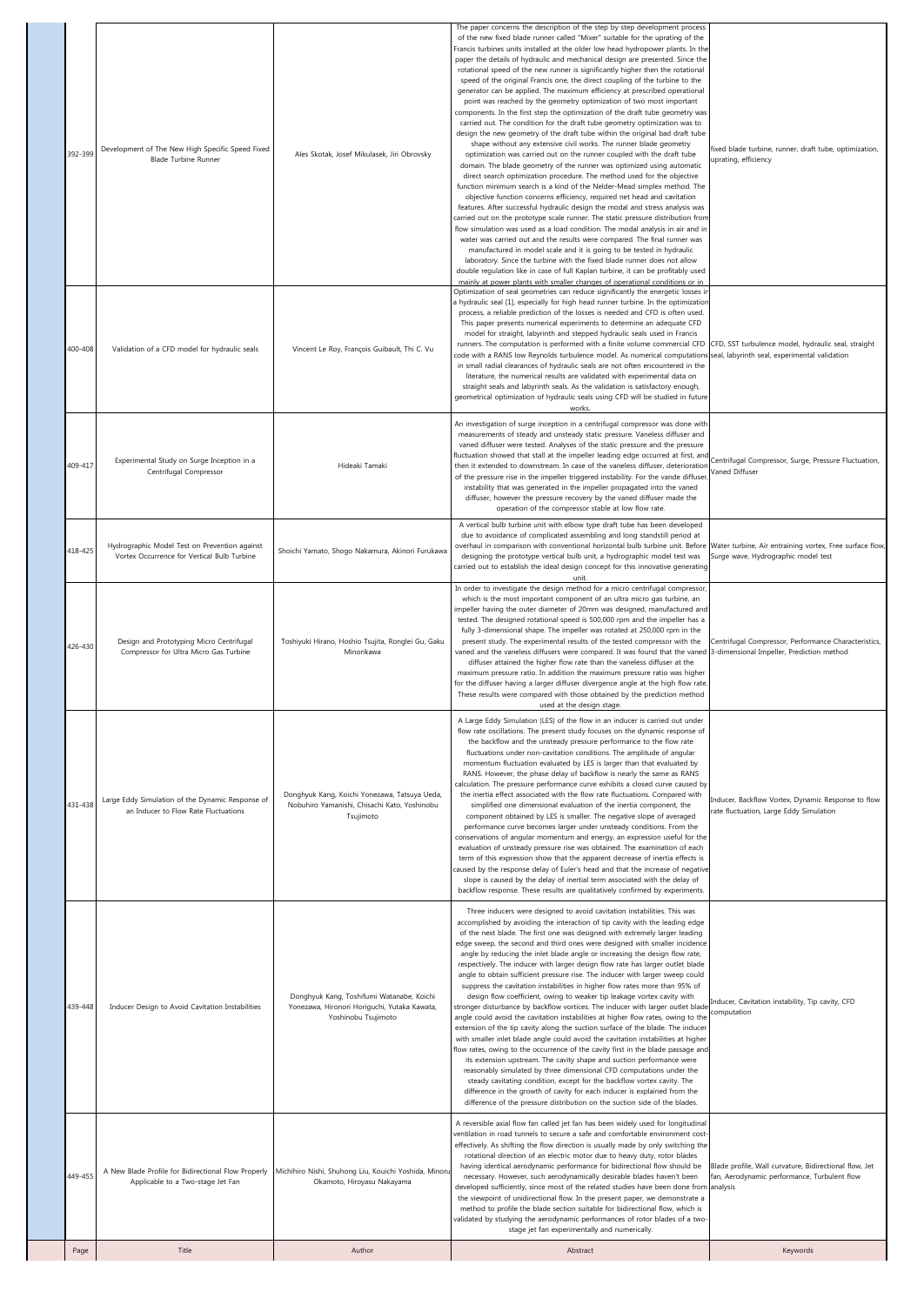|                                                          | $1 - 10$  | Measurements of Minute Unsteady Pressure on<br>Three-Dimensional Fan with Arbitrary Axis Direction                                                                      | Katsuya Hirata, Takuya Fuchi, Yusuke Onishi, Akira<br>Takushima, Seiji Sato, Jiro Funaki                                               | The present study is a fundamental approach to develop the measuring<br>technology for minute fluctuating pressures on the three-dimensional blade<br>surfaces of the fan which rotates with an arbitrary rotation-axis direction. In<br>this situation, we are required to correct the centrifugal-force effect, the<br>gravitational-force effect and the other leading-error effects for accurate<br>measurements of the minute pressures. The working fluid is air. A pressure<br>transducer rotating with an arbitrary attitude is closely sealed by a twofold<br>shroud system. The rotational motion with an arbitrary attitude is produced by<br>fixing the pressure transducer to the cantilever which is connected to a motor-<br>driven disc of 500mm in diameter and 5mm in thickness. As a result, we have<br>quantitatively determined main governing effects upon the non-effective<br>component of the pressure-transducer signal                                                                                                                                                                                                                                                                                                                                                                                                                                                                                                                                                                                                                                                                                                                 | Fluctuating pressure, Pressure measurement, Unsteady<br>pressure, Fan, Low speed                                                      |
|----------------------------------------------------------|-----------|-------------------------------------------------------------------------------------------------------------------------------------------------------------------------|----------------------------------------------------------------------------------------------------------------------------------------|-------------------------------------------------------------------------------------------------------------------------------------------------------------------------------------------------------------------------------------------------------------------------------------------------------------------------------------------------------------------------------------------------------------------------------------------------------------------------------------------------------------------------------------------------------------------------------------------------------------------------------------------------------------------------------------------------------------------------------------------------------------------------------------------------------------------------------------------------------------------------------------------------------------------------------------------------------------------------------------------------------------------------------------------------------------------------------------------------------------------------------------------------------------------------------------------------------------------------------------------------------------------------------------------------------------------------------------------------------------------------------------------------------------------------------------------------------------------------------------------------------------------------------------------------------------------------------------------------------------------------------------------------------------------|---------------------------------------------------------------------------------------------------------------------------------------|
|                                                          | $11 - 19$ | Flow Investigations in the Crossover System of a<br>Centrifugal Compressor Stage                                                                                        | K. Srinivasa Reddy, G. V. Ramana Murty, A Dasgupta<br>K. V. Sharma                                                                     | The performance of the crossover system of a centrifugal compressor stage<br>consisting of static components of 180° U-bend, return channel vanes and exit<br>ducting with a 90° bend is investigated. This study is confined to the<br>assessment of performance of the crossover system by varying the shape of<br>the return channel vanes. For this purpose two different types of Return<br>Channel Vanes (RCV1 and RCV2) were experimentally investigated. The<br>performance of the crossover system is discussed in terms of total pressure<br>loss coefficient, static pressure recovery coefficient and vane surface pressure<br>distribution. The experimentation was carried out on a test setup in which<br>static swirl vanes were used to simulate the flow at the exit of an actual<br>centrifugal compressor impeller with a design flow coefficient of 0.053. The<br>swirl vanes are connected to a mechanism with which the flow angle at the<br>inlet of U-bend could be altered. The measurements were taken at five<br>different operating conditions varying from 70% to 120% of design flow rate.<br>On an overall assessment RCV1 is found to give better performance in<br>comparison to RCV2 for different U-bend inlet flow angles. The performance<br>of RCV2 was verified using numerical studies with the help of a CFD Code.<br>Three dimensional sector models were used for simulating the flow through<br>the crossover system. The turbulence was predicted with standard k-ε, 2-<br>equation model. The iso-Mach contour plots on different planes and<br>development of secondary flows were visualized through this study. | Centrifugal Compressor, Return Channel Vanes, Inlet<br>Flow Angle, Swirl Angle, Performance, Vane Surface,<br>Pressure Coefficient    |
|                                                          | $20 - 28$ | Design and Analysis of a Controlled Diffusion Aerofoil<br>Section for an Axial Compressor Stator and Effect of<br>Incidence Angle and Mach No. on Performance of<br>CDA | Nilesh P. Salunke, S. A. Channiwala                                                                                                    | This paper deals with the Design and Analysis of a Controlled Diffusion<br>Aerofoil (CDA) Blade Section for an Axial Compressor Stator and Effect of<br>incidence angle and Mach No. on Performance of CDA. CD blade section has<br>been designed at Axial Flow Compressor Research Lab, Propulsion Division of<br>National Aerospace Laboratories (NAL), Bangalore, as per geometric procedure<br>specified in the U.S. patent (4). The CFD analysis has been performed by a 2-D<br>Euler code (Denton's code), which gives surface Mach No. distribution on the<br>profiles. Boundary layer computations were performed by a 2-D boundary<br>layer code (NALSOF0801) available in the SOFFTS library of NAL. The effect of<br>variation of Mach no. was performed using fluent . The surface Mach no.<br>distribution on the CD profile clearly indicates lower peak Mach no. than MCA<br>profile. Further, boundary layer parameters on CD aerofoil at respective<br>incidences have lower values than corresponding MCA blade profile. Total<br>pressure loss on CD aerofoil for the same incidence range is lower than MCA<br>blade profile.                                                                                                                                                                                                                                                                                                                                                                                                                                                                                                                 | CDA, MCA, Blade Profile, Transonic compressor<br>design, Axial Flow Compressor                                                        |
|                                                          | 29-38     | Surrogate Modeling for Optimization of a Centrifugal<br>Compressor Impeller                                                                                             | Jin-Hyuk Kim, Jae-Ho Choi, Kwang-Yong Kim                                                                                              | This paper presents a procedure for the design optimization of a centrifugal<br>compressor. The centrifugal compressor consists of a centrifugal impeller,<br>vaneless diffuser and volute. And, optimization techniques based on the radial<br>basis neural network method are used to optimize the impeller of a centrifugal<br>compressor. The Latin-hypercube sampling of design-of-experiments is used<br>to generate the thirty design points within design spaces. Three-dimensional<br>Reynolds-averaged Navier-Stokes equations with the shear stress transport<br>turbulence model are discretized by using finite volume approximations and<br>solved on hexahedral grids to evaluate the objective function of the total-to-<br>total pressure ratio. Four variables defining the impeller hub and shroud<br>contours are selected as design variables in this optimization. The results of<br>optimization show that the total-to-total pressure ratio of the optimized shape<br>at the design flow coefficient is enhanced by 2.46% and the total-to-total<br>pressure ratios at the off-design points are also improved significantly by the<br>design optimization.                                                                                                                                                                                                                                                                                                                                                                                                                                                                               | Centrifugal compressor, Impeller, Meridian plane,<br>Optimization, Pressure ratio, Efficiency                                         |
| Vol. 3, No<br>$\mathbf{1}$<br>January-<br>March,<br>2010 | 39-49     | Performance Improvement of High Speed Jet Fan                                                                                                                           | Young-Seok Choi, Joon-Hyung Kim, Kyoung-Yong<br>Lee, Sang-Ho Yang                                                                      | In this paper, a numerical study has been carried out to investigate the<br>influence of jet fan design variables on the performance of a jet fan. In order<br>to achieve an optimum jet fan design and to explain the interactions between<br>the different geometric configurations in the jet fan, three-dimensional<br>computational fluid dynamics and the DOE method have been applied. Severa<br>geometric variables, i.e., hub-tip ratio, meridional shape, rotor stagger angle,<br>number of rotor-stator blades and stator geometry, were employed to<br>improve the performance of the jet fan. The objective functions are defined as<br>the exit velocity and total efficiency at the operating condition. Based on the<br>results of computational analyses, the performance of the jet fan was<br>significantly improved. The performance degradations when the jet fan is<br>operated in the reverse direction are also discussed.                                                                                                                                                                                                                                                                                                                                                                                                                                                                                                                                                                                                                                                                                                                | Optimum design, Jet fan, Rotor blade, Stator blade,<br>Bell-mouth, CFD (Computational Fluid Dynamics),<br>DOE (Design of Experiments) |
|                                                          | $50 - 57$ | Cavitation Surge Suppression of Pump Inducer with<br>Axi-asymmetrical Inlet Plate                                                                                       | Jun-Ho Kim, Koichi Ishzaka, Satoshi Watanabe,<br>Akinori Furukawa                                                                      | The attachment of inducer in front of main impeller is a powerful method to<br>improve cavitation performance. Cavitation surge oscillation, however, often<br>occurs at partial flow rate and extremely low suction pressure. As the<br>cavitation surge oscillation with low frequency of about 10 Hz occurs in a<br>close relation between the inlet backflow cavitation and the growth of blade<br>cavity into the throat section of blade passage, one method of installing an<br>axiasymmetrical plate upstream of inducer has been proposed to suppress the<br>oscillation. The inlet flow distortion due to the axi-asymmetrical plate makes<br>different elongations of cavities on all blades, which prevent the flow from<br>becoming simultaneously unstable at all throat sections. In the present study,<br>changes of the suppression effects with the axial distance between the inducer<br>inlet and the plate and the changes with the blockage ratios of plate area to<br>the cross-sectional area of inducer inlet are investigated for helical inducers<br>with tip blade angles of 8° and 14°. Then a conceivable application will be<br>proposed to suppress the cavitation surge oscillation by installing axi-<br>asymmetrical inlet plate.                                                                                                                                                                                                                                                                                                                                                                                              | Turbomachinery, Pump inducer, Cavitation surge<br>suppression, Axi-asymmetrical inlet plate                                           |
|                                                          | 58-66     | A Two-Dimensional Study of Transonic Flow<br>Characteristics in Steam Control Valve for Power Plant                                                                     | Koichi Yonezawa, Yoshinori Terachi, Toru Nakajima,<br>Yoshinobu Tsujimoto, Kenichi Tezuka, Michitsugu<br>Mori, Ryo Morita, Fumio Inada | A steam control valve is used to control the flow from the steam generator to<br>the steam turbine in thermal and nuclear power plants. During startup and<br>shutdown of the plant, the steam control valve is operated under a partial flow<br>conditions. In such conditions, the valve opening is small and the pressure<br>deference across the valve is large. As a result, the flow downstream of the<br>valve is composed of separated unsteady transonic jets. Such flow patterns<br>often cause undesirable large unsteady fluid force on the valve head and<br>downstream pipe system. In the present study, various flow patterns are<br>investigated in order to understand the characteristics of the unsteady flow<br>around the valve. Experiments are carried out with simplified two-dimensional<br>valve models. Two-dimensional unsteady flow simulations are conducted in<br>order to understand the experimental results in detail. Scale effects on the flov<br>characteristics are also examined. Results show three types of oscillating flow<br>pattern and three types of static flow patterns.                                                                                                                                                                                                                                                                                                                                                                                                                                                                                                                                        | Transonic flow, Control valve, Flow oscillation                                                                                       |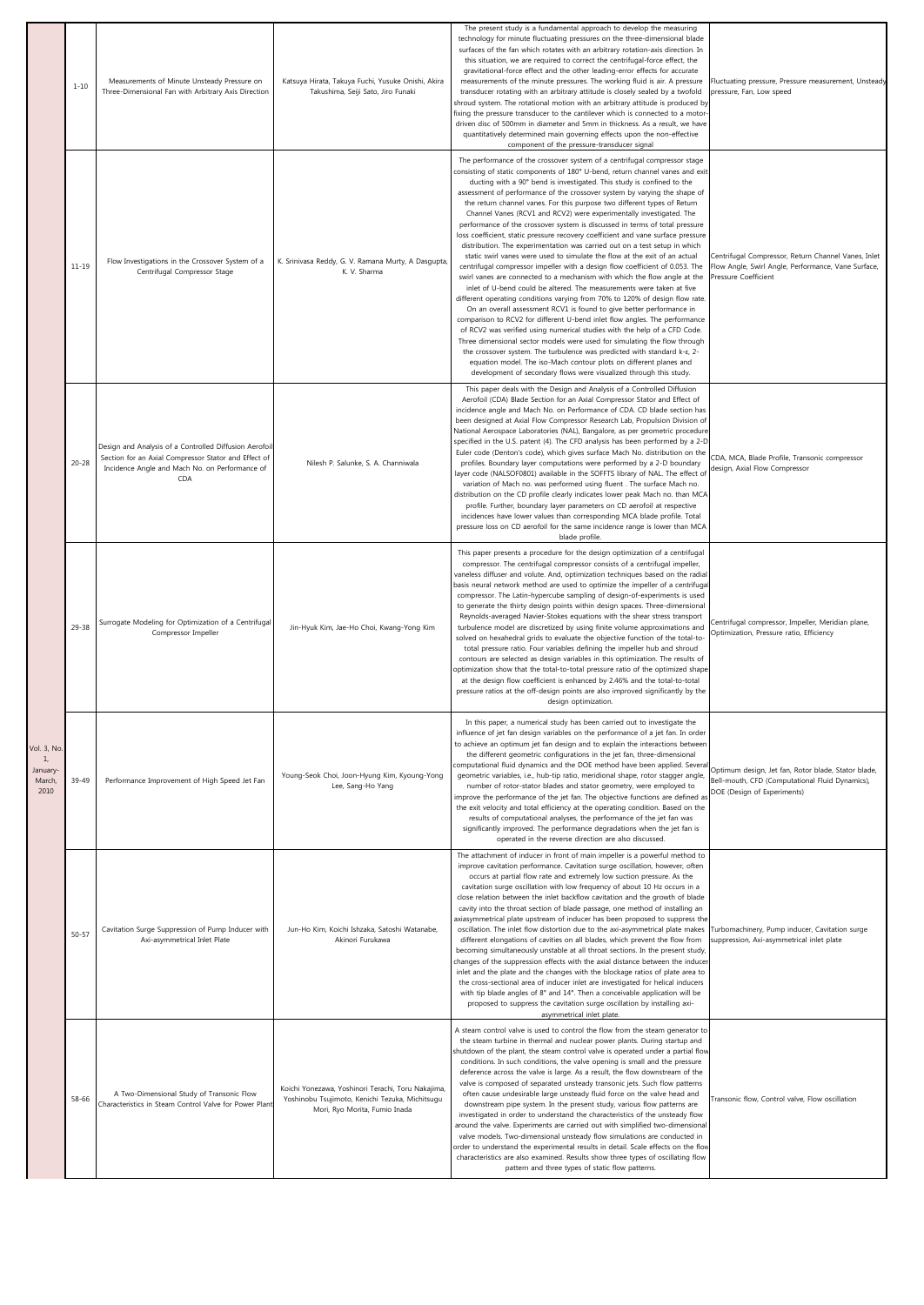|                          | 67-79      | Rotordynamic Instabilities Caused by the Fluid Force<br>Moments on the Backshroud of a Francis Turbine<br>Runner                             | Bingwei Song, Hironori Horiguchi, Zhenyue Ma,<br>Yoshinobu Tsujimoto                                                                                                                     | Severe flexural vibration of the rotor shaft of a Francis turbine runner was<br>experienced in the past. It was shown that the vibration was caused by the<br>fluid forces and moments on the backshroud of the runner associated with the<br>leakage flow through the back chamber. The aim of the present paper is to<br>study the self-excited rotor vibration caused by the fluid force moments on<br>the backshroud of a Francis turbine runner. The rotor vibration includes two<br>fundamental motions, one is a whirling motion which only has a linear<br>displacement and the other is a precession motion which only has an angular<br>displacement. Accordingly, two types of fluid force moment are exerted on the<br>rotor, the moment due to whirl and the moment due to precession. The main<br>focus of the present paper is to clarify the contribution of each moment to th<br>self-excited vibration of an overhung rotor. The runner was modeled by a disk<br>and the whirl and the precession moments on the backshroud of the runner<br>caused by the leakage flow were evaluated from the results of model tests<br>conducted before. A lumped parameter model of a cantilevered rotor was<br>used for the vibration analysis. By examining the frequency, the damping rate,<br>the amplitude ratio of lateral and angular displacements for the cases with<br>longer and shorter overhung rotor, it was found that the precession moment<br>is more important for smaller overhung rotors and the whirl moment is more<br>important for larger overhung rotors, although both types of moment due to<br>the leakage flow can cause self-excited vibration of an overhung rotor.                                                                                                                                                                                                                                                                                                                      | Rotordynamic instabilities, fluid force moments,<br>Francis turbine runner, backshroud   |
|--------------------------|------------|----------------------------------------------------------------------------------------------------------------------------------------------|------------------------------------------------------------------------------------------------------------------------------------------------------------------------------------------|-------------------------------------------------------------------------------------------------------------------------------------------------------------------------------------------------------------------------------------------------------------------------------------------------------------------------------------------------------------------------------------------------------------------------------------------------------------------------------------------------------------------------------------------------------------------------------------------------------------------------------------------------------------------------------------------------------------------------------------------------------------------------------------------------------------------------------------------------------------------------------------------------------------------------------------------------------------------------------------------------------------------------------------------------------------------------------------------------------------------------------------------------------------------------------------------------------------------------------------------------------------------------------------------------------------------------------------------------------------------------------------------------------------------------------------------------------------------------------------------------------------------------------------------------------------------------------------------------------------------------------------------------------------------------------------------------------------------------------------------------------------------------------------------------------------------------------------------------------------------------------------------------------------------------------------------------------------------------------------------------------------------------------|------------------------------------------------------------------------------------------|
|                          | 80-90      | Experimental Study and Numerical Simulation of<br>Cavity Oscillation in a Diffuser with Swirling Flow                                        | Changkun Chen, Christophe Nicolet, Koichi Yonezawa<br>Mohamed Farhat, Francois Avellan, Kazuyoshi<br>Miyagawa, Yoshinobu Tsujimoto<br>Changkun Chen, Christophe Nicolet, Koichi Yonezawa | The cavity oscillation with swirling flow in hydraulic power generating systems<br>was studied by a simple experiment and numerical simulation. Several types of<br>fluctuation were observed in the experiment, including the cavitation surge<br>caused by the diffuser effect and the vortex precession by the swirling flow.<br>Both cavitation surge and vortex precession were simulated by CFD. Detailed<br>flow structure was examined through flow visualization and CFD.                                                                                                                                                                                                                                                                                                                                                                                                                                                                                                                                                                                                                                                                                                                                                                                                                                                                                                                                                                                                                                                                                                                                                                                                                                                                                                                                                                                                                                                                                                                                            | Draft tube surge, diffuser effect, swirl effect, cavitation                              |
|                          | $91 - 101$ | Experimental Study and Numerical Simulation of<br>Cavity Oscillation in a Conical Diffuser                                                   | Mohamed Farhat, Francois Avellan, Kazuyoshi<br>Miyagawa, Yoshinobu Tsujimoto                                                                                                             | Changkun Chen, Christophe Nicolet, Koichi Yonezawa, Mohamed Farhat,<br>Francois Avellan, Kazuyoshi Miyagawa, Yoshinobu Tsujimoto                                                                                                                                                                                                                                                                                                                                                                                                                                                                                                                                                                                                                                                                                                                                                                                                                                                                                                                                                                                                                                                                                                                                                                                                                                                                                                                                                                                                                                                                                                                                                                                                                                                                                                                                                                                                                                                                                              | Draft tube surge, diffuser effect, cavitation                                            |
|                          | Page       | Title                                                                                                                                        | Author                                                                                                                                                                                   | Abstract                                                                                                                                                                                                                                                                                                                                                                                                                                                                                                                                                                                                                                                                                                                                                                                                                                                                                                                                                                                                                                                                                                                                                                                                                                                                                                                                                                                                                                                                                                                                                                                                                                                                                                                                                                                                                                                                                                                                                                                                                      | Keywords                                                                                 |
|                          | 102-112    | Computational Study of Magnetically Suspended<br>Centrifugal Blood Pump (The First Report: Main Flow<br>and Gap Flow)                        | Yoshifumi Ogami, Daisuke Matsuoka, Masaaki Horie                                                                                                                                         | Artificial heart pumps have attracted the attention of researchers around the<br>world as an alternative to the organ used in cardiac transplantation.<br>Conventional centrifugal pumps are no longer considered suitable for long-<br>term application because of the possibility of occurrence of blood leakage and<br>thrombus formation around the shaft seal. To overcome this problem posed<br>by the shaft seal in conventional centrifugal pumps, the magnetically<br>suspended centrifugal pump has been developed; this is a sealless rotor pump,<br>which can provide contact-free rotation of the impeller without leading to<br>material wear. In Europe, clinical trials of this pump have been successfully<br>performed, and these pumps are commercially available. One of the aims of Dynamics, Internal Flow, Turbomachinery<br>our study is to numerically examine the internal flow and the effect of leakage<br>flow through the gap between the impeller and the pump casing on the<br>performance of the pump. The results show that the pressure head increases<br>compared with the pump without a gap for all flow rates because of the<br>leakage of the fluid through the gap. It was observed that the leakage flow<br>rate in the pump is sufficiently large; further, no stagnant fluid or dead flow<br>regions were observed in the pump. Therefore, the present pump can<br>efficiently enhance the washout effect.                                                                                                                                                                                                                                                                                                                                                                                                                                                                                                                                                                        | Artificial Heart, Blood Pump, Computational Fluid                                        |
|                          | 113-121    | Computational Fluid Dynamics of Cavitating Flow in<br>Mixed Flow Pump with Closed Type Impeller                                              | Katsutoshi Kobayashi, Yoshimasa Chiba                                                                                                                                                    | LES(Large Eddy Simulation) with a cavitation model was performed to<br>calculate an unsteady flow for a mixed flow pump with a closed type impeller.<br>First, the comparison between the numerical and experimental results was<br>done to evaluate a computational accuracy. Second, the torque acting on the<br>blade was calculated by simulation to investigate how the cavitation caused<br>the fluctuation of torque. The absolute pressure around the leading edge on<br>the suction side of blade surface had positive impulsive peaks in both the<br>numerical and experimental results. The simulation showed that those peaks<br>were caused by the cavitaion which contracted and vanished around the<br>leading edge. The absolute pressure was predicted by simulation with -10%<br>error. The absolute pressure around the trailing edge on the suction side of<br>blade surface had no impulsive peaks in both the numerical and experimental<br>results, because the absolute pressure was 100 times higher than the saturated<br>vapor pressure. The simulation results showed that the cavitation was<br>generated around the throat, then contracted and finally vanished. The<br>simulated pump had five throats and cavitation behaviors such as contraction<br>and vanishing around five throats were different from each other. For instance,<br>the cavitations around those five throats were not vanished at the same time.<br>When the cavitation was contracted and finally vanished, the absolute pressure<br>on the blade surface was increased. When the cavitation was contracted<br>around the throat located on the pressure side of blade surface, the pressure<br>became high on the pressure side of blade surface. It caused the 1.4 times<br>higher impulsive peak in the torque than the averaged value. On the other<br>hand, when the cavitation was contracted around the throat located on the<br>suction side of blade surface, the pressure became high on the suction side o | Cavitation, Numerical Simulation, Fluctuating<br>Hydraulic Force, Pump, Blade            |
|                          | 122-128    | Cavitation in Pump Inducer with Axi-asymmetrical<br>Inlet Plate Observed by Multi-cameras                                                    | Jun-Ho Kim, Takashi Atono, Koichi Ishizaka, Satoshi<br>Watanabe, Akinori Furukawa                                                                                                        | The attachment of inducer in front of main impeller is a powerful method to<br>improve cavitation performance; however, cavitation surge oscillation with low<br>frequency occurs with blade cavity growing to each throat section of blade<br>passage simultaneously. Then, one conceptual method of installing suction<br>axi-asymmetrical plate has been proposed so as to keep every throat passage<br>away from being unstable at once, and the effect on suppression of the<br>oscillation were investigated. In the present study, cavitation behaviors in the asymmetrical inlet plate, Multi-cameras observation<br>inducer is observed with distributing multi-cameras circumferentially, recording system<br>simultaneously and reconstructing multi-photos on one plane field as moving<br>a linear cascade. Observed results are utilized for discussion with other<br>measuring results as casing wall pressure distribution. Then the suppression<br>mechanism of oscillation by installing axi-asymmetrical inlet plate will be<br>clarified in more details.                                                                                                                                                                                                                                                                                                                                                                                                                                                                                                                                                                                                                                                                                                                                                                                                                                                                                                                                                 | Pump inducer, Cavitation surge suppression, Axi-                                         |
|                          | 129-136    | Internal Flow of a Two-Bladed Helical Inducer at an<br>Extremely Low Flow Rate                                                               | Satoshi Watanabe, Naoki Inoue, Koichi Ishizaka,<br>Akinori Furukawa, Jun-Ho Kim                                                                                                          | The attachment of inducer upstream of main impeller is an effective method<br>to improve the suction performance of turbopump. However, various types of<br>cavitation instabilities are known to occur even at the designed flow rate as<br>well as in the partial flow rate region. The cavitation surge occurring at partial<br>flow rates is known to be strongly associated with the inlet back flow. In the Inducer, Internal flow, Cavitation, Laser Doppler<br>present study, in order to understand the detailed structure of internal flow of velocimetry measurement, Computational fluid<br>inducer, we firstly carried out the experimental and numerical studies of non- dynamics<br>cavitating flow, focusing on the flow field near the inlet throat section and<br>inside the blade passage of a two bladed inducer at a partial flow rate. The<br>steady flow simulation with cavitation model was also made to investigate the<br>difference of flow field between in the cavitating and noncavitating conditions.                                                                                                                                                                                                                                                                                                                                                                                                                                                                                                                                                                                                                                                                                                                                                                                                                                                                                                                                                                                         |                                                                                          |
| Vol. 3, No.<br>2, April- |            | Suppression of Cavitation Instabilities in an Inducer<br>137-149 by Circumferential Groove and Explanation of Higher<br>Frequency Components | Donghyuk Kang, Yusuke Arimoto, Koichi Yonezawa,<br>Hironori Horiguchi, Yutaka Kawata, Chunill Hah,<br>Yoshinobu Tsujimoto                                                                | The purpose of the present research is to suppress cavitation instabilities by<br>using a circumferential groove. The circumferential groove was designed based<br>on CFD so that the tip leakage vortex is trapped by the groove and does not<br>interact with the next blade. Experimental results show that the groove can<br>suppress rotating cavitation, asymmetric cavitation and cavitation surge.<br>However, weak instabilities with higher frequency could not be suppressed by<br>the groove. From the analysis of pressure pattern similar to that for rotor-<br>stator interaction, it was found that the higher frequency components are<br>caused by the interaction of backflow vortices with the inducer blades.                                                                                                                                                                                                                                                                                                                                                                                                                                                                                                                                                                                                                                                                                                                                                                                                                                                                                                                                                                                                                                                                                                                                                                                                                                                                                            | Inducer, Cavitation instabilities, Circumferential<br>groove, Higher frequency component |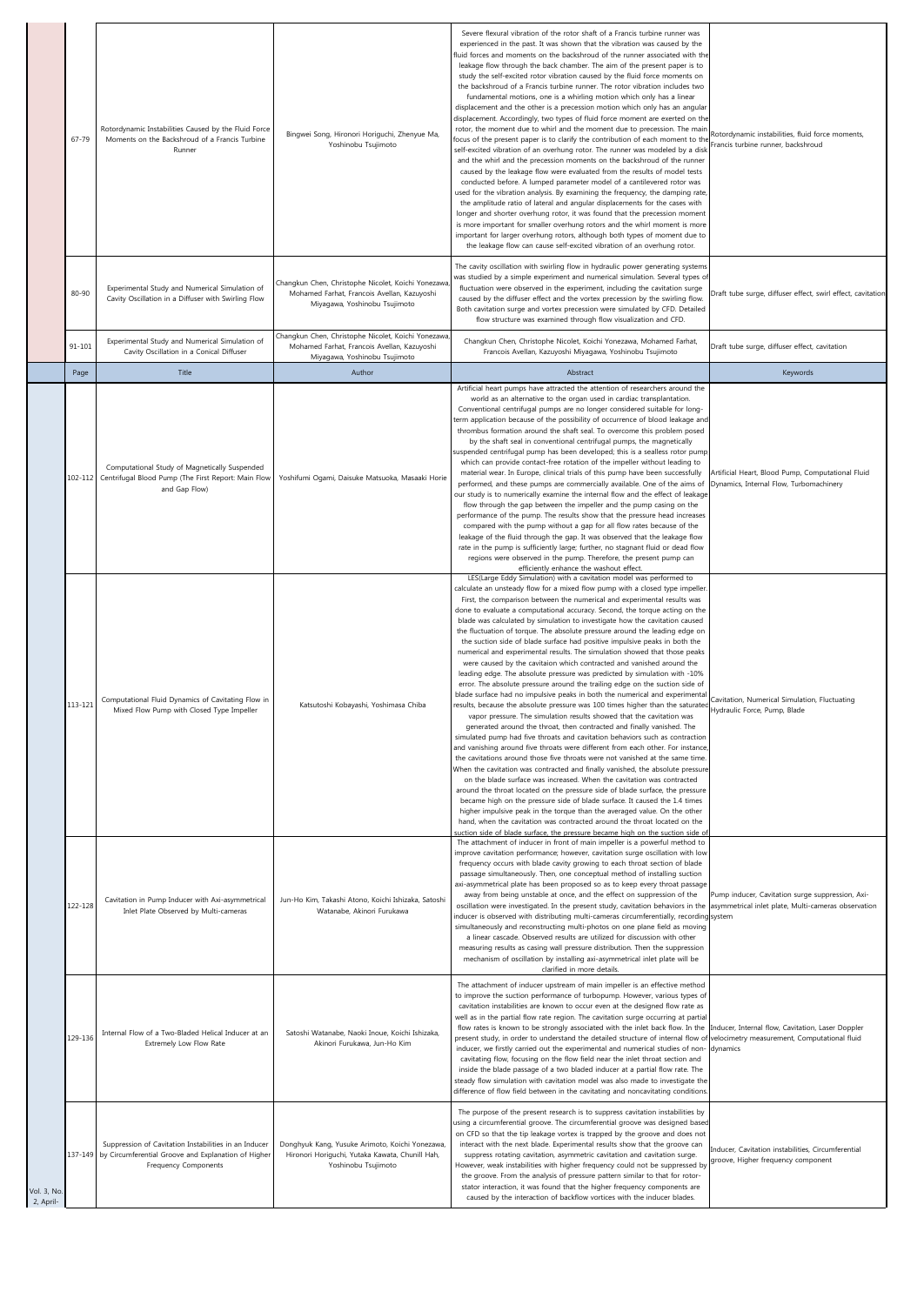| June, 2010 |         |                                                                                                            |                                                                         | Laidback fan shaped film-cooling hole is formulated numerically and                                                                                                                                                                                                                                                                                                                                                                                                                                                                                                                                                                                                                                                                                                                                                                                                                                                                                                                                                                                                                                                                                                                                                                                                                                                                                                                                                                                                                                                                                                                                                                                                                                                                                                                                                                                                                                                                                                                                                                                                                                                                                 |                                                                                                          |
|------------|---------|------------------------------------------------------------------------------------------------------------|-------------------------------------------------------------------------|-----------------------------------------------------------------------------------------------------------------------------------------------------------------------------------------------------------------------------------------------------------------------------------------------------------------------------------------------------------------------------------------------------------------------------------------------------------------------------------------------------------------------------------------------------------------------------------------------------------------------------------------------------------------------------------------------------------------------------------------------------------------------------------------------------------------------------------------------------------------------------------------------------------------------------------------------------------------------------------------------------------------------------------------------------------------------------------------------------------------------------------------------------------------------------------------------------------------------------------------------------------------------------------------------------------------------------------------------------------------------------------------------------------------------------------------------------------------------------------------------------------------------------------------------------------------------------------------------------------------------------------------------------------------------------------------------------------------------------------------------------------------------------------------------------------------------------------------------------------------------------------------------------------------------------------------------------------------------------------------------------------------------------------------------------------------------------------------------------------------------------------------------------|----------------------------------------------------------------------------------------------------------|
|            | 150-159 | Multi-objective Optimization of a Laidback Fan<br>Shaped Film-Cooling Hole Using Evolutionary<br>Algorithm | Ki-Don Lee, Afzal Husain, Kwang-Yong Kim                                | optimized with the help of three-dimensional numerical analysis, surrogate<br>methods, and the multi-objective evolutionary algorithm. As Pareto optimal<br>front produces a set of optimal solutions, the trends of objective functions<br>with design variables are predicted by hybrid multi-objective evolutionary<br>algorithm. The problem is defined by four geometric design variables, the<br>injection angle of the hole, the lateral expansion angle of the diffuser, the<br>forward expansion angle of the hole, and the ratio of the length to the<br>diameter of the hole, to maximize the film-cooling effectiveness compromising Film-cooling, Numerical analysis, Multi-objective<br>with the aerodynamic loss. The objective function values are numerically<br>evaluated through Reynolds- averaged Navier-Stokes analysis at the designs<br>that are selected through the Latin hypercube sampling method. Using these<br>numerical simulation results, the Response Surface Approximation model are<br>constructed for each objective function and a hybrid multi-objective<br>evolutionary algorithm is applied to obtain the Pareto optimal front. The<br>clustered points from Pareto optimal front were evaluated by flow analysis.<br>These designs give enhanced objective function values in comparison with the<br>experimental designs.                                                                                                                                                                                                                                                                                                                                                                                                                                                                                                                                                                                                                                                                                                                                                                               | optimization, Response Surface Approximation                                                             |
|            | 160-168 | Prediction of Axial Thrust for Mixed-Flow Pumps with<br>Vaned Diffuser by Using CFD                        | Ichiro Harada, Katsutoshi Kobayasi, Shigeyoshi Ono                      | It is important in pump design that the axial thrust of mixed-flow pump is<br>predicted with high accuracy. In this paper, predictions of the axial thrust were<br>carried out with CFD for mixed-flow pumps of three specific speeds. The<br>region concerning the axial thrust prediction was picked out, and was divided<br>into two parts. One of them was hydraulic part, which included the impeller<br>and the vaned diffuser. The other was the rear part of impeller. These parts<br>were calculated and evaluated individually. The CFD results were compared<br>with experimental ones. They showed good agreements. It is shown that the<br>axial thrust for a mixed-flow pump can be predicted by using CFD with<br>practical accuracy.                                                                                                                                                                                                                                                                                                                                                                                                                                                                                                                                                                                                                                                                                                                                                                                                                                                                                                                                                                                                                                                                                                                                                                                                                                                                                                                                                                                                | Mixed-Flow Pump, Impeller, Vaned Diffuser, Axial<br>Thrust, CFD, Prediction, Experimental Result         |
|            | 170-180 | Cavitation Instabilities in Turbopump Inducers -<br>Analyses in 1-3 dimensions -                           | Yoshinobu Tsujimoto, Hironori Horiguchi, Koichi<br>Yonezawa             | Stability analyses of 1-3 dimensional cavitating flow through turbopump<br>inducers are reviewed with a special focus on the cause of cavitation<br>instabilities. In one-dimensional analysis, cavitation is modeled with the<br>cavitation compliance, defined as the decrease of cavity volume due to the<br>increase of inlet pressure, and the mass flow gain factor, defined as the<br>decrease of cavity volume due to the increase of flow rate. It was shown that<br>the positive mass flow gain factor is the cause of cavitation surge and rotating<br>cavitation. In two-dimensional stability analysis, the blade surface cavity is<br>modeled by a free streamline with a constant pressure. It is shown that variou<br>modes of cavitation instabilities start to occur when the cavity length becomes<br>about 65% of the blade spacing. It was found that there is a region near the<br>cavity trailing edge in which the incidence angle to the next blade is<br>decreased. This flow occurs to satisfy the continuity equation near the cavity<br>closure. The cavitation instabilities start to occur when this region starts to<br>interact with the leading edge of the next blade. In three-dimensional real<br>flows, cavitation occurs mostly near the tip. Cavitation instabilities are<br>simulated by three dimensional unsteady cavitating CFD. By separating out the<br>disturbance caused by cavitation, it was found that there exists a flow<br>component towards the trailing edge of tip cavities to fill up the volume of<br>collapsing bubbles. This disturbance flow has an effect to reduce the incidence<br>angle to the next blade. It was found that cavitation instabilities start to occur<br>when this disturbance flow starts to interact with the leading edge of the next<br>blade. So, it was found that the steady cavity length at the tip is the most<br>important parameter in three dimensional real flow. Thus, it was found that the<br>continuity equation plays the most important role in the mechanism of<br>Performance prediction methodology for centrifugal submersible slurry pump | Inducer, Cavitation, Instability, Stability Analysis, CFD                                                |
|            | 181-203 | Performance Prediction of Vertical Submersible<br>Centrifugal Slurry Pump                                  | Lal Gopal Das, Prasanta Kumar Sen, Timir Kanti Saha,<br>Arunabha Chanda | has been presented in this paper. An in-depth study on various energy-head<br>losses occurring through the pump flow in rotating reference frame has beer<br>carried out in this research work. Head-flow characteristics of the centrifugal<br>pump have been accomplished in two stages. First performance of the<br>centrifugal pump with clear water has been predicted by analyzing and<br>deducting head losses from the theoretical head. Effects of solid particles size<br>specific gravity and concentration on pump slurry flow have been investigated.<br>Additional head losses due to solid particles in the slurry have been predicted,<br>analyzed and then deducted from clear water head to establish the<br>performance of centrifugal slurry pump. The performance of centrifugal slurry<br>pump has been predicted at with accuracy of 88 to 90 % for solid<br>concentration of 18 % to 5 % by volume                                                                                                                                                                                                                                                                                                                                                                                                                                                                                                                                                                                                                                                                                                                                                                                                                                                                                                                                                                                                                                                                                                                                                                                                                          | centrifugal slurry pump, head loss, performance,<br>concentration, impeller, diffuser                    |
|            | 204-210 | Lifetime Prediction of Film Cooling Systems with and<br>without Thermal Barrier Coating                    | Kyung Min Kim, Dong Hyun Lee, Hyung Hee Cho                             | The present study investigated temperature, thermal stress, and the lifetime in<br>film cooling systems with and without thermal barrier coating. 3D-numerical<br>simulations using a FEM commercial code were conducted to calculate<br>distributions of temperature and thermal stresses. In the simulations, the<br>surface boundary conditions used the surface heat transfer coefficients and<br>adiabatic wall temperature which were converted from the Sherwood numbers<br>and impermeable wall effectiveness obtained from previous mass transfer<br>experiments. Then, the lifetime of the film cooling systems is predicted using<br>thermal analysis data and the material creep data. The minimum lifetime is<br>approximately 1,100 hours on the sides of the hot side surface in case withou<br>TBC.                                                                                                                                                                                                                                                                                                                                                                                                                                                                                                                                                                                                                                                                                                                                                                                                                                                                                                                                                                                                                                                                                                                                                                                                                                                                                                                                 | Gas turbine heat transfer, Film cooling, Thermal<br>analysis, Lifetime prediction, Finite element method |
|            | Page    | Title                                                                                                      | Author                                                                  | Abstract                                                                                                                                                                                                                                                                                                                                                                                                                                                                                                                                                                                                                                                                                                                                                                                                                                                                                                                                                                                                                                                                                                                                                                                                                                                                                                                                                                                                                                                                                                                                                                                                                                                                                                                                                                                                                                                                                                                                                                                                                                                                                                                                            | Keywords                                                                                                 |
|            | 211-220 | Unsteady Swirling Flows Arising in Straight Tubes                                                          | Hiromu Tsurusaki                                                        | The objective of this study is to clarify the occurrence of the high-speed mode<br>of unsteady swirling flows in straight tubes. The unsteady flows generated in<br>the tube were measured by means of a semiconductor-type pressure<br>transducer and an FFT analyzer. The high-speed mode measured has<br>rotational speed which is approximately equal to or higher than the peripheral<br>velocity of the swirling flow. The unsteady flow is due to cell rotation in the<br>circumferential direction of the tube. The occurrence of the high-speed mode<br>was confirmed, and the characteristics (rotational speed, pressure amplitude,<br>and phase) of this mode were clarified. In order to understand the measured<br>unsteady flows, the three dimensional vortex core profiles were discussed<br>based on the distributions of the pressure amplitude and phase.                                                                                                                                                                                                                                                                                                                                                                                                                                                                                                                                                                                                                                                                                                                                                                                                                                                                                                                                                                                                                                                                                                                                                                                                                                                                       | Unsteady Flow, Swirling Flow, Whirling Vortex,<br>Pressure Fluctuation, Rotating stall                   |
|            | 221-226 | A Study on Performance Conversion from Model to<br>Prototype                                               | Masao Oshima                                                            | A prototype pump performance converted from that of a model pump shows<br>an increase in efficiency. This paper discusses whether such increase is related<br>to an increase in pump head and/or to a decrease in input power, based on<br>the relationship between the tangential force on impeller blades, head loss<br>and input power. This study revealed that the efficiency increase was brought<br>about not only by an increase in head, but also by a decrease in input power,<br>as the tangential force on the blades constitutes a part of the input power of<br>a pump. A solution is proposed on how the hydraulic efficiency increase of a<br>prototype pump should be related to its head and input power.                                                                                                                                                                                                                                                                                                                                                                                                                                                                                                                                                                                                                                                                                                                                                                                                                                                                                                                                                                                                                                                                                                                                                                                                                                                                                                                                                                                                                         | Performance conversion, Model pump, Prototype<br>pump, Efficiency increase, Scale effect                 |
|            | 227-234 | Numerical Study on Mixing Performance of Straight<br>Groove Micromixers                                    | Hossain Shakhawat, Kwang-Yong Kim                                       | Numerical analyses have been performed to investigate the effects of<br>geometric parameters of a straight grove micromixer on mixing performance<br>and pressure drop. Three-dimensional Navier-Stokes equations with two<br>working fluids, water and ethanol have been used to calculate mixing index<br>and pressure drop. A parametric study has been carried out to find the effects<br>of the number of grooves per cycle, arrangement of patterned walls, and<br>additional grooves in triangular dead zones between half cycles of grooves.<br>The three arrangements of patterned walls in a micromixer, i.e., single wall<br>patterned, both walls patterned symmetrically, and both walls patterned<br>asymmetrically, have been tested. The results indicate that as the number of<br>grooves per cycle increases the mixing index increases and the pressure drop<br>decreases. The microchannel with both walls patterned asymmetrically shows<br>the best mixing performance among the three different arrangements of<br>patterned walls. Additional grooves confirm the better mixing performance<br>and lower pressure drop.                                                                                                                                                                                                                                                                                                                                                                                                                                                                                                                                                                                                                                                                                                                                                                                                                                                                                                                                                                                                     | Micromixer, Straight Groove, Numerical Analysis,<br>Mixing, Navier-Stokes Equations, Pressure Drop       |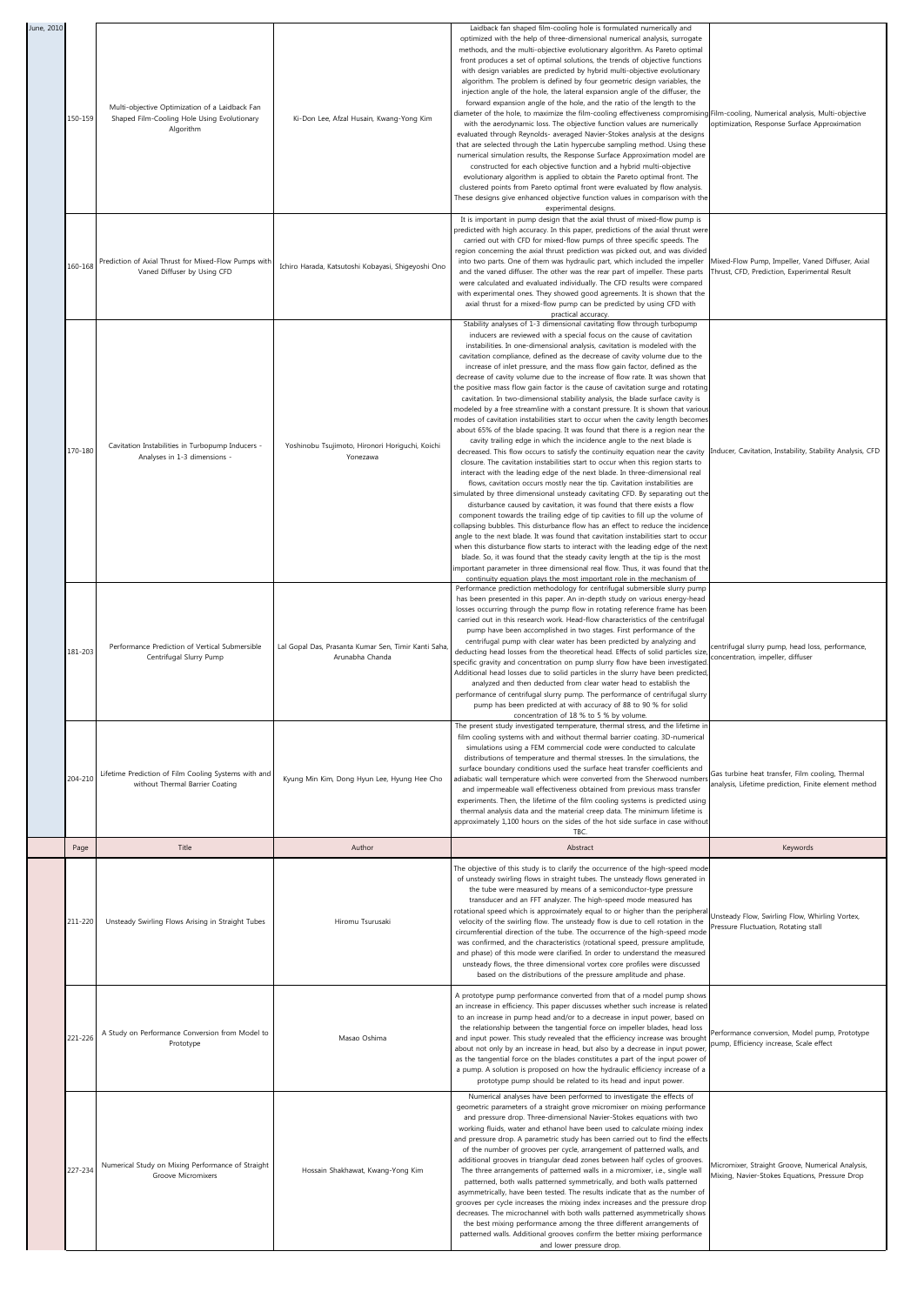| Vol. 3, No<br>3, July-<br>Septembe | 235-244 | Moment Whirl due to Leakage Flow in the Back<br>Shroud Clearance of a Rotor                                                           | Yoshinobu Tsujimoto, Zhenyue Ma, Bingwei Song,<br>Hironori Horiguchi | Recent studies on the moment whirl due to leakage flow in the back shroud<br>clearance of hydro-turbine runners or centrifugal pump impellers are<br>summarized. First, destabilizing effect of leakage flow is discussed for lateral<br>vibrations using simplified models. Then it is extended to the case of whirling<br>motion of an overhung rotor and the criterion for the instability is obtained.<br>The fluid moment caused by a leakage clearance flow between a rotating disk<br>and a stationary casing was obtained by model tests under whirling and<br>precession motion of the disk. It is shown that the whirl moment always<br>destabilizes the whirl motion of the overhung rotor while the precession<br>moment destabilizes the precession only when the precession speed is less<br>than half the rotor speed. Then vibration analyses considering both whirl and<br>precession are made by using the hydrodynamic moments determined by the<br>model tests. For larger overhung rotors, the whirl moment is more important<br>and cause whirl instability at all rotor speed. On the other hand, for smaller<br>overhung rotors, the precession moment is more important and cancels the<br>destabilizing effect of the whirl moment.                                                                                                                                                                                                                                                                                                                                                                                            | Rotordynamic Instability, Fluid Force Moment,<br>Whirling Motion, Precession Motion, Leakage Flow  |
|------------------------------------|---------|---------------------------------------------------------------------------------------------------------------------------------------|----------------------------------------------------------------------|----------------------------------------------------------------------------------------------------------------------------------------------------------------------------------------------------------------------------------------------------------------------------------------------------------------------------------------------------------------------------------------------------------------------------------------------------------------------------------------------------------------------------------------------------------------------------------------------------------------------------------------------------------------------------------------------------------------------------------------------------------------------------------------------------------------------------------------------------------------------------------------------------------------------------------------------------------------------------------------------------------------------------------------------------------------------------------------------------------------------------------------------------------------------------------------------------------------------------------------------------------------------------------------------------------------------------------------------------------------------------------------------------------------------------------------------------------------------------------------------------------------------------------------------------------------------------------------------------------------------------------------------------------|----------------------------------------------------------------------------------------------------|
| , 2010                             | 245-252 | Air-Water Two-Phase Flow Performances of<br>Centrifugal Pump with Movable Bladed Impeller and<br>Effects of Installing Diffuser Vanes | Shinji Sato, Akinori Furukawa                                        | It's known that pump head of centrifugal impeller with lager blade outlet<br>angle is kept higher in air-water two phase flow condition, though the<br>efficiency in water single phase flow condition is inferior. In the present study,<br>a centrifugal impeller with variable blade outlet angles, that has higher<br>efficiencies in both water single phase flow and air-water two phase flow<br>conditions, is proposed. And the performances of the centrifugal impeller with<br>variable blade outlet angles were experimentally investigated in both flow<br>conditions of single and two-phase. In addition, effects of installing diffuser<br>vanes on the performances of centrifugal pump with movable bladed impeller Centrifugal pump, Variable blade angle, Air-Water<br>were also examined. The results are as follows: (1) The movable bladed<br>impeller that proposed in this study is effective for higher efficiency in both<br>water single phase and air-water two phase flow conditions. (2) When diffuser<br>vanes are installed, the efficiency of movable bladed impeller decreases<br>particularly at large water flow rate in water single-phase flow condition; (3)<br>The performances of movable bladed impeller are improved by installing of<br>diffuser vanes in air-water two-phase flow condition at relatively small water<br>rate. The improvement by installing of diffuser vanes however disappears at<br>large water flow rate.                                                                                                                                                                              | two-phase flow performance, Diffuser vane                                                          |
|                                    | 253-259 | Investigation of Leakage Characteristics of Straight<br>and Stepped Labyrinth Seals                                                   | Tong Seop Kim, Soo Young Kang                                        | Leakage characteristics of two labyrinth seals with different configurations<br>(straight vs stepped) were investigated. Leakage flows were predicted by<br>computational fluid dynamics (CFD) for the two configurations and compared<br>with test data. A semi-analytical leakage prediction tool was also tried to<br>predict the leakage. It was confirmed that the CFD gives quite good<br>agreements with test data. The analytical tool also yielded similar leakage<br>behaviors with test results, but the overall agreement with test data was not as flow function, clearance<br>good as that of the CFD. The effect of flow direction in the stepped seal on<br>leakage flow was examined. The dependence of leakage performance, in terms<br>of flow function, on the seal clearance size was investigated. Flow function<br>decreased with decreasing clearance in the straight seal, while the trend was<br>reversed in the stepped seal.                                                                                                                                                                                                                                                                                                                                                                                                                                                                                                                                                                                                                                                                                                 | labyrinth seal, straight seal, stepped seal, leakage,                                              |
|                                    | 260-270 | Study of the Flow in Centrifugal Compressor                                                                                           | Cheng Xu, Ryoichi Samuel Amano                                       | Reducing the losses of the tip clearance flow is one of the keys in an<br>unshrouded centrifugal compressor design and development because tip<br>clearances are large in relation to the span of the blades and also centrifugal<br>compressors produce a sufficiently large pressure rise in single stage. This<br>problem is more acute for a low flow high-pressure ratio impeller design. The<br>large tip clearance would cause flow separations, and as a result it would drop<br>both the efficiency and surge margin. Thus a design of a high efficiency and<br>wide operation range low flow coefficient centrifugal compressor is a great<br>challenge. This paper describes a recent development of high efficiency and<br>wide surge margin low flow coefficient centrifugal compressor. A viscous<br>turbomachinery optimal design method developed by the authors for axial<br>flow machine was further extended and used in the centrifugal compressor<br>design. The compressor has three main parts: impeller, a low solidity diffuser<br>and volute. The tip clearance is under a special consideration in this design to<br>allow impeller insensitiveness to the clearance. A patented three-dimensional<br>low solidity diffuser design method is used and applied to this design. The<br>compressor test results demonstrated to be successful to extend the low<br>solidity diffusers to high-pressure ratio compressor. The compressor stage<br>performance showed the total to static efficiency of the compressor being<br>about 85% and stability range over 35%. The test results are in good<br>agreement with the design. | centrifugal compressor, flow separation, static<br>efficiency, turbomachinery, impeller, surge     |
|                                    | Page    | Title                                                                                                                                 | Author                                                               | Abstract                                                                                                                                                                                                                                                                                                                                                                                                                                                                                                                                                                                                                                                                                                                                                                                                                                                                                                                                                                                                                                                                                                                                                                                                                                                                                                                                                                                                                                                                                                                                                                                                                                                 | Keywords                                                                                           |
|                                    | 271-278 | Performance and Flow Condition of Contra-rotating<br>Small-sized Axial Fan at Partial Flow Rate                                       | Toru Shigemitsu, Junichiro Fukutomi, Yuki Okabe,<br>Kazuhiro Iuchi   | Small-sized axial fans are used as air cooler for electric equipments. But there<br>is a strong demand for higher power of fans according to the increase of<br>quantity of heat from electric devices. Therefore, higher rotational speed<br>design is conducted, although, it causes the deterioration of efficiency and the<br>increase of noise. Then the adoption of contra-rotating rotors for the small-<br>sized axial fan is proposed for the improvement of performance. In the present Small-sized axial fan, Contra-rotating rotors,<br>paper, the performance curves of the contra-rotating small-sized axial fan with Performance, Internal flow, Partial flow rate, Numerical<br>100mm diameter are shown and the velocity distributions at a partial flow rate analysis<br>at the inlet and the outlet of each front and rear rotor are clarified with<br>experimental results. Furthermore, the flow conditions between front and rear<br>rotors of the contra-rotating small-sized axial fan are investigated by<br>numerical analysis results and causes of the performance deterioration of the<br>contra-rotating small-sized axial fan at the partial flow rate is discussed.                                                                                                                                                                                                                                                                                                                                                                                                                                                      |                                                                                                    |
|                                    | 279-284 | Tip Clearance Losses - A Physical Based Scaling<br>Method                                                                             | Peter F. Pelz, Sascha Karstadt                                       | Tip clearance losses occur in every turbomachine. To estimate the losses in<br>efficiency it is important to understand the mechanism of this secondary flow.<br>Tip clearance losses are mainly caused by a spiral vortex formed on the<br>suction side of the blade of a turbomachine, which induces a drag and also<br>has an influence on the incident flow of the blades. In this paper a physical<br>based scaling method is developed out of an analytical ansatz for the tip<br>clearance losses. This scaling method is validated by measurements on an axial<br>fan with five different tip clearances.                                                                                                                                                                                                                                                                                                                                                                                                                                                                                                                                                                                                                                                                                                                                                                                                                                                                                                                                                                                                                                        | Tip Clearance Losses, , ,, Scaling, Vortex, Prandtl                                                |
|                                    | 285-291 | Physical Model Investigation of a Compact Waste<br>Water Pumping Station                                                              | Kilian Kirst, D.-H. Hellmann, Bernd Kothe, Peer<br>Springer          | To provide required flow rates of cooling or circulating water properly,<br>approach flow conditions of vertical pump systems should be in compliance<br>with state of the art acceptance criteria. The direct inflow should be vortex<br>free, with low pre-rotation and symmetric velocity distribution. Physical model<br>investigations are common practice and the best tool of prediction to<br>evaluate, to optimize and to document flow conditions inside intake structures<br>for vertical pumping systems. Optimization steps should be accomplished with substitution physical model investigation, waste water, pumping<br>respect to installation costs and complexity on site. The report shows<br>evaluation of various approach flow conditions inside a compact waste water<br>pumping station. The focus is on the occurrence of free surface vortices and<br>the evaluation of air entrainment for various water level and flow rates. The<br>presentation of the results includes the description of the investigated intake<br>structure, occurring flow problems and final recommendations.                                                                                                                                                                                                                                                                                                                                                                                                                                                                                                                                       |                                                                                                    |
|                                    | 292-300 | A Numerical Study on Cavitation Suppression Using<br>Local Cooling                                                                    | Yuan-yuan Zhang, Xiao-jing Sun, Dian-gui Huang                       | This study strives to develop an effective strategy to inhibit cavitation<br>inception on hydrofoils by using local cooling technique. By setting up a<br>temperature boundary condition and cooling a small area on the upper<br>surface of a hydrofoil, the fluid temperature around the cooling surface will be<br>decreased and thereby the corresponding liquid saturation pressure will drop<br>below the lowest absolute pressure within the flow field. Hence, cavitation car<br>never occur. In this paper, a NACA0015 hydrofoil at 4° angle of attack was<br>numerically investigated to verify the effectiveness of the proposed technique<br>The CFD results indicate that the cooling temperature and the cooling surface<br>roughness are the critical factors affecting the success of such technique used                                                                                                                                                                                                                                                                                                                                                                                                                                                                                                                                                                                                                                                                                                                                                                                                                                | CFD, cavitation inception, cavitation suppression, local<br>cooling temperature, surface roughness |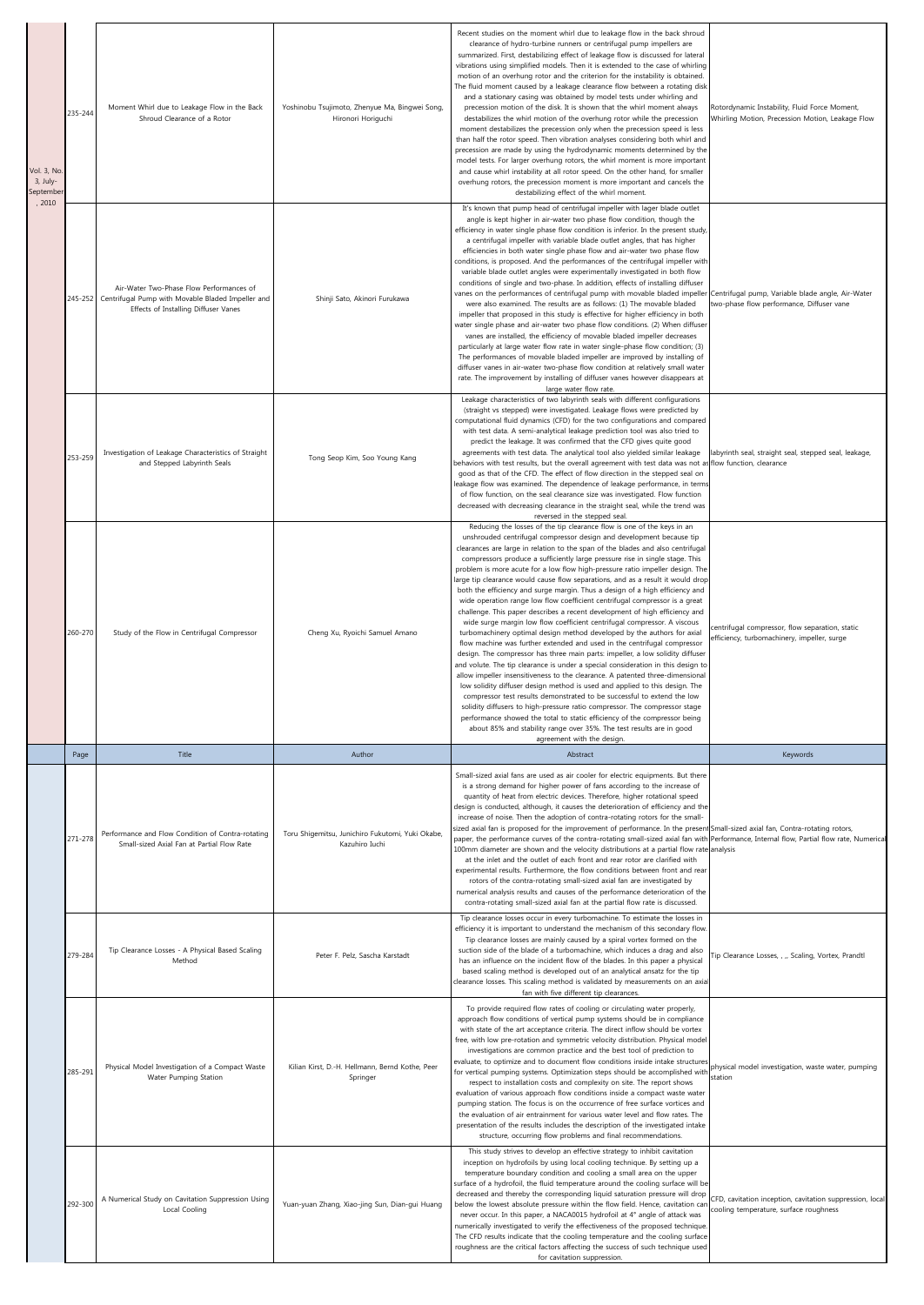|                                            | 301-308 | Hydraulic Runner Design Method for Lifetime                                                 | Michel Sabourin, Denis Thibault, David-Alexandre<br>Bouffard, Martin Lévesque | Quest for reliability of hydraulic runners is a concern for all mature electricity<br>producers. The fatigue damage caused by dynamics loads is frequently the<br>root cause of runner failure. This paper presents the damage tolerance<br>approach based on fracture mechanics as the method chosen by Alstom and<br>Hydro-Québec to predict effects of damage on runner lifetime and<br>consequently to be use as a design method. This is sustained by a research or<br>fracture mechanics properties of runner materials and by recommendations on<br>the strategy to define a safety margin for design. The acquired knowledge<br>permits to identify potential improvement of the runner lifetime without<br>significant cost increase, like being more specific on some chemical<br>composition or heat treatment.                                                                                                                                                                                                                                                                                                                                                                                                                                                                                                                                                                                                                                                                                                                                                                                                                                                                                                                                                                                                              | Runner Design, Fatigue, Lifetime, Fracture Mechanics<br>Material Properties, Runner Failure    |
|--------------------------------------------|---------|---------------------------------------------------------------------------------------------|-------------------------------------------------------------------------------|-----------------------------------------------------------------------------------------------------------------------------------------------------------------------------------------------------------------------------------------------------------------------------------------------------------------------------------------------------------------------------------------------------------------------------------------------------------------------------------------------------------------------------------------------------------------------------------------------------------------------------------------------------------------------------------------------------------------------------------------------------------------------------------------------------------------------------------------------------------------------------------------------------------------------------------------------------------------------------------------------------------------------------------------------------------------------------------------------------------------------------------------------------------------------------------------------------------------------------------------------------------------------------------------------------------------------------------------------------------------------------------------------------------------------------------------------------------------------------------------------------------------------------------------------------------------------------------------------------------------------------------------------------------------------------------------------------------------------------------------------------------------------------------------------------------------------------------------|------------------------------------------------------------------------------------------------|
|                                            | 309-314 | Optimization Design of Stainless Steel Stamping<br>Multistage Pump Based on Orthogonal Test | Shi Weidong, Wang Chuan, Lu Weigang, Zhou Ling,<br>Zhang Li                   | Stainless steel stamping multistage pump has become the mainstream of civil<br>multi-stage pump. Combined with the technological features of stamping and<br>welding pump, the studies of design for hydraulic parts of pump were come<br>out. An $L_{18}(3')$ orthogonal experiment was designed with seven factors and<br>three values including blade inlet angle, impeller outer diameter, guide vane<br>blade number, etc. 18 plans were designed. The two stage of whole flow field<br>on stainless steel stamping multistage pump at design point for design was<br>simulated by CFD. According to the test result and optimization design with<br>experimental research, the trends of main parameters which affect hydraulic<br>performance were got. After being manufactured and tested, the efficiency of<br>the optimal model pump reaches 61.36% and the single head is more than 4.8<br>m. Compared with the standard efficiency of 53%, the design of the stainless<br>steel stamping pump is successful. The result would be instructive to the<br>design of Stainless steel stamping multistage pump designed by the impeller<br>head maximum approach.                                                                                                                                                                                                                                                                                                                                                                                                                                                                                                                                                                                                                                                               | stamping and welding pump, orthogonal<br>experiments, internal flows, numerical simulation     |
|                                            | 315-323 | Compressible Simulation of Rotor-Stator Interaction<br>in Pump-Turbines                     | Jianping Yan, Jiri Koutnik, Ulrich Seidel, Björn Hübner                       | This work investigates the influence of water compressibility on pressure<br>pulsations induced by rotor-stator interaction (RSI) in hydraulic machinery,<br>using the commercial CFD solver ANSYS-CFX. A pipe flow example with<br>harmonic velocity excitation at the inlet plane is simulated using different grid<br>densities and time step sizes. Results are compared with a validated code for<br>hydraulic networks (SIMSEN). Subsequently, the solution procedure is applied<br>to a simplified 2.5-dimensional pump-turbine configuration in prototype with<br>different speeds of sound as well as in model scale with an adapted speed of<br>sound. Pressure fluctuations are compared with numerical and experimental<br>data based on prototype scale. The good agreement indicates that the scaling<br>of acoustic effects with an adapted speed of sound works well. With respect to<br>pressure fluctuation amplitudes along the centerline of runner channels,<br>incompressible solutions exhibit a linear decrease while compressible solutions<br>exhibit sinusoidal distributions with maximum values at half the channel<br>length, coinciding with analytical solutions of one-dimensional acoustics.<br>Furthermore, in compressible simulation the amplification of pressure<br>fluctuations is observed from the inlet of stay vane channels to the spiral case<br>wall. Finally, the procedure is applied to a three-dimensional pump<br>configuration in model scale with adapted speed of sound. Normalized<br>Pressure fluctuations are compared with results from prototype measurements<br>Compared to incompressible computations, compressible simulations provide<br>similar pressure fluctuations in vaneless space, but pressure fluctuations in<br>spiral case and penstock may be much higher. | Compressible hydrodynamics, rotor-stator interaction,<br>pump-turbine, unsteady CFD            |
| Vol. 3, No.<br>October<br>December<br>2010 | 324-331 | Thermal Effects on Cryogenic Cavitating Flows around<br>an Axisymmetric Ogive               | Suguo Shi, Guoyu Wang                                                         | Cavitation in cryogenic fluids generates substantial thermal effects and strong<br>variations in fluid properties, which in turn alter the cavity characteristics. In<br>order to investigate the cavitation characteristics in cryogenic fluids, numerical<br>simulations are conducted around an axisymmetric ogive in liquid nitrogen<br>and hydrogen respectively. The modified Merkle cavitation model and energy<br>equation which accounts for the influence of cavitation are used, and variable<br>thermal properties of the fluid are updated with software. A good agreement<br>between the numerical results and experimental data are obtained. The results<br>show that vapor production in cavitation extracts the latent heat of<br>evaporation from the surrounding liquid, which decreases the local<br>temperature, and hence the local vapor pressure in the vicinity of cavity<br>becomes lower. The cavitation characteristics in cryogenic fluids are obtained<br>that the cavity seems frothy and the cavitation intense is lower. It is also found<br>that when the fluid is operating close to its critical temperature, thermal effec<br>of cavitation are more obviously in cryogenic fluids. The thermal effect on<br>cavitation in liquid hydrogen is more distinctively compared with that in liquid<br>nitrogen due to the changes of density ratio, vapour pressure gradient and<br>other variable properties of the fluid.                                                                                                                                                                                                                                                                                                                                                                            | cavitation, cryogenic fluid, thermal effect, numerical<br>simulation, energy equation          |
|                                            | 332-341 | Improved Suter Transform for Pump-Turbine<br>Characteristics                                | Peter K. Dörfler                                                              | Standard dimensionless parameters cannot simultaneously represent all<br>operation modes of a pump-turbine. They either have singularities at E=0 and<br>multiple values in the 'unstable' areas, or else get singular at n=0. P. Suter<br>(1966) introduced an alternative set of variables which avoids singularity and<br>always remains unique-valued. This works for non-regulated pumps but not so<br>well for requlated machines. A modification by C.S. Martin avoids distortion at Pump turbine, water hammer, characteristics,<br>low load. The present paper describes further improvements for the<br>representation of torque, and for closed gate (where Suter's concept does not<br>work). The possibility to interpolate across all operation modes is likewise<br>useful for representing other mechanical parameters of the machine. Practical<br>application for guide vane torque and pressure pulsation data is demonstrated<br>by examples.                                                                                                                                                                                                                                                                                                                                                                                                                                                                                                                                                                                                                                                                                                                                                                                                                                                                       | simulation, pulsation                                                                          |
|                                            | 342-351 | Two-Way Coupled Fluid Structure Interaction<br>Simulation of a Propeller Turbine            | Hannes Schmucker, Felix Flemming, Stuart Coulson                              | During the operation of a hydro turbine the fluid mechanical pressure loading<br>on the turbine blades provides the driving torque on the turbine shaft. This<br>fluid loading results in a structural load on the component which in turn<br>causes the turbine blade to deflect. Classically, these mechanical stresses and<br>deflections are calculated by means of finite element analysis (FEA) which<br>applies the pressure distribution on the blade surface calculated by<br>computational fluid dynamics (CFD) as a major boundary condition. Such an<br>approach can be seen as a one-way coupled simulation of the fluid structure<br>interaction (FSI) problem. In this analysis the reverse influence of the<br>deformation on the fluid is generally neglected. Especially in axial machines<br>the blade deformation can result in a significant impact on the turbine<br>performance. The present paper analyzes this influence by means of fully two-<br>way coupled FSI simulations of a propeller turbine utilizing two different<br>approaches. The configuration has been simulated by coupling the two<br>commercial solvers ANSYS CFX for the fluid mechanical simulation with ANSYS<br>Classic for the structure mechanical simulation. A detailed comparison of the<br>results for various blade stiffness by means of changing Young's Modulus are<br>presented. The influence of the blade deformation on the runner discharge<br>and performance will be discussed and shows for the configuration<br>investigated no significant influence under normal structural conditions. This<br>study also highlights that a two-way coupled fluid structure interaction<br>simulation of a real engineering configuration is still a challenging task for<br>today's commercially available simulation tools.    | Two-way coupling, fluid structure interaction,<br>propeller turbine, CFD, FEA, FSI, gap vortex |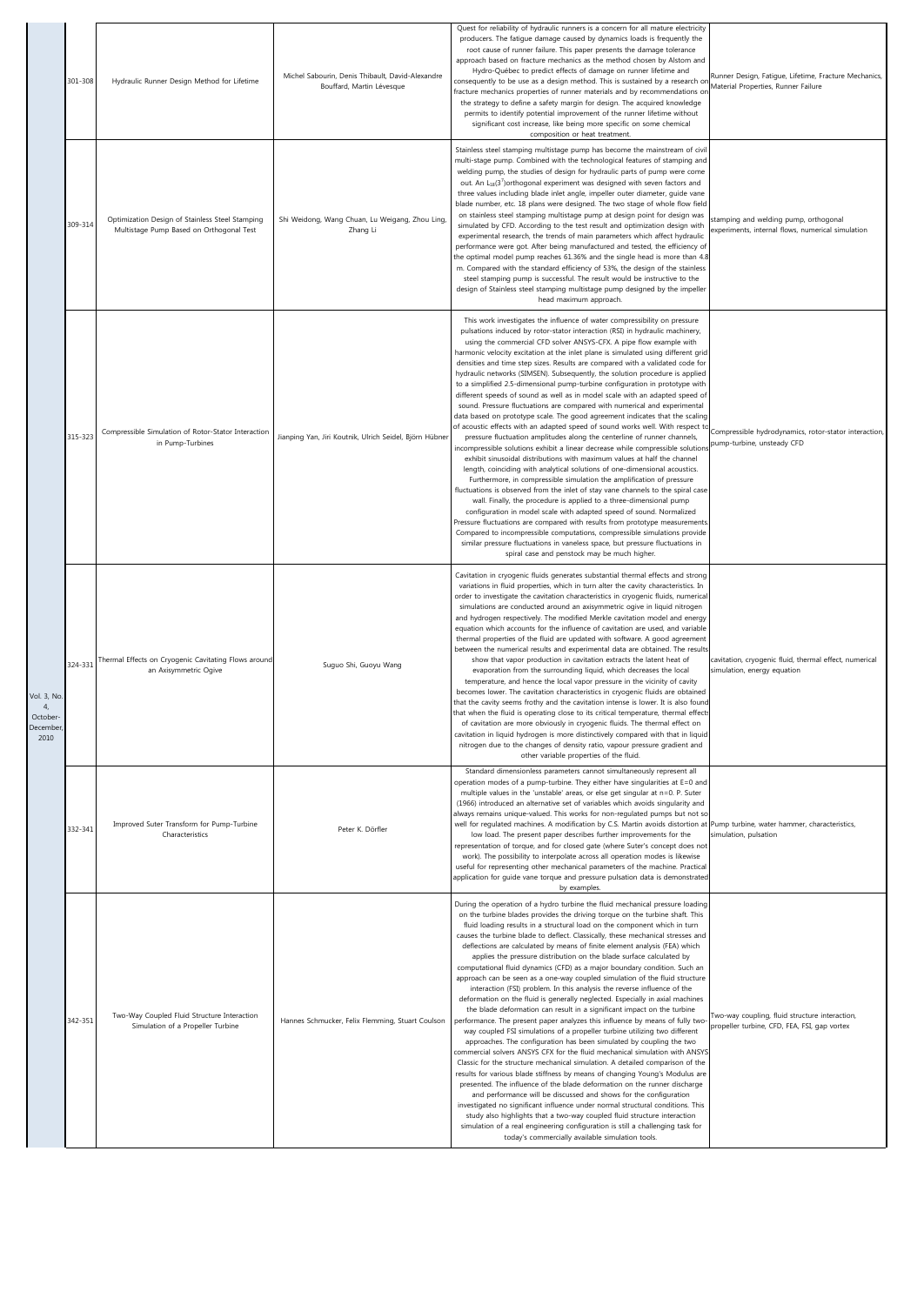| 352-359   | Performance Optimization of High Specific Speed<br>Pump-Turbines by Means of Numerical Flow<br>Simulation (CFD) and Model Testing | Peter Kerschberger, Arno Gehrer                                                                                | In recent years, the market has shown increasing interest in pump-turbines.<br>The prompt availability of pumped storage plants and the benefits to the<br>power system achieved by peak lopping, providing reserve capacity, and rapid<br>response in frequency control are providing a growing advantage. In this<br>context, there is a need to develop pump-turbines that can reliably withstand<br>dynamic operation modes, fast changes of discharge rate by adjusting the<br>variable diffuser vanes, as well as fast changes from pumping to turbine<br>operation. In the first part of the present study, various flow patterns linked to<br>operation of a pump-turbine system are discussed. In this context, pump and<br>turbine modes are presented separately and different load cases are shown in<br>each operating mode. In order to create modern, competitive pump-turbine<br>designs, this study further explains what design challenges should be<br>considered in defining the geometry of a pump-turbine impeller. The second<br>part of the paper describes an innovative, staggered approach to impeller<br>development, applied to a low head pump-turbine project. The first level of<br>the process consists of optimization strategies based on evolutionary<br>algorithms together with 3D in-viscid flow analysis. In the next stage, the<br>hydraulic behavior of both pump mode and turbine mode is evaluated by<br>solving the full 3D Navier-Stokes equations in combination with a robust<br>turbulence model. Finally, the progress in hydraulic design is demonstrated by<br>model test results that show a significant improvement in hydraulic<br>performance compared to an existing reference design. | pump-turbine, CFD, multi-objective optimizer, 3D-<br>Euler, 3D-RANS, model testing                                         |
|-----------|-----------------------------------------------------------------------------------------------------------------------------------|----------------------------------------------------------------------------------------------------------------|-------------------------------------------------------------------------------------------------------------------------------------------------------------------------------------------------------------------------------------------------------------------------------------------------------------------------------------------------------------------------------------------------------------------------------------------------------------------------------------------------------------------------------------------------------------------------------------------------------------------------------------------------------------------------------------------------------------------------------------------------------------------------------------------------------------------------------------------------------------------------------------------------------------------------------------------------------------------------------------------------------------------------------------------------------------------------------------------------------------------------------------------------------------------------------------------------------------------------------------------------------------------------------------------------------------------------------------------------------------------------------------------------------------------------------------------------------------------------------------------------------------------------------------------------------------------------------------------------------------------------------------------------------------------------------------------------------------------------------------------------|----------------------------------------------------------------------------------------------------------------------------|
| 360-368   | Study of Flow Field and Pressure Distribution on a<br>Rotor Blade of HAWT in Yawed Flow Conditions                                | Takao Maeda, Yasunari Kamada, Naohiro Okada, Jun<br>Suzuki                                                     | This paper describes the flow field and the blade pressure distribution of a<br>horizontal axis wind turbine in various yawed flow conditions. These<br>measurements were carried out with 2.4m-diameter rotor with pressure<br>sensors and a 2-dimensional laser Doppler velocimeter for each azimuth angle<br>in a wind tunnel. The results show that aerodynamic forces of the blade based<br>on the pressure measurements change according to the local angle of attack<br>during rotation. Therefore the wake of the yawed rotor becomes asymmetric<br>for the rotor axis. Furthermore, the relations between aerodynamic forces and<br>azimuth angles change according to tip speed ratio. By the experimental<br>analysis, the flow field and the aerodynamic forces for each azimuth angle in                                                                                                                                                                                                                                                                                                                                                                                                                                                                                                                                                                                                                                                                                                                                                                                                                                                                                                                                           | Wind Turbine, Rotor Aerodynamics, Fluid Machinery,<br>Yaw, Flow Field, Pressure Distribution                               |
| 369-378   | Flow Factor Prediction of Centrifugal Hydraulic<br>Turbine for Sea Water Reverse Osmosis (SWRO)                                   | Ying Ma, Eric Kadaj, Kevin Terrasi                                                                             | yawed flow condition were clarified.<br>The creation of the hydraulic turbine flow factor map will undoubtedly benefit<br>its design by decreasing both the design cycle time and product cost. In this<br>paper, the geometry and flow variables, which effectively affect the flow factor<br>are proposed, analyzed and determined. These flow variables are further used<br>to create the operating condition maps by using different model approaches<br>categorized into Response Surface Method (RSM) and Artificial Neural<br>Network (ANN). The accuracies of models created by different approaches are sea water reverse osmosis, hydraulic turbine, flow<br>compared and the performances of model approaches are analyzed. The<br>influences of chosen variables and the combination of Principle Component<br>Analysis (PCA) and model approaches are also studied. The comparison results<br>between predicted and actual flow factors suggest that two-hidden-layer<br>Feed-forward Neural Network (FFNN), and one-hidden-layer FFNN with PCA<br>has the best performance on forming this mapping, and are accurate<br>sufficiently for hydraulic turbine design.                                                                                                                                                                                                                                                                                                                                                                                                                                                                                                                                                                | factor, flow coefficient                                                                                                   |
| 379-385   | Improvement in Efficiency and Operating Range of<br>Centrifugal Blower Stage for Sewage Aeration Blower                           | Kiyotaka Hiradate, Toshio Kanno, Hideo Nishida,<br>Yasushi Shinkawa, Satoshi Joukou                            | We developed a high-efficiency, wide-operating-range centrifugal blower<br>stage to meet the demand for reduced total energy-consumption in sewage<br>treatment plants. We improved the efficiency of the two-dimensional impeller<br>using a shape optimization tool and one-dimensional performance prediction<br>tool. A limit of the throat deceleration ratio was set to maintain the stall-<br>margin of the impeller. The low solidity vaned diffuser and return channel wer<br>designed using a sensitivity analysis with orthogonal arrays and three-<br>dimensional steady flow simulations. The low solidity diffuser was designed in<br>order to improve the performance in the low-flow-rate region. The return<br>channel was designed so that the total pressure loss in the return channel was<br>minimized. Model tests of both the conventional and optimized blower stages<br>were carried out, and the efficiency and operating range of both stages were<br>compared. The optimized blower stage improved in stage efficiency by 3%<br>and in operating range by 5% compared with the conventional blower stage                                                                                                                                                                                                                                                                                                                                                                                                                                                                                                                                                                                                            | Centrifugal Blower, Orthogonal Array, Numerical<br>Simulation, Efficiency, Operating Range                                 |
| 386-395   | Study of the Adhesive Coefficient Effect on the<br>Hydraulic Losses and Cavitation                                                | František Pochylý, Simona Fialová, Milada Kozubková,<br>Lukáš Zavadil                                          | The article is focused in three areas. In the first part there are analyzed the<br>adhesion forces at the liquid and solid surface interface. There are shown the<br>measured values of surface energy for different types of surfaces. The value of<br>surface energy is decisive for determining the extent of the surface wettability<br>by the liquid. The second part points to the possible negative effects of partly<br>wettable surfaces, showing susceptibility to cavitation. The third section<br>describes the practical aspects of surface wettability by the liquid. Under the<br>new boundary conditions bases, expressing the effect of adhesion forces, there                                                                                                                                                                                                                                                                                                                                                                                                                                                                                                                                                                                                                                                                                                                                                                                                                                                                                                                                                                                                                                                                 | cavitation, wettability, adhesion force, impeller pump                                                                     |
| Page      | Title                                                                                                                             | Author                                                                                                         | are determined the centrifugal pump characteristics.<br>Abstract                                                                                                                                                                                                                                                                                                                                                                                                                                                                                                                                                                                                                                                                                                                                                                                                                                                                                                                                                                                                                                                                                                                                                                                                                                                                                                                                                                                                                                                                                                                                                                                                                                                                                | Keywords                                                                                                                   |
| $1 - 13$  | J-Groove Technique for Suppressing Various<br>Anomalous Flow Phenomena in Turbomachines                                           | Junichi Kurokawa                                                                                               | In operating a turbomachine at off-design conditions various instabilities<br>caused by anomalous flow phenomena occur and sometimes lead to the<br>damage of a turbomachine. In order to avoid these phenomena various<br>devices characteristic to each phenomenon have been developed, however<br>they make turbomachines large-sized and cause efficiency drop. The present<br>author has developed a very simple and innovative device, termed "J-groove,<br>of suppressing various anomalous flow phenomena commonly by controlling<br>the angular momentum of the main flow. It has been revealed that J-groove<br>makes an operation of a turbomachine stable in all flow range, causes little<br>efficiency drop, and can be easily applied to an existing machine. Here is<br>reviewed totally the results of suppressing various anomalous flow phenomena<br>in turbomachines.                                                                                                                                                                                                                                                                                                                                                                                                                                                                                                                                                                                                                                                                                                                                                                                                                                                       | Groove, Anomalous Flow Phenomenon, Surge,<br>Cavitation, Performance-curve Instability                                     |
| $14 - 24$ | Meridional Shape                                                                                                                  | Design Optimization of Mixed-flow Pump in a Fixed   Sung Kim, Young-Seok Choi, Kyoung-Yong Lee, Jun-<br>Ho Kim | In this paper, design optimization for mixed-flow pump impellers and diffusers<br>has been studied using a commercial computational fluid dynamics (CFD)<br>code and DOE (design of experiments). We also discussed how to improve the<br>performance of the mixed-flow pump by designing the impeller and diffuser<br>Geometric design variables were defined by the vane plane development,<br>which indicates the blade-angle distributions and length of the impeller and<br>diffusers. The vane plane development was controlled using the blade-angle in<br>a fixed meridional shape. First, the design optimization of the defined impeller<br>geometric variables was achieved, and then the flow characteristics were<br>analyzed in the point of incidence angle at the diffuser leading edge for the<br>optimized impeller. Next, design optimizations of the defined diffuser shape<br>variables were performed. The importance of the geometric design variables<br>was analyzed using 2k factorial designs, and the design optimization of the<br>geometric variables was determined using the response surface method (RSM)<br>The objective functions were defined as the total head and the total efficiency<br>at the design flow rate. Based on the comparison of CFD results between the<br>optimized pump and base design models, the reason for the performance<br>improvement was discussed.                                                                                                                                                                                                                                                                                                                             | Mixed-flow Pump, Impeller, Diffuser, Optimal Design,<br>CFD (computational fluid dynamics), DOE (design of<br>experiments) |
| $25 - 32$ | Numerical Study of Inlet and Impeller Flow Structures<br>in Centrifugal Pump at Design and Off-design Points                      | Kean Wee Cheah, Thong See Lee, Winoto S.H                                                                      | The objective of present work is to use numerical simulation to investigate the<br>complex three-dimensional and secondary flow structures developed at the<br>inlet and impeller in a centrifugal pump at design and off-design points. The<br>pump impeller is shrouded with 6 backward swept blades and with a specific<br>speed of 0.8574. The characteristic of the pump is measured experimentally<br>with straight and curved intake sections. Numerical computation is carried ou<br>to investigate the pump inlet flow structures and subsequently the flow field<br>within the centrifugal pump. The numerical results showed that strong<br>interaction between the impeller eye and intake section. Secondary flow<br>structure occurs upstream at the pump inlet has great influence on the pump<br>performance and flow structure within the impeller.                                                                                                                                                                                                                                                                                                                                                                                                                                                                                                                                                                                                                                                                                                                                                                                                                                                                            | centrifugal pump, impeller, inlet flow structure,<br>secondary flow                                                        |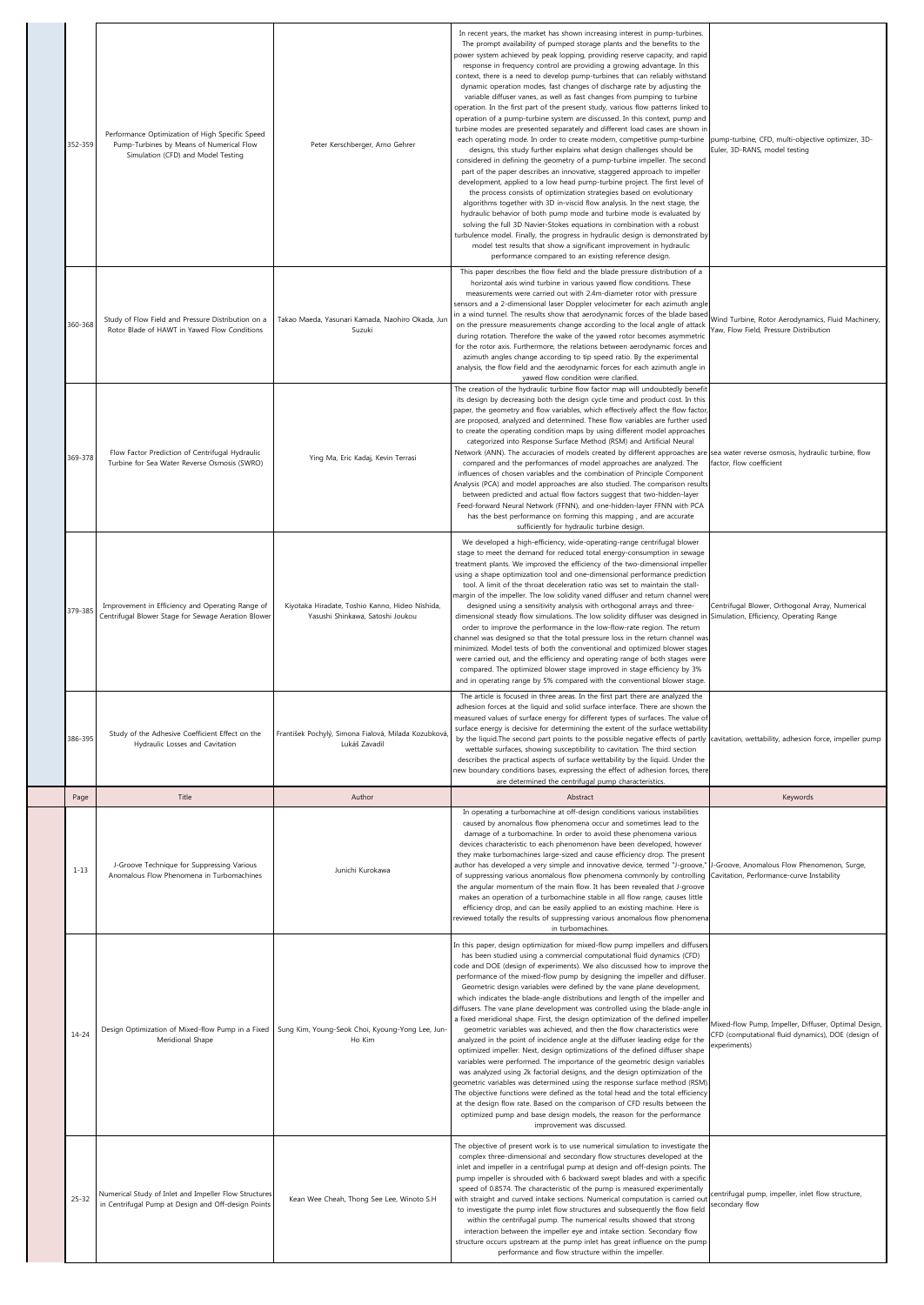|                                                | 33-46     | Concave Surface Boundary Layer Flows in the<br>Presence of Streamwise Vortices                                                    | Sonny H. Winoto, Tandiono, Dilip A. Shah, Hatsari<br>Mitsudharmadi                                                                                        | Concave surface boundary-layer flows are subjected to centrifugal instability<br>which results in the formation of streamwise counter-rotating vortices. Such<br>boundary layer flows have been experimentally investigated on concave<br>surfaces of 1 m and 2 m radius of curvature. In the experiments, to obtain<br>uniform vortex wavelengths, thin perturbation wires placed upstream and<br>perpendicular to the concave surface leading edge, were used to pre-set the<br>wavelengths. Velocity contours were obtained from hot-wire anemometer<br>velocity measurements. The most amplified vortex wavelengths can be pre-set<br>by the spanwise spacing of the thin wires and the free-stream velocity. The<br>velocity contours on the cross-sectional planes at several streamwise locations<br>show the growth and breakdown of the vortices. Three different vortex growth<br>regions can be identified. The occurrence of a secondary instability mode is<br>also shown as mushroom-like structures as a consequence of the non-linear<br>growth of the streamwise vortices. Wall shear stress measurements on concave<br>surface of 1 m radius of curvature reveal that the spanwise-averaged wall<br>shear stress increases well beyond the flat plate boundary layer values. By pre<br>setting much larger or much smaller vortex wavelength than the most<br>amplified one, the splitting or merging of the streamwise vortices will<br>respectively occur. | Görtler vortices, concave surface, boundary layer,<br>nstability, wall shear stress, hot-wire anemometer |
|------------------------------------------------|-----------|-----------------------------------------------------------------------------------------------------------------------------------|-----------------------------------------------------------------------------------------------------------------------------------------------------------|--------------------------------------------------------------------------------------------------------------------------------------------------------------------------------------------------------------------------------------------------------------------------------------------------------------------------------------------------------------------------------------------------------------------------------------------------------------------------------------------------------------------------------------------------------------------------------------------------------------------------------------------------------------------------------------------------------------------------------------------------------------------------------------------------------------------------------------------------------------------------------------------------------------------------------------------------------------------------------------------------------------------------------------------------------------------------------------------------------------------------------------------------------------------------------------------------------------------------------------------------------------------------------------------------------------------------------------------------------------------------------------------------------------------------------------------------------------------------------|----------------------------------------------------------------------------------------------------------|
|                                                | $47 - 56$ | Flow-Feedback for Pressure Fluctuation Mitigation<br>and Pressure Recovery Improvement in a Conical<br>Diffuser with Swirl        | Constantin Tanasa, Alin Bosioc, Romeo Susan-Resiga,<br>Sebastian Muntean                                                                                  | Our previous experimental and numerical investigations of decelerated swirling<br>flows in conical diffusers have demonstrated that water jet injection along the<br>symmetry axis mitigates the pressure fluctuations associated with the<br>precessing vortex rope. However, for swirling flows similar to Francis turbines<br>operated at partial discharge, the jet becomes effective when the jet discharge<br>is larger than 10% from the turbine discharge, leading to large volumetric<br>losses when the jet is supplied from upstream the runner. As a result, we<br>introduce the flow-feedback approach for supplying the jet by using a fraction<br>of the discharge collected downstream the conical diffuser. Experimental<br>investigations on mitigating the pressure fluctuations generated by the<br>precessing vortex rope and investigations of pressure recovery coefficient on<br>the cone wall with and without flow-feedback method are presented.                                                                                                                                                                                                                                                                                                                                                                                                                                                                                                    | Francis turbine, vortex rope, pressure fluctuations,<br>pressure recovery coefficient, flow-feedback     |
|                                                | 57-66     | A Suggested Mechanism of Significant Stall<br>Suppression Effects by Air Separator Devices in Axial<br>Flow Fans                  | Nobuyuki Yamaguchi                                                                                                                                        | Radial-vaned air separators show a strong stall suppression effect in an axial<br>flow fans. From a survey of existing literature on the effects and the author's<br>data, a possible mechanism for the significant effects has been proposed here<br>The stall suppression is suggested to have been achieved by a combination of<br>the following several effects; (1) suction of blade and casing boundary layers<br>and elimination of embryos of stall, (2) separation and straightening of<br>reversed swirling flow from the main flow, (3) induction of the fan main flow<br>toward the casing wall and enhancement of the outward inclination of<br>meridional streamlines across the rotor blade row, thus keeping the Euler head Vortex Ring, Internal Flow<br>increase in the decrease in fan flow rate, and (4) reinforcement of axi-<br>symmetric structure of the main flow. These phenomena have been induced<br>and enhanced by a stable vortex-ring encasing the blade tips and the air<br>separator. These integrated effects appear to have caused the great stall<br>suppression effect that would have been impossible by other types of stall<br>prevention devices. Thus the author would like to name the device "tip-vortex<br>ring assisted stall suppression device".                                                                                                                                                                              | Axial Flow Fan, Stall Suppression, Air Separator,                                                        |
|                                                | $67 - 75$ | Leakage-free Rotating Seal Systems with Magnetic<br>Nanofluids and Magnetic Composite Fluids Designed<br>for Various Applications | Tünde Borbáth, Doina Bica, Iosif Potencz, István Borbá<br>th, Tibor Boros, Ladislau Vékás                                                                 | Recent results are presented concerning the development of magnetofluidic<br>leakage-free rotating seals for vacuum and high pressure gases, evidencing<br>significant advantages compared to mechanical seals. The micro-pilot scale<br>production of various types of magnetizable sealing fluids is shortly reviewed,<br>in particular the main steps of the chemical synthesis of magnetic nanofluids<br>and magnetic composite fluids with light hydrocarbon, mineral oil and<br>synthetic oil carrier liquids. Design concepts and some constructive details of Magnetofluidic Applications<br>the magnetofluidic seals are discussed in order to obtain high sealing capacity<br>Different types of magnetofluidic sealing systems and applications are<br>reviewed. Testing procedures and equipment are presented, as well as the<br>sealing capabilities of different types of magnetizable fluids.                                                                                                                                                                                                                                                                                                                                                                                                                                                                                                                                                                  | Rotating Seal, Magnetic Nanofluids, Magnetic<br>Composite Fluids, Gas Valves, Testing Procedures,        |
|                                                | 76-83     | in a Double-Suction Volute Pump                                                                                                   | Vortex Cavitation from Baffle Plate and Pump Vibratio Toshiyuki Sato, Takahide Nagahara, Kazuhiro Tanaka,<br>Masaki Fuchiwaki, Fumio Shimizu, Akira Inoue | This study highlights especially the mechanism of vortex cavitation occurrence<br>from the end of the suction duct in a double-suction volute pump and pump<br>oscillation which causes cavitation noise from the pump. In this study, full 3D<br>numerical simulations have been performed using a commercial code inside<br>the pump from the inlet of suction duct to the outlet of delivery duct. The Vortex Cavitation, Cavitation Noise, Double-Suction<br>numerical model is based on a combination of multiphase flow equations with Volute Pump, CFD, Pump Oscillation<br>the truncated version of the Rayleigh-Plesset model predicting the<br>complicated growth and collapse process of cavity bubbles. The experimental<br>investigations have also been performed on the cavitating flow with flow<br>visualization to evaluate the numerical results.                                                                                                                                                                                                                                                                                                                                                                                                                                                                                                                                                                                                           |                                                                                                          |
|                                                | 85-96     | Steady and unsteady flow computation in an elbow<br>draft tube with experimental validation                                       | Thi C. Vu, Christophe Devals, Ying Zhang, Bernd<br>Nennemann, François Guibault                                                                           | Steady state computations are routinely used by design engineers to evaluate<br>and compare losses in hydraulic components. In the case of the draft tube<br>diffuser, however, experiments have shown that while a significant number of<br>operating conditions can adequately be evaluated using steady state<br>computations, a few operating conditions require unsteady simulations to<br>accurately evaluate losses. This paper presents a study that assesses the<br>predictive capacity of a combination of steady and unsteady RANS numerical<br>computations to predict draft tube losses over the complete range of<br>operation of a Francis turbine. For the prediction of the draft tube<br>performance using k-ε turbulence model, a methodology has been proposed<br>to average global performance indicators of steady flow computations such as<br>the pressure recovery factor over an adequate number of periods to obtain<br>correct results. The methodology will be validated using two distinct flow<br>solvers, CFX and OpenFOAM, and through a systematic comparison with<br>experimental results obtained on the FLINDT model draft tube.                                                                                                                                                                                                                                                                                                          | Hydraulic turbine, draft tube, steady flow simulation,<br>unsteady flow simulation                       |
|                                                |           | Numerical Study of Passive Control with Slotted<br>97-103 Blading in Highly Loaded Compressor Cascade at Low<br>Mach Number       | Mdouki Ramzi, Gérard Bois, Gahmousse<br>Abderrahmane                                                                                                      | With the aim to increase blade loadings and stable operating range in highly<br>loaded compressors, this article has been conducted to explore, through a<br>numerical parametric study, the potential of passive control using slotted<br>bladings in cascade configurations. The objective of this numerical<br>investigation is to analyze the influence of location, width and slope of the<br>slots and therefore identify the optimal configuration. The approach is based<br>on two dimensional cascade geometry, low speed regime, steady state and<br>turbulent RANS model. The results show the efficiency of this passive<br>technique to delay separation and enhance aerodynamic performances of the<br>compressor cascade. A maximum of 28.3% reduction in loss coefficient have<br>been reached, the flow turning is increased with approximately 5° and high<br>loading over a wide range of angle of attack have been obtained for the<br>optimized control parameter.                                                                                                                                                                                                                                                                                                                                                                                                                                                                                        | 2D cascade, Highly loaded compressor, Separation,<br>Passive control, Slotted blading, Low Mach number   |
| Vol. 4, No<br>1,<br>January-<br>March,<br>2011 | 104-113   | A New Approach in Numerical Assessment of the<br>Cavitation Behaviour of Centrifugal Pumps                                        | Adrian Stuparu, Romeo Susan-Resiga, Liviu Eugen<br>Anton, Sebastian Muntean                                                                               | The paper presents a new method for the analysis of the cavitation behaviour<br>of hydraulic turbomachines. This new method allows determining the<br>coefficient of the cavitation inception and the cavitation sensitivity of the<br>turbomachines. We apply this method to study the cavitation behaviour of a<br>large storage pump. By plotting in semi-logarithmic coordinates the vapour<br>volume versus the cavitation coefficient, we show that all numerical data<br>collapse in an exponential manner. By analysis of the slope of the curve<br>describing the evolution of the vapour volume against the cavitation<br>coefficient we determine the cavitation sensitivity of the pump for each<br>operating point.                                                                                                                                                                                                                                                                                                                                                                                                                                                                                                                                                                                                                                                                                                                                               | cavitation inception, cavitation sensibility, pumping<br>head drop, storage pump                         |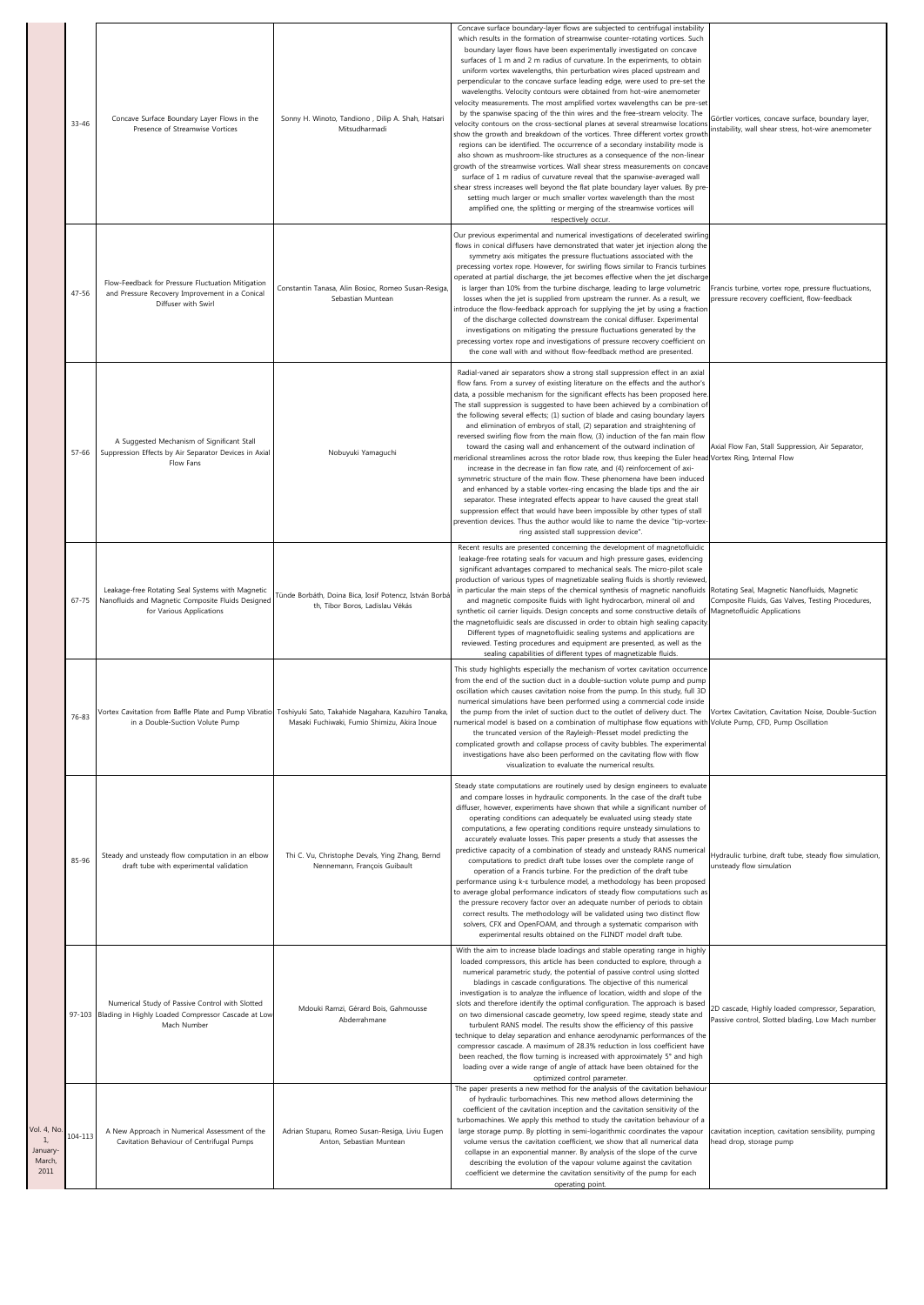| 114-132 | Theory and Prediction of Turbulent Transition<br>Numerical Design and Performance Prediction of Low                          | Hua-Shu Dou, Boo Cheong Khoo                                                         | We have proposed a new approach based on energy gradient concept for the<br>study of flow instability and turbulent transition in parallel flows in our<br>previous works. It was shown that the disturbance amplitude required for<br>turbulent transition is inversely proportional to Re, which is in agreement with<br>the experiments for imposed transverse disturbance. In present study, the<br>energy gradient theory is extended to the generalized curved flows which<br>have much application in turbomachinery and other fluid delivery devices.<br>Within the frame of the new theory, basic theorems for flow instability in<br>general cases are provided in details. Examples of applications of the theory<br>are given from our previous studies which show comparison of the theory with<br>available experimental data. It is shown that excellent agreement has been<br>achieved for several configurations. Finally, various prediction methods for<br>turbulent transition are reviewed and commented.<br>In this paper, Based on Two-dimensional Flow Theory, adopting quasi-<br>orthogonal method and point-by-point integration method to design the<br>impeller of the low specific speed centrifugal pump by code, and using RANS<br>(Reynolds Averaged N-S) Equation with a standard k-& two-equation<br>turbulence model and log-law wall function to solve 3D turbulent flow field in Low Specific Speed, Centrifugal Pump impeller, Two-                                                                                                                                                                                                                                                                                                                                                                                                                                                                                                            | Turbulent transition, Mechanism, Theory, Theorem,<br>Prediction                                                          |
|---------|------------------------------------------------------------------------------------------------------------------------------|--------------------------------------------------------------------------------------|--------------------------------------------------------------------------------------------------------------------------------------------------------------------------------------------------------------------------------------------------------------------------------------------------------------------------------------------------------------------------------------------------------------------------------------------------------------------------------------------------------------------------------------------------------------------------------------------------------------------------------------------------------------------------------------------------------------------------------------------------------------------------------------------------------------------------------------------------------------------------------------------------------------------------------------------------------------------------------------------------------------------------------------------------------------------------------------------------------------------------------------------------------------------------------------------------------------------------------------------------------------------------------------------------------------------------------------------------------------------------------------------------------------------------------------------------------------------------------------------------------------------------------------------------------------------------------------------------------------------------------------------------------------------------------------------------------------------------------------------------------------------------------------------------------------------------------------------------------------------------------------------------------------------------------------------------------------------------------------|--------------------------------------------------------------------------------------------------------------------------|
| 133-139 | Specific Speed Centrifugal Pump Impeller                                                                                     | Zhang Yongxue, Zhou Xin, Ji Zhongli, Jiang Cuiwei                                    | the impeller of the low specific speed pump. An analysis of the influences of<br>the blade profile on velocity distributions, pressure distributions and pump<br>performance and the investigation of the flow regulation pattern in the<br>impeller of the centrifugal pump are presented. And the result shows that this<br>method can be used as a new way in low speed centrifugal pump impeller<br>design.                                                                                                                                                                                                                                                                                                                                                                                                                                                                                                                                                                                                                                                                                                                                                                                                                                                                                                                                                                                                                                                                                                                                                                                                                                                                                                                                                                                                                                                                                                                                                                      | dimensional Flow Theory, Numerical Design,<br>Performance Prediction                                                     |
| 140-149 | Incipient Cavitation in a Bulb Turbine: Model Test and<br><b>CFD</b> Calculation                                             | Jörg Necker, Thomas Aschenbrenner                                                    | For a certain operating point of a horizontal shaft bulb turbine (i.e. volume<br>flow, net head, blade angle, guide vane angle) the efficiency for different<br>pressure levels (i.e. different Thoma-coefficient o) is calculated using a<br>commercial Computational Fluid Dynamics (CFD-)-code including two-phase<br>flow and a cavitation model. The results are compared with experimental<br>results achieved at a closed loop test rig for model turbines. The comparison<br>of the experimentally and numerically obtained efficiency and the visual<br>impression of the cavitation show a good agreement. Especially the drop in<br>efficiency is calculated with satisfying accuracy. This drop in efficiency in<br>combination with the visual impression is of high practical importance since it<br>contributes to determine the admissible cavitation in a bulb-turbine. It is seen<br>that the incipient cavitation in Kaplan type turbines has no major importance<br>in determing this admissible amount of cavitation.                                                                                                                                                                                                                                                                                                                                                                                                                                                                                                                                                                                                                                                                                                                                                                                                                                                                                                                                           | Bulb turbines, multi-phase cfd, incipient cavitation,<br>admissible cavitation                                           |
| 150-160 | Efficiency of Marine Hydropower Farms Consisting of<br>Multiple Vertical Axis Cross-Flow Turbines                            | Andrei-Mugur Georgescu, Sanda-Carmen Georgescu<br>Costin Ioan Cosoiu, Nicolae Alboiu | This study focuses on the Achard turbine, a vertical axis, cross-flow, marine<br>current turbine module. Similar modules can be superposed to form towers. A<br>marine or river hydropower farm consists of a cluster of barges, each<br>gathering several parallel rows of towers, running in stabilized current. Two-<br>dimensional numerical modelling is performed in a horizontal cross-section of<br>all towers, using FLUENT and COMSOL Multiphysics. Numerical models<br>validation with experimental results is performed through the velocity<br>distribution, depicted by Acoustic Doppler Velocimetry, in the wake of the<br>middle turbine within a farm model. As long as the numerical flow in the wake<br>fits the experiments, the numerical results for the power coefficient (turbine<br>efficiency) are trustworthy. The overall farm efficiency, with respect to the<br>spatial arrangement of the towers, was depicted by 2D modelling of the<br>unsteady flow inside the farm, using COMSOL Multiphysics. Rows of<br>overlapping parallel towers ensure the increase of global efficiency of the farm                                                                                                                                                                                                                                                                                                                                                                                                                                                                                                                                                                                                                                                                                                                                                                                                                                                        | Achard turbine, cross-flow current turbine,<br>hydropower farm, farm efficiency, force coefficient,<br>power coefficient |
| 161-171 | Steady-state Capabilities for Hydroturbines with<br>OpenFOAM                                                                 | Maryse Page, Martin Beaudoin, Anne-Marie Giroux                                      | The availability of a high quality open source CFD simulation platform like<br>OpenFOAM offers new R&D opportunities by providing direct access to<br>models and solver implementation details. Efforts have been made by Hydro-<br>Québec to adapt OpenFOAM to hydroturbines for the development of steady-<br>state capabilities. This paper describes the developments that have been made<br>to implement new turbomachinery related capabilities: multiple frames of<br>reference solver, domain coupling interfaces (GGI, cyclicGGI and mixing plane)<br>and specialized boundary conditions. Practical use of the new turbomachinery<br>capabilities are demonstrated for the analysis of a 195-MW Francis turbine.                                                                                                                                                                                                                                                                                                                                                                                                                                                                                                                                                                                                                                                                                                                                                                                                                                                                                                                                                                                                                                                                                                                                                                                                                                                           | OpenFOAM, hydroturbine, GGI interface, mixing plane<br>interface, multiple frames of reference                           |
| 172-178 | Optimization of Vane Diffuser in a Mixed-Flow Pump<br>for High Efficiency Design                                             | Jin-Hyuk Kim, Kwang-Yong Kim                                                         | This paper presents an optimization procedure for high-efficiency design of a<br>mixed-flow pump. Optimization techniques based on a weighted-average<br>surrogate model are used to optimize a vane diffuser of a mixed-flow pump.<br>Validation of the numerical results is performed through experimental data for<br>head, power and efficiency. Three-level full factorial design is used to generate<br>nine design points within the design space. Three-dimensional Reynolds-<br>averaged Navier-Stokes equations with the shear stress transport turbulence<br>model are discretized by using finite volume approximation and solved on<br>hexahedral grids to evaluate the efficiency as the objective function. In order<br>to reduce pressure loss in the vane diffuser, two variables defining the straight<br>vane length ratio and the diffusion area ratio are selected as design variables<br>in the present optimization. As the results of the design optimization, the<br>efficiency at the design flow coefficient is improved by 7.05% and the off-<br>design efficiencies are also improved in comparison with the reference design<br>The swirling flow developing in Francis turbine draft tube under part load                                                                                                                                                                                                                                                                                                                                                                                                                                                                                                                                                                                                                                                                                                                                             | Mixed-flow pump, Impeller, Vane diffuser, Efficiency,<br>Optimization, Weighted-average surrogate model                  |
|         | Experimental Investigations on Upper Part Load<br>179-190 Vortex Rope Pressure Fluctuations in Francis Turbine<br>Draft Tube | Christophe Nicolet, Amirreza Zobeiri, Pierre<br>Maruzewski, François Avellan         | operation leads to pressure fluctuations usually in the range of 0.2 to 0.4 times<br>the runner rotational frequency resulting from the so-called vortex breakdown<br>For low cavitation number, the flow features a cavitation vortex rope animated<br>with precession motion. Under given conditions, these pressure fluctuations<br>may lead to undesirable pressure fluctuations in the entire hydraulic system<br>and also produce active power oscillations. For the upper part load range,<br>between 0.7 and 0.85 times the best efficiency discharge, pressure fluctuations<br>may appear in a higher frequency range of 2 to 4 times the runner rotational<br>speed and feature modulations with vortex rope precession. It has been<br>pointed out that for this particular operating point, the vortex rope features<br>elliptical cross section and is animated of a self-rotation. This paper presents<br>an experimental investigation focusing on this peculiar phenomenon, defined<br>as the upper part load vortex rope. The experimental investigation is carried<br>out on a high specific speed Francis turbine scale model installed on a test rig<br>of the EPFL Laboratory for Hydraulic Machines. The selected operating point<br>corresponds to a discharge of 0.83 times the best efficiency discharge.<br>Observations of the cavitation vortex carried out with high speed camera have<br>been recorded and synchronized with pressure fluctuations measurements at<br>the draft tube cone. First, the vortex rope self rotation frequency is evidenced<br>and the related frequency is deduced. Then, the influence of the sigma<br>cavitation number on vortex rope shape and pressure fluctuations is<br>presented. The waterfall diagram of the pressure fluctuations evidences<br>resonance effects with the hydraulic circuit. The influence of outlet bubble<br>cavitation and air injection is also investigated for low cavitation number. The | Francis turbine, cavitating vortex rope, High Speed<br>Camera visualization, pressure fluctuations                       |
| 191-198 | Cavitation in a Shaft-less Double Suction Centrifugal<br>Miniature Pump                                                      | Baotang Zhuang, Xianwu Luo, Lei Zhu, Xin Wang,<br>Hongyuan Xu                        | Based on the consideration that the cavitation would affect the operation<br>stability of miniature pumps, the 3-D turbulent cavitating flow in a test pump<br>was simulated by using a mixed cavitation model and k-w SST turbulence<br>model. In order to investigate the influence of inlet geometry parameters on<br>the cavitation performance of the miniature pump, two more impellers are<br>designed for comparison. Based on the results, the following conclusions are<br>drawn: 1) Cavitation performance of the double suction shaft-less miniature<br>pump having different impeller is equivalent to the centrifugal pump having<br>ordinary size, though the flow passage at impeller inlet is small; 2) The<br>miniature pump having radial impeller can produce much higher pump head,<br>but lower cavitation performance than that having the impeller based on the<br>conventional design method; 3) It is believed that by applying the double<br>suction design, the miniature pump achieved relatively uniform flow pattern<br>upstream the impeller inlet, which is favorable for improving cavitation<br>performance.                                                                                                                                                                                                                                                                                                                                                                                                                                                                                                                                                                                                                                                                                                                                                                                                                                      | double suction, shaft-less, miniature pump, cavitation,<br>numerical simulation                                          |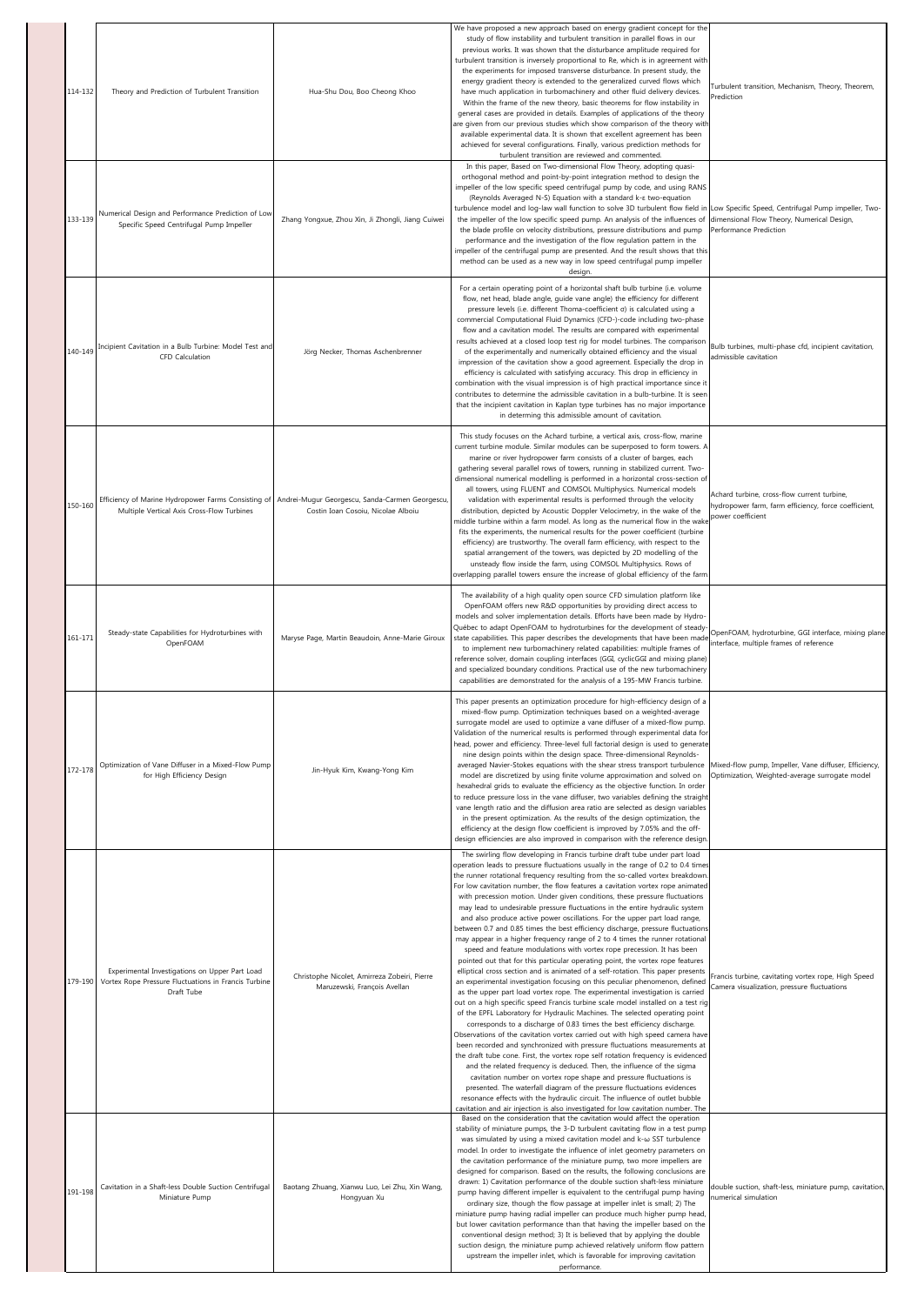|                                        | 199-208 | Unsteady Simulations of the Flow in a Swirl<br>Generator, Using OpenFOAM                                                                                | Olivier Petit, Alin I. Bosioc, Håkan Nilsson, Sebastian<br>Muntean, Romeo F. Susan-Resiga                             | This work presents numerical results, using OpenFOAM, of the flow in the swir<br>flow generator test rig developed at Politehnica University of Timisoara,<br>Romania. The work shows results computed by solving the unsteady Reynolds<br>Averaged Navier Stokes equations. The unsteady method couples the rotating<br>and stationary parts using a sliding grid interface based on a GGI formulation.<br>Turbulence is modeled using the standard k-& model, and block structured<br>wall function ICEM-Hexa meshes are used. The numerical results are validated<br>against experimental LDV results, and against design velocity profiles. The<br>investigation shows that OpenFOAM gives results that are comparable to the<br>experimental and design profiles. The unsteady pressure fluctuations at four<br>different positions in the draft tube is recorded. A Fourier analysis of the<br>numerical results is compared whit that of the experimental values. The<br>amplitude and frequency predicted by the numerical simulation are<br>comparable to those given by the experimental results, though slightly over<br>estimated.                                                                                                                                                                                                                                                                                                                                    | Swirl generator, OpenFOAM, CFD, Validation, Runner,<br>Draft tube, Rotor-Stator Interaction             |
|----------------------------------------|---------|---------------------------------------------------------------------------------------------------------------------------------------------------------|-----------------------------------------------------------------------------------------------------------------------|-----------------------------------------------------------------------------------------------------------------------------------------------------------------------------------------------------------------------------------------------------------------------------------------------------------------------------------------------------------------------------------------------------------------------------------------------------------------------------------------------------------------------------------------------------------------------------------------------------------------------------------------------------------------------------------------------------------------------------------------------------------------------------------------------------------------------------------------------------------------------------------------------------------------------------------------------------------------------------------------------------------------------------------------------------------------------------------------------------------------------------------------------------------------------------------------------------------------------------------------------------------------------------------------------------------------------------------------------------------------------------------------------------------------------------------------------------------------------------------|---------------------------------------------------------------------------------------------------------|
|                                        | 209-216 | Investigation on the Flow Field Upstream of a<br>Centrifugal Pump Impeller                                                                              | Yao Zhang, Xianwu Luo, Yunchi Yi, Baotang Zhuang,<br>Hongyuan Xu                                                      | The flow upstream of a centrifugal pump impeller has been investigated by<br>both experimental test and numerical simulation. For experimental study, the<br>flow field at four sections in the pump suction is measured by using PIV<br>method. For calculation, the three dimensional turbulent flow for the full flow<br>passage of the pump is simulated based on RANS equations combined with<br>RNG k-ε turbulence model. From those results, it is noted that at both design centrifugal pump, flow upstream impeller inlet, PIV,<br>load and quarter load condition, the pre-swirl flow whose direction is the same numerical simulation<br>as the impeller rotation exists at all four sections in suction pipe of the pump<br>and at each section, the pre-swirl velocity becomes obviously larger at higher<br>rotational speed. It is also indicated that at quarter load condition, the low<br>pressure region at suction surface of the vane is large because of the<br>unfavorable flow upstream of the pump impeller.                                                                                                                                                                                                                                                                                                                                                                                                                                             |                                                                                                         |
|                                        | Page    | Title                                                                                                                                                   | Author                                                                                                                | Abstract                                                                                                                                                                                                                                                                                                                                                                                                                                                                                                                                                                                                                                                                                                                                                                                                                                                                                                                                                                                                                                                                                                                                                                                                                                                                                                                                                                                                                                                                          | Keywords                                                                                                |
|                                        | 217-222 | The Effect of Casing Geometry on Rotordynamic Fluid<br>Forces on a Closed Type Centrifugal Impeller in<br>Whirling Motion                               | Julien Richert, Yumeto Nishiyama, Shinichiro Hata,<br>Hironori Horiguchi, Yoshinobu Tsujimoto                         | The rotordynamic fluid forces acting on a closed type impeller in whirling<br>motion were measured and the influence of the clearance geometry on the<br>stability of the impeller was examined. At small positive whirling speed, the<br>rotordynamic forces acted as destabilizing forces for all casings. A small<br>clearance between the shroud of the impeller and the casing caused large<br>fluid force, but did not change the destabilizing region. Radial grooves in the<br>clearance were effective for reducing the fluid forces and destabilizing region<br>due to the reduction of the circumferential velocity without the deterioration<br>of the pump performance. A rotating phenomenon like a rotating stall of the<br>impeller occurred at low flow rate and the resonance between it and the<br>whirling motion led to a sudden increase in force at the whirling speed ratio o<br>0.7.                                                                                                                                                                                                                                                                                                                                                                                                                                                                                                                                                                     | Pump, Rotordynamic Fluid Force, Whirling Motion,<br>Unsteady Phenomenon                                 |
|                                        | 223-228 | Study on the Performance Characteristics of<br>Centrifugal Pump with Drag-reducing Surfactant<br>Additives                                              | Lu Wang, Feng-Chen Li, Yong Dong, Wei-Hua Cai,<br>Wen-Tao Su                                                          | The performance characteristics of centrifugal pump were measured<br>experimentally when running with tap water and drag-reducing surfactant<br>(Octadecyl dimethyl amine oxide (OB-8)) solutions. Tests have been performed<br>on five cases of surfactant solutions with different concentrations (0ppm (tap<br>water), 200ppm, 500ppm, 900ppm and 1500ppm) and four different rotating<br>speeds of pump (1500rpm, 2000rpm, 2500rpm and 2900rpm). Compared with<br>tap water case, the experimental results show that the total pump heads for<br>surfactant solution cases are higher. And the pump efficiency with surfactant<br>solutions also increases, but the shaft power for surfactant solutions cases<br>decreases compared to t hat for tap water. There exists an optimal<br>temperature for surfactant solutions, which maximizes the pump efficiency.                                                                                                                                                                                                                                                                                                                                                                                                                                                                                                                                                                                                            | centrifugal pump, surfactant solutions, drag reduction                                                  |
|                                        |         | Influence of Reynolds Number and Scale on<br>229-234 Performance Evaluation of Lift-type Vertical Axis Wind<br>Turbine by Scale-model Wind Tunnel Tests | Tadakazu Tanino, Shinichiro Nakao, Takeshi Miyaquni<br>Kazunobu Takahashi                                             | For Lift-type Vertical Axis Wind Turbine (VAWT), it is difficult to evaluate the<br>performance through the scale-model wind tunnel tests, because of the scale<br>effect relating to Reynolds number. However, it is beneficial to figure out the<br>critical value of Reynolds number or minimum size of the Lift-type VAWT,<br>when designing this type of micro wind turbine. Therefore, in this study, the<br>performance of several scale-models of Lift-type VAWT (Reynolds number :<br>1.5x104 to 4.6x104) was investigated. As a result, the Reynolds number effect<br>depends on the blade chord rather than the inlet velocity. In addition, there<br>was a transition point of the Reynolds number to change the dominant driving<br>force from Drag to Lift.                                                                                                                                                                                                                                                                                                                                                                                                                                                                                                                                                                                                                                                                                                         | Vertical Axis Wind Turbine, Wind tunnel, Reynolds<br>number, Performance, Scale effect                  |
|                                        | 235-242 | Internal Flow and Limiting Streamlines Observations<br>of Contra-Rotating Axial Flow Pump at Partial Flow<br>Rate                                       | Satoshi Watanabe, Shimpei Momosaki, Satoshi Usami,<br>Akinori Furukawa                                                | An application of contra-rotating rotors, in which a rear rotor is in tandem<br>with a front one and these rotors rotate in the opposite direction each other,<br>has been proposed against a demand for developing higher specific speed<br>axial flow pump. One prototype rotors, which we have designed with a<br>conventional method, has given the positive slope of head characteristic curve<br>especially in the rear rotor. It is necessary to understand the internal flow<br>behavior in the rear rotor to establish the design guideline for achieving<br>higher and more reliable performance. In the present study, we carried out the<br>experimental investigations of the internal flow field of the rear rotor,<br>especially at the partial flow rate, by Laser Doppler Velocimetry (LDV) for the<br>main flow and the limiting streamlines observation on rotor surfaces for the<br>boundary layer flows.                                                                                                                                                                                                                                                                                                                                                                                                                                                                                                                                                     | Axial flow pump, Contra-rotating rotors, Partial flow<br>rate, LDV, Limiting streamlines                |
|                                        | 243-254 | a Propeller turbine                                                                                                                                     | Flow simulation and efficiency hill chart prediction for Thi Vu, Marcel Koller, Maxime Gauthier, Claire Deschê<br>nes | In the present paper, we focus on the flow computation of a low head<br>Propeller turbine at a wide range of design and off-design operating<br>conditions. First, we will present the results on the efficiency hill chart<br>prediction of the Propeller turbine and discuss the consequences of using<br>non-homologous blade geometries for the CFD simulation. The flow<br>characteristics of the entire turbine will be also investigated and compared<br>with experimental data at different measurement planes. Two operating<br>conditions are selected, the first one at the best efficiency point and the<br>second one at part load condition. At the same time, for the same selected<br>operating points, the numerical results for the entire turbine simulation will be<br>compared with flow simulation with our standard stage calculation approach<br>which includes only guide vane, runner and draft tube geometries.                                                                                                                                                                                                                                                                                                                                                                                                                                                                                                                                        | Propeller Turbine, CFD, Flow Simulation, Performance<br>prediction, Non-homologous geometry, Draft Tube |
| Vol. 4, No.<br>2, April-<br>June, 2011 | 255-261 | Effects of the Air Volume in the Air Chamber on the<br>Performance of Water Hammer Pump System                                                          | Sumio Saito, Masaaki Takahashi, Yoshimi Nagata                                                                        | Recently, as global-scale problems, such as global warming and energy<br>depletion, have attracted attention, the importance of future environmental<br>preservation has been emphasized worldwide, and various measures have<br>been proposed and implemented. This study focuses on water hammer pumps<br>that can effectively use the water hammer phenomenon and allow fluid<br>transport without drive sources, such as electric motors. An understanding of<br>operating conditions of water hammer pumps and an evaluation of their basic<br>hydrodynamic characteristics are significant for determining whether they can<br>be widely used as an energy-saving device in the future. However,<br>conventional studies have not described the pump performance in terms of<br>pump head and flow rate, common measures indicating the performance of<br>pumps. As a first stage for the understanding of water hammer pump<br>performance in comparison to the characteristics of typical turbo pumps, the<br>previous study focused on understanding the basic hydrodynamic<br>characteristics of water hammer pumps and experimentally examined how the<br>hydrodynamic characteristics were affected by the inner diameters of the drive<br>and lift pipes and the angle of the drive pipe. This paper suggests the effect of<br>the air volume in the air chamber that affects the hydrodynamic characteristics<br>and operating conditions of the water hammer pump. | Water Hammer Pump, Fluid Transients, Pump<br>Performance, Pressure Fluctuation, Flow Visualization      |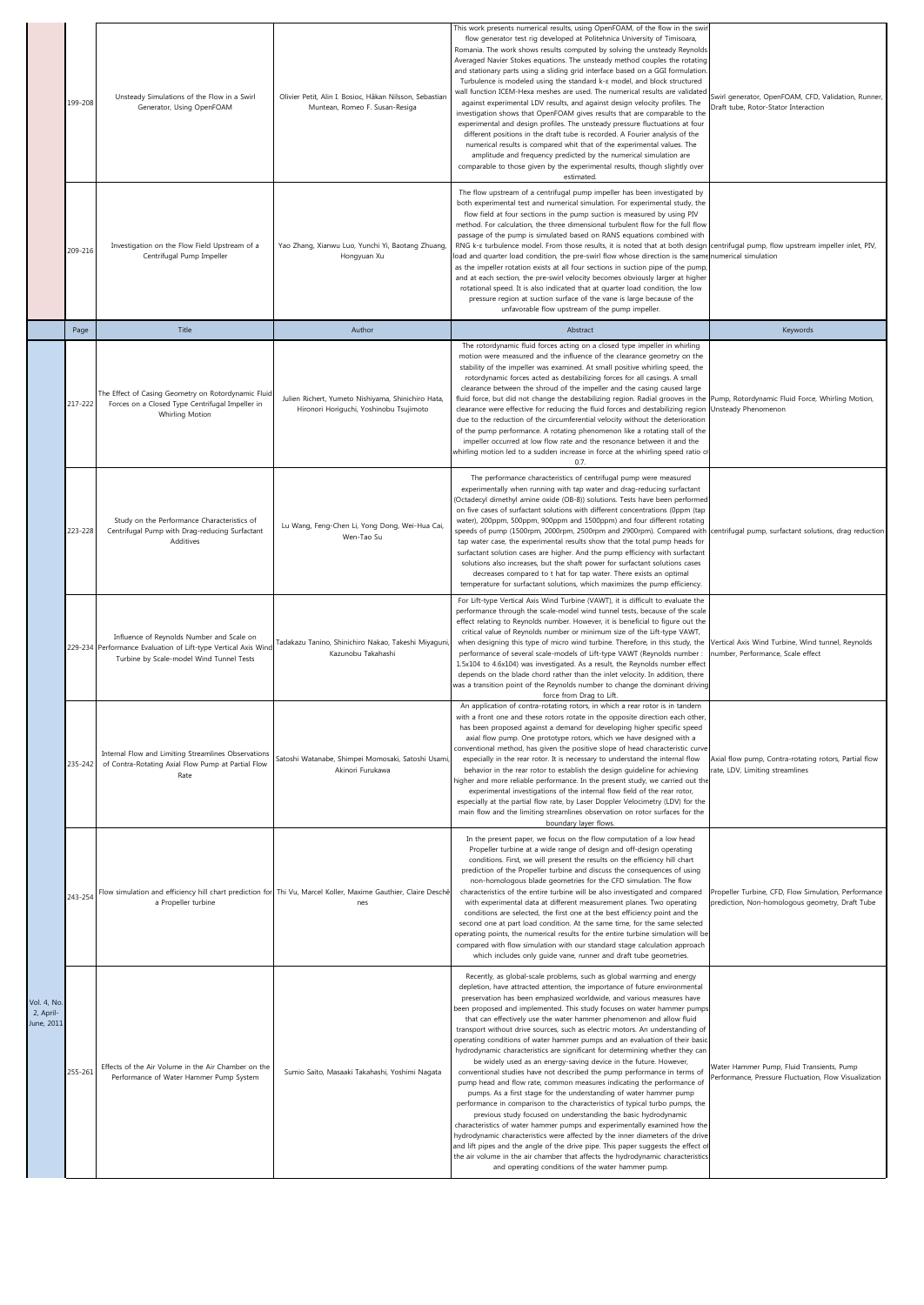| 262-270 | Vortices within a Three-Dimensional Separation in an<br>Axial Flow Stator of a Diagonal Flow Fan                                       | Yoichi Kinoue, Norimasa Shiomi, Toshiaki Setoquchi                  | Experimental and numerical investigations were conducted for an internal flow<br>in an axial flow stator of a diagonal flow fan. A corner separation near the hub<br>surface and the suction surface of a stator blade was focused on, and further<br>three-dimensional vortices in separated flow were investigated by the<br>numerical analysis. At low flow rate of 80% of the design flow rate, a corner<br>separation of the stator between the suction surface and the hub surface can<br>be found in both experimental and calculated results. Separation vortices are<br>observed in the limiting streamline patterns both on the blade suction and or<br>the hub surfaces at 80% of the design flow rate in the calculated results. It<br>also can be observed in the streamline pattern that both vortices from the<br>blade suction surface and from the hub surface keep vortex structures up to<br>far locations from these wall surfaces. An attempt to explain the vortices withir<br>a three-dimensional separation is introduced by using vortex filaments.                                                                                                                                                                                                                                                                                                                                                                                                                                                                                                                                                                                                                                                                                                                                                                                                                                                                                                           | Diagonal flow fan, Axial flow stator, Internal flow,<br>Corner separation, Five-hole probe survey, CFD          |
|---------|----------------------------------------------------------------------------------------------------------------------------------------|---------------------------------------------------------------------|----------------------------------------------------------------------------------------------------------------------------------------------------------------------------------------------------------------------------------------------------------------------------------------------------------------------------------------------------------------------------------------------------------------------------------------------------------------------------------------------------------------------------------------------------------------------------------------------------------------------------------------------------------------------------------------------------------------------------------------------------------------------------------------------------------------------------------------------------------------------------------------------------------------------------------------------------------------------------------------------------------------------------------------------------------------------------------------------------------------------------------------------------------------------------------------------------------------------------------------------------------------------------------------------------------------------------------------------------------------------------------------------------------------------------------------------------------------------------------------------------------------------------------------------------------------------------------------------------------------------------------------------------------------------------------------------------------------------------------------------------------------------------------------------------------------------------------------------------------------------------------------------------------------------------------------------------------------------------------------|-----------------------------------------------------------------------------------------------------------------|
| 271-288 | Review of Mathematical Models in Performance<br>Calculation of Screw Compressors                                                       | Nikola Stosic, Ian K. Smith, Ahmed Kovacevic, Elvedin<br>Mujic      | The mathematical modelling of screw compressor processes and its<br>implementation in their design began about 30 years ago with the publication<br>of several pioneering papers on this topic, mainly at Purdue Compressor<br>Conferences. This led to the gradual introduction of computer aided design,<br>which, in turn, resulted in huge improvements in these machines, especially ir<br>oil-flooded air compressors, where the market is very competitive. A review of<br>progress in such methods is presented in this paper together with their<br>application in successful compressor designs. As a result of their introduction,<br>even small details are now considered significant in efforts to improve<br>performance and reduce costs. Despite this, there are still possibilities to<br>introduce new methods and procedures for improved rotor profiles, design<br>optimisation for each specified duty and specialized compressor design, all of<br>which can lead to a better product and new areas of application. A review of<br>methods and procedures which lead to modern screw compressor practice is<br>presented in this paper. This paper is intended to give a cross section through<br>activities being done in mathematical modelling of screw compressor process<br>through last five decades. It is expected to serve as a basis for further<br>contributions in the area and as a challenge to the forthcoming generations of<br>scientists and engineers to concentrate their efforts in finding future and more<br>extended approaches and submit their contributions.                                                                                                                                                                                                                                                                                                                                                                         | Screw Compressor, Mathematical Model, Performance<br>Calculation                                                |
| 289-306 | Vibration Behavior and Dynamic Stress of Runners of<br>Very High Head Reversible Pump-turbines                                         | Hiroshi Tanaka                                                      | In the development of very high head pumped storage projects, one of the<br>critical problems is the strength of pumpturbine runners. Data obtained by<br>stress measurements of high head pump-turbine runners indicated that<br>dynamic stress due to the vibration of runner might be detrimental, possibly<br>to cause fatigue failure, if the runner were designed without proper<br>consideration on its dynamic behaviour. Numerous field stress measurements<br>of runners and model tests conducted with hydrodynamic similarity revealed<br>that the hydraulic excitation force developed by the interference of rotating<br>runner blades with guide vane wakes sometimes would induce such heavy<br>vibration of runner. Theoretical and experimental investigations on both the<br>hydraulic excitation force and the natural frequencies of runner have been<br>conducted to explore this forced vibration problem.                                                                                                                                                                                                                                                                                                                                                                                                                                                                                                                                                                                                                                                                                                                                                                                                                                                                                                                                                                                                                                                      | Vibration behavior, Dynamic stress, Hydraulic<br>excitation force, Vibration mode, Prototype head<br>model test |
| Page    | Title                                                                                                                                  | Author                                                              | Abstract                                                                                                                                                                                                                                                                                                                                                                                                                                                                                                                                                                                                                                                                                                                                                                                                                                                                                                                                                                                                                                                                                                                                                                                                                                                                                                                                                                                                                                                                                                                                                                                                                                                                                                                                                                                                                                                                                                                                                                               | Keywords                                                                                                        |
| 307-316 | Vortex Features in a Half-ducted Axial Fan with Large<br>Bellmouth (Effect of Tip Clearance)                                           | Norimasa Shiomi, Yoichi Kinoue, Toshiaki Setoguchi,<br>Kenji Kaneko | In order to clarify the features of tip leakage vortex near blade tip region in a<br>half-ducted axial fan with large bellmouth, the experimental investigation was<br>carried out using a 2-dimensional LDV system. Three sizes of tip clearance (TC)<br>were tested: those sizes were 1mm (0.55% of blade chord length at blade tip),<br>2mm (1.11% of blade chord length at blade tip) and 4mm (2.22% of blade<br>chord length at blade tip), and those were shown as TC=1mm, TC=2mm and<br>TC=4mm, respectively. Fan characteristic tests and the velocity field<br>measurements were done for each TC. Pressure - flow-rate characteristics and<br>two-dimensional velocity vector maps were shown. The vortex trace and the  Tip leakage vortex, Tip clearance, Ventilation fan, LDV<br>vortex intensity distribution were also illustrated. As a result, a large difference<br>on the pressure - flow-rate characteristics did not exist for three tip clearance<br>sizes. In case of TC=4mm, the tip leakage vortex was outflow to downstream<br>of rotor was not confirmed at the small and reference flow-rate conditions.<br>Only at the large flow-rate condition, its outflow to downstream of rotor<br>existed. In case of TC=2mm, overall vortex behaviors were almost the same<br>ones in case of TC=4mm. However, the vortex trace inclined toward more<br>tangential direction. In case of TC=1mm, the clear vortex was not observed for<br>all flow-rate conditions.                                                                                                                                                                                                                                                                                                                                                                                                                                                                                                | measurement                                                                                                     |
|         |                                                                                                                                        |                                                                     | Mini centrifugal pumps having a diameter smaller than 100mm are employed                                                                                                                                                                                                                                                                                                                                                                                                                                                                                                                                                                                                                                                                                                                                                                                                                                                                                                                                                                                                                                                                                                                                                                                                                                                                                                                                                                                                                                                                                                                                                                                                                                                                                                                                                                                                                                                                                                               |                                                                                                                 |
|         | Influence of Blade Outlet Angle and Blade Thickness<br>317-323 on Performance and Internal Flow Conditions of Mini<br>Centrifugal Pump | Toru Shigemitsu, Junichiro Fukutomi, Kensuke Kaji                   | in many fields; automobile radiator pump, ventricular assist pump, cooling<br>pump for electric devices and so on. Further, the needs for mini centrifugal<br>pumps would become larger with the increase of the application of it for<br>electrical machines. It is desirable that the mini centrifugal pump design be as<br>simple as possible as precise manufacturing is required. But the design methoc<br>for the mini centrifugal pump is not established because the internal flow<br>condition for these small-sized fluid machines is not clarified and conventional<br>theory is not suitable for small-sized pumps. Therefore, we started research on<br>the mini centrifugal pump for the purpose of development of high<br>performance mini centrifugal pumps with simple structure. Three types of<br>rotors with different outlet angles are prepared for an experiment. The<br>performance tests are conducted with these rotors in order to investigate the<br>effect of the outlet angle on performance and internal flow condition of mini<br>centrifugal pumps. In addition to that, the blade thickness is changed because<br>blockage effect in the mini centrifugal pump becomes relatively larger than<br>that of conventional pumps. On the other hand, a three dimensional steady<br>numerical flow analysis is conducted with the commercial code (ANSYS-Fluent)<br>to investigate the internal flow condition. It is clarified from the experimental<br>results that head of the mini centrifugal pump increases according to the<br>increase of the blade outlet angle and the decrease of the blade thickness. In<br>the present paper, the performance of the mini centrifugal pump is shown and<br>the internal flow condition is clarified with the results of the experiment and<br>the numerical flow analysis. Furthermore, the effects of the blade outlet angle<br>and the blade thickness on the performance are investigated and the internal | Mini centrifugal pump, Performance, Internal flow<br>condition, Blade outlet angle, Blade thickness             |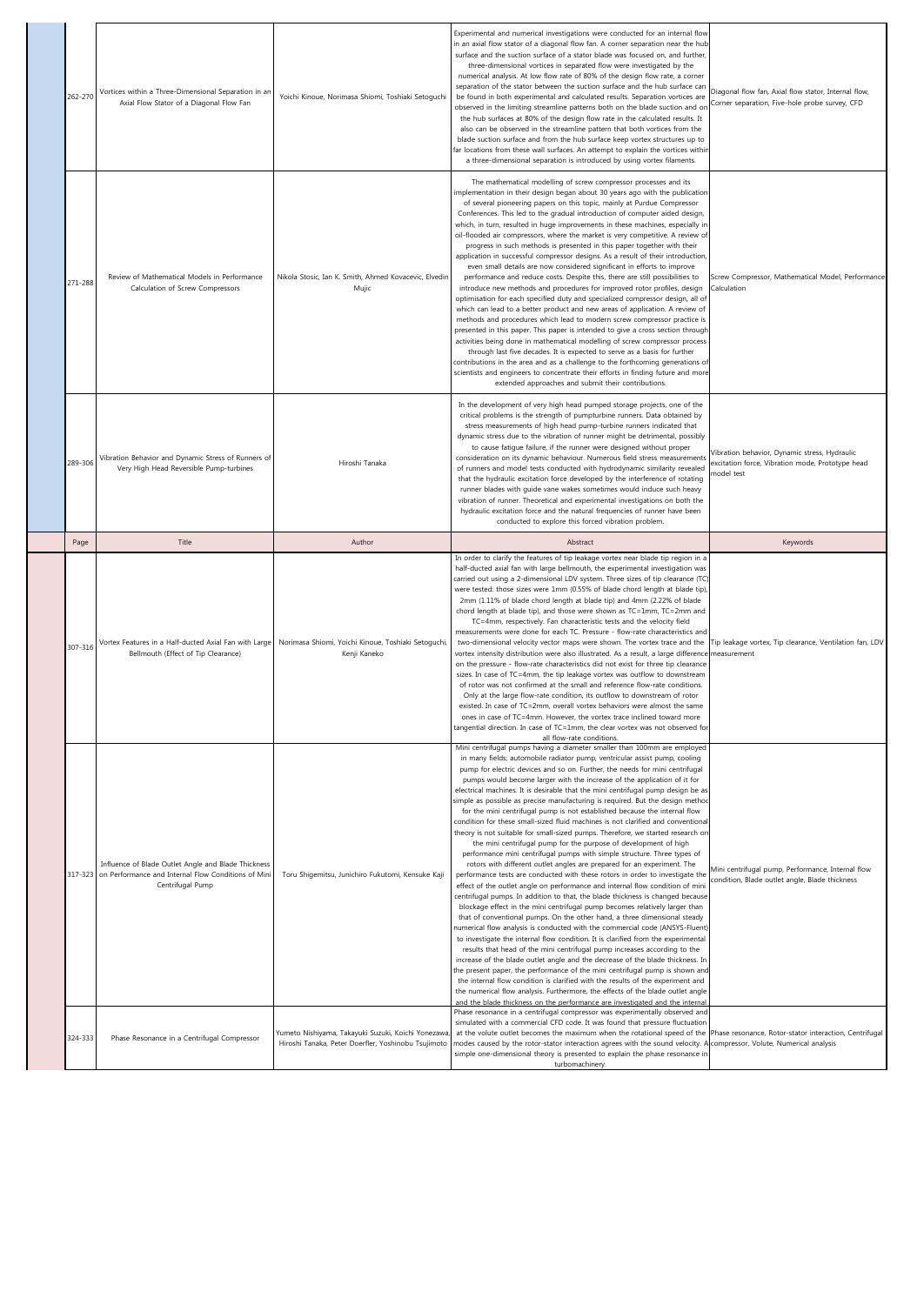| Vol. 4, No.<br>3, July-<br>September<br>, 2011 | 334-340 | Counter-Rotating Type Pumping Unit (Impeller<br>Speeds in Smart Control)                                         | Toshiaki Kanemoto, Keiichi Komaki, Masaaki<br>Katayama, Makoto Fujimura | furbo-pumps have weak points, such as the pumping operation is unstable on<br>the positive slope of the head curve and/or the cavitation occurs at the low<br>suction head. To improve simultaneously both weak points, the first author<br>invented the unique pumping unit composed of the tandem impellers and the<br>peculiar motor with the double rotational armatures. The front and the rear<br>impellers are driven by the inner and the outer armatures of the motor,<br>respectively. Both impeller speeds are automatically and smartly adjusted in<br>response to the pumping discharge, while the rotational torques between both<br>impellers/armatures are counter-balanced. Such speeds contribute to suppress<br>successfully not only the unstable operation at the low discharge but also the<br>cavitation at the high discharge, as verified with the axial flow type pumping<br>unit in the previous paper. Continuously, this paper investigates experimentally<br>the effects of the tandem impeller profiles on the pump performances and the<br>rotational speeds against the discharge, using the impellers whose loads are<br>low and/or high at the normal discharge. The worthy remarks are that (a) the<br>unstable operation is suppressed as expected and the shut off power is<br>scarcely large in the smart control, (b) the blade profile contributes to<br>determine the discharge giving the maximum/minimum rotational speed<br>where the reverse flow may incipiently appears at the front impeller inlet, (c)<br>the tandem impeller profiles scarcely affect the rotational speeds, while the<br>loads of the front and the rear impellers are same, but (d) the impeller with<br>the low load must run faster and the impeller with the high load must run<br>slower at the same discharge to take the same rotational torque, and (e) the<br>reverse flow at the inlet and the swirling velocity component at the outlet of | counter-rotation, tandem impellers, pump, armature,<br>smart control, performance, rotational speed    |
|------------------------------------------------|---------|------------------------------------------------------------------------------------------------------------------|-------------------------------------------------------------------------|---------------------------------------------------------------------------------------------------------------------------------------------------------------------------------------------------------------------------------------------------------------------------------------------------------------------------------------------------------------------------------------------------------------------------------------------------------------------------------------------------------------------------------------------------------------------------------------------------------------------------------------------------------------------------------------------------------------------------------------------------------------------------------------------------------------------------------------------------------------------------------------------------------------------------------------------------------------------------------------------------------------------------------------------------------------------------------------------------------------------------------------------------------------------------------------------------------------------------------------------------------------------------------------------------------------------------------------------------------------------------------------------------------------------------------------------------------------------------------------------------------------------------------------------------------------------------------------------------------------------------------------------------------------------------------------------------------------------------------------------------------------------------------------------------------------------------------------------------------------------------------------------------------------------------------------------------------------------------|--------------------------------------------------------------------------------------------------------|
|                                                | 341-348 | Computational Fluid Dynamics Modeling Studies on<br><b>Bacterial Flagellar Motion</b>                            | Manickam Siva Kumar, Pichai Philominathan                               | the front impeller with the high load require making the rotational speed of<br>The study of bacterial flagellar swimming motion remains an interesting and<br>challenging research subject in the fields of hydrodynamics and bio-<br>locomotion. This swimming motion is characterized by very low Reynolds<br>numbers, which is unique and time reversible. In particular, the effect of<br>rotation of helical flagella of bacterium on swimming motion requires detailed<br>multi-disciplinary analysis. Clear understanding of such swimming motion will<br>not only be beneficial for biologists but also to engineers interested in<br>developing nanorobots mimicking bacterial swimming. In this paper,<br>computational fluid dynamics (CFD) simulation of a three dimensional single<br>flagellated bacteria has been developed and the fluid flow around the<br>flagellum is investigated. CFD-based modeling studies were conducted to find<br>the variables that affect the forward thrust experienced by the swimming<br>bacterium. It is found that the propulsive force increases with increase in<br>rotational velocity of flagellum and viscosity of surrounding fluid. It is also<br>deduced from the study that the forward force depends on the geometry of<br>helical flagella (directly proportional to square of the helical radius and<br>inversely proportional to pitch).                                                                                                                                                                                                                                                                                                                                                                                                                                                                                                                                                                   | Flagellar hydrodynamics, helical swimming motion,<br>low Reynolds number, computational fluid dynamics |
|                                                | 349-359 | Unsteady Analysis of Impeller-Volute Interaction in<br>Centrifugal Pump                                          | Kean Wee Cheah, Thong See Lee, Sonny H. Winoto                          | An unsteady numerical analysis has been carried out to study the strong<br>impeller volute interaction of a centrifugal pump with six backward swept<br>blades shrouded impeller. The numerical analysis is done by solving the three-<br>dimensional Reynolds Averaged Navier-Stokes codes with standard k-& two-<br>equations turbulence model and wall regions are modeled with a scalable log-<br>law wall function. The flow within the impeller passage is very smooth and<br>following the curvature of the blade in stream-wise direction. However, the<br>analysis shows that there is a recirculation zone near the leading edge even at centrifugal pump, impeller, spiraling vortex flow,<br>design point. When the flow is discharged into volute casing circumferentially pressure fluctuation<br>from the impeller outlet, the high velocity flow is severely distorted and<br>formed a spiraling vortex flow within the volute casing. A spatial and temporal<br>wake flow core development is captured dynamically and shows how the wake<br>core diffuses. Near volute tongue region, the impeller/volute tongue strong<br>interaction is observed based on the periodically fluctuating pressure at outlet.<br>The results of existing analysis also proved that the pressure fluctuation<br>periodically is due to the position of impeller blade relative to tongue.                                                                                                                                                                                                                                                                                                                                                                                                                                                                                                                                                                                 |                                                                                                        |
|                                                |         |                                                                                                                  |                                                                         |                                                                                                                                                                                                                                                                                                                                                                                                                                                                                                                                                                                                                                                                                                                                                                                                                                                                                                                                                                                                                                                                                                                                                                                                                                                                                                                                                                                                                                                                                                                                                                                                                                                                                                                                                                                                                                                                                                                                                                           |                                                                                                        |
|                                                | Page    | Title                                                                                                            | Author                                                                  | Abstract                                                                                                                                                                                                                                                                                                                                                                                                                                                                                                                                                                                                                                                                                                                                                                                                                                                                                                                                                                                                                                                                                                                                                                                                                                                                                                                                                                                                                                                                                                                                                                                                                                                                                                                                                                                                                                                                                                                                                                  | Keywords                                                                                               |
|                                                | 360-366 | Prediction of Cascade Performance of Circular-Arc<br>Blades with CFD                                             | Masami Suzuki, Toshiaki Setoguchi, Kenji Kaneko                         | Thin circular-arc blade is often used as a guide vane, a deflecting vane, or a<br>rotating blade of low pressure axial-flow turbomachine because of its easy<br>manufacture. Ordinary design of the blade elements of these machines is done<br>by use of the carpet diagrams for a cascade of circular-arc blades. However,<br>the application of the carpet diagrams is limited to relatively low cambered<br>blade operating under optimum inlet flow conditions. In order to extend the<br>applicable range, additional design data is necessary. Computational fluid<br>dynamics (CFD) is a promising method to get these data. In this paper, two-<br>dimensonal cascade performances of circular-arc blade are widely analyzed<br>with CFD. The results have been compared with the results of experiment and<br>potential theory, and useful information has been obtained. Turning angle and<br>total pressure loss coefficients are satisfactorily predicted for lowly cambered<br>blade. For high camber angle of 67°, the CFD results agree with experiment for<br>the angle of attack less than that for shockless inlet condition.                                                                                                                                                                                                                                                                                                                                                                                                                                                                                                                                                                                                                                                                                                                                                                                                                          | Circular-arc blades, Cascade, Guide Vane, Potential<br>Flow, CFD                                       |
|                                                | 367-374 | Effects of the Geometry of Components Attached to<br>the Drain Valve on the Performance of Water<br>Hammer Pumps | Sumio Saito, Masaaki Takahashi, Yoshimi Nagata,<br>Keita Dejima         | Water hammer pumps can effectively use the water hammer phenomenon in<br>long-distance pipeline networks that include pumps and allow fluid transport<br>without drive sources, such as electric motors. The results of experiments that<br>examined the effect of the geometric form of water hammer pumps by<br>considering their major dimensions have been reported. In addition, a paper<br>has also been published analyzing the water hammer phenomenon<br>numerically by using the characteristic curve method for comparison with<br>experimental results. However, these conventional studies have not fully<br>evaluated the pump performance in terms of pump head and flow rate,<br>common measures indicating the performance of pumps. Therefore, as a first<br>stage for the understanding of water hammer pump performance in<br>comparison with the characteristics of typical turbo pumps, the previous paper<br>experimentally examined how the hydrodynamic characteristics were affected<br>by the inner diameter ratio of the drive and lifting pipes, the form of the air<br>chamber, and the angle of the drive pipe. To understand the behavior of the<br>components attached to the valve chamber and the air chamber that affects<br>the performance of water hammer pumps, the previous study also determined<br>the relationship between the water hammer pump performance and temporal<br>changes in valve chamber and air chamber pressures according to the air<br>chamber capacity. For the geometry of components attached to the drain<br>valve, which is another major component of water hammer pumps, this study<br>experimentally examines how the water hammer pump performance is affected<br>by the length of the spring and the angle of the drain pipe.<br>The turbo-type blood pump studied in this paper has an impeller that is                                                                                           | Water Hammer Pump, Fluid Transients, Pump<br>Performance, Pressure Fluctuation, Flow Visualization     |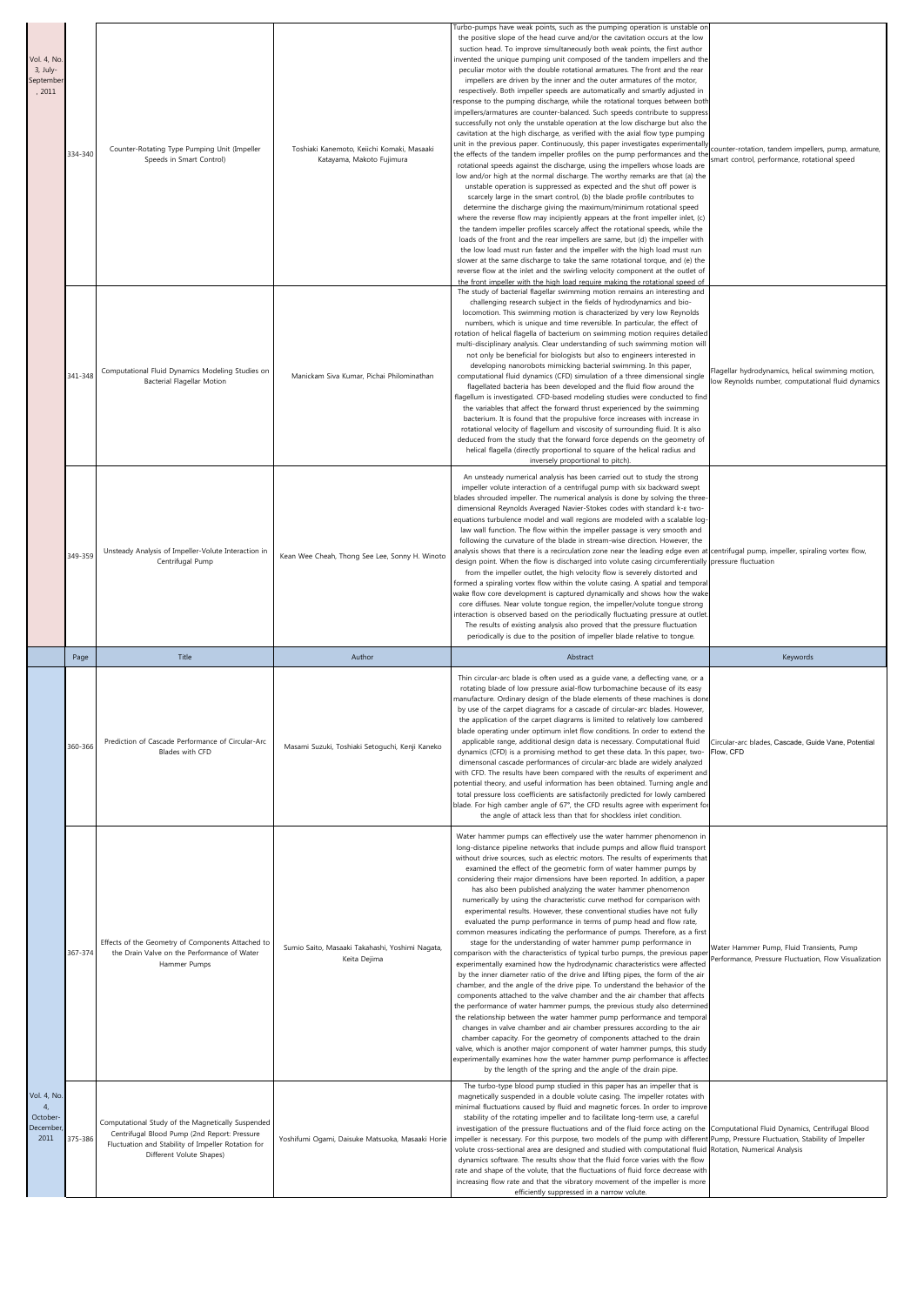|                            | 387-395   | Radial Thrust of Single-Blade Centrifugal Pump                                                                             | Yasuyuki Nishi, Junichiro Fukutomi, Ryota Fujiwara                                    | Single-blade centrifugal pumps are widely used as sewage pumps. However,<br>the impeller of a single-blade pump is subjected to strong radial thrust during<br>pump operation because of the geometrical axial asymmetry of the impeller.<br>Therefore, to improve pump reliability, it is necessary to quantitatively<br>understand radial thrust and elucidate the behavior and mechanism of thrust<br>generating. This study investigates the radial thrust acting up on a single-<br>blade centrifugal impeller by conducting experiments and CFD analysis. The<br>results show that the fluctuating component of radial thrust increases as the<br>flow rate deviates from the design flow rate to low or high value. Radial thrust<br>was modeled by a combination of three components, inertia, momentum, and<br>pressure by applying an unsteady conservation of momentum to the impeller.<br>The sum of these components agrees with the radial thrust calculated by<br>integrating the pressure and the shearing stress on the impeller surface. The<br>behavior of each component was shown, and the effects of each component<br>on radial thrust were clarified. The pressure component has the greatest effect<br>on the time-averaged value and the fluctuating component of radial thrust.<br>The time-averaged value of the inertia component is nearly 0, irrespective of<br>the change in the flow rate. However, its fluctuating component has a<br>magnitude nearly comparable with the pressure component at a low flow rate<br>and slightly decreased with the increase in flow rate.                                                                                                                                                                                                                                                                                                                            | Turbomachinery, Centrifugal Pump, Sewage pump,<br>Single-Blade, Radial Thrust, CFD                                         |
|----------------------------|-----------|----------------------------------------------------------------------------------------------------------------------------|---------------------------------------------------------------------------------------|-----------------------------------------------------------------------------------------------------------------------------------------------------------------------------------------------------------------------------------------------------------------------------------------------------------------------------------------------------------------------------------------------------------------------------------------------------------------------------------------------------------------------------------------------------------------------------------------------------------------------------------------------------------------------------------------------------------------------------------------------------------------------------------------------------------------------------------------------------------------------------------------------------------------------------------------------------------------------------------------------------------------------------------------------------------------------------------------------------------------------------------------------------------------------------------------------------------------------------------------------------------------------------------------------------------------------------------------------------------------------------------------------------------------------------------------------------------------------------------------------------------------------------------------------------------------------------------------------------------------------------------------------------------------------------------------------------------------------------------------------------------------------------------------------------------------------------------------------------------------------------------------------------------------------------------------|----------------------------------------------------------------------------------------------------------------------------|
|                            | 396-409   | Mathematical Model for the Effect of Blade Friction<br>on the Performance of Pelton Turbine                                | Iresha Udayangani Atthanayake, Thusitha<br>Sugathapala, Rathna Fernando               | Water turbines have been used in electricity generation for well over a century.<br>Hydroelectricity now supplies 19% of world electricity. Many hydro power<br>plants are operated with Pelton turbines, which is an impulse turbine. The<br>main reasons for using impulse turbines are that they are very simple and<br>relatively cheap. As the stream flow varies, water flow to the turbine can be<br>easily controlled by changing the number of nozzles or by using adjustable<br>nozzles. Scientific investigation and design of turbines saw rapid advancement<br>during last century. Most of the research that had been done on turbines were<br>focused on improving the performance with particular reference to turbine<br>components such as shaft seals, speed increasers and bearings. There is not<br>much information available on effects of blade friction on the performance of<br>turbine. The main focus in this paper is to analyze the performance of Pelton<br>turbine particularly with respect to their blade friction.                                                                                                                                                                                                                                                                                                                                                                                                                                                                                                                                                                                                                                                                                                                                                                                                                                                                                   | Pelton Turbine, Blade friction, Direct friction, Indirect<br>friction                                                      |
|                            | Page      | Title                                                                                                                      | Author                                                                                | Abstract<br>In the turbopump inducer of a liquid propellant rocket engine, cavitation is                                                                                                                                                                                                                                                                                                                                                                                                                                                                                                                                                                                                                                                                                                                                                                                                                                                                                                                                                                                                                                                                                                                                                                                                                                                                                                                                                                                                                                                                                                                                                                                                                                                                                                                                                                                                                                                | Keywords                                                                                                                   |
|                            | $1 - 9$   | Numerical Analysis of the Influence of Acceleration on<br>Cavitation Instabilities that arise in Cascade                   | Yuka Iga, Tasuku Konno                                                                | affected by acceleration that occurs during an actual launch sequence. Since<br>cavitation instabilities such as rotating cavitations and cavitation surges are<br>suppressed during launch, it is difficult to obtain data on the influence of<br>acceleration on cavitation instabilities. Therefore, as a fundamental<br>investigation, in the present study, a three-blade cyclic cascade is simulated<br>numerically in order to investigate the influence of acceleration on time-<br>averaged and unsteady characteristics of cavitation that arise in cascade.<br>Several cases of acceleration in the axial direction of the cascade, including<br>accelerations in the upstream and downstream directions, are considered. The<br>numerical results reveal that cavity volume is suppressed in low cavitation<br>number condition and cavitation performance increases as a result of high<br>acceleration in the axial-downstream direction, also, the inverse tendency is<br>observed in the axial-upstream acceleration. Then, the regions in which the<br>individual cavitation instabilities occur shift slightly to a low-cavitation-number<br>region as the acceleration increases downstream. In addition, in a downstream<br>acceleration field, neither sub-synchronous rotating cavitation nor rotating-<br>stall cavitation are observed. On the other hand, rotating-stall cavitation<br>occurs in a relatively higher-cavitationnumber region in an upstream<br>acceleration field. Then, acceleration downstream is robust against cavitation<br>instabilities, whereas cavitation instabilities easily occur in the case of<br>acceleration upstream. Additionally, comparison with the Froude number<br>under the actual launch conditions of a Japanese liquid propellant rocket<br>eveals that the cavitation performance will not be affected by the acceleration<br>under the current launch conditions. | Cavitation Instability, Cascade, Acceleration,<br>Homogeneous Model, CFD                                                   |
| /ol. 5, No<br>$\mathbf{1}$ | $10 - 17$ | Oxygen Transfer Characteristics of an Ejector Aeration<br>System                                                           | Hei-Cheon Yang, Sang-Kyoo Park                                                        | The objective of this study was to investigate the oxygen transfer<br>characteristics of an ejector aeration system. In order to evaluate the oxygen<br>transfer performance of the ejector aeration system, a comparative experiment<br>was conducted on a conventional blower aeration system. The effect of<br>entrained air flow rate and aerating water temperature on the oxygen transfer<br>efficiency was investigated. The dissolved oxygen concentration increased with<br>increasing entrained air flow rate, but decreased with increasing aerating wate<br>temperature for two aeration systems. The volumetric mass transfer coefficien<br>increased with increasing entrained air flow rate and with increasing aerating<br>water temperature for both aeration systems. The average mass transfer<br>coefficient for the ejector aeration system was about 20% and 42% higher<br>than that of the blower aeration system within the experimental range of<br>entrained air flow rates and aerating water temperatures.                                                                                                                                                                                                                                                                                                                                                                                                                                                                                                                                                                                                                                                                                                                                                                                                                                                                                                  | Ejector aeration system, Dissolved oxygen, Oxygen<br>mass transfer, Aerating water, Entrained air                          |
| January<br>March,<br>2012  | 18-29     | CFD Analysis of Cavitation Phenomena in Mixed-Flow<br>Pump                                                                 | Milan Sedlar, Oldrich Sputa, Martin Komarek                                           | This paper deals with the CFD analysis of cavitating flow in the mixed-flow<br>pump with the specific speed of 1.64 which suffers from a high level of noise<br>and vibrations close to the optimal flow coefficient. The ANSYS CFX package<br>has been used to solve URANS equations together with the Rayleigh-Plesset<br>model and the SST-SAS turbulence model has been employed to capture<br>highly unsteady phenomena inside the pump. The CFD analysis has provided<br>good picture of the cavitation structures inside the pump and their dynamics<br>for a wide range of flow coefficients and NPSH values. Cavitation instabilities<br>were detected at 70% of the optimal flow coefficient close to the NPSH3 value<br>(NPSH3 is the net positive suction head required for the 3% drop of the total<br>head of the pump).                                                                                                                                                                                                                                                                                                                                                                                                                                                                                                                                                                                                                                                                                                                                                                                                                                                                                                                                                                                                                                                                                                  | mixed-flow pump, cavitation, CFD, unsteady flow<br>phenomena                                                               |
|                            | $30 - 37$ | Experimental Study on Adjustment of Inlet Nozzle<br>Section to Flow Rate Variation for Darrieus-type<br>Hydro-Turbine      | Satoshi Watanabe, Kai Shimokawa, Akinori Furukawa,<br>Kusuo Okuma, Daisuke Matsushita | A two dimensional Darrieus-type turbine has been proposed for the<br>hydropower utilization of extra-low head less than 2m. In a practical use of<br>Darrieus-type hydro-turbine, head and flow rate may be varied temporally and<br>seasonally. Considering that the cost advantage is required for the low head<br>hydro turbine system, the Darrieus turbine should be operated with high<br>efficiency in the wider range of flow rate possibly by using an additional<br>device with simpler mechanism. In the present paper, an adjustment of inlet<br>nozzle section by lowering the inlet nozzle height is proposed to obtain the<br>preferable inlet velocity in low flow rate conditions. Effects of resulting<br>spanwise partial inlet flow are investigated. Finally, an effective modification of<br>inlet nozzle height over flow rate variation is shown.                                                                                                                                                                                                                                                                                                                                                                                                                                                                                                                                                                                                                                                                                                                                                                                                                                                                                                                                                                                                                                                               | Hydro-turbine, Darrieus-type runner, Inlet nozzle,<br>Partial inlet flow, Self-starting characteristics                    |
|                            | 38-48     | Performance Prediction of Centrifugal Compressor<br>Based on Performance Test, Similarity Conversion and<br>CFD Simulation | Changyun Zhu, Guoliang Qin                                                            | One centrifugal compressor is applied for refrigeration and its working<br>substance is R134a. The operating points obtained by using similar conversion<br>at different rotation speeds are compared with the numerical results. They<br>keep consistent with each other while the rotation speeds are lower, but the<br>error between them will become large with the increasing of the rotation<br>speed. Then the operating points are obtained when the working substance is<br>air by using two similar conversion methods separately. Based on the<br>comparison, it can be obtained that the result of keeping the specific volume<br>ratio of inlet and outlet is more accurate than the result of maintaining Ma<br>number. Then the test result is compared with the similarity result and the<br>numerical result when the working substance is air. It is obtained that the<br>similarity result is more consistent with the test result better than the numerica<br>result and the trend of efficiency and pressure ratio change with the flow rate<br>is consistent with the test result. In the process of similar conversion, the<br>efficiency n is no useful for similitude design and it has less influence on the                                                                                                                                                                                                                                                                                                                                                                                                                                                                                                                                                                                                                                                                                                  | Performance Prediction of Centrifugal Compressor<br>Based on Performance Test, Similarity Conversion and<br>CFD Simulation |
|                            | Page      | Title                                                                                                                      | Author                                                                                | conversion result.<br>Abstract                                                                                                                                                                                                                                                                                                                                                                                                                                                                                                                                                                                                                                                                                                                                                                                                                                                                                                                                                                                                                                                                                                                                                                                                                                                                                                                                                                                                                                                                                                                                                                                                                                                                                                                                                                                                                                                                                                          | Keywords                                                                                                                   |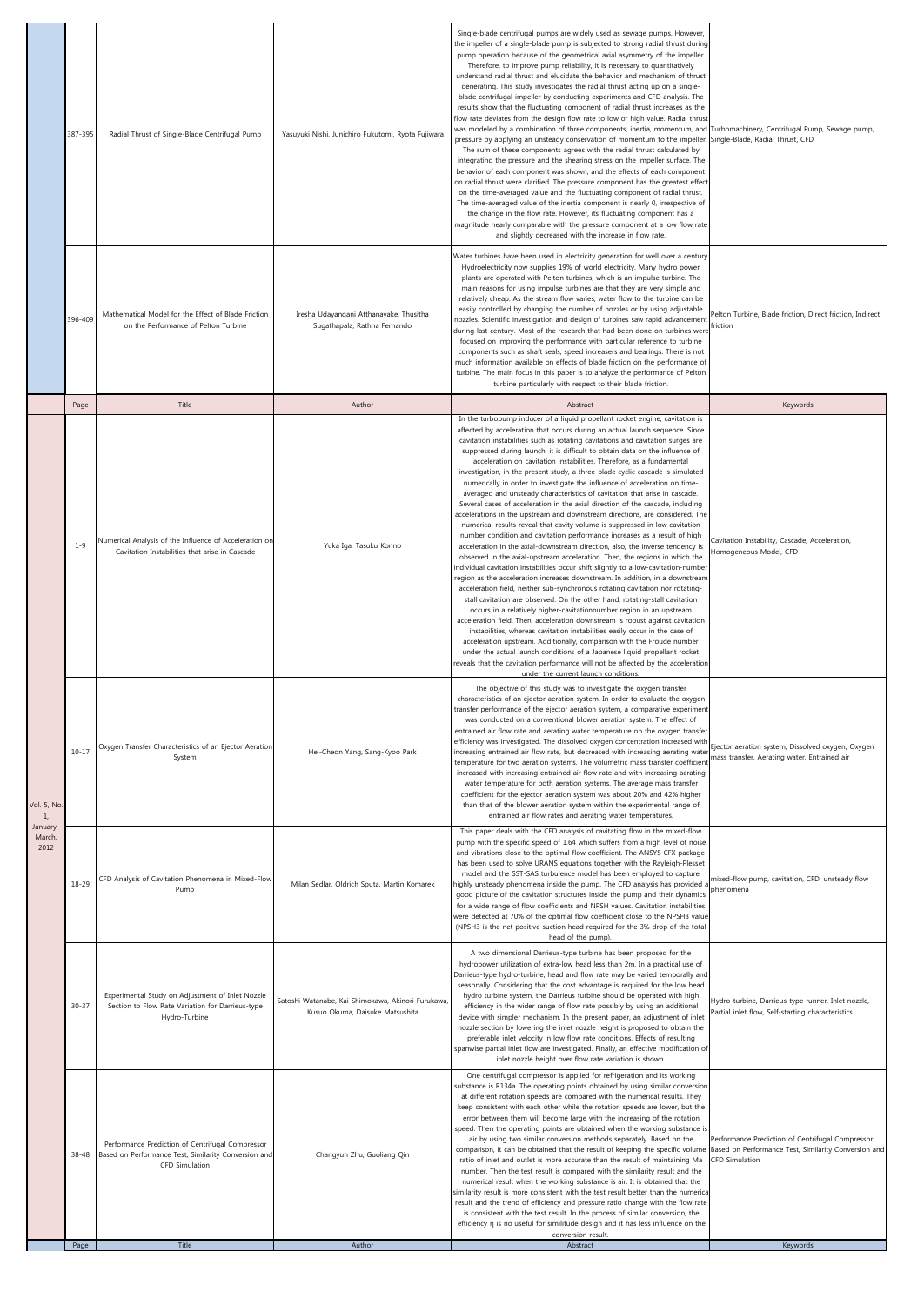| <b>Vol. 5, No</b><br>2, April-<br>June, 2012 | 49-59     | Influence of a weak superposed centripetal flow in a<br>rotor-stator system for several pre-swirl ratios                     | Fadi Abdel Nour, Andrea Rinaldi, Roger Debuchy, Gé<br>rard Bois                    | The present study is devoted to the influence of a superposed radial inflow in<br>a rotor-stator cavity with a peripheral opening. The flow regime is turbulent,<br>the two boundary layers being separated by a core region. An original<br>theoretical solution is obtained for the core region, explaining the reason why<br>a weak radial inflow has no major influence near the periphery of the cavity<br>but strongly affects the flow behavior near the axis. The validity of the theory<br>is tested with the help of a new set of experimental data including the radial<br>and tangential mean velocity components, as well as three components of the<br>Reynolds stress tensor measured by hot-wire anemometry. The theoretical<br>results are also in good agreement with numerical results obtained with the<br>Fluent code and experimental data from the literature.                                                                                                                                                                                                                                                                                                                                                                                                                                                                                                                                                                                                                                                                                                                                                                                                                                                                                                                                                              | rotor-stator cavity, turbulent flow, superposed radial<br>inflow, analytical solution                      |
|----------------------------------------------|-----------|------------------------------------------------------------------------------------------------------------------------------|------------------------------------------------------------------------------------|----------------------------------------------------------------------------------------------------------------------------------------------------------------------------------------------------------------------------------------------------------------------------------------------------------------------------------------------------------------------------------------------------------------------------------------------------------------------------------------------------------------------------------------------------------------------------------------------------------------------------------------------------------------------------------------------------------------------------------------------------------------------------------------------------------------------------------------------------------------------------------------------------------------------------------------------------------------------------------------------------------------------------------------------------------------------------------------------------------------------------------------------------------------------------------------------------------------------------------------------------------------------------------------------------------------------------------------------------------------------------------------------------------------------------------------------------------------------------------------------------------------------------------------------------------------------------------------------------------------------------------------------------------------------------------------------------------------------------------------------------------------------------------------------------------------------------------------------------|------------------------------------------------------------------------------------------------------------|
|                                              | $60 - 64$ | Axial Wall Slits Effect on the Helical Flow in the Gap<br>between two Concentric Cylinders                                   | Liu Dong, Yang Xiao-yong, Ding Jian, Kim Hyoung-<br>Bum                            | The helical flow regime was investigated by using DPIV when the rotating<br>Reynolds number is small. The wall slits were azimuthally located along the<br>inner wall of outer cylinder and the slits number of each model was 9 and 18<br>another plain wall model was also studied for comparison purpose. The helica<br>vortex flow regime can be observed in all the three models. The negative<br>temperature gradients determine the direction of the rotation and movement<br>of the helical vortex. But the helical wavy vortex flow can only be found in the<br>plane and 9-slit models. And the result showed that the existence of slit wall<br>accelerated the transition process.                                                                                                                                                                                                                                                                                                                                                                                                                                                                                                                                                                                                                                                                                                                                                                                                                                                                                                                                                                                                                                                                                                                                                     | Helical flow regime, Slit wall, DPIV, Negative<br>temperature gradient, Flow transition                    |
|                                              | 65-71     | Application of Gurney Flaps on a Centrifugal Fan<br>Impeller                                                                 | Thomas Manoj Kumar Dundi, Nekkanti Sitaram,<br>Munivenkatareddy Suresh             | The objective of the present investigation is to explore the possibility of<br>improving the performance of a centrifugal fan at low Reynolds numbers<br>using a simple passive means, namely Gurney flap (GF). GFs of 1/8th inch<br>brass angle (3.175 mm) corresponding to 15.9% of blade exit height or 5.1%<br>of blade spacing at the impeller tip are attached to the impeller blade tip on<br>the pressure surface. Performance tests are carried out on the centrifugal fan<br>with vaneless diffuser at five Reynolds numbers (viz., 0.30, 0.41, 0.55, 0.69,<br>0.82x105, i.e., at five speeds respectively at 1,100, 1,500, 2,000, 2,500 and 3,000<br>rpm) without and with GF. Static pressures on the vaneless diffuser hub and<br>shroud are also measured for each speed at four flow coefficients $[\varphi=0.23]$<br>(below design flow coefficient), $\varphi$ =0.34 (design flow coefficient), $\varphi$ =0.45<br>(above design flow coefficient) and $\varphi = 0.60$ (above design flow coefficient)]<br>with and without GF. From the performance curves it is found that the<br>performance of the fan improves considerably with GFs at lower Reynolds<br>numbers and improves marginally at higher Reynolds number. Similar<br>improvements are observed for the static pressures on the diffuser hub and<br>shroud. The effect of Reynolds number on the performance and static<br>pressures is considerable. However the effect is reduced with GFs.                                                                                                                                                                                                                                                                                                                                                                     | Centrifugal fan, Gurney flap, Experimental<br>investigation, Performance, Static pressure                  |
|                                              | 72-90     | Computational Investigations of Impingement Heat<br>Transfer on an Effused Concave Surface                                   | M. Ashok Kumar, Bhamidi V.S.S.S. Prasad                                            | A computational study is reported on flow and heat transfer characteristics<br>from five rows of circular air jets impinging on a concave surface with four<br>rows of effusion holes. The effects of exit configurations of spent air and the<br>arrangement of jet orifices and effusion holes for a jet Reynolds number of<br>7500 is investigated. In all, eight cases are studied and a good qualitative<br>correlation is found among their flow patterns, pressure variations and heat<br>transfer distributions                                                                                                                                                                                                                                                                                                                                                                                                                                                                                                                                                                                                                                                                                                                                                                                                                                                                                                                                                                                                                                                                                                                                                                                                                                                                                                                            | Gas turbine blade cooling, Impingement cooling, Film<br>holes, CFD                                         |
|                                              | 91-99     | Effects of Misalignment of High Speed Flexible<br>Coupling on the Fighter Aircraft Transmission                              | Nagesh Samikkanu, Abu Muhammed Junaid Basha                                        | The Fighter aircraft transmission system consists of a light weight, High Speed Flexible Couplings, Misalignment, rotor dynamics,<br>Flexible Coupling (HSFC) known as Power Take-Off shaft (PTO) for connecting system dynamics and simulation, Experimental                                                                                                                                                                                                                                                                                                                                                                                                                                                                                                                                                                                                                                                                                                                                                                                                                                                                                                                                                                                                                                                                                                                                                                                                                                                                                                                                                                                                                                                                                                                                                                                      |                                                                                                            |
|                                              | Page      | Title                                                                                                                        | Author                                                                             | Abstract                                                                                                                                                                                                                                                                                                                                                                                                                                                                                                                                                                                                                                                                                                                                                                                                                                                                                                                                                                                                                                                                                                                                                                                                                                                                                                                                                                                                                                                                                                                                                                                                                                                                                                                                                                                                                                           | Keywords                                                                                                   |
| Vol. 5, No<br>3, July-<br>Septembe<br>, 2012 | 100-108   | Improving Flow Distribution in a Suction Channel for<br>a Highly Efficient Centrifugal Compressor                            | Manabu Yagi, Takanori Shibata, Hiromi Kobayashi,<br>Masanori Tanaka, Hideo Nishida | Design parameters for suction channels of process centrifugal compressors<br>were investigated, and an optimization method to enhance stage efficiency by<br>using the new design parameters was proposed. From results of computational<br>fluid dynamics, the passage sectional area ratios Ac/Ae, Ae/As and Ac/As were<br>found to be the dominant parameters for the pressure loss and circumferentia<br>flow distortion, where Ac, Ae and As are passage sectional areas for the casing<br>upstream side, casing entrance and impeller eye, respectively. The Base suction<br>channel was optimized using the new design parameters, and the Base and<br>Optimized types were tested. Test results showed that the Optimized suction<br>channel achieved 3.8% higher stage efficiency than the Base suction channel<br>while maintaining the same operating range.                                                                                                                                                                                                                                                                                                                                                                                                                                                                                                                                                                                                                                                                                                                                                                                                                                                                                                                                                                            | Design parameter, Suction channel, Compressor,<br>Stage efficiency, Circumferential flow distortion        |
|                                              |           | Effects of the Lift Valve Opening Area on Water<br>109-116 Hammer Pump Performance and Flow Behavior in the<br>Valve Chamber | Sumio Saito, Keita Dejima, Masaaki Takahashi, Gaku<br>Hijikata, Takuya Iwamura     | Water hammer pumps can effectively use the water hammer phenomenon for<br>water pumping. They are capable of providing an effective fluid transport<br>method in regions without a well-developed social infrastructure. The results<br>of experiments examining the effect of the geometric form of water hammer<br>pumps by considering their major dimensions have been reported. However,<br>these conventional studies have not fully evaluated pump performance in<br>terms of pump head and flow rate, common measures of pump performance.<br>The authors have focused on the effects on the pump performance of various<br>geometric form factors in water hammer pumps. The previous study examined<br>how the hydrodynamic characteristics was affected by the inner diameter ratio<br>of the drive and lift pipes and the angle of the drive pipe, basic form factors<br>of water hammer pumps. The previous papers also showed that the behavior<br>of water hammer pump operation could be divided into four characteristic<br>phases. The behavior of temporal changes in valve chamber and air chamber<br>pressures according to the air volume in the air chamber located downstream<br>of the lift valve was also clarified in connection with changes in water hammer<br>pump performance. In addition, the effects on water hammer pump<br>performance of the length of the spring attached to the drain valve and the<br>drain pipe angle, form factors around the drain valve, were examined<br>experimentally. This study focuses on the form of the lift valve, a major<br>component of water hammer pumps, and examines the effects of the size of<br>the lift valve opening area on water hammer pump performance. It also<br>clarifies the behavior of flow in the valve chamber during water hammer pump<br>operation. | Water Hammer Pump, Fluid Transients, Pump<br>Performance, Pressure Fluctuation, Lift Valve Opening<br>Area |
|                                              | 117-125   | Aspect-Ratio Effects and Unsteady Pressure<br>Measurements inside a Cross-Flow Impeller                                      | Katsuya Hirata, Yusuke Onishi, Shigeya Nagasaka, Ryo<br>Matsumoto, Jiro Funaki     | In the present experimental study, the authors try to clarify the characteristics<br>of the flow around and inside a cross-flow impeller in a typical geometry, over<br>a wide parameter range of an aspect ratio L/D2. In order to eliminate the<br>complicated casing factors, the impeller rotates in open space without any<br>casings. As a result, by using hot wire anemometer measurements and by<br>conventional flow visualisations with a particle image velocimetry technique,<br>the authors show that both the outflow rate and the maximum vorticity attain Measurement<br>the maximum for $L/D2 = 0.6$ . In order to investigate the aspect-ratio effect, we<br>further reveal minute fluctuating pressures on an impeller end wall for a                                                                                                                                                                                                                                                                                                                                                                                                                                                                                                                                                                                                                                                                                                                                                                                                                                                                                                                                                                                                                                                                                          | Cross-Flow Fan, Blower, Fan, Aspect Ratio, Pressure                                                        |
|                                              |           |                                                                                                                              |                                                                                    | singular L/D2 = 0.6. Especially in these pressure measurements, the eccentric<br>vortex is prevented to revolute by the insertion of a tongue, in order to<br>consider the spatial structure of flow more precisely.                                                                                                                                                                                                                                                                                                                                                                                                                                                                                                                                                                                                                                                                                                                                                                                                                                                                                                                                                                                                                                                                                                                                                                                                                                                                                                                                                                                                                                                                                                                                                                                                                               |                                                                                                            |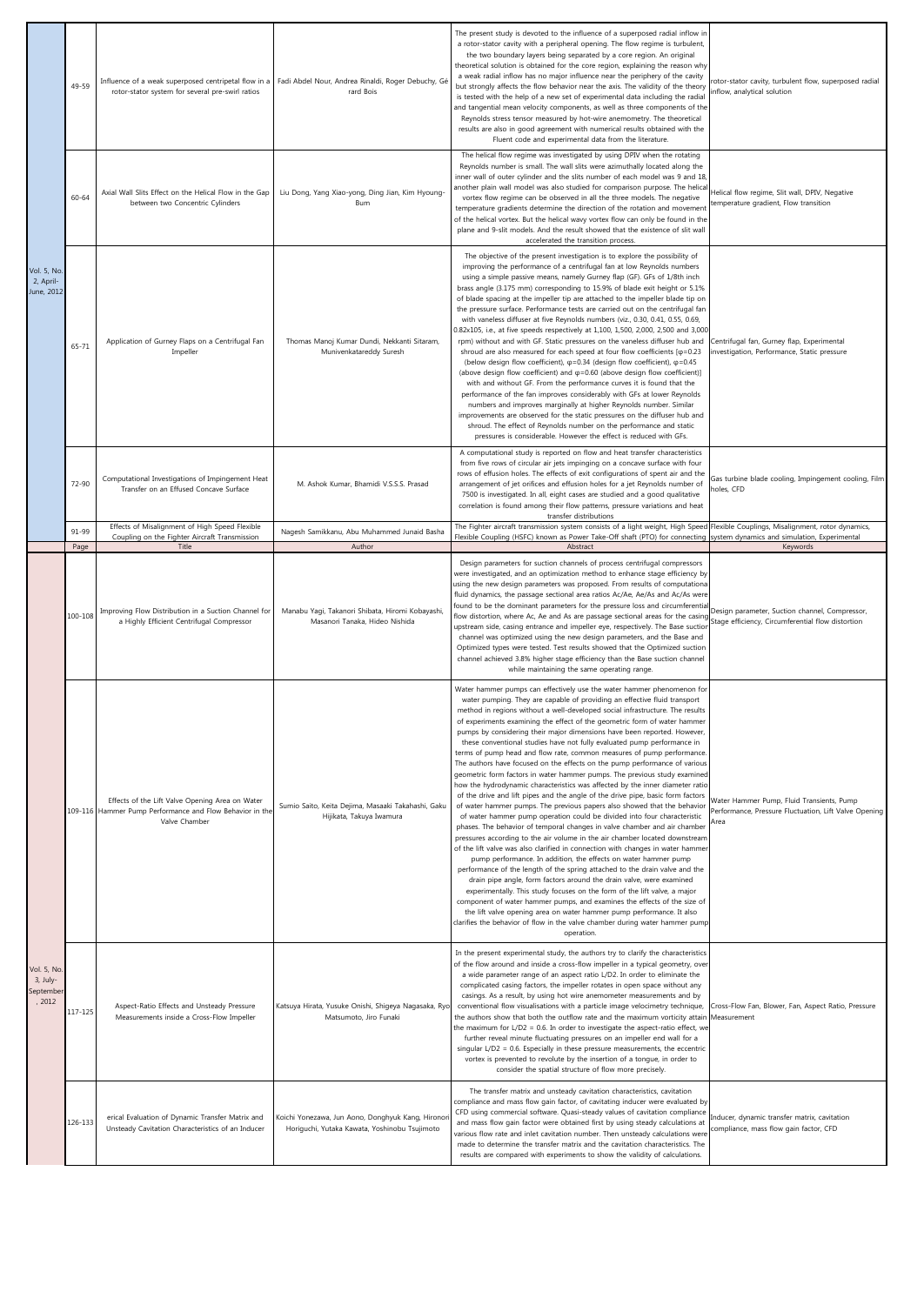|                                                                   | Page      | Experimental and computational analysis of behavior<br>134-142 of three-way catalytic converter under axial and radial<br>flow conditions<br>Title                                     | Arif Zakaria Taibani, Vilas Kalamkar<br>Author                                                                                           | The competition to deliver ultra-low emitting vehicles at a reasonable cost is<br>driving the automotive industry to invest significant manpower and test<br>laboratory resources in the design optimization of increasingly complex<br>exhaust after-treatment systems. Optimization can no longer be based on<br>traditional approaches, which are intensive in hardware use and laboratory<br>testing. The CFD is in high demand for the analysis and design in order to<br>reduce developing cost and time consuming in experiments. This paper<br>describes the development of a comprehensive practical model based on<br>experiments for simulating the performance of automotive three-way catalytic<br>converters, which are employed to reduce engine exhaust emissions. An<br>experiment is conducted to measure species concentrations before and after<br>catalytic converter for different loads on engine. The model simulates the<br>emission system behavior by using an exhaust system heat conservation and<br>catalyst chemical kinetic sub-model. CFD simulation is used to study the<br>performance of automotive catalytic converter. The substrate is modeled as a<br>porous media in FLUENT and the standard k-e model is used for turbulence.<br>The flow pattern is changed from axial to radial by changing the substrate<br>model inside the catalytic converter and the flow distribution and the<br>conversion efficiency of CO, HC and NOx are achieved first, and the<br>predictions are in good agreement with the experimental measurements. It is<br>found that the conversion from axial to radial flow makes the catalytic<br>converter more efficient. These studies help to understand better the<br>performance of the catalytic converter in order to optimize the converter<br>design.<br>Abstract | Catalyst, CFD modeling, chemical reaction, conversion<br>efficiency, simulation<br>Keywords                                          |
|-------------------------------------------------------------------|-----------|----------------------------------------------------------------------------------------------------------------------------------------------------------------------------------------|------------------------------------------------------------------------------------------------------------------------------------------|-----------------------------------------------------------------------------------------------------------------------------------------------------------------------------------------------------------------------------------------------------------------------------------------------------------------------------------------------------------------------------------------------------------------------------------------------------------------------------------------------------------------------------------------------------------------------------------------------------------------------------------------------------------------------------------------------------------------------------------------------------------------------------------------------------------------------------------------------------------------------------------------------------------------------------------------------------------------------------------------------------------------------------------------------------------------------------------------------------------------------------------------------------------------------------------------------------------------------------------------------------------------------------------------------------------------------------------------------------------------------------------------------------------------------------------------------------------------------------------------------------------------------------------------------------------------------------------------------------------------------------------------------------------------------------------------------------------------------------------------------------------------------------------------------------------------------------------------------|--------------------------------------------------------------------------------------------------------------------------------------|
|                                                                   |           |                                                                                                                                                                                        |                                                                                                                                          | Predicting the future condition of machine and assessing the remaining useful                                                                                                                                                                                                                                                                                                                                                                                                                                                                                                                                                                                                                                                                                                                                                                                                                                                                                                                                                                                                                                                                                                                                                                                                                                                                                                                                                                                                                                                                                                                                                                                                                                                                                                                                                                 |                                                                                                                                      |
|                                                                   | 143-151   | Machine Condition Prognostics Based on Grey Model<br>and Survival Probability                                                                                                          | Stenly Tangkuman, Bo-Suk Yang, Seon-Jin Kim                                                                                              | life are the center of prognostics. This paper contributes a new prognostic<br>method based on grey model and survival probability. The first step of the<br>method is building a normal condition model then determining the error<br>indicator. In the second step, the survival probability value is obtained based<br>on the error indicator. Finally, grey model coupled with one-step-ahead<br>forecasting technique are employed in the last step. This work has developed<br>a modified grey model in order to improve the accuracy of prediction. For<br>evaluating the proposed method, real trending data of low methane<br>compressor acquired from condition monitoring routine were employed.                                                                                                                                                                                                                                                                                                                                                                                                                                                                                                                                                                                                                                                                                                                                                                                                                                                                                                                                                                                                                                                                                                                                   | Prognostics, Grey model, Survival probability,<br>Condition monitoring, Maintenance                                                  |
| <b>Vol. 5, No</b><br>$\mathbf{4}$<br>October-<br>December<br>2012 | 152-160   | Cavitation Surge in a Small Model Test Facility<br>Simulating a Hydraulic Power Plant                                                                                                  | Koichi Yonezawa, Daisuke Konishi, Kazuyoshi<br>Miyagawa, François Avellan, Peter Doerfler, Yoshinobu<br>Tsujimoto                        | Model tests and CFD were carried out to find out the cause of cavitation surge<br>in hydraulic power plants. In experiments the cavitation surge was observed at<br>flow rates higher and lower than the swirl free flow rate, both with and<br>without a surge tank placed just upstream of the inlet volute. The surge<br>frequency at smaller flow rate was much smaller than the swirl mode<br>frequency caused by the whirl of vortex rope. An unsteady CFD was carried<br>out with two boundary conditions: (1) the flow rate is fixed to be constant at<br>the volute inlet, (2) the total pressure is kept constant at the volute inlet,<br>corresponding to the experiments without/with the surge tank. The surge was<br>observed with both boundary conditions at both higher and lower flow rates<br>Discussions as to the cause of the surge are made based on additional tests<br>with an orifice at the diffuser exit, and with the diffuser replaced with a<br>straight pipe.                                                                                                                                                                                                                                                                                                                                                                                                                                                                                                                                                                                                                                                                                                                                                                                                                                                 | Draft tube surge, cavitation, Hydro turbine                                                                                          |
|                                                                   | 161-167   | Influence of Blade Row Distance on Performance and<br>Flow Condition of Contra-Rotating Small-Sized Axial<br>Fan                                                                       | Toru Shigemitsu, Junichiro Fukutomi, Hiroki Shimizu                                                                                      | Small-sized axial fans are used as air coolers for electric equipment. There is a<br>strong demand for higher power of fans according to the increase of quantity<br>of heat from electric devices. Therefore, higher rotational speed design is<br>conducted, although, it causes the deterioration of the efficiency and the<br>increase of noise. Then, the adoption of contra-rotating rotors for small-sized<br>fans is proposed for the improvement of the performance. In the case of<br>contra-rotating rotors, blade row distance between the front and the rear<br>rotors influences on the performance and the noise. Therefore, it is important<br>to clarify the optimum blade row distance between front and rear rotors. The<br>performance curves of the contra-rotating small-sized axial fan under the<br>condition of different blade row distances are shown and the blade row<br>interaction between the front and the rear rotors are discussed by the<br>numerical results. Furthermore, the optimum blade row distance of the contra-                                                                                                                                                                                                                                                                                                                                                                                                                                                                                                                                                                                                                                                                                                                                                                                 | Small-sized axial fan, Contra-rotating rotors,<br>Performance, Internal flow, Blade row distance                                     |
|                                                                   | 168-173   | Numerical Investigation on Aerodynamic Performance                                                                                                                                     | Jin-Hyuk Kim, Kyung-Hun Cha, Kwang-Yong Kim,                                                                                             | rotating small-sized axial fan is considered.<br>This paper presents a numerical investigation on the aerodynamic performance Centrifugal fan, impeller, splitter, pressure, efficiency,                                                                                                                                                                                                                                                                                                                                                                                                                                                                                                                                                                                                                                                                                                                                                                                                                                                                                                                                                                                                                                                                                                                                                                                                                                                                                                                                                                                                                                                                                                                                                                                                                                                      |                                                                                                                                      |
|                                                                   |           | of a Centrifugal Fan with Splitter Blades<br>Effect of Intake Vortex Occurrence on the<br>174-179 Performance of an Axial Hydraulic Turbine in Sihwa-<br>Lake Tidal Power Plant, Korea | Choon-Man Jang<br>Jin-Hyuk Kim, Man-Woong Heo, Kyung-Hun Cha,<br>Kwang-Yong Kim, Se-Wyan Tac, Yong Cho, Jae-Chun<br>Hwang, Maria Collins | according to the application of splitter blades in an impeller of a centrifugal<br>A numerical study to investigate the effect of intake vortex occurrence on th<br>performance of an axial hydraulic turbine for generating tidal power energy in<br>Sihwa-lake tidal power plant, Korea, is performed. Numerical analysis of the<br>flow through an axial hydraulic turbine is carried out by solving three-<br>dimensional Reynolds-averaged Navier-Stokes equations with the shear stress<br>transport turbulence model. In the real turbine operation, the vortex flows are Sihwa-lake tidal power plant, axial hydraulic turbine,<br>occurred in both the side corners around the intake of an axial hydraulic<br>turbine due to the interaction between the inflow angle of water and intake<br>structure. To analyze these vortex phenomena and to evaluate their impacts<br>on the turbine performance, the internal flow fields of the axial hydraulic<br>turbines with the different inflow angles are compared with their<br>performances. As the results of numerical analysis, the vortex flows do not<br>directly affect the turbine performance.                                                                                                                                                                                                                                                                                                                                                                                                                                                                                                                                                                                                                                                                              | Reynolds-averaged Navier-Stokes equations<br>vortex flow behavior, numerical analysis, Reynolds-<br>averaged Navier-Stokes equations |
|                                                                   | Page      | Title                                                                                                                                                                                  | Author                                                                                                                                   | Abstract                                                                                                                                                                                                                                                                                                                                                                                                                                                                                                                                                                                                                                                                                                                                                                                                                                                                                                                                                                                                                                                                                                                                                                                                                                                                                                                                                                                                                                                                                                                                                                                                                                                                                                                                                                                                                                      | Keywords                                                                                                                             |
|                                                                   | $1 - 10$  | Flow Analyses Inside Jet Pumps Used for Oil Wells                                                                                                                                      | Abdus Samad, Mohammad Nizamuddin                                                                                                         | Jet pump is one type of artificial lifts and is used when depth and deviation of<br>producing wells increases and pressure depletion occurs. In the present study,<br>numerical analysis has been carried out to analyze the flow behavior and find<br>the performance of the jet pump. Reynolds-averaged Navier Stokes equations<br>were solved and k-& turbulence model was used for simulations. Water and<br>light oil as primary fluids were used to pump water, light oil and heavy oil. The<br>ratios of area and length to diameter of the mixing tube were considered as<br>design parameters. The pump efficiency was considered to maximize for the<br>downhole conditions. It was found that the increase in viscosity and density of<br>the secondary fluid reduced efficiency of the system. Water as primary fluid<br>produced better efficiency than the light oil. It was also found that the longer<br>throat length increased efficiency upto 40% if light oil was used as primary<br>fluid and secondary fluid viscosity was 350 cSt.                                                                                                                                                                                                                                                                                                                                                                                                                                                                                                                                                                                                                                                                                                                                                                                     | Artificial lift, well pumping, jet pump, hydraulic lift,<br>primary fluid, secondary fluid                                           |
|                                                                   | $11 - 17$ | Performance and Internal Flow Condition of Mini<br>Centrifugal Pump with Splitter Blades                                                                                               | Toru Shigemitsu, Junichiro Fukutomi, Kensuke Kaji<br>Takashi Wada                                                                        | Mini centrifugal pumps having a diameter smaller than 100mm are employed<br>in many fields. But the design method for the mini centrifugal pump is not<br>established because the internal flow condition for these small-sized fluid<br>machines is not clarified and conventional theory is not suitable for small-sized<br>pumps. Therefore, mini centrifugal pumps with simple structure were<br>investigated by this research. Splitter blades were adopted in this research to<br>improve the performance and the internal flow condition of mini centrifugal<br>pump which had large blade outlet angle. The original impeller without the<br>splitter blades and the impeller with the splitter blades were prepared for an<br>experiment. The performance tests are conducted with these rotors in order to<br>investigate the effect of the splitter blades on performance and internal flow<br>condition of mini centrifugal pump. On the other hand, a three dimensional<br>steady numerical flow analysis is conducted with the commercial code<br>(ANSYS-CFX) to investigate the internal flow condition in detail. It is clarified<br>from experimental results that the performance of the mini centrifugal pump is<br>improved by the effect of the splitter blades. Blade-to-blade low velocity<br>regions are suppressed in the case with the splitter blades and total pressure<br>loss regions are decreased. The effects of the splitter blades on the<br>performance and the internal flow condition are discussed in this paper.                                                                                                                                                                                                                                                                                      | Mini centrifugal pump, Performance, Internal flow,<br>Splitter blade                                                                 |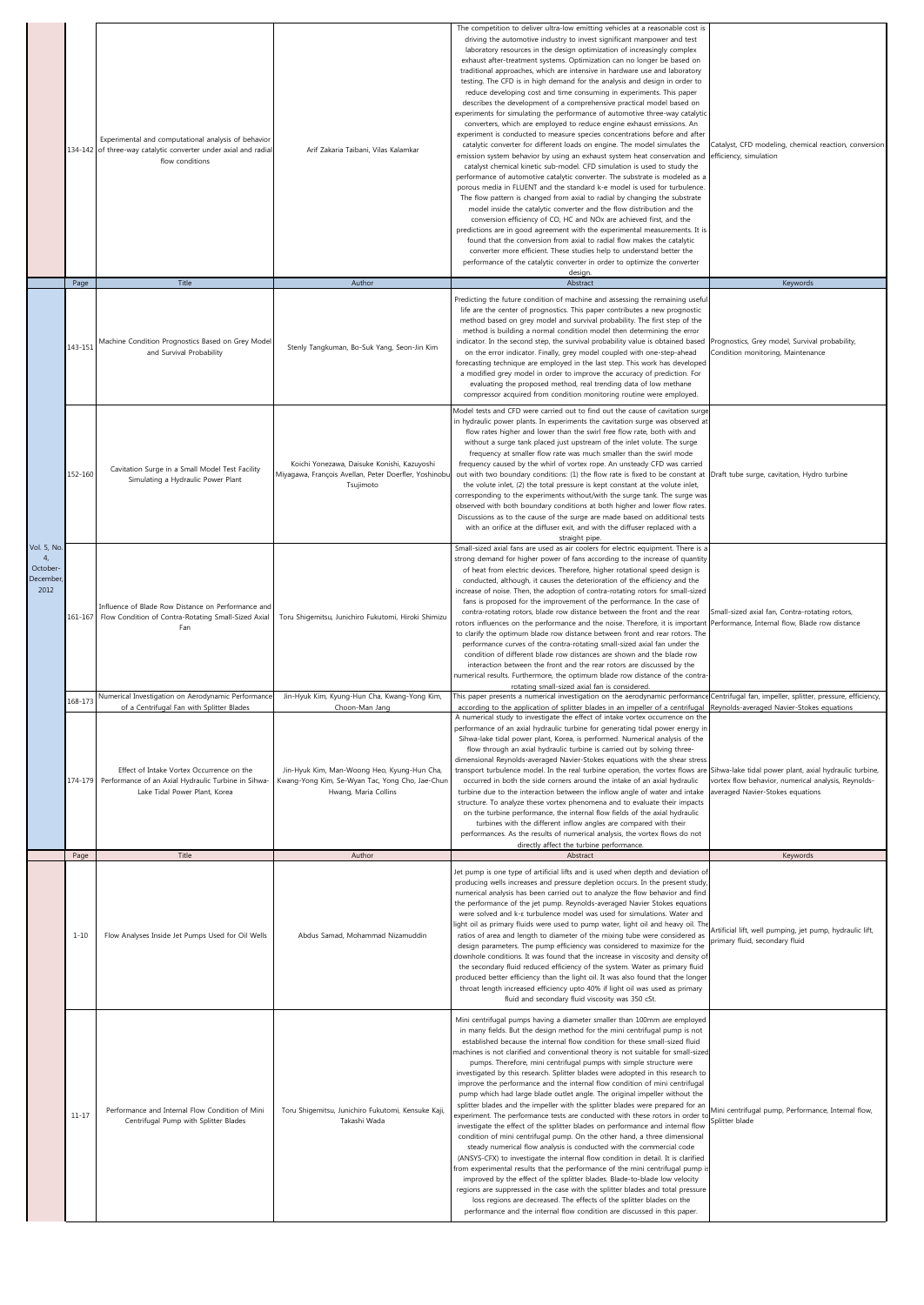| Vol. 6, No.<br>1,<br>January<br>March,<br>2013 | 18-24     | Design and Experimental Studies of Radial-Outflow<br>Type Diagonal Flow Fan                     | Yoichi Kinoue, Norimasa Shiomi, Toshiaki Setoguchi                                                         | In order to apply the design method of diagonal flow fan based on axial flow<br>design to the design of radial-outflow type diagonal flow fan which has lower<br>specific speed of 600-700 [min-1, m3/min, m], radial-outflow type diagonal<br>flow fan which specific speed was 670 [min-1, m3/min, m] was designed by a<br>quasi three-dimensional design method. Experimental investigations were<br>conducted by fan characteristics test, flow surveys by a five-hole probe and a<br>hot wire probe. Fan characteristics test agreed well with the design values. In<br>the flow survey at rotor outlet, the characteristic region was observed. Two<br>flow phenomena are considered as the cause of the characteristic region, one<br>is tip leakage vortex near rotor tip and another is pressure surface separation<br>on the rotor blade.                                                                                                                                                                                                                                                                                                                                                                                                                                                                                                                                                                                                                                                                                                                                              | Diagonal flow fan, Radial outflow, Five-hole probe,<br>Hot wire probe                                            |
|------------------------------------------------|-----------|-------------------------------------------------------------------------------------------------|------------------------------------------------------------------------------------------------------------|--------------------------------------------------------------------------------------------------------------------------------------------------------------------------------------------------------------------------------------------------------------------------------------------------------------------------------------------------------------------------------------------------------------------------------------------------------------------------------------------------------------------------------------------------------------------------------------------------------------------------------------------------------------------------------------------------------------------------------------------------------------------------------------------------------------------------------------------------------------------------------------------------------------------------------------------------------------------------------------------------------------------------------------------------------------------------------------------------------------------------------------------------------------------------------------------------------------------------------------------------------------------------------------------------------------------------------------------------------------------------------------------------------------------------------------------------------------------------------------------------------------------------------------------------------------------------------------------------|------------------------------------------------------------------------------------------------------------------|
|                                                | $25 - 32$ | Internal Flow Condition of High Power Contra-<br>Rotating Small-Sized Axial Fan                 | Toru Shigemitsu, Junichiro Fukutomi, Takuya Agawa                                                          | Data centers have been built with spread of cloud computing. Further, electric<br>power consumption of it is growing rapidly. High power cooling small-sized<br>fans; high pressure and large flow rate small-sized fan, are used for servers in<br>the data centers and there is a strong demand to increase power of it because<br>of increase of quantity of heat from the servers. Contra-rotating rotors have<br>been adopted for some of high power cooling fans to meet the demand for<br>high power. There is a limitation of space for servers and geometrical<br>restriction for cooling fans because spokes to support fan motors, electrical<br>power cables and so on should be installed in the cooling fans. It is important Axial flow fan, Cooling fan, Performance, Internal flow<br>to clarify complicated internal flow condition and influence of a geometric<br>shape of the cooling fans on performance to achieve high performance of the<br>cooling fans. In the present paper, the performance and the flow condition of<br>the high power contra-rotating small-sized axial fan with a 40mm square<br>casing are shown by experimental and numerical results. Furthermore,<br>influence of the geometrical shape of the small-sized cooling fan on the<br>internal flow condition is clarified and design guideline to improve the<br>performance is discussed.                                                                                                                                                                                                       |                                                                                                                  |
|                                                | 33-48     | An Outlook on the Draft-Tube-Surge Study                                                        | Michihiro Nishi, Shuhong Liu                                                                               | If large pressure fluctuation is observed in the draft tube of a Francis turbine<br>at part-load operation, we have generally called it draft-tube-surge. As<br>occurrence of this phenomenon seriously affects the limit of turbine operating<br>range, extensive studies on the surge have been made since proposal of<br>surge-frequency criterion given by Rheingans. According to the literature<br>survey of related topics in recent IAHR symposiums on hydraulic machinery<br>and systems, in which state-of-the-art contributions were mainly presented, a draft tube, pressure surge, swirl flow, vortex rope,<br>certain review of them may be desirable for an outlook on the future studies<br>in this research field. Thus, in this review paper, the authors' previous attempts<br>for the last three decades to challenge the following topics: a rational method<br>for component test of a draft tube, nature of spiral vortex rope and its<br>behavior in a draft tube and cavitation characteristics of pressure fluctuations,<br>are introduced together with other related contributions, expecting that more<br>useful and significant studies will be accomplished in the future.                                                                                                                                                                                                                                                                                                                                                                                        | cavitation, review paper                                                                                         |
|                                                | Page      | Title                                                                                           | Author                                                                                                     | Abstract<br>Water lubricated guide bearing was newly released and has been applied to                                                                                                                                                                                                                                                                                                                                                                                                                                                                                                                                                                                                                                                                                                                                                                                                                                                                                                                                                                                                                                                                                                                                                                                                                                                                                                                                                                                                                                                                                                            | Keywords                                                                                                         |
|                                                | 49-55     | Water Lubricated Guide Bearing with Self-aligning<br>Segments                                   | Tadashi OGUMA, Naritoshi NAKAGAWA, Makoto<br>MIKAMI, Long THANTRONG, Yasumi KIZAKI, Fumio<br>TAKIMOTO      | actual hydro turbines with vertical shaft. As a result, they can have not only<br>high bearing performance but environmental advantages in meeting the<br>demand for reducing river pollution by oil leakage from oil lubricated guide<br>bearing. The PTFE composite guide bearing was tested by experimental<br>equipment operated under conditions similar to those of actual hydro<br>turbines. Circumferential and axial tilting bearing segments help to improve<br>the bearing performance and efficiency due to low friction loss in the bearing<br>system. Furthermore, bearing cooling systems could be eliminated and<br>maintenance periods could be extended, thus the initial investment and<br>operating costs of the hydroelectric power plant are reduced.                                                                                                                                                                                                                                                                                                                                                                                                                                                                                                                                                                                                                                                                                                                                                                                                                      | Water lubricated guide bearing, PTFE, Tilting segment,<br>Vertical shaft hydro turbine, Hydrodynamic lubrication |
|                                                | 56-74     | Analytical Study on Stall Stagnation Boundaries in<br>Axial-Flow Compressor and Duct Systems    | Nobuyuki Yamaguchi                                                                                         | Stall stagnations in the system of axial-flow compressors and ducts occur in<br>transition from deep surge conditions to decayed or converged stall<br>conditions. The present study is concerned with the boundaries between the<br>deep surges and the stagnation stalls on the basis of analytical results by a<br>code on surge transients analysis and simulation. The fundamental acoustical-<br>geometrical stagnation boundaries were made clear from examinations of the<br>results on a variety of duct configurations coupled with a nine-stage<br>compressor and a single stage fan. The boundary was found to be formed by<br>three parts, i.e., B- and A-boundaries, and an intermediate zone. The B-<br>boundary occurs for the suction-duct having a length of about a quarter of<br>the wave-length of the first resonance in the case of very short and fat<br>plenum-type delivery duct. On the other hand, the A-boundary occurs for the<br>long and narrow duct- type delivery flow-path having a length about a fifth of<br>the wavelength and relatively small sectional area in the case of short and<br>narrow suction ducts. In addition to this, the reduced surge-cycle frequencies<br>with respect to the duct lengths are observed to have respective limiting<br>values at the stagnation boundaries. The reduced frequency for the B-<br>boundary is related with a limiting value of the Greitzer's B parameter. The<br>tendency and the characteristic features of the related flow behaviors in the<br>neighborhood of the boundaries were also made clearer. | Compressor, surge, stall, stall stagnation, unsteady<br>flow, flow oscillation                                   |
| Vol. 6, No<br>2, April-<br>June, 2013          | 75-86     | Effects of Acoustic Resonance and Volute Geometry<br>on Phase Resonance in a Centrifugal Fan    | Yoshinobu Tsujimoto, Hiroshi Tanaka, Peter Doerfler,<br>Koichi Yonezawa, Takayuki Suzuki, Keisuke Makikawa | The effects of acoustic resonance and volute geometry on phase resonance<br>are studied theoretically and experimentally using a centrifugal fan. One<br>dimensional theoretical model is developed taking account of the reflection<br>from the discharge pipe end. It was found that the phase resonance occurs,<br>even with the effects of acoustic resonance, when the rotational speed of<br>rotor-stator interaction pattern agrees with the sound velocity. This was<br>confirmed by experiments with and without a silencer at the discharge pipe<br>exit. The pressure wave measurements showed that there are certain effects of<br>the cross-sectional area change of the volute which is neglected in the one<br>dimensional model. To clarify the effects of area change, experiments were<br>carried out by using a ring volute with a constant area. It was demonstrated<br>that the phase resonance occurs for both interaction modes travelling<br>towards/away from the volute. The amplitude of travelling wave grows<br>towards the volute exit for the modes rotating towards the volute exit, in the<br>same direction as the impeller. However, a standing wave is developed in the<br>volute for the modes rotating away from the volute exit in the opposite<br>direction as the impeller, as a result of the interaction of a growing wave while                                                                                                                                                                                                                      | Phase resonance, acoustic resonance, rotor-stator<br>interaction, centrifugal fan                                |
|                                                |           | Fluid-Structure Interaction Study on Diffuser Pump                                              |                                                                                                            | travelling towards the tongue and a reflected wave away from the tongue.<br>In order to study the effect of the fluid-structure interaction (FSI) on the                                                                                                                                                                                                                                                                                                                                                                                                                                                                                                                                                                                                                                                                                                                                                                                                                                                                                                                                                                                                                                                                                                                                                                                                                                                                                                                                                                                                                                         | Fluid-Structure Interaction, Diffuser Pump, Two-Way                                                              |
|                                                | 87-93     | With a Two-Way Coupling Method                                                                  | Xu Huan, Liu Houlin, Tan Minggao, Cui Jianbao                                                              | simulation results, the external characteristics and internal flow features of a                                                                                                                                                                                                                                                                                                                                                                                                                                                                                                                                                                                                                                                                                                                                                                                                                                                                                                                                                                                                                                                                                                                                                                                                                                                                                                                                                                                                                                                                                                                 | Coupling Method, head prediction                                                                                 |
|                                                | 94-104    | Design and Prediction of Three Dimensional Flows in<br>a Low Speed Highly Loaded Axial Flow Fan | Xuejiao Liu, Liu Chen, Ren Dai, Ailing Yang                                                                | This paper describes the design to increase the blade loading factor of a low<br>speed axial flow fan from normal 0.42 to highly loaded 0.55. A three-<br>dimensional viscous solver is used to model the flows in the highly-loaded and<br>normal loaded stages over its operation range. At the design point operation<br>the static pressure rise can be increased by 20 percent with a deficit of<br>efficiency by 0.3 percent. In the highly loaded fan stage, the rotor hub flow<br>stalls, and separation vortex extends over the rotor hub region. The backflow,<br>which occurs along the stator hub-suction surface, changes the exit flow from<br>the prescribed axial direction. Results in this paper confirm that the limitation<br>of the two dimensional diffusion does not affect primarily on the fan's<br>performance. Highly loaded fan may have actually better performance than its<br>two dimensional design. Three dimensional designing approaches may lead to<br>better highly loaded fan with controlled rotor hub stall.                                                                                                                                                                                                                                                                                                                                                                                                                                                                                                                                             | highly-loaded fan, numerical simulation, stage loading<br>factor                                                 |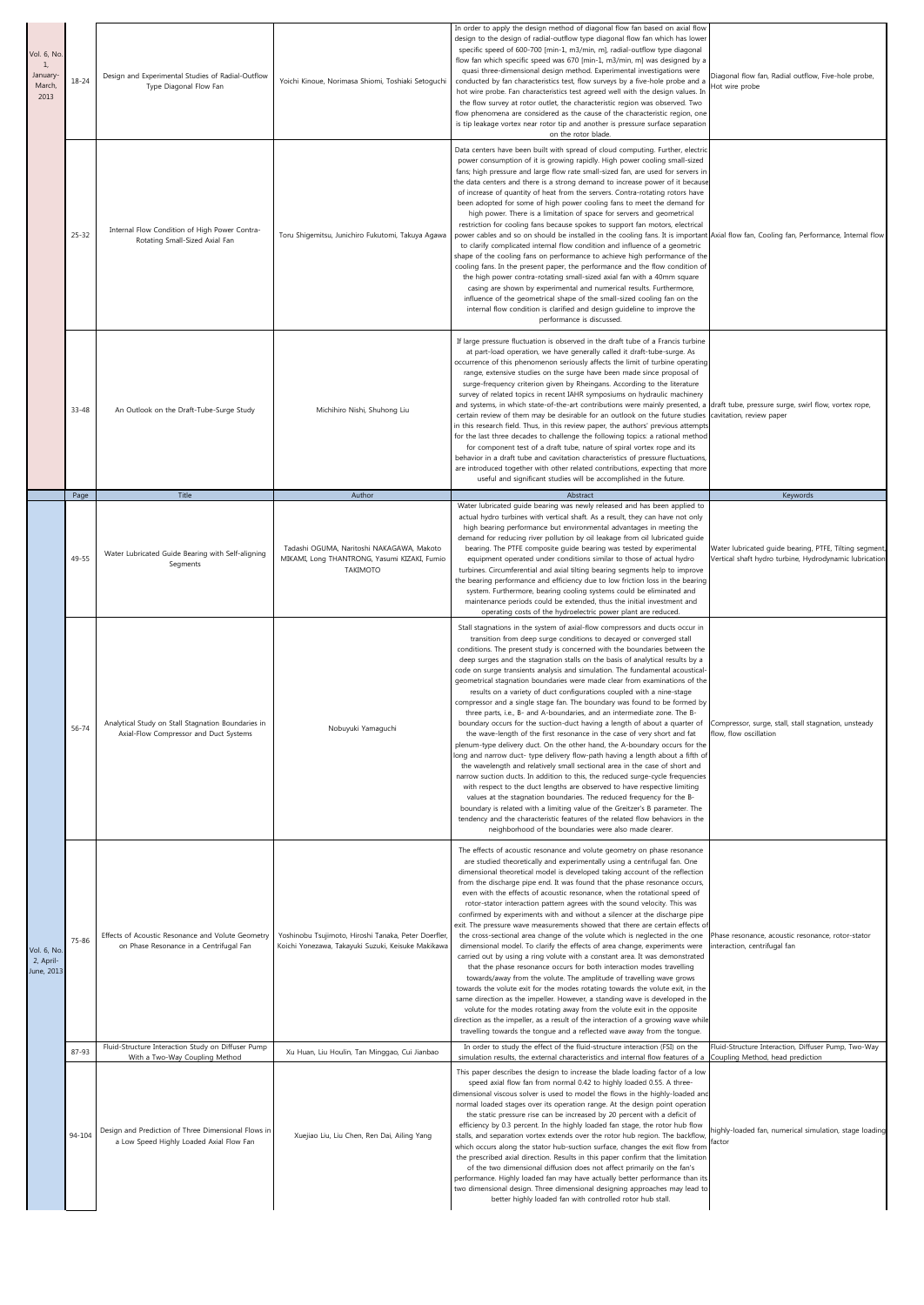|                                              | 105-112<br>Page | Low Speed Design of Rear Rotor in Contra-Rotating<br>Axial Flow Pump<br>Title                                        | Linlin Cao, Satoshi Watanabe, Simpei Momosaki,<br>Toshiki Imanishi, Akinori Furukawa<br>Author          | The application of contra-rotating rotors for higher specific speed pump has<br>been proposed in our studies, which is in principle effective for reducing the<br>rotational speed and/or the pump size under the same specification of<br>conventional axial flow pump. In the previous experiments of our prototype,<br>the cavitation inception at the tip region of the rear rotor rather than that of<br>the front rotor and the strong potential interaction from the suction surface of<br>the rear rotor blade to the pressure surface of the front one were observed,<br>indicating the possibility to further improve the pump performance by<br>optimizing rotational speed combination between the two rotors. The present<br>research aims at the design of rear rotor with lower rotational speed.<br>Considering the fact that the incoming flow velocity defects at the tip region<br>of the rear rotor, an integrated inflow model of 'forced vortex' and 'free<br>vortex' is employed. The variation of maximum camber location from hub to<br>tip as well as other related considerations are also taken into account for<br>further performance improvement. The ideas cited above are separately or<br>comprehensively applied in the design of three types of rear rotor, which are<br>subsequently simulated in ANSYS CFX to evaluate the related pump<br>performance and therefore the whole low speed design idea. Finally, the<br>experimental validation is carried out on one type to offer further proofs for<br>the availability of the whole design method.<br>Abstract<br>While performing numerical simulations, it is general industrial practice to | contra-rotating rotors, blade design, cavitation, CFD<br>Keywords                                                                       |
|----------------------------------------------|-----------------|----------------------------------------------------------------------------------------------------------------------|---------------------------------------------------------------------------------------------------------|----------------------------------------------------------------------------------------------------------------------------------------------------------------------------------------------------------------------------------------------------------------------------------------------------------------------------------------------------------------------------------------------------------------------------------------------------------------------------------------------------------------------------------------------------------------------------------------------------------------------------------------------------------------------------------------------------------------------------------------------------------------------------------------------------------------------------------------------------------------------------------------------------------------------------------------------------------------------------------------------------------------------------------------------------------------------------------------------------------------------------------------------------------------------------------------------------------------------------------------------------------------------------------------------------------------------------------------------------------------------------------------------------------------------------------------------------------------------------------------------------------------------------------------------------------------------------------------------------------------------------------------------------------------------------------------|-----------------------------------------------------------------------------------------------------------------------------------------|
|                                              | 113-120         | Effect of Inlet Clearance Gap on the Performance of<br>an Industrial Centrifugal Blower with Parallel Wall<br>Volute | Chinnasamy Hariharan, Mukka Govardhan                                                                   | neglect the clearance gap between the impeller and the inlet duct. In the<br>present work, the effect of clearance gap on the performance of an industrial<br>sized centrifugal blower is simulated for two volutes of width ratios and<br>various flow coefficients. The results show that the clearance has a positive<br>effect at low mass flow rates. This is observed in the pressure rise (1.3%) as<br>well as in efficiency (0.7%). At higher mass flow rates, it has a negative effect<br>with a drop in efficiency of 1% and pressure drop of about 1.4%. The effect of<br>clearance gap on volute with higher width ratio is smaller when compared<br>with the volute with smaller width ratio.                                                                                                                                                                                                                                                                                                                                                                                                                                                                                                                                                                                                                                                                                                                                                                                                                                                                                                                                                                             | Parallel wall volute, clearance gap, centrifugal blower                                                                                 |
|                                              | 121-136         | Hexagonal reciprocating pump: advantages and<br>weaknesses                                                           | Milan Stanko, Michael Golan                                                                             | This paper reports the 1-D fluid transient simulation results of the discharge<br>flow conditions in a 6-cylinder reciprocating slurry pump. Two discharge<br>manifold configurations are studied comparatively; a case with a hexagon<br>shaped discharge manifold where each cylinder discharges at a single vertex<br>and a case where all the cylinders discharges are lumped together into a tank Hexagonal piston pump, pressure pulsation,<br>shaped manifold. In addition, the study examines the effect of two pulsation<br>mitigation measures in the case of hexagonal manifold; a single inline orifice i<br>one of the hexagon sides and a volumetric dampener at the manifold outlet.<br>The study establishes the pressure and flow fluctuation characteristics of each<br>configuration and decouples the pulsation characteristics of the pump and the<br>discharge manifold.                                                                                                                                                                                                                                                                                                                                                                                                                                                                                                                                                                                                                                                                                                                                                                                         | reciprocating piston pump                                                                                                               |
|                                              | 137-143         | Application of Constant Rate of Velocity or Pressure<br>Change Method to Improve Annular Jet Pump<br>Performance     | Xuelong Yang, Xinping Long, Yong Kang, Longzhou<br>Xiao                                                 | To improve annular jet pump (AJP) performance, new ways named constant<br>rate of velocity/pressure change method (CRVC/CRPC) were adopted to design<br>its diffuser. The design formulas were derived according to the assumption of<br>linear velocity/pressure variation in the diffuser. Based on the two-dimensional<br>numerical simulations, the effect of the diffuser profile and the included angle<br>on the pump performance and the internal flow details has been analyzed.<br>The predicted results of the RNG k-epsilon turbulence model show a better<br>agreement with the experiment data than that of the standard and the<br>realizable k-epsilon turbulence models. The AJP with the CRPC diffuser<br>produces a linear pressure increase in the CRPC diffuser as expected. The AJP<br>with CRPC/CRVC diffuser has better performance when the diffuser included<br>angle is greater or the diffuser length is shorter. Therefore, the AJP with<br>CRPC/CRVC diffuser is suitable for applications requiring space limitation and<br>weight restriction.                                                                                                                                                                                                                                                                                                                                                                                                                                                                                                                                                                                                         | let pump, turbulence model, annular jet pump,<br>diffuser, numerical simulation, structure optimization                                 |
| Vol. 6, No<br>3, July-<br>Septembe<br>, 2013 | 144-151         | Influence of Blade Number on the Flow<br>Characteristics in the Vertical Axis Propeller Hydro<br>Turbine             | Sun-Seok Byeon, Youn-Jea Kim                                                                            | In this paper, the design method of a low-head propeller-type hydro turbine is<br>studied for various numbers of blades on an axial propeller. We also<br>investigate the relationship between geometrical parameters and internal<br>performance parameters, such as angular velocities (100, 200, 300, 400 rpm)<br>and 2.5~4m low heads through a three-dimensional numerical method with<br>the SST turbulent model. The numerical results showed that the blade number<br>had a more dominant influence than the change in heads and rotational<br>speed on the flow characteristics of the turbine. The distributions of pressure<br>and velocity in the streamwise direction of the propeller turbine were<br>graphically depicted. Especially, the relationship among dimensionless<br>parameters like specific speed (Ns), flow coefficient ( $\varphi$ ) and power coefficient<br>were investigated.                                                                                                                                                                                                                                                                                                                                                                                                                                                                                                                                                                                                                                                                                                                                                                          | Propeller hydro turbine, Free vortex theory, Shaft<br>power. Head. Blade number                                                         |
|                                              | 152-159         | A Study on Darrieus-type Hydroturbine toward<br>Utilization of Extra-Low Head Natural Flow Streams                   | Kei Tanaka, Kotaro Hirowatari, Kai Shimokawa, Satoshi<br>Watanabe, Daisuke Matsushita, Akinori Furukawa | A two-dimensional Darrieus-type hydroturbine system, installed with a wear<br>for flow streams such as small rivers and waterways, has been developed for<br>hydropower utilization of extra-low head less than 2m. There are several<br>problems such as flow rate change and flowing wastes to be solved for its<br>practical use in natural flow streams. In the present study, at first, a design<br>quideline in the case of overflow or bypass flow is shown by using simple flow<br>model. Next, in order to avoid the unexpected obstacles flowing into the<br>hydroturbine, an installation of waste screening system is examined. It is<br>confirmed that the screen is effective with some amount of bypass flow rate,<br>however the output power is remarkably deteriorated.                                                                                                                                                                                                                                                                                                                                                                                                                                                                                                                                                                                                                                                                                                                                                                                                                                                                                              | ow head hydropower, Darrieus turbine, bypass flow,<br>waste screening system                                                            |
|                                              | 160-169         | Study of Mechanism of Counter-rotating Turbine<br>Increasing Two-Stage Turbine System Efficiency                     | Yanbin Liu, Weilin Zhuge, Xingian Zheng, Yangjun<br>Zhang, Shuyong Zhang, Junyue Zhang                  | Two-stage turbocharging is an important way to raise engine power density,<br>to realize energy saving and emission reducing. At present, turbine matching<br>of two- stage turbocharger is based on MAP of turbine. The matching method<br>does not take the effect of turbines' interaction into consideration, assuming<br>that flow at high pressure turbine outlet and low pressure turbine inlet is<br>uniform. Actually, there is swirl flow at outlet of high pressure turbine, and the<br>swirl flow will influence performance of low pressure turbine which influencing<br>performance of engine further. Three-dimension models of turbines with two<br>stage turbocharger were built in this paper. Based on the turbine models,<br>mechanism of swirl flow at high pressure turbine outlet influencing low<br>pressure turbine performance was studied and a two-stage radial counter-<br>rotation turbine system was raised. Mechanisms of the influence of counter-<br>rotation turbine system acting on low-pressure turbine were studied using<br>simulation method. The research result proved that in condition of small<br>turbine flow rate corresponding to engine low-speed working condition,<br>counter-rotation turbine system can effectively decrease the influence of swirl<br>flow at high pressure turbine outlet imposing on low pressure turbine and<br>increases efficiency of the low-pressure turbine, furthermore increases the low-<br>speed performance of the engine.                                                                                                                                                                         | Two-stage turbocharger, Swirl flow, Interaction, Radial<br>counter-rotation turbine, Turbine efficiency, Three-<br>dimension simulation |
|                                              | Page            | Title                                                                                                                | Author                                                                                                  | Abstract                                                                                                                                                                                                                                                                                                                                                                                                                                                                                                                                                                                                                                                                                                                                                                                                                                                                                                                                                                                                                                                                                                                                                                                                                                                                                                                                                                                                                                                                                                                                                                                                                                                                               | Keywords                                                                                                                                |
|                                              | 170-176         | Effect of Axial Spacing between the Components on<br>the Performance of a Counter Rotating Turbine                   | Rayapati Subbarao, Mukka Govardhan                                                                      | Counter Rotating Turbine (CRT) is an axial turbine with a nozzle followed by a<br>rotor and another rotor that rotates in the opposite direction of the first one.<br>Axial spacing between blade rows plays major role in its performance. Present<br>work involves computationally studying the performance and flow field of CRT<br>with axial spacing of 10, 30 and 70% for different mass flow rates. The turbine<br>components are modeled for all the three spacing. Velocity, pressure, entropy<br>and Mach number distributions across turbine stage are analyzed. Effect of<br>spacing on losses and performance in case of stage, Rotor1 and Rotor2 are<br>elaborated. Results confirm that an optimum axial spacing between turbine<br>components can be obtained for the improved performance of CRT.                                                                                                                                                                                                                                                                                                                                                                                                                                                                                                                                                                                                                                                                                                                                                                                                                                                                     | Counter Rotating Turbine, Axial Spacing, Turbine<br>Performance, Pressure Coefficient                                                   |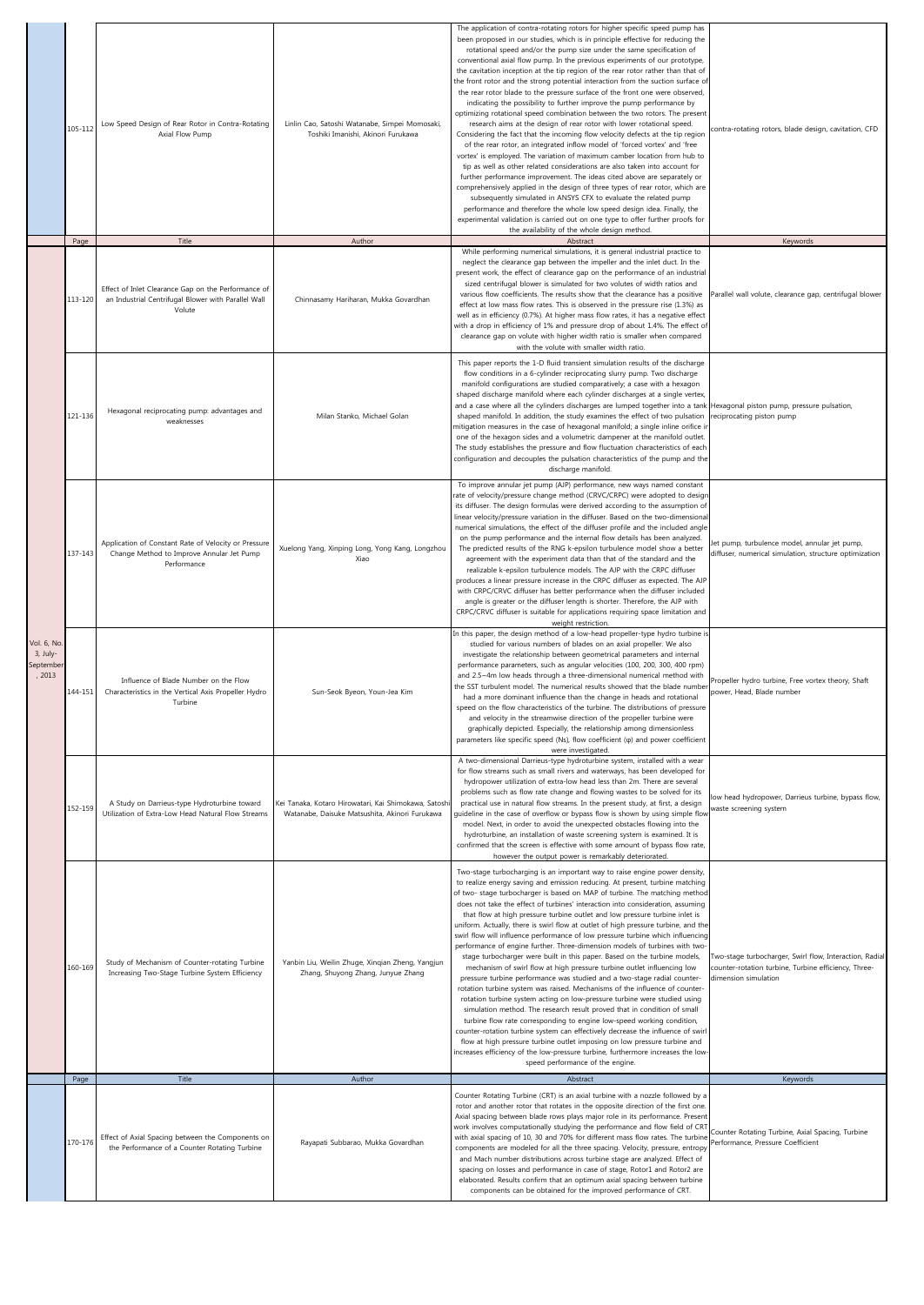|                                                              | 177-187   | A Second Order Exact Scaling Method for<br>Turbomachinery Performance Prediction<br>Development of a Simulation Method of Surge | Peter Franz Pelz, Stefan Sebastian Stonjek                                                            | A scaling method valid for most turbomachines based on first principles is<br>derived. It accounts for axial and centri-fugal turbomachines with respect to<br>relative gap width / tip clearance, relative roughness, Reynolds number and/or Scaling, Efficiency, Axial, Centrifugal, Turbine,<br>Mach number for design and off-design operation as well. The scaling method Compressor, Fan, Reynolds number, Mach number,<br>has been successfully validated by a va-riety of experimental data obtained at Size, Tip Clearance, Gap, Roughness<br>TU Darmstadt. The physically based, hence reliable and universal method is<br>compared with previous, empirical scaling methods.<br>A practical method of surge simulation in a system of a high-pressure-ratio                                                                                                                                                                                                                                                                                                                                                                                                                                                                                                                                                                                                                                                                                                                                                                                                                                                                                                                  | Fluid Machine, Axial Flow Compressor, Surge, Fluid                                      |
|--------------------------------------------------------------|-----------|---------------------------------------------------------------------------------------------------------------------------------|-------------------------------------------------------------------------------------------------------|-----------------------------------------------------------------------------------------------------------------------------------------------------------------------------------------------------------------------------------------------------------------------------------------------------------------------------------------------------------------------------------------------------------------------------------------------------------------------------------------------------------------------------------------------------------------------------------------------------------------------------------------------------------------------------------------------------------------------------------------------------------------------------------------------------------------------------------------------------------------------------------------------------------------------------------------------------------------------------------------------------------------------------------------------------------------------------------------------------------------------------------------------------------------------------------------------------------------------------------------------------------------------------------------------------------------------------------------------------------------------------------------------------------------------------------------------------------------------------------------------------------------------------------------------------------------------------------------------------------------------------------------------------------------------------------------|-----------------------------------------------------------------------------------------|
|                                                              | 189-199   | Transient Flow Phenomena in a Multistage Axial Flow                                                                             | Nobuyuki Yamaguchi                                                                                    | multistage axial flow compressor and ducts, named SRGTRAN, is described                                                                                                                                                                                                                                                                                                                                                                                                                                                                                                                                                                                                                                                                                                                                                                                                                                                                                                                                                                                                                                                                                                                                                                                                                                                                                                                                                                                                                                                                                                                                                                                                                 | Dynamics, Analytical Simulation, Transient Flow                                         |
| Vol. 6, No<br>4 <sub>r</sub><br>October-<br>December<br>2013 | 200-205   | The Numerical Simulation of Unsteady Flow in a<br>Mixed flow Pump Guide Vane                                                    | Li Yi-bin, Li Ren-nian, Wang Xiu-yong                                                                 | In order to investigate the characteristics of unsteady flow in a mixed flow<br>pump guide vane under the small flow conditions, several indicator points in a<br>mixed flow pump guide vane was set, the three-dimensional unsteady<br>turbulence numerical value of the mixed flow pump which is in the whole flow<br>field will be calculated by means of the large eddy simulation (LES), sub-grid<br>scale model and sliding mesh technology. The experimental results suggest<br>that the large eddy simulation can estimate the positive slope characteristic of<br>head & capacity curve. And the calculation results show that the pressure<br>fluctuation coefficients of the middle section in guide vane inlet will decrease<br>firstly and then increase. In guide vane outlet, the pressure fluctuation<br>coefficients of section will be approximately axially symmetrical distribution.<br>The pressure fluctuation minimum of section in guide vane inlet is above the<br>middle location of the guide vane suction surface, and the pressure fluctuation<br>minimum of section in which located the middle and outlet of guide vane.<br>When it is under the small flow operating condition, the eddy scale of guide<br>vane is larger, and the pressure fluctuation of the channel in guide vane being<br>cyclical fluctuations obviously which leads to the area of eddy expanding to<br>the whole channel from the suction side. The middle of the guide vane suction<br>surface of the minimum amplitude pressure fluctuation to which the vortex<br>core of eddy scale whose direction of fluid's rotation is the same to impeller in<br>the guide vane adhere. | Mixed-flow Pump, Guide Vane, Pressure fluctuation,<br>Vortex, LES, CFD                  |
|                                                              | 206-212   | Study on the frequency of self-excited pulse jet                                                                                | Wang Jian, Li Jiangyun, Guan Kai, Ma Tianyou                                                          | Self-excited pulse jet is a specific nozzle with a closed chamber which can<br>change a continuous jet into a pulse one. Energy of the pulse jet can be<br>output not only unevenly but also with multifrequency. With the peak pressure<br>of pulse jet, the hitting power would be 2~2.5 times higher than that of<br>continuous jet. In order to reveal the correlation between the self-excited pulse<br>frequency and nozzle diameter ratio, nozzle spacing and operating pressure,<br>the model of 3D unsteady cavitation model has been used. We found that<br>with the same nozzle structure parameters and the different operating<br>pressure, the self-excited frequency and the width of peak crest are different,<br>but the wave profiles are similar. With FFT, we also found that the less<br>bandwidth of amplitude in low frequency range will lead to the wider wave<br>crest of outlet velocity in its time domain, and the larger force of the strike wi<br>be gained. By studying the St of self-excite nozzle, not only the frequency of a<br>certain nozzle can be predicted, but also a nozzle structure with a certain<br>frequency can be designed.                                                                                                                                                                                                                                                                                                                                                                                                                                                                                                          | Self-excited, Pulse Jet, Frequency, Numerical<br>Simulation                             |
|                                                              | 213-221   | Experimental Study on Performance of a Propulsive<br>Nozzle with a Blower Piping System                                         | Masahiko Sakamoto                                                                                     | The characteristics of the thrust for ship propulsion equipment directly driven<br>by air compressed by pressure fluctuation in a blower piping system are<br>investigated. The exhaust valve is positioned upon the air ejection hole in the<br>discharge pipe in order to induce the large-scale pressure fluctuation, and the<br>effects of the valve on the pressure in the pipes and the thrust for the<br>propulsive nozzle are examined. The pressure in the pipes decreases<br>immediately after the valve is opened, and it increases just before the valve is<br>closed. The thrust for the propulsive nozzle monotonically increases with<br>increasing number of revolutions and depth. The interfacial wave in the nozzle<br>appears in the frequency of approximately 4Hz, and it is important for the<br>increase of the thrust to synchronize the opening-closing cycle for the exhaust                                                                                                                                                                                                                                                                                                                                                                                                                                                                                                                                                                                                                                                                                                                                                                                 | Ship propulsion, water jet, pressure fluctuation,<br>blower, pipe line, fluid machinery |
|                                                              |           |                                                                                                                                 |                                                                                                       | valve with the generation frequency of the interfacial wave. The finite<br>difference lattice Boltzmann method is helpful to investigate the characteristics                                                                                                                                                                                                                                                                                                                                                                                                                                                                                                                                                                                                                                                                                                                                                                                                                                                                                                                                                                                                                                                                                                                                                                                                                                                                                                                                                                                                                                                                                                                            |                                                                                         |
|                                                              | Page      | Title                                                                                                                           | Author                                                                                                | of the flow in the nozzle.<br>Abstract                                                                                                                                                                                                                                                                                                                                                                                                                                                                                                                                                                                                                                                                                                                                                                                                                                                                                                                                                                                                                                                                                                                                                                                                                                                                                                                                                                                                                                                                                                                                                                                                                                                  | Keywords                                                                                |
|                                                              | $1 - 6$   | Experiment Investigation on Fluid Transportation<br>Performance of Propellant Acquisition Vanes in<br>Microgravity Environment  | Baotang Zhuang, Yong Li, Xianwu Luo, Halin Pan,<br>Jingjing Ji                                        | The propellant acquisition vane (PAV) is a key part of a vane type surface<br>tension propellant management device (PMD), which can manage the<br>propellant effectively. In the present paper, the fluid transportation behaviors<br>for five PAVs with different sections were investigated by using microgravity<br>drop tower test. Further, numerical simulation for the propellant flow in a PMD<br>under microgravity condition was also carried out based on VOF model, and<br>showed the similar flow pattern for PAVs to the experiment. It is noted that<br>the section geometry of PAVs is one of the main factors affecting the fluid<br>transportation behavior of PMD. PAVs with bottom length ratio of 5/6 and 1/2 transportation, Experiment<br>have larger propellant transportation velocity. Based on the experiments, there<br>were two stages during the process of propellant transportation under<br>microgravity environment: liquid relocation and steady transportation stage. It<br>is also recognized that there is a linear correlation between liquid<br>transportation velocity and relative time's square root. Those results can not<br>only provide a guideline for optimization of new vane type PMDs, but also are<br>helpful for fluid control applications in space environment.                                                                                                                                                                                                                                                                                                                                                                 | Microgravity, Propellant Acquisition Vanes, Fluid                                       |
|                                                              | $7 - 15$  | Numerical Investigation on the Characteristics of<br>Flow-Induced Noise in a Centrifugal Blower                                 | Chanyoung Lee, Taebin Jeong, Kyoung-Ku Ha, Shin-<br>Hyoung Kang                                       | In the present study, a computational analysis of the flow in a centrifugal<br>blower is carried out to predict a performance and to explain noise<br>characteristics of the blower. Unsteady, 3D Navier-Stokes equations were<br>solved with k-& turbulence model using CFX software. CFD results were<br>compared with the experimental data that is acquired from an experiment<br>conducted with the same blower. The pressure fluctuation in the blower was<br>transformed into the frequency domain by Fourier decomposition to find the<br>relationship between flow behaviors and noise characteristics. Sound pressure<br>level (SPL) which is obtained from wall pressure fluctuation at impeller outlet<br>represents relative overall sound level of the blower well. Sound spectra show<br>that there are some specific peak frequencies at each mass flow rate and it                                                                                                                                                                                                                                                                                                                                                                                                                                                                                                                                                                                                                                                                                                                                                                                                     | centrifugal blower, wall pressure fluctuation, flow-<br>induced noise                   |
| Vol. 7, No<br>1,<br>January-<br>March,<br>2014               | $16 - 27$ | Predicting Double-Blade Vertical Axis Wind Turbine<br>Performance by a Quadruple-Multiple Streamtube<br>Model                   | Yutaka Hara, Takafumi Kawamura, Hiromichi Akimoto<br>Kenji Tanaka, Takuju Nakamura, Kentaro Mizumukai | can be explained by flow pattern.<br>Double-blade vertical axis wind turbines (DB-VAWTs) can improve the self-<br>starting performance of lift-driven VAWTs. We here propose the quadruple-<br>multiple streamtube model (QMS), based on the blade element momentum<br>(BEM) theory, for simulating DB-VAWT performance. Model validity is<br>investigated by comparison to computational fluid dynamics (CFD) prediction<br>for two kinds of two-dimensional DB-VAWT rotors for two rotor scales with<br>three inner-outer radius ratios: 0.25, 0.5, and 0.75. The BEM-QMS model does<br>not consider the effects of an inner rotor on the flow speed in the upwind half<br>of the rotor, so we introduce a correction factor for this flow speed. The<br>maximum power coefficient predicted by the modified BEM-QMS model for a<br>DB-VAWT is thus closer to the CFD prediction.<br>In order to research the relationship between the tip clearance and leakage                                                                                                                                                                                                                                                                                                                                                                                                                                                                                                                                                                                                                                                                                                                      | Wind turbine, Double-blade rotor, VAWT, BEM, CFD,<br>QMS                                |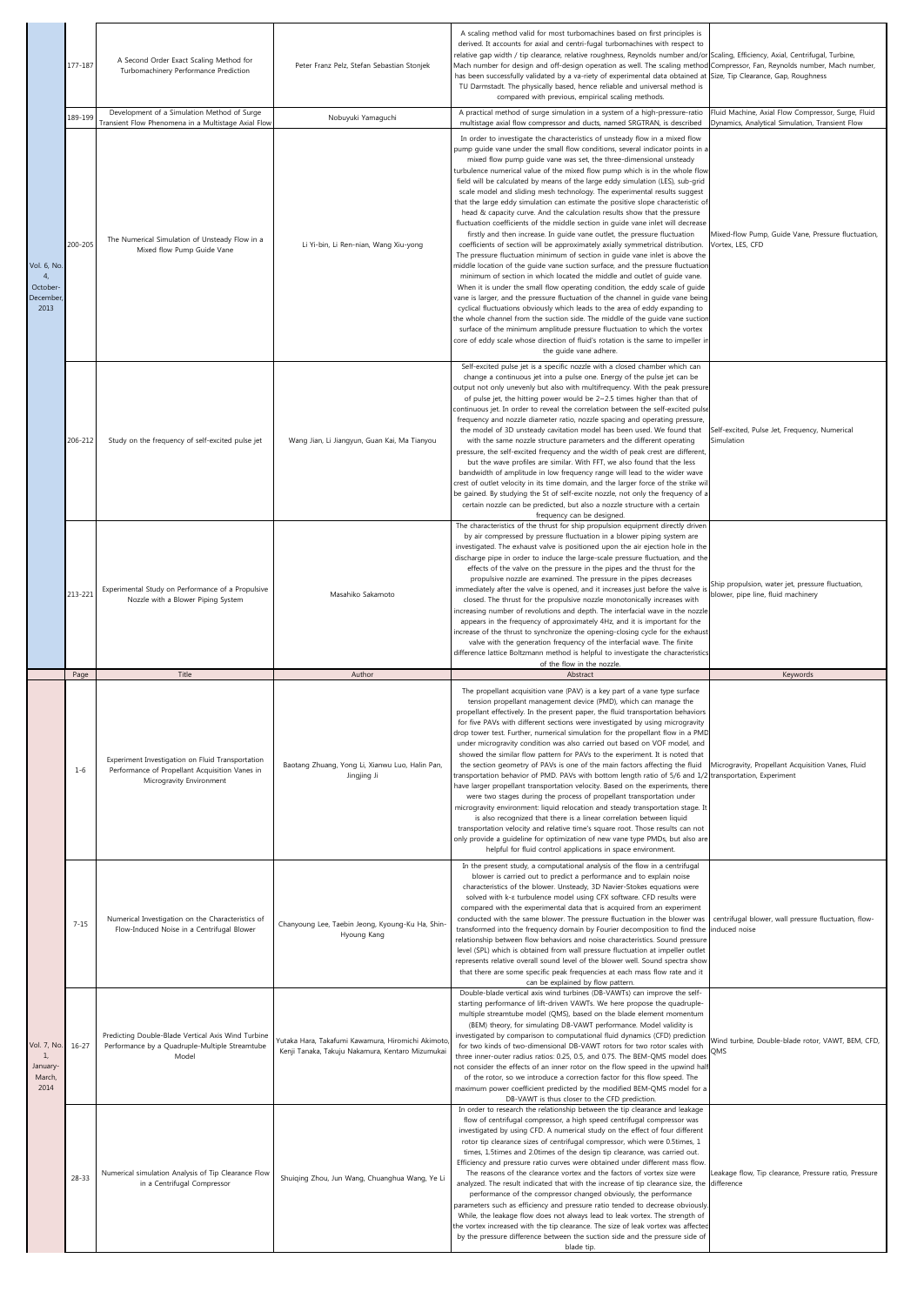|                                        | $34 - 41$         | Flow Evaluation and Hemolysis Analysis of BVAD<br>Centrifugal Blood Pump by Computational Fluids<br>Dynamics    | leerasit Bumrungpetch, Andy Chit Tan, Shu-Hong Liu,<br>Xian-Wu Luo, Qing-Yu Wu, Jian-Ping Yuan, Ming-Kui<br>Zhang                                                                   | Computational fluid dynamics (CFD) and particle image velocimetry (PIV) are<br>commonly used techniques to evaluate the flow characteristics in the<br>development stage of blood pumps. CFD technique allows rapid change to<br>pump parameters to optimize the pump performance without having to<br>construct a costly prototype model. These techniques are used in the<br>construction of a bi-ventricular assist device (BVAD) which combines the<br>functions of LVAD and RVAD in a compact unit. The BVAD construction<br>consists of two separate chambers with similar impellers, volutes, inlet and<br>butput sections. To achieve the required flow characteristics of an average flow<br>rate of 5 l/min and different pressure heads (left - 100mmHg and right -<br>20mmHg), the impellers were set at different rotating speeds. From the CFD<br>results, a six-blade impeller design was adopted for the development of the<br>BVAD. It was also observed that the fluid can flow smoothly through the<br>pump with minimum shear stress and area of stagnation which are related to<br>haemolysis and thrombosis. Based on the compatible Reynolds number the<br>flow through the model was calculated for the left and the right pumps. As it<br>was not possible to have both the left and right chambers in the experimental<br>model, the left and right pumps were tested separately.                                                                                                                                                                            | Blood Pump, Ventricular Assist device, LVAD, BVAD,<br>Computational fluid dynamics, artificial heart                |
|----------------------------------------|-------------------|-----------------------------------------------------------------------------------------------------------------|-------------------------------------------------------------------------------------------------------------------------------------------------------------------------------------|----------------------------------------------------------------------------------------------------------------------------------------------------------------------------------------------------------------------------------------------------------------------------------------------------------------------------------------------------------------------------------------------------------------------------------------------------------------------------------------------------------------------------------------------------------------------------------------------------------------------------------------------------------------------------------------------------------------------------------------------------------------------------------------------------------------------------------------------------------------------------------------------------------------------------------------------------------------------------------------------------------------------------------------------------------------------------------------------------------------------------------------------------------------------------------------------------------------------------------------------------------------------------------------------------------------------------------------------------------------------------------------------------------------------------------------------------------------------------------------------------------------------------------------------------------------------------------------|---------------------------------------------------------------------------------------------------------------------|
|                                        | Page<br>$42 - 53$ | Title<br>Phase Resonance in Centrifugal Fluid Machinery                                                         | Author<br>Koichi Yonezawa, Shingo Toyahara, Shingo Motoki,                                                                                                                          | Abstract<br>Phase resonance in Francis type hydraulic turbine is studied. The phase                                                                                                                                                                                                                                                                                                                                                                                                                                                                                                                                                                                                                                                                                                                                                                                                                                                                                                                                                                                                                                                                                                                                                                                                                                                                                                                                                                                                                                                                                                    | Keywords<br>Phase resonance, rotor-stator interaction, centrifugal                                                  |
|                                        | 54-59             | -A Comparison between Pump Mode and Turbine<br>pump with crystallization phenomenon                             | Hiroshi Tanaka, Peter Doerfler, Yoshinobu Tsujimoto<br>-Research of liquid-solid two phase flow in centrifugal Liu Dong, Wang Ya-yun, Wang Ying-ze, Wang Chun<br>lin, Yang min-guan | resonance is a phenomenon that the pressure fluctuation in the penstock of<br>Particle Image Velocimetry combined with developed image processing<br>method is adopted to study the liquid-solid two phase flow in the centrifugal<br>pump impeller with crystallization phenomenon. The tracer particle is used to<br>follow the liquid phase, which has the diameter between 8 to 12µm. The<br>crystal particle precipitates from the sodium sulfate solution does change the<br>wavelength of the laser, and which has great laser scattering characteristics<br>The diameter of the crystal particle is larger than 20um. Through calculating<br>the diameter of the particles in the image, the tracer particle and the crystal<br>particle can be distinguished. By analyzing the experimental result, the<br>following conclusion has been obtained. During the delay period, there is not image processing method<br>any crystal particle and the pump performance has not been changed. As the<br>crystallization process begins, the crystal nuclei appears from the<br>supersaturation solution and grows larger with temperature decreasing, which<br>has the tendency of moving towards the pressure side. The characteristics of<br>liquid-solid two phase flow with crystallization phenomenon in the pump are<br>obtained according to analysis of experimental results, and some quiding<br>advices are presented to mitigate the crystallization phenomenon in pump<br>impeller.<br>In order to clarify the effect of inlet bellmouth size of semi-opened type axial | fluid machinery, pump, turbine, flow rate fluctuation<br>Centrifugal pump, crystallization phenomenon, PIV,         |
| Vol. 7, No.<br>2, April-<br>June, 2014 | $60 - 67$         | Effect of Inlet Geometry on Fan Performance and<br>Inlet Flow Fields in a Semi-opened Axial Fan                 | Pin Liu, Norimasa Shiomi, Yoichi Kinoue, Toshiaki<br>Setoguchi, Ying-zi Jin                                                                                                         | fan on its performance and flow fields around rotor, fan test and flow field<br>measurements using hotwire anemometer were carried out for 6 kinds of<br>bellmouth size. As results of fan test, the shaft power curve hardly changed,<br>even if the bellmouth size changed. On the other hand, the pressure-rise nea<br>best efficiency point became small with the bellmouth size decreasing.<br>Therefore, the value of maximum efficiency became small as the bellmouth<br>size decreased. As results of flow field measurements at fan inlet, the main<br>flow region with large meridional velocity existed near blade tip when the<br>bellmouth size was large. As bellmouth size became smaller, the meridional<br>velocity at fan inlet became smaller and the one at outside of blade tip<br>became larger. As results of flow field measurements at fan outlet, the main                                                                                                                                                                                                                                                                                                                                                                                                                                                                                                                                                                                                                                                                                                   | Fan, semi-opened, inlet geometry, measurement                                                                       |
|                                        | 68-79             | Design and Simulation of Very Low Head Axial<br>Hydraulic Turbine with Variation of Swirl Velocity<br>Criterion | Abdul Muis, Priyono Sutikno                                                                                                                                                         | flow region existed near rotor hub side.<br>The type of turbine developed is based on the very low head of water<br>potential source for the electric power production. The area of research is<br>focused for the axial water turbine that can be applied at the simple site oper<br>channel with has a very low cost and environmental impact compared to the<br>conventional hydro installation. High efficiency of axial turbine which applied<br>to the very low potential head will made this type of turbine can be used at<br>wider potential site. Existing irrigation weir and river area will be the perfect<br>site for this turbine. This paper will compare the effects of the variation of swi<br>velocity criterion during the design of the blade of guide vane and rotor of<br>the turbine. Effects of the swirl velocity criterion is wider known as a vortex<br>conditions (free vortex, force vortex and swirl velocity constant), and the free<br>vortex is the very popular condition that applied by most of turbine designer<br>therefore will be interesting to do a comparison against other criterion. ANSY<br>Fluent will be used for simulation and to determine the predictive performance<br>obtained by each of design criteria.                                                                                                                                                                                                                                                                                                                      | Axial turbine, very low head turbines, swirl velocity,<br>vortex. ANSYS Fluent                                      |
|                                        | $80 - 85$         | Visualization of Flow inside a Regenerative<br>Turbomachinery<br>Title                                          | Yang Hyeonmo, Lee Kyoung-yong, Choi Youngseok<br>Jeong Kyungseok<br>Author                                                                                                          | In this study, we visualized the internal flow of a regenerative turbomachinery<br>using the direct injection tracer method. For visualization, the working fluid<br>was water and the tracer was oil colors (marbling colors). Droplets were<br>injected at the inlet of the machinery and the streak were recorded using a<br>high-speed camera with high-power light sources. While circulating inside the<br>groove, the droplets were translated by the rotational motion of the impeller<br>When the droplets flow out of the impeller groove, relative to the impeller,<br>they moved more slowly. And the droplets repeatedly reentered into the<br>groove and circulated again. Then the droplets either flowed to the outlet or<br>to the stripper. As a result, this experiment has confirmed the internal<br>circulating flow of a regenerative turbomachinery.                                                                                                                                                                                                                                                                                                                                                                                                                                                                                                                                                                                                                                                                                                            | Regenerative Turbomachinery, Internal Circulation Flow,<br>Flow Visualization, Direct Injection Tracer Method       |
|                                        | Page              |                                                                                                                 |                                                                                                                                                                                     | Abstract                                                                                                                                                                                                                                                                                                                                                                                                                                                                                                                                                                                                                                                                                                                                                                                                                                                                                                                                                                                                                                                                                                                                                                                                                                                                                                                                                                                                                                                                                                                                                                               | Keywords                                                                                                            |
|                                        | 86-93             | Performance Enhancement of 20kW Regenerative<br><b>Blower Using Design Parameters</b>                           | Choon-Man Jang, Hyun-Jun Jeon                                                                                                                                                       | This paper describes performance enhancement of a regenerative blower used<br>for a 20 kW fuel cell system. Two design variables, bending angle of an<br>impeller and blade thickness of an impeller tip, which are used to define an<br>impeller shape, are introduced to enhance the blower performance. Internal<br>flow of the regenerative blower has been analyzed with threedimensional<br>Navier-Stokes equations to obtain the blower performance. General analysis<br>code, CFX, is introduced in the present work. SST turbulence model is<br>employed to estimate the eddy viscosity. Throughout the numerical analysis, i<br>is found that the thickness of impeller tip is effective to increase the blower<br>efficiency in the present blower. Pressure is successfully increased up to 2.8%<br>compared to the reference blower at the design flow condition. And efficiency<br>is also enhanced up to 2.98 % compared to the reference one. It is noted that<br>low velocity region disturbs to make strong recirculation flow inside the blade<br>passages, thus increases local pressure loss. Detailed flow field inside the<br>regenerative blower is also analyzed and compared.                                                                                                                                                                                                                                                                                                                                                                                | Regenerative Blower, Design Parameter, Pressure,<br>Blower Efficiency, Numerical Simulation                         |
|                                        | 94-100            | Study of Cavitation Instabilities in Double- Suction<br>Centrifugal Pump                                        | Shinya Hatano, Donghyuk Kang, Shusaku Kagawa,<br>Motohiko Nohmi, Kazuhiko Yokota                                                                                                    | In double-suction centrifugal pumps, it was found that cavitation instabilities<br>occur with vibration and a perio dic chugging noise. The present study<br>attempts to identify cavitation instabilities in the double-suction centrifugal<br>pump by the experiment and Computational Fluid Dynamics (CFD). Cavitation<br>instabilities in the tested pump were classified into three types of instabilities<br>The first one, in a range of cavitation number higher than breakdown<br>cavitation number, is cavitation surge with a violent pressure oscillation. The<br>second one, in a range of cavitation number higher than the cavitation<br>number of cavitation surge, is considered to be rotating cavitation and causes<br>the pressure oscillation due to the interaction of rotating cavitation with the<br>impeller. Last one, in a range of cavitation number higher than the cavitation<br>number of rotating cavitation, is considered to be a surge type instability.                                                                                                                                                                                                                                                                                                                                                                                                                                                                                                                                                                                            | Double-suction centrifugal pump, Cavitation<br>instability, Interaction of rotating cavitation with the<br>impeller |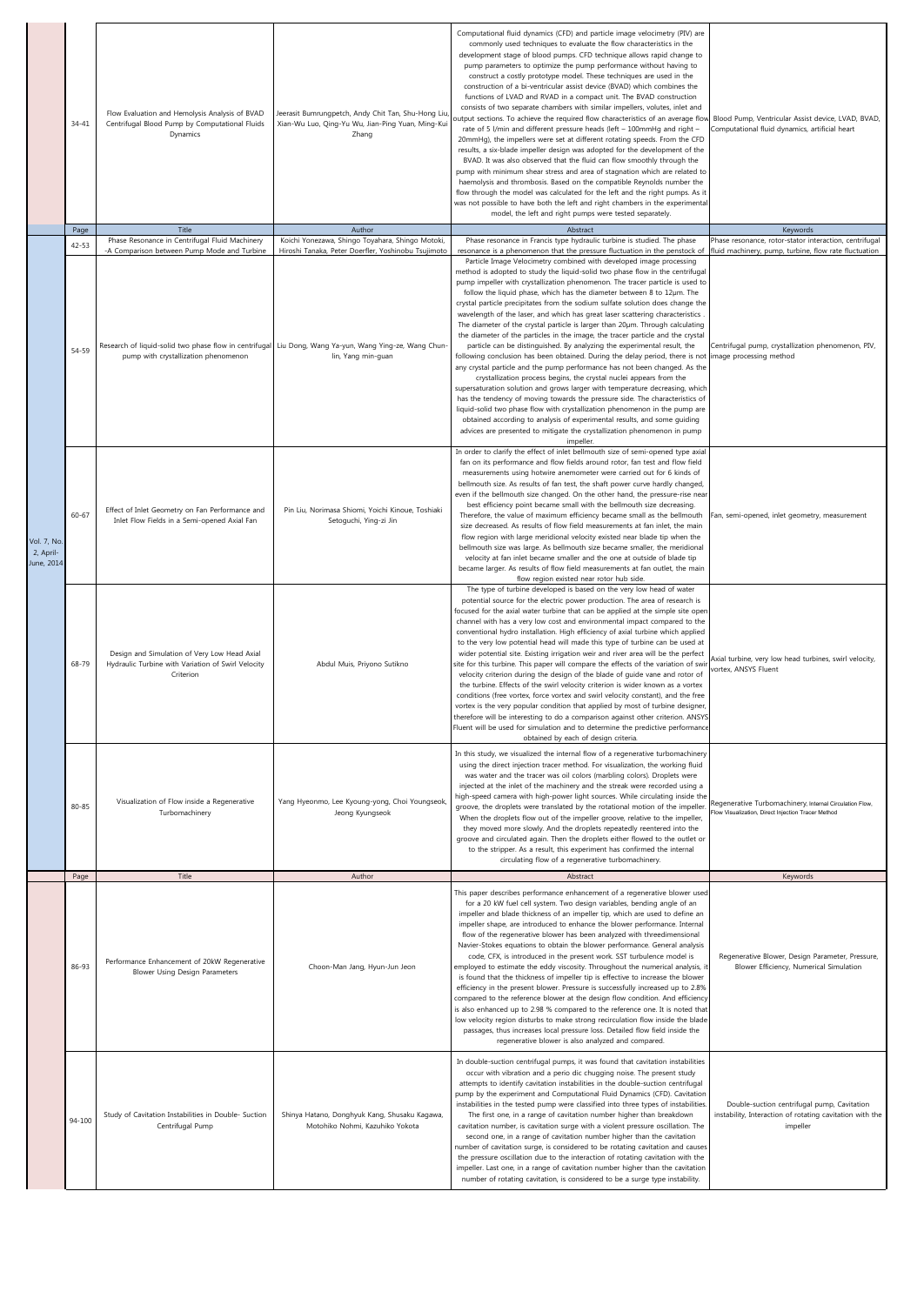| Vol. 7, No<br>3, April-                                   | 101-109        | Fully coupled FSI analysis of Francis turbines exposed<br>to sediment erosion                                                 | Sailesh Chitrakar, Michel Cervantes, Biraj Singh Thapa                                                                                     | Sediment erosion is one of the key challenges in hydraulic turbines from a<br>design and maintenance perspective in Himalayas. The present study focuses<br>on choosing the best design in terms of blade angle distribution of a Francis<br>turbine runner which has least erosion effect without influencing the efficiency<br>and the structural integrity. A fully coupled Fluid-Structure-Interaction (FSI)<br>analysis was performed through a multi-field solver, which showed that the<br>maximum stress induced in the optimized design for better sediment handling<br>is less than that induced in the reference design. Some numerical validation<br>techniques have been shown for both CFD and FSI analysis.                                                                                                                                                                                                                                                                                                                                                                                                                                                                                                                                                                                                                                                                                                                                                                                                                                                                                                                                                                                                                                                    | CFD, FSI, Francis, Sediment, Erosion                                                                                |
|-----------------------------------------------------------|----------------|-------------------------------------------------------------------------------------------------------------------------------|--------------------------------------------------------------------------------------------------------------------------------------------|-------------------------------------------------------------------------------------------------------------------------------------------------------------------------------------------------------------------------------------------------------------------------------------------------------------------------------------------------------------------------------------------------------------------------------------------------------------------------------------------------------------------------------------------------------------------------------------------------------------------------------------------------------------------------------------------------------------------------------------------------------------------------------------------------------------------------------------------------------------------------------------------------------------------------------------------------------------------------------------------------------------------------------------------------------------------------------------------------------------------------------------------------------------------------------------------------------------------------------------------------------------------------------------------------------------------------------------------------------------------------------------------------------------------------------------------------------------------------------------------------------------------------------------------------------------------------------------------------------------------------------------------------------------------------------------------------------------------------------------------------------------------------------|---------------------------------------------------------------------------------------------------------------------|
| June, 2014                                                |                | Surge Phenomena Analytically Predicted in a Multi-<br>110-124 stage Axial Flow Compressor System in the Reduced<br>Speed Zone | Nobuyuki Yamaguchi                                                                                                                         | Surge phenomena in the zone of reduced speeds in a system of a nine-stage<br>axial flow compressor coupled with ducts were studied analytically by use of a<br>surge transient simulation code. Main results are as follows. (1) Expansion of<br>apparently stable, non-surge working area of the pressure vs. flow field<br>beyond the initial stage-stall line was predicted by the code in the lower<br>speed region. The area proved analytically to be caused by significantly<br>mismatched stage- working conditions, particularly with the front stages deep<br>in the rotating stall branch of the characteristics, as was already known in situ<br>and in steady-state calculations also. (2) Surge frequencies were found to<br>increase for decreasing compressor speeds as far as the particular compresso<br>system was concerned. (3) The tendency was found to be explained by a<br>newly introduced volumemodified reduced surge frequency. It suggests that<br>the surge frequency is related intimately with the process of emptying and<br>filling of air into the delivery volume. (4) The upstream range of movement of<br>the fluid mass having once passed through the compressor in surge was<br>found to reduce toward the lower speeds, which could have caused<br>additionally the increase in surge frequency. (5) The concept of the volume-<br>modified reduced surge frequency was able to explain, though qualitatively a<br>present, the behaviors of the area- pressure ratio parameter for the stall<br>stagnation boundary proposed earlier by the author.                                                                                                                                                                               | Fluid Machine, Compressor, Surge, Analytical<br>Simulation, Transient Flow, Fluid Dynamics                          |
|                                                           | 125-129        | Paint Removal of Airplane & Water Jet Application                                                                             | Xue Sheng-xiong, Chen Zheng-wen, Ren Qi-le, Su Ji-<br>xin, Han Cai-hong, Pang lei                                                          | The paint removal and recoating are the very important process in airplane<br>maintenance. The traditional technology is to use the chemical way corroding<br>the paint with paint remover. For changing the defects, corrosion & pollution<br>& manual working, of the traditional technology, the physical process which<br>removes the paint of airplane with 250MPa/250kW ultra-high pressure rotary<br>water jetting though the surface cleaner installed on the six axes robot is<br>studied. The paint layer of airplane is very thin and close. The contradiction of<br>water jetting paint removal is to remove the paint layer wholly and not<br>damage the surface of airplane. In order to solve the contradiction, the best<br>working condition must be reached through tests. The paint removal efficiency<br>with ultra-high pressure and move speed of not damaged to the surface. The<br>move speed of this test is about 2m/min, and the paint removal efficiency is<br>about 30~40m2 /h, and the paint removal active area is 85-90%. No-repeat<br>and no-omit are the base requests of the robot program. The physical paint<br>removal tec hnology will be applied in airplane maintenance, and will face the<br>safety detection of application permission.                                                                                                                                                                                                                                                                                                                                                                                                                                                                                            | Airplane surface, Paint removal, Ultra-high pressure,<br>Water jetting technology, Six axes robot, Test<br>research |
|                                                           | Page           | Title                                                                                                                         | Author                                                                                                                                     | Abstract                                                                                                                                                                                                                                                                                                                                                                                                                                                                                                                                                                                                                                                                                                                                                                                                                                                                                                                                                                                                                                                                                                                                                                                                                                                                                                                                                                                                                                                                                                                                                                                                                                                                                                                                                                      | Keywords                                                                                                            |
|                                                           | 130<br>141     | Distribution in Contra-Rotating Axial Flow Pump                                                                               | Experimental Investigation of Blade-To-Blade Pressure Linlin Cao, Satoshi Watanabe, Hironori Honda, Hiroaki<br>Yoshimura, Akinori Furukawa | As a high specific speed pump, the contra-rotating axial flow pump with two<br>rotors rotating reversely has been proved with higher hydraulic and cavitation<br>performance, while in our previous researches, the potential interaction<br>between two blade rows was distinctly observed for our prototype rotors<br>designed with equal rotational speed for both front and rear rotors. Based or<br>the theoretical and experimental evidences, a rotational speed optimization<br>methodology was proposed and applied in the design of a new combination<br>of contra-rotating rotors, primarily in expectation of the optimized blade<br>pressure distributions as well as pertinently improved hydraulic performances<br>including cavitation performance. In the present study, given one stationary<br>and two rotating frames in the contra-rotating rotors case, a pressure<br>measurement concept taking account of the revolutions of both front and rea<br>rotors simultaneously was adopted. The casing wall pressure data sampled in<br>time domain was successfully transferred into space domain, by which the<br>ensemble averaged blade-to-blade pressure distributions at the blade tip of<br>two contra-rotating rotors under different operation conditions were studied.<br>It could be seen that the rotor pair with the optimized rotational speed<br>combination as well as work division, shows more reasonable blade-to-blade<br>pressure distribution and well weakened potential interaction. Moreover,<br>combining the loading curves estimated by the measured casing wall pressure<br>the cavitation performance of the rotor pairs with new rotational speed<br>combination were proved to be superior to those of the prototype pairs. | Axial flow pump, contra-rotating rotors, blade rows<br>interaction, pressure measurement                            |
|                                                           | $142 -$<br>150 | Study on the Development of Two-Stage Centrifugal<br>Blood Pump for Cardiopulmonary Support System                            | Hironori Horiguchi, Tomonori Tsukiya, Takeshi<br>Nomoto, Toratarou Takemika, Yoshinobu Tsujimoto                                           | In the cardiopulmonary support system with an ECMO (extracorporeal<br>membrane oxygenation), ahigher pump head is demanded for a blood pump<br>In order to realize a blood pump with higher pump head, higher anti-<br>hemolysis and thrombosis performances, astudy on the development of<br>unprecedented multistage blood pump was conducted. In consideration of the<br>applicationof the blood pump for pediatric patients, a miniature two-stage<br>centrifugal blood pump with the impeller's diameter of40mm was designed<br>and the performance was examined in experiments and computations. Some<br>useful knowledge for a design of the blood pump with higher anti-hemolysis<br>and thrombosis performances was obtained.                                                                                                                                                                                                                                                                                                                                                                                                                                                                                                                                                                                                                                                                                                                                                                                                                                                                                                                                                                                                                                        | Centrifugal Pump, Artificial Heart, Blood, Hemolysis,<br>Thrombosis                                                 |
| <b>Vol. 7, No</b><br>$\overline{4}$<br>October<br>Decembe | 151<br>159     | Experimental and Numerical Investigations on<br>Performances of Darriues-type Hydro Turbine with<br>Inlet Nozzle              | Daisuke Matsushita, Kei Tanaka, Satoshi Watanabe,<br>Kusuo Okuma, Akinori Furukawa                                                         | Low head hydropower is one of realistic renewable energies. The Darrieus-typ<br>hydro turbine with an inlet nozzle is available for such low head conditions<br>because of its simple structure with easy maintenance. Experimental and<br>numerical studies are carried out in order to examine the effects of gap<br>distances between the runner pitch circle and two edges of inlet nozzle on<br>turbine performances. By selecting narrower gaps of left and right edges, the<br>performance could be improved. From the results of two dimensional<br>numerical simulations, the relation between the performance and flow<br>behaviors around the Darrieus blade are discussed to obtain the guideline of<br>appropriate inlet nozzle design.                                                                                                                                                                                                                                                                                                                                                                                                                                                                                                                                                                                                                                                                                                                                                                                                                                                                                                                                                                                                                          | low head hydropower, Darrieus turbine, inlet<br>nozzleedge<br>gap, performance test                                 |
| 2014                                                      | 160<br>173     | A Study on the Fundamental Surge Frequencies in<br>Multi-Stage Axial Flow Compressor Systems                                  | Nobuyuki Yamaguchi                                                                                                                         | Surge phenomena in multi-stage axial flow compressors were studied with<br>attention to the frequency behaviors. A new parameter "volume-modified<br>reduced surge frequency" was introduced, which took into consideration the<br>essential surge process, i.e., emptying and filling of the working gas in the<br>delivery plenum. The behaviors of the relative surge frequencies at the stall<br>stagnation boundaries, compared with the corresponding duct resonance<br>frequencies, have demonstrated the existence of two types of surges; i.e., a<br>near-resonant surge and a subharmonic surge. The former, which has<br>fundamentally a near-resonance frequency, occurs predominantly at the stall<br>stagnation boundary for the short-and-fat plenum delivery flow-path and the<br>long-and-narrow delivery duct flow-path, and possibly in the intermediate                                                                                                                                                                                                                                                                                                                                                                                                                                                                                                                                                                                                                                                                                                                                                                                                                                                                                                   | Fluid Machine, Axial Flow Compressor, Surge,<br>Analytical Simulation, Frequency, Fluid Dynamics                    |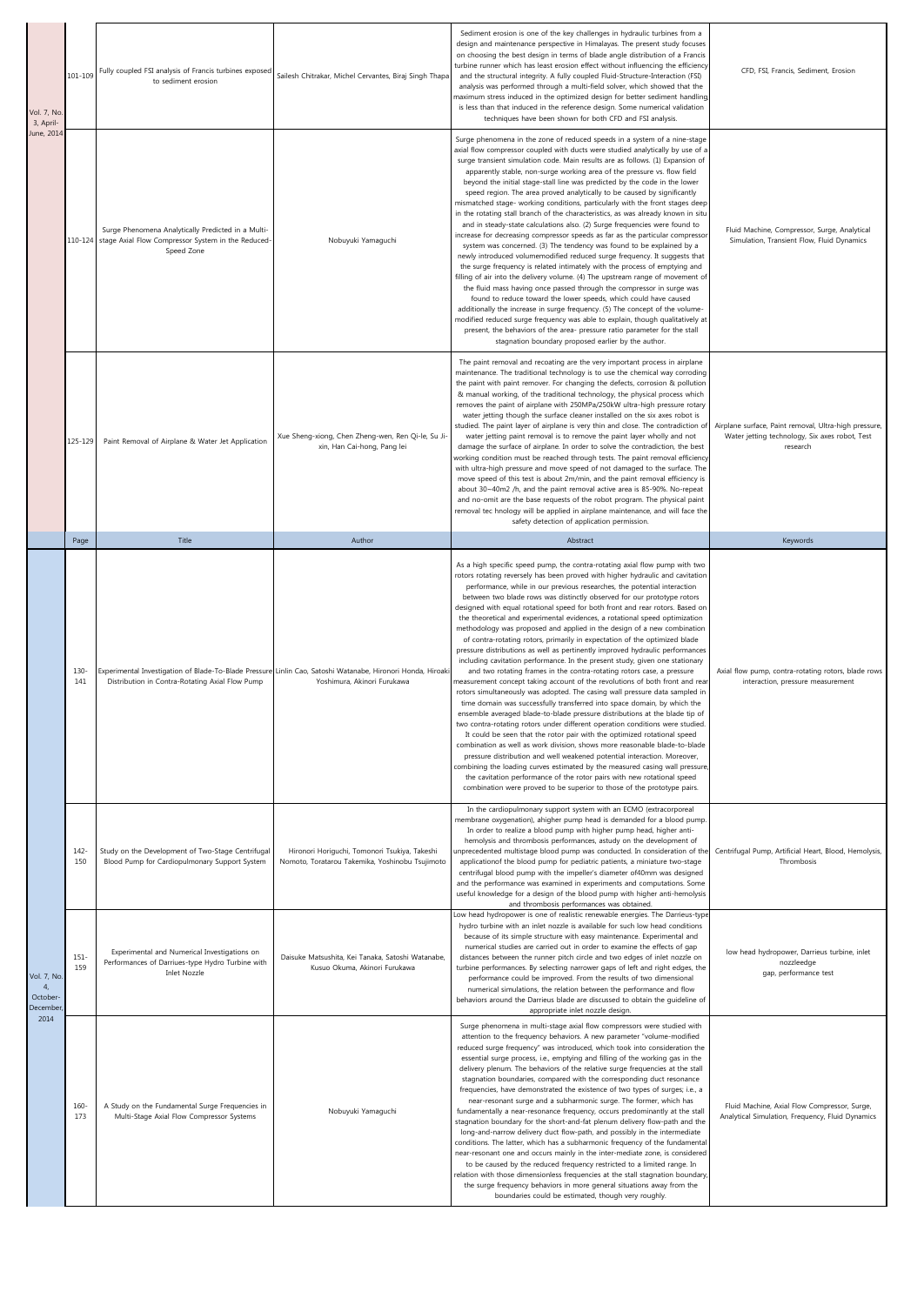|                                                | $174 -$<br>182 | The Flow Field of Undershot Cross-Flow Water<br>Turbines Based on PIV Measurements and Numerical<br>Analysis                                            | Yasuyuki Nishi, Terumi Inagaki, Yanrong Li, Ryota<br>Omiya, Kentaro Hatano                       | The ultimate objective of this study is to develop a water turbine appropriate<br>for low-head open channels to effectively utilize the unused hydropower<br>energy of rivers and agricultural waterways. The application of a cross-flow<br>runner to open channels as an undershot water turbine has been considered<br>and, to this end, a significant simplification was attained by removing the<br>turbine casing. However, the flow field of an undershot cross-flow water<br>turbine possesses free surfaces, and, as a result, the water depth around the<br>runner changes with variation in the rotational speed such that the flow field<br>itself is significantly altered. Thus, clear understanding of the flow fields<br>observed with free surfaces to improve the performance of this turbine is<br>necessary. In this study, the performance of this turbine and the flow field<br>were evaluated through experiments and numerical analysis. The particle<br>image velocimetry technique was used for flow measurements. The<br>experimental results reflecting the performance of this turbine and the flow<br>field were consistent with numerical analysis. In addition, the flow fields at the<br>inlet and outlet regions at the first and second stages of this water turbine<br>were clarified.                                                                                                                                                                                                                                                                                                                                                                                                                                                                                                                                                                                                                                                                                                                  | Water Turbine, Cross-Flow Turbine, Open Channel,<br>Free Surface, Particle Image Velocimetry, Numerical<br>Analysis                                          |
|------------------------------------------------|----------------|---------------------------------------------------------------------------------------------------------------------------------------------------------|--------------------------------------------------------------------------------------------------|---------------------------------------------------------------------------------------------------------------------------------------------------------------------------------------------------------------------------------------------------------------------------------------------------------------------------------------------------------------------------------------------------------------------------------------------------------------------------------------------------------------------------------------------------------------------------------------------------------------------------------------------------------------------------------------------------------------------------------------------------------------------------------------------------------------------------------------------------------------------------------------------------------------------------------------------------------------------------------------------------------------------------------------------------------------------------------------------------------------------------------------------------------------------------------------------------------------------------------------------------------------------------------------------------------------------------------------------------------------------------------------------------------------------------------------------------------------------------------------------------------------------------------------------------------------------------------------------------------------------------------------------------------------------------------------------------------------------------------------------------------------------------------------------------------------------------------------------------------------------------------------------------------------------------------------------------------------------------------------------------------------------------------------------|--------------------------------------------------------------------------------------------------------------------------------------------------------------|
|                                                | Page           | Title                                                                                                                                                   | Author                                                                                           | Abstract                                                                                                                                                                                                                                                                                                                                                                                                                                                                                                                                                                                                                                                                                                                                                                                                                                                                                                                                                                                                                                                                                                                                                                                                                                                                                                                                                                                                                                                                                                                                                                                                                                                                                                                                                                                                                                                                                                                                                                                                                                    | Keywords                                                                                                                                                     |
|                                                | $1-$<br>12     | Improvement of Two-Stage Centrifugal Blood Pump<br>for Cardiopulmonary Support System and Evaluation<br>of Anti-Hemolysis Performance                   | Hironori Horiguchi, Tomonori Tsukiya, Toratarou<br>Takemika, Takeshi Nomoto, Yoshinobu Tsujimoto | In cardiopulmonary support systems with a membrane oxygenation such as a<br>percutaneous cardiopulmonary support (PCPS) or an extracorporeal membrane<br>oxygenation (ECMO), blood pumps need to generate the pressure rise of<br>approximately 200mmHg or higher, due to the high hydraulic resistances of<br>the membrane oxygenation and of the cannula tubing. In order to realize the<br>blood pump with higher pressure rise, higher anti-hemolysis and thrombosis<br>performances, the development of novel centrifugal blood pump composed of<br>two-stage has been conducted by the authors. In the present paper, effective<br>attempts to decrease the wall shear stress and to suppress the stagnation are<br>introduced for the prevention of hemolysis and thrombosis in blood pumps.<br>The hemolysis test was also carried out and it was clarified that the decrease<br>of wall shear stress is effective as a guideline of design of blood pumps for<br>improving the anti-hemolysis performance.                                                                                                                                                                                                                                                                                                                                                                                                                                                                                                                                                                                                                                                                                                                                                                                                                                                                                                                                                                                                                         | Centrifugal Pump, Artificial Heart, Blood, Hemolysis,<br>Thrombosis                                                                                          |
|                                                | $13-$<br>22    | Performance Evaluation of a Variable Frequency Heat<br>Pump Air Conditioning System for Electric Bus                                                    | Qinghong Peng, Qungui Du                                                                         | This study presents a simulation model of a heat pump air conditioning<br>system with a variable capacity compressor and variable speeds fans for<br>electric bus. An experimental sample has been developed in order to check<br>results from the model. Effects on system performance of such working<br>conditions as compressor speed, evaporator fans speeds and the condenser<br>fans speeds have been simulated by means of developed model. The results<br>show that the three speeds can be adjusted simultaneously according to<br>actual working condition so that the AC system can operate under the<br>optimum state which the control objects want to achieve. It would be a good<br>and simple solution to extend the driving ranges of EVs because of the<br>highest efficiency and the lowest energy consumption of AC system                                                                                                                                                                                                                                                                                                                                                                                                                                                                                                                                                                                                                                                                                                                                                                                                                                                                                                                                                                                                                                                                                                                                                                                             | Air conditioning, Heat pump, Electric bus, EER,<br>Variable frequency                                                                                        |
|                                                | $23-$<br>35    | Rotordynamic Performance Measurements of An Oil-<br>Free Turbocharger Supported on Gas Foil Bearings<br>and Their Comparisons to Floating Ring Bearings | Yong-Bok Lee, Dong-Jin Park, Kyuho Sim                                                           | This paper presents the rotordynamic performance measurement of oil-free<br>turbocharger (TC) supported on gas foil bearings (GFBs) for 2 liter class diesel<br>vehicles and comparison to floating ring bearings (FRBs). Oil-free TC was<br>designed and developed via the rotordynamic analyses using dynamic force<br>coefficients from GFB analyses. The rotordynamics and performance of the oil<br>free TC was measured up to 85 krpm while being driven by a diesel vehicle<br>engine, and compared to a commercial oil-lubricated TC supported on FRBs.<br>The test results showed that the GFBs increased the rotor speed by $\sim$ 20% at<br>engine speeds of 1,500 rpm and 1,750 rpm, yielding the reduction of turbine<br>input energy by more than 400 W. Incidentally, an external shock test on the<br>oil-free TC casing was conducted at the rotor speed of 60 krpm, and showed a<br>good capability of vibration damping due to the well-known dry friction<br>mechanism of the GFBs.                                                                                                                                                                                                                                                                                                                                                                                                                                                                                                                                                                                                                                                                                                                                                                                                                                                                                                                                                                                                                                     | turbocharger, gas foil bearings, floating ring<br>bearings, rotordynamic performance                                                                         |
| Vol. 8, No.<br>1,<br>January<br>March,<br>2015 | $36 -$<br>45   | cal Analysis of Centrifugal Impeller for Different Viscou                                                                                               | Sayed Ahmed Imran Bellary, Abdus Samad                                                           | Oil and gas industry pumps viscous fluids and investigation of flow physics is<br>important to understand the machine behavior to deliver such fluids. 3D<br>numerical flow simulation and analysis for different viscous fluids at different<br>rotational speeds of a centrifugal impeller have been reported in this paper.<br>Reynolds-averaged Navier Stokes (RANS) equations were solved and the<br>performance analysis was made. Standard two equation k-E model was used<br>for the turbulence closure of steady incompressible flow. An inlet recirculation<br>and reverse flow in impeller passage was observed at low impeller speeds. It<br>was also found that the higher viscosity fluids have higher recirculation which<br>hinders the impeller performance.                                                                                                                                                                                                                                                                                                                                                                                                                                                                                                                                                                                                                                                                                                                                                                                                                                                                                                                                                                                                                                                                                                                                                                                                                                                               | Centrifugal impeller, Off design condition, Rotational<br>speed, Viscosity, Inlet recirculation                                                              |
|                                                | 46<br>54       | Hydrodynamic Design of Thrust Ring Pump for Large<br>Hydro Turbine Generator Units                                                                      | Xide Lai, Xiang Zhang, Xiaoming Chen, Shifu Yang                                                 | Thrust-ring-pump is a kind of extreme-low specific speed centrifugal pump with special<br>structure as numerous restrictions from thrust bearing and operation conditions of<br>hydro-generator units. Because the oil circulatory and cooling system with thrust-ring<br>pump has a lot of advantages in maintenance and compactness in structure, it has<br>widely been used in large and medium-sized hydro-generator units. Since the diameter<br>and the speed of the thrust ring is limited by the generator set, the matching<br>relationship between the flow passage inside the thrust ring (equivalent to impeller)<br>and oil bath (equivalent to volute) has great influence on hydrodynamic performance<br>of thrust-ring-pump. On another hand, the head and flow rate are varying with the<br>operation conditions of hydro-generator units and the oil circulatory and cooling<br>system. As so far, the empirical calculation method is employed during the actual<br>engineering design, in order to guarantee the operating performance of the oil<br>circulatory and cooling system with thrust-ring-pump at different conditions, a<br>collaborative hydrodynamic design and optimization is purposed in this paper. Firstly,<br>the head and flow rate at different conditions are decided by 1D flow numerical<br>simulation of the oil circulatory and cooling system. Secondly, the flow passages of<br>thrust-ring-pump are empirically designed under the restrictions of diameter and the<br>speed of the thrust ring according to the head and flow rate from the simulation.<br>Thirdly, the flow passage geometry matching optimization between thrust ring and oil<br>bath is implemented by means of 3D flow simulation and performance prediction.<br>Then, the pumps and the oil circulatory and cooling system are collaborative<br>hydrodynamic optimized with predicted head-flow rate curve and the efficiency-flow<br>rate curve of thrust-ring-pump. The presented methodology has been adopted by | Thrust-ring-pump, Hydrodynamic design, Thrust<br>bearing, Lubricating and cooling system, Hydro<br>turbine generator, Low specific speed centrifugal<br>pump |
|                                                | 55-<br>62      | Case studies for solving the Saint-Venant equations<br>using the method of characteristics: pipeline hydraulic<br>transients and discharge propagation  | Regina Mambeli Barros, Geraldo Lúcio Tiago Filho,<br>Ivan Felipe Silva dos Santos                | This study aims to present a hydraulic transitory study as MOC applications for<br>solving the Saint-Venant equations in two case studies: 1) in a penstock of a<br>small hydropower system as a simple pipeline in the case of valve-closure in<br>the downstream boundary with a reservoir in the upstream boundary; and 2)<br>for discharge propagation into a channel by velocity and depth of the flow<br>channel along space evaluation. The proposed methodology by Chaudry [5]<br>concerning the development of hydrodynamic models was used. The obtained<br>results for first and second case study has been confirmed that MOC<br>numerical approach is useful for several engineering purposes, including cases<br>of hydraulic transients and discharge propagation in hydraulic systems.                                                                                                                                                                                                                                                                                                                                                                                                                                                                                                                                                                                                                                                                                                                                                                                                                                                                                                                                                                                                                                                                                                                                                                                                                                      | Method of characteristics, Hydraulic transient,<br>Discharge propagation, Saint-Venant equations<br>Numerical Approach, Hydraulic Systems                    |
|                                                | Page           | Title                                                                                                                                                   | Author                                                                                           | Abstract                                                                                                                                                                                                                                                                                                                                                                                                                                                                                                                                                                                                                                                                                                                                                                                                                                                                                                                                                                                                                                                                                                                                                                                                                                                                                                                                                                                                                                                                                                                                                                                                                                                                                                                                                                                                                                                                                                                                                                                                                                    | Keywords                                                                                                                                                     |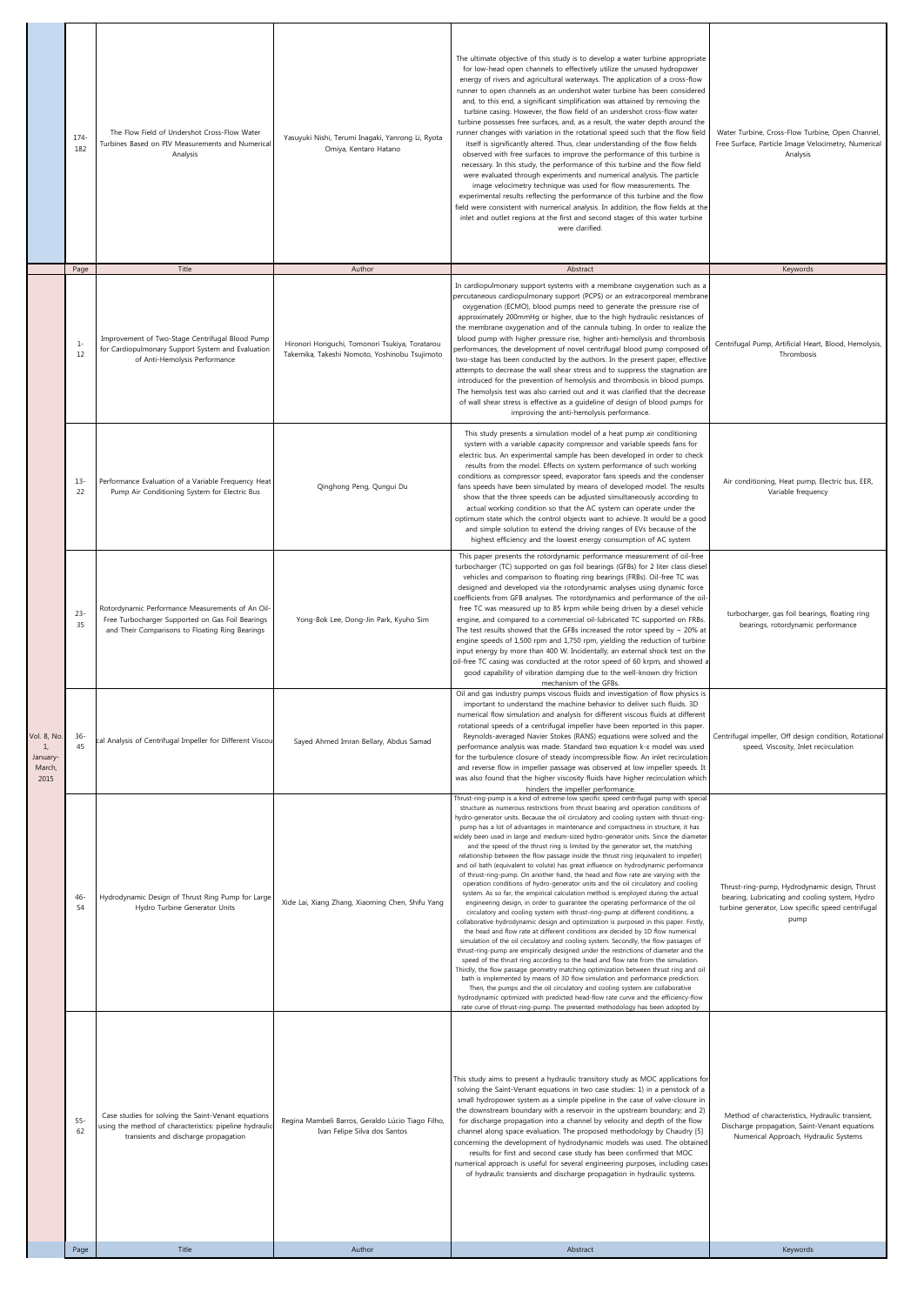|                                        | $36 - 72$ | Improved prediction of Pump Turbine Dynamic<br>Behavior using a Thoma number dependent Hill Chart<br>and Site Measurements | Maximilian Manderla, Karl N. Kiniger, Jiri Koutnik                                                                        | Water hammer phenomena are important issues for the design and the<br>operation of hydro power plants. Especially, if several reversible pump-turbines<br>are coupled hydraulically there may be strong unit interactions. The precise<br>prediction of all relevant transients is challenging. Regarding a recent pump-<br>storage project, dynamic measurements motivate an improved turbine<br>modeling approach making use of a Thoma number dependency. The<br>proposed method is validated for several transient scenarios and turns out to<br>improve correlation between measurement and simulation results significantly.<br>Starting from simple scenarios, this allows better prediction of more complex<br>transients. By applying a fully automated simulation procedure broad<br>operating ranges of the highly nonlinear system can be covered providing a<br>consistent insight into the plant dynamics. This finally allows the optimization<br>of the closing strategy and hence the overall power plant performance.                                                                                                                                                                                                                                                                                                                                                                                                                                                                                                                                                                                                                                                                                                                                                                                                                                                                                                                                                              | pump turbine, hydraulic transients, turbine<br>nodelling, draft tube pressure, Thoma number,<br>automated simulation          |
|----------------------------------------|-----------|----------------------------------------------------------------------------------------------------------------------------|---------------------------------------------------------------------------------------------------------------------------|------------------------------------------------------------------------------------------------------------------------------------------------------------------------------------------------------------------------------------------------------------------------------------------------------------------------------------------------------------------------------------------------------------------------------------------------------------------------------------------------------------------------------------------------------------------------------------------------------------------------------------------------------------------------------------------------------------------------------------------------------------------------------------------------------------------------------------------------------------------------------------------------------------------------------------------------------------------------------------------------------------------------------------------------------------------------------------------------------------------------------------------------------------------------------------------------------------------------------------------------------------------------------------------------------------------------------------------------------------------------------------------------------------------------------------------------------------------------------------------------------------------------------------------------------------------------------------------------------------------------------------------------------------------------------------------------------------------------------------------------------------------------------------------------------------------------------------------------------------------------------------------------------------------------------------------------------------------------------------------------------|-------------------------------------------------------------------------------------------------------------------------------|
|                                        | 73-83     | Bubble size characteristics in the wake of ventilated<br>hydrofoils with two aeration configurations                       | Ashish Karn, Christopher R Ellis, Christopher Milliren,<br>Jiarong Hong, David Scott, Roger E A Arndt, John S<br>Gulliver | Aerating hydroturbines have recently been proposed as an effective way to<br>mitigate the problem of low dissolved oxygen in the discharge of hydroelectric<br>power plants. The design of such a hydroturbine requires a precise<br>understanding of the dependence of the generated bubble size distribution<br>upon the operating conditions (viz. liquid velocity, air ventilation rate, hydrofoil<br>configuration, etc.) and the consequent rise in dissolved oxygen in the<br>downstream water. The purpose of the current research is to investigate the<br>effect of location of air injection on the resulting bubble size distribution, thus<br>leading to a quantitative analysis of aeration statistics and capabilities for two<br>turbine blade hydrofoil designs. The two blade designs differed in their<br>location of air injection. Extensive sets of experiments were conducted by<br>varying the liquid velocity, aeration rate and the hydrofoil angle of attack, to<br>characterize the resulting bubble size distribution. Using a shadow imaging<br>technique to capture the bubble images in the wake and an in-house<br>developed image analysis algorithm, it was found that the hydrofoil with<br>leading edge ventilation produced smaller size bubbles as compared to the<br>hydrofoil being ventilated at the trailing edge.                                                                                                                                                                                                                                                                                                                                                                                                                                                                                                                                                                                                                                        | Ventilated hydrofoil, Hydroturbine aeration, Shadow<br>Image Velocimetry, Bubble size distribution, Auto-<br>venting turbines |
|                                        | 84-93     | Accelerating CFD-DEM simulation of dilute pneumatic<br>conveying with bends                                                | Jun Du, Guoming Hu, Ziqiang Fang, Wenjie Gui                                                                              | The computational cost is expensive for CFD-DEM simulation, a larger time<br>step and a simplified CFD-DEM model can be used to accelerate the<br>simulation. The relationship between stiffness and overlap in non-linear<br>Hertzian model is examined, and a reasonable time step is determined by a<br>new single particle test. The simplified model is used to simulate dilute<br>pneumatic conveying with different types of bends, and its applicability is<br>verified by compared with the traditional model. They are good agreement in<br>horizontal-vertical case and vertical-horizontal case, and show a significant<br>differences in horizontal-horizontal case. But the key features of particle rope<br>formed in different types of bends can be obtained by both models.                                                                                                                                                                                                                                                                                                                                                                                                                                                                                                                                                                                                                                                                                                                                                                                                                                                                                                                                                                                                                                                                                                                                                                                                        | CFD-DEM, dilute pneumatic conveying, time step                                                                                |
| Vol. 8, No.<br>2, April-<br>June, 2015 | 94-101    | Numerical studies on cavitation behavior in impeller<br>of centrifugal pump with different blade profiles                  | Pengfei Song, Yongxue Zhang, Cong Xu, Xin Zhou,<br>Jinya Zhang                                                            | To investigate the influence of blade profiles on cavitation behavior in impeller<br>of centrifugal pump, a centrifugal pump with five different blade profiles<br>impellers are studied numerically. The impellers with five different blade<br>profiles (single arc, double arcs, triple arcs, logarithmic spiral and linear -<br>variable angle spiral) were designed by the in-house hydraulic design code<br>using geometric parameters of IS 150-125-125 centrifugal pump. The<br>experiments of the centrifugal pump have been conducted to verify numerical<br>simulation model. The numerical results show that the blade profile lines has a<br>weak effect on cavitation inception near blade inlet edge position, however it<br>has the key effect on the development of sheet cavitation in impeller, and also Numerical simulation<br>influences the distribution of sheet cavitation in impeller channels. A slight<br>changing of blade setting angle will induce significant difference of cavitation<br>in impeller. The sharp changing of impeller blade setting angle causes obvious<br>cavitation region separation near the impeller inlet close to blade suction<br>surface and much more flow loss. The centrifugal pump with blade profile of<br>setting angle gently changing (logarithmic spiral) has the super cavitation<br>performance, which means smaller critical cavitation number and lower vapor<br>cavity volume fraction at the same conditions.                                                                                                                                                                                                                                                                                                                                                                                                                                                                                                               | Centrifugal pump, Blade profile, Cavitation behavior,                                                                         |
|                                        | 102-112   | Simulations of the Dynamic Load in a Francis Runner<br>based on measurements of Grid Frequency Variations                  | Rakel Ellingsen, Pål-Tore Storli                                                                                          | In the Nordic grid, a trend observed the recent years is the increase in grid<br>requency variations, which means the frequency is outside the normal range<br>(49.9-50.1 Hz) more often. Variations in the grid frequency leads to changes in<br>the speed of rotation of all the turbines connected to the grid, since the speed<br>of rotation is closely related to the grid frequency for synchronous generators.<br>When the speed of rotation changes, this implies that the net torque acting or<br>the rotating masses are changed, and the material of the turbine runners must<br>withstand these changes in torque. Frequency variations thus leads to torque<br>oscillations in the turbine, which become dynamical loads that the runner mus<br>be able to withstand. Several new Francis runners have recently experienced<br>cracks in the runner blades due to fatigue, obviously due to the runner design<br>not taking into account the actual loads on the runner. In this paper, the<br>torque oscillations and dynamic loads due to the variations in grid frequency<br>are simulated in a 1D MATLAB program, and measured grid frequency is used<br>as input to the simulation program. The maximum increase and decrease in<br>the grid frequency over a 440 seconds interval have been investigated, in<br>addition to an extreme event where the frequency decreased far below the<br>normal range within a few seconds. The dynamic loading originating from grid<br>frequency variations is qualitatively found by a constructed variable Tstress,<br>and for the simulations presented here the variations in Tstress are found to<br>be around 3 % of the mean value, which is a relatively small dynamic load.<br>The important thing to remember is that these dynamic loads come in<br>addition to all other dynamic loads, like rotor-stator interaction and draft tube<br>surges, and should be included in the design process, if not found to be<br>negligible. | Grid Frequency Variations, Torque Oscillations, 1D<br>Simulations, Francis turbine, Dynamic loading                           |
|                                        | 113-123   | CFD-based Design and Analysis of the Ventilation of<br>an Electric Generator Model, Validated with<br>Experiments          | Hamed Jamshidi, Håkan Nilsson, Valery Chernoray                                                                           | The efficiency of the ventilation system is a key point for durable and reliable<br>electric generators. The design of such system requires a detailed<br>understanding of the air flow in the generator. Computational fluid dynamics<br>(CFD) has the potential to resolve the lack of information in this field. The<br>present work analyses the air flow inside a generator model. The model is<br>designed using a CFD-based approach, and manufactured by taking into<br>consideration the experimental and numerical requirements and limitations.<br>The emphasis is on the possibility to accurately predict and experimentally<br>measure the flow distribution inside the stator channels. A major part of the<br>work is focused on the design of an intake and a fan that gives an evenly<br>distributed flow with a high flow rate. The intake also serves as an accurate<br>flowmeter. Experimental results are presented, of the total volume flow rate,<br>the total pressure and velocity distributions. Steady-state CFD simulations are<br>performed using the FOAM-extend CFD toolbox. The simulations are based on<br>the multiple rotating reference frames method. The results from the frozen<br>rotor and mixing plane rotor-stator coupling approaches are compared. It is<br>shown that the fan design provides a sufficient flow rate for the stator<br>channels, which is not the case without the fan or with a previous fan design.<br>The detailed experimental and numerical results show an excellent agreement,<br>proving that the results reliable.                                                                                                                                                                                                                                                                                                                                                                                                           | Experiments, CFD, Electric Generator and Ventilation                                                                          |
|                                        | Page      | Title                                                                                                                      | Author                                                                                                                    | Abstract                                                                                                                                                                                                                                                                                                                                                                                                                                                                                                                                                                                                                                                                                                                                                                                                                                                                                                                                                                                                                                                                                                                                                                                                                                                                                                                                                                                                                                                                                                                                                                                                                                                                                                                                                                                                                                                                                                                                                                                             | Keywords                                                                                                                      |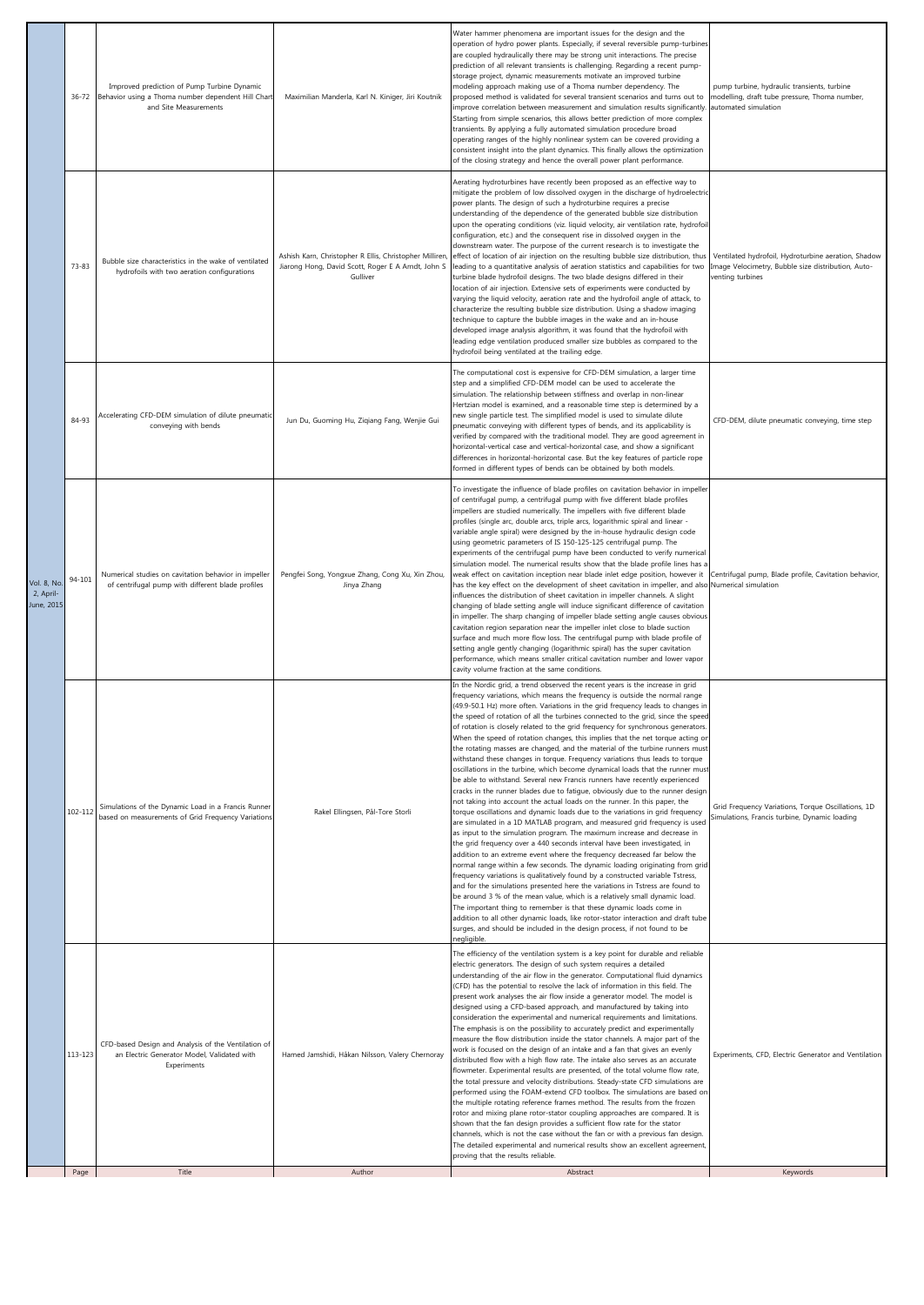|                                 | 124-131 | Numerical Study of Important Factors for a Vortex<br>Shedder using Automated Design Cycle                        | Su Myat Nyein, He Xu                                                                                    | The good performance of a vortex shedder is defined by strong and stable<br>vortex generated under the condition of most linearity in Strouhal number and<br>low power loss. In this paper, the flow past a bluff body of circular cylinder<br>with a slit normal to the flow has been analyzed focusing on drag coefficient,<br>linearity of Strouhal number and flow resistance (K-factor). The ANSYS/FLUENT<br>package is used for flow simulation and the integration method of<br>computational code to iSIGHT platform is employed for automated design<br>cycle. This study results the design with (0.20~0.267) blockage ratio and 0.10<br>slit ratio as the best shedder for vortex flowmeter and this results are in well<br>agreement with the experiment. As the combination of GAMBIT, FLUENT, and<br>iSIGHT substitutes the design parameters automatically according to the input<br>data, this method designs effectively the vortex shedder with less design cycle<br>time and low manufacturing cost eliminating the human intervention<br>bottleneck.                                                                                                                                                                                                                                                                                                                                                                                                                                                                                                                                                                                                                         | drag coefficient, linearity of Strouhal number, K-<br>factor, integration of GAMBIT, FLUENT, iSIGHT            |
|---------------------------------|---------|------------------------------------------------------------------------------------------------------------------|---------------------------------------------------------------------------------------------------------|--------------------------------------------------------------------------------------------------------------------------------------------------------------------------------------------------------------------------------------------------------------------------------------------------------------------------------------------------------------------------------------------------------------------------------------------------------------------------------------------------------------------------------------------------------------------------------------------------------------------------------------------------------------------------------------------------------------------------------------------------------------------------------------------------------------------------------------------------------------------------------------------------------------------------------------------------------------------------------------------------------------------------------------------------------------------------------------------------------------------------------------------------------------------------------------------------------------------------------------------------------------------------------------------------------------------------------------------------------------------------------------------------------------------------------------------------------------------------------------------------------------------------------------------------------------------------------------------------------------------------------------------------------------------------------------------------|----------------------------------------------------------------------------------------------------------------|
|                                 | 132-141 | CFD Analysis for Aligned and Misaligned Guide Vane<br>Torque Prediction and Validation with Experimental<br>Data | Christophe Devals, Thi C. Vu, François Guibault                                                         | This paper presents a CFD-based methodology for the prediction of guide<br>vane torque in hydraulic turbine distributor for aligned and misaligned<br>configurations. A misaligned or desynchronized configuration occurs when the<br>opening angle of one guide vane differs from the opening angle of all other<br>guide vanes, which may lead to a torque increase on neighbouring guide<br>vanes. A fully automated numerical procedure is presented, that automates<br>computations for a complete range of operation of a 2D or 3D distributor.<br>Results are validated against laboratory measurements.                                                                                                                                                                                                                                                                                                                                                                                                                                                                                                                                                                                                                                                                                                                                                                                                                                                                                                                                                                                                                                                                                  | Torque, Guide Vane, CFD, Casing, Distributor                                                                   |
|                                 | 142-154 | 3D Casing-Distributor Analysis for Hydraulic Design<br>Application                                               | C. Vu, Luca Mangani, François Guibault                                                                  | Nowadays, computational fluid dynamics is commonly used by design<br>engineers to evaluate and compare losses in hydraulic components as it is less<br>expensive and less time consuming than model tests. For that purpose, an<br>automatic tool for casing and distributor analysis will be presented in this<br>paper. An in-house mesh generator and a Reynolds Averaged Navier-Stokes<br>equation solver using the standard k-w shear stress transport (SST) turbulence<br>model will be used to perform all computations. Two solvers based on the<br>Christophe Devals, Ying Zhang, Julien Dompierre, Thi C++ OpenFOAM library will be used and compared to a commercial solver.<br>The performance of the new fully coupled block solver developed by the<br>University of Lucerne and Andritz will be compared to the standard 1.6ext<br>segregated simpleFoam solver and to a commercial solver. In this study,<br>relative comparisons of different geometries of casing and distributor will be<br>performed. The present study is thus aimed at validating the block solver and<br>the tool chain and providing design engineers with a faster and more reliable<br>analysis tool that can be integrated into their design process.                                                                                                                                                                                                                                                                                                                                                                                                                                                 | CFD, Casing-Distributor Analysis, OpenFOAM, Block<br>Coupled Solver                                            |
|                                 | 155-168 | Comparison of steady and unsteady simulation<br>methodologies for predicting no-load speed in                    | Nennemann, Francois Guibault                                                                            | Hossein Hosseinimanesh, Christophe Devals, Bernd   No-load speed is an important performance factor for the safe operation of<br>hydropower systems. In turbine design, the manufacturers must conduct                                                                                                                                                                                                                                                                                                                                                                                                                                                                                                                                                                                                                                                                                                                                                                                                                                                                                                                                                                                                                                                                                                                                                                                                                                                                                                                                                                                                                                                                                           | No-load speed, runaway speed, Francis turbine,<br>steady-state simulation, unsteady state simulation           |
| Vol. 8, No.                     | 169-182 | Simulation model for Francis and Reversible Pump<br>Turbines                                                     | Torbjørn K. Nielsen                                                                                     | When simulating the dynamic behaviour of a hydro power plant, it is essential<br>to have a good representation of the turbine behaviour. The pressure<br>transients in the system occurs because the flow changes, which the turbine<br>defines. The flow through the turbine is a function of the pressure, the speed<br>of rotation and the wicket gate opening and is, most often described in a<br>performance diagram or Hill diagram. In the Hill diagram, the efficiency is<br>drawn like contour lines, hence the name. A turbines Hill diagram is obtained<br>by performance tests on scaled model in a laboratory. However, system<br>dynamic simulations have to be performed in the early stage of a project,<br>before the turbine manufacturer has been chosen and the Hill diagram is<br>known. Therefore one have to rely on diagrams for a turbine with similar<br>speed number. The Hill diagram is drawn through measured points, so for<br>using the diagram in a simulation program, one have to iterate in the diagram<br>based on curve fitting of the measured points. This paper describes an<br>alternative method. By means of the Euler turbine equation, it is possible to<br>set up two differential equations which represents the turbine performance<br>with good enough accuracy for the dynamic simulations. The only input is the<br>turbine's main geometry, the runner blade in- and outlet angle and the guide<br>vane angle at best efficiency point of operation (BEP). In the paper, simulated<br>turbine characteristics for a high head Francis turbine, and for a reversible<br>pump turbine are compared with laboratory measured characteristics. | Hydropower, Turbines, Characteristics, Simulation                                                              |
| 3, July-<br>September<br>, 2015 | 183-192 | Comparative study of sediment erosion on alternative<br>designs of Francis runner blade                          | Bidhan Rajkarnikar, Dr. Hari P. Neopane, Biraj S.<br>Thapa                                              | The aim of this study was comparative analysis of sediment-induced erosion<br>on optimized design and traditional design of Francis runner blade. The<br>analysis was conducted through laboratory experiments in a test rig called<br>Rotating Disc Apparatus. The results showed that the extent of erosion was<br>significantly less in the optimized design when compared based on the<br>material loss. It was observed that the optimized design could reduce<br>sediment erosion by about 14.4% if it was used in place of the reference<br>design for entire duration of the experiment. Based on the observations and<br>results obtained, it has been concluded that the optimization of hydraulic<br>design of blade profile of Francis runner can significantly reduce the effect of<br>sediment-induced erosion.                                                                                                                                                                                                                                                                                                                                                                                                                                                                                                                                                                                                                                                                                                                                                                                                                                                                    | Francis turbine, optimized design, rotating disc<br>apparatus, runner blade, sediment erosion, wear<br>pattern |
|                                 | 193-201 | Leakage Flow Influence on SHF pump model<br>performances                                                         | Patrick Dupont, Annie-Claude Bayeul-Lainé, Antoine<br>Dazin, Gérard Bois, Olivier Roussette, Qiaorui Si | This paper deals with the influence of leakage flow existing in SHF pump<br>model on the analysis of internal flow behaviour inside the vane diffuser of the<br>pump model performance using both experiments and calculations. PIV<br>measurements have been performed at different hub to shroud planes inside<br>one diffuser channel passage for a given speed of rotation and various flow<br>rates. For each operating condition, the PIV measurements have been trigged<br>with different angular impeller positions. The performances and the static<br>pressure rise of the diffuser were also measured using a three-hole probe. The<br>numerical simulations were carried out with Star CCM+ 9.06 code (RANS<br>frozen and unsteady calculations). Some results were already presented at the<br>XXth IAHR Symposium for three flowrates for RANS frozen and URANS<br>calculations. In the present paper, comparisons between URANS calculations<br>with and without leakages and experimental results are presented and<br>discussed for these flow rates. The performances of the diffuser obtained by<br>numerical calculations are compared to those obtained by the three-holes<br>probe measurements. The comparisons show the influence of fluid leakages or<br>global performances and a real improvement concerning the efficiency of the<br>diffuser, the pump and the velocity distributions. These results show that<br>leakage is an important parameter that has to be taken into account in order<br>to make improved comparisons between numerical approaches and<br>experiments in such a specific model set up.                                                     | pump, numerical calculations, performances,<br>unsteady flow, vaned diffuser, radial flow pump                 |
|                                 | 202-208 | Numerical Investigation of Pressure Fluctuation<br>Reducing in Draft Tube of Francis Turbines                    | W F Li, J J Feng, H Wu, J L Lu, W L Liao, X Q Luo                                                       | For a prototype turbine operating under part load conditions, the turbine<br>output is fluctuating strongly, leading to the power station incapable of<br>connecting to the grid. The field test of the prototype turbine shows that the<br>main reason is the resonance between the draft tube vortex frequency and the<br>generator natural vibration frequency. In order to reduce the fluctuation of<br>power output, different measures including the air admission, water admission<br>and adding flow deflectors in the draft tube are put forward. CFD method is<br>adopted to simulate the three-dimensional unsteady flow in the Francis<br>turbine, to calculate pressure fluctuations in draft tube under three schemes<br>and to compare with the field test result of the prototype turbine. Calculation<br>results show that all the three measures can reduce the pressure pulsation<br>amplitude in the draft tube. The method of water supply and adding flow<br>deflector both can effectively change the frequency and avoid resonance, thus<br>solving the output fluctuation problem. However, the method of air admission<br>could not change the pressure fluctuation frequency.                                                                                                                                                                                                                                                                                                                                                                                                                                                                                         | Francis turbine, draft tube vortex, air supply, water<br>supply, flow deflector                                |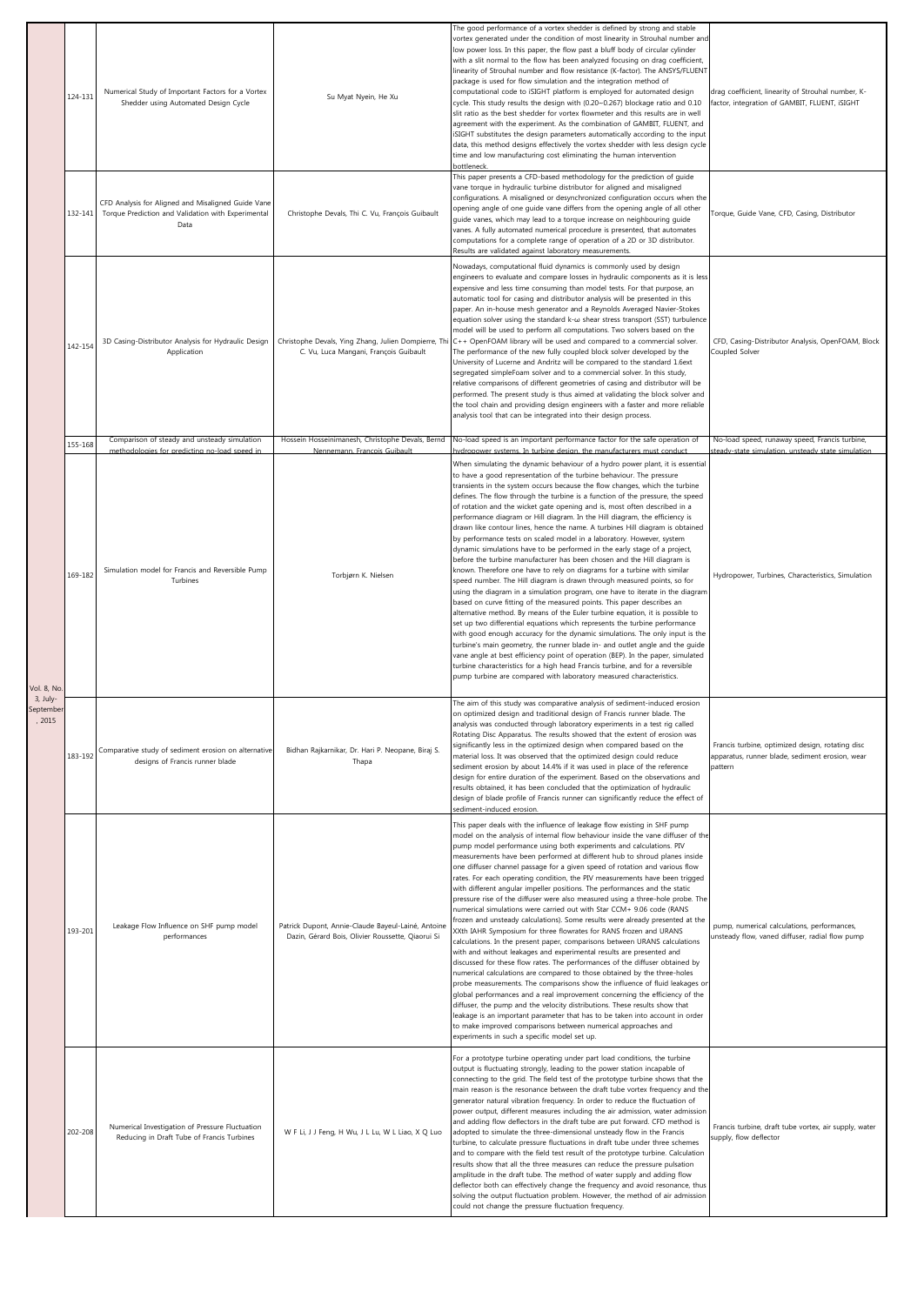|                               | 209-219 | Physics-based Surrogate Optimization of Francis<br>Turbine Runner Blades, Using Mesh Adaptive Direct<br>Search and Evolutionary Algorithms         | Salman Bahrami, Christophe Tribes, Sven von<br>Fellenberg, Thi C. Vu, François Guibault                                | A robust multi-fidelity optimization methodology has been developed,<br>focusing on efficiently handling industrial runner design of hydraulic Francis<br>turbines. The computational task is split between low- and high-fidelity phases<br>in order to properly balance the CFD cost and required accuracy in different<br>design stages. In the low-fidelity phase, a physics-based surrogate<br>optimization loop manages a large number of iterative optimization<br>evaluations. Two derivative-free optimization methods use an inviscid flow<br>solver as a physics-based surrogate to obtain the main characteristics of a<br>good design in a relatively fast iterative process. The case study of a runner<br>design for a low-head Francis turbine indicates advantages of integrating two<br>derivative-free optimization algorithms with different local- and global search<br>capabilities.                                                                                                                                                                                                                                                                                                                                                                                                                                                                                                                                                                                                                                                                                                                                                                                                                                                                           | Physics-based surrogate optimization, Francis turbine<br>runner blade, multi-fidelity algorithm    |
|-------------------------------|---------|----------------------------------------------------------------------------------------------------------------------------------------------------|------------------------------------------------------------------------------------------------------------------------|--------------------------------------------------------------------------------------------------------------------------------------------------------------------------------------------------------------------------------------------------------------------------------------------------------------------------------------------------------------------------------------------------------------------------------------------------------------------------------------------------------------------------------------------------------------------------------------------------------------------------------------------------------------------------------------------------------------------------------------------------------------------------------------------------------------------------------------------------------------------------------------------------------------------------------------------------------------------------------------------------------------------------------------------------------------------------------------------------------------------------------------------------------------------------------------------------------------------------------------------------------------------------------------------------------------------------------------------------------------------------------------------------------------------------------------------------------------------------------------------------------------------------------------------------------------------------------------------------------------------------------------------------------------------------------------------------------------------------------------------------------------------------------------|----------------------------------------------------------------------------------------------------|
|                               | 220     | Erratum to: Numerical Investigation of Pressure<br>Fluctuation Reducing in Draft Tube of Francis                                                   | W F Li, J J Feng, H Wu, J L Lu, W L Liao, X Q Luo                                                                      | An error has been found in the footnote in page 202.                                                                                                                                                                                                                                                                                                                                                                                                                                                                                                                                                                                                                                                                                                                                                                                                                                                                                                                                                                                                                                                                                                                                                                                                                                                                                                                                                                                                                                                                                                                                                                                                                                                                                                                                 |                                                                                                    |
|                               | Page    | Turbines<br>Title                                                                                                                                  | Author                                                                                                                 | Abstract                                                                                                                                                                                                                                                                                                                                                                                                                                                                                                                                                                                                                                                                                                                                                                                                                                                                                                                                                                                                                                                                                                                                                                                                                                                                                                                                                                                                                                                                                                                                                                                                                                                                                                                                                                             | Keywords                                                                                           |
|                               | 221-229 | The Performance Analysis Method with New Pressure<br>Loss and Leakage Flow Models of Regenerative<br>Blower                                        | Chan Lee, Hyun Gwon Kil, Kwang Yeong Kim                                                                               | For efficient design process of regenerative blower, the present study provides<br>new generalized pressure and leakage flow loss models, which can be used in<br>the performance analysis method of regenerative blower. The present<br>performance analysis on designed blower is made by incorporating<br>momentum exchange theory between impellers and side channel with mean<br>line analysis method, and its pressure loss and leakage flow models are<br>generalized from the related fluid mechanics correlations which can be<br>expressed in terms of blower design variables. The present performance<br>analysis method is applied to four existing models for verifying its prediction<br>accuracy, and the prediction and the test results agreed well within a few<br>percentage of relative error. Furthermore, the present performance analysis<br>method is also applied in developing a new blower used for fuel cell<br>application, and the newly designed blower is manufactured and tested<br>through chamber-type test facility. The performance prediction by the present<br>method agreed well with the test result and also with the CFD simulation<br>results. From the comparison results, the present performance analysis method<br>is shown to be suitable for the actual design practice of regenerative blower.                                                                                                                                                                                                                                                                                                                                                                                                                                   | Regenerative Blower, Performance Analysis, Pressure<br>Loss, Leakage Flow, CFD                     |
|                               | 230-239 | Study on Flow Instability and Countermeasure in a<br>Draft tube with Swirling flow                                                                 | Takahiro Nakashima, Ryo Matsuzaka, Kazuyoshi<br>Miyagawa, Koichi Yonezawa, Yoshinobu Tsujimoto                         | The swirling flow in the draft tube of a Francis turbine can cause the flow<br>instability and the cavitation surge and has a larger influence on hydraulic<br>power operating system. In this paper, the cavitating flow with swirling flow in<br>the diffuser was studied by the draft tube component experiment, the model<br>Francis turbine experiment and the numerical simulation. In the component<br>experiment, several types of fluctuations were observed, including the<br>cavitation surge and the vortex rope behaviour by the swirling flow. While the<br>cavitation surge and the vortex rope behaviour were suppressed by the<br>aeration into the diffuser, the loss coefficient in the diffuser increased by the<br>aeration. In the model turbine test the aeration decreased the efficiency of the<br>model turbine by several percent. In the numerical simulation, the cavitating<br>flow was studied using Scale-Adaptive Simulation (SAS) with particular<br>emphasis on understanding the unsteady characteristics of the vortex rope<br>structure. The generation and evolution of the vortex rope structures have<br>been investigated throughout the diffuser using the iso-surface of vapor<br>volume fraction. The pressure fluctuation in the diffuser by numerical<br>simulation confirmed the cavitation surge observed in the experiment. Finally,<br>this pressure fluctuation of the cavitation surge was examined and interpreted<br>by CFD.                                                                                                                                                                                                                                                                                                  | Draft tube, Cavitation, Hydro turbine, Vortrex rope,<br>Aeration                                   |
|                               | 240-253 | Unsteady Cavitating Flow Simulation                                                                                                                | Investigation of Cavitation Models for Steady and   Tan Dung Tran, Bernd Nennemann, Thi Cong Vu, Fran<br>çois Guibault | The objective of this paper is to evaluate the applicability of mass transfer<br>cavitation models and determine appropriate numerical parameters for<br>cavitating flow simulations. CFD simulations were performed for a NACA66<br>hydrofoil at cavitation numbers of 1.49 and 1.00, corresponding to steady<br>sheet and unsteady sheet/cloud cavitating regimes using the Kubota and<br>Merkle cavitation models. The Merkle model was implemented into CFX by<br>User Fortran code. The Merkle cavitation model is found to give some<br>improvements for cavitating flow simulation results for these cases. Turbulence<br>nodeling is also found to have an important contribution to the prediction<br>quality of the simulations. The relationship between the turbulence viscosity<br>modification, in order to take into account the local compressibility at the<br>vapor/liquid interfaces, and the predicted numerical results is clarified. The<br>limitations of current cavitating flow simulation techniques are discussed<br>throughout the paper.                                                                                                                                                                                                                                                                                                                                                                                                                                                                                                                                                                                                                                                                                                                | Cavitation, CFD, steady, unsteady flow simulation,<br>turbulence, cavitation local compressibility |
|                               | 254-263 | The effect of materials properties on the reliability of<br>hydraulic turbine runners                                                              | Denis Thibault, Martin Gagnon, Stéphane Godin                                                                          | The failure of hydraulic turbine runners is a rare event. So in order to assess<br>the reliability of these components one cannot rely solely on the number of<br>observed failures in a given population. However, as there is a limited number<br>of degradation mechanisms involved, it is possible to use physically-based<br>reliability models. Such models are often more complicated but are able to<br>account for physical parameters in the degradation process. They can<br>therefore help provide solutions to improve reliability. With such models, the<br>effect of materials properties on runner reliability can be highlighted. This<br>paper presents a brief review of the Kitagawa-Takahashi diagram which links<br>the damage tolerance approach, based on fracture mechanics, to the stress or<br>strain-life approaches. Using simplified response spectra based on runner<br>stress measurements, we will show how fatigue reliability is sensitive to<br>materials fatigue properties, namely fatigue crack propagation behaviour and<br>fatigue limit obtained on S-N curves. Furthermore, we will review the influence<br>of the main microstructural features observed in 13%Cr-4%Ni stainless steels<br>commonly used for runner manufacturing. The goal is ultimately to identify<br>the most influential microstructural features and to quantify their effect on<br>fatigue reliability of runners.                                                                                                                                                                                                                                                                                                                                                | fatigue, reliability, stainless steel, hydraulic turbine,<br>turbine runner, microstructure        |
| Vol. 8, No.<br>$\overline{4}$ | 264-273 | The detection of cavitation in hydraulic machines by P. Gruber, M. Farhat, P. Odermatt, M. Etterlin, T. Lerch<br>use of ultrasonic signal analysis | M. Frei                                                                                                                | This presentation describes an experimental approach for the detection of<br>cavitation in hydraulic machines by use of ultrasonic signal analysis. Instead of<br>using the high frequency pulses (typically 1MHz) only for transit time<br>measurement different other signal characteristics are extracted from the<br>individual signals and its correlation function with reference signals in order to<br>gain knowledge of the water conditions. As the pulse repetition rate is high<br>(typically 100Hz), statistical parameters can be extracted of the signals. The<br>idea is to find patterns in the parameters by a classifier that can distinguish<br>between the different water states. This classification scheme has been applied<br>to different cavitation sections: a sphere in a water flow in circular tube at the<br>HSLU in Lucerne, a NACA profile in a cavitation tunnel and two Francis model<br>test turbines all at LMH in Lausanne. From the signal raw data several<br>statistical parameters in the time and frequency domain as well as from the<br>correlation function with reference signals have been determined. As classifiers<br>two methods were used: neural feed forward networks and decision trees. For<br>both classification methods realizations with lowest complexity as possible are<br>of special interest. It is shown that two to three signal characteristics, two from<br>the signal itself and one from the correlation function are in many cases<br>sufficient for the detection capability. The final goal is to combine these results<br>with operating point, vibration, acoustic emission and dynamic pressure<br>information such that a distinction between dangerous and not dangerous<br>cavitation is possible. | ultrasonic signals, cavitation, turbine, neural network,<br>decision tree                          |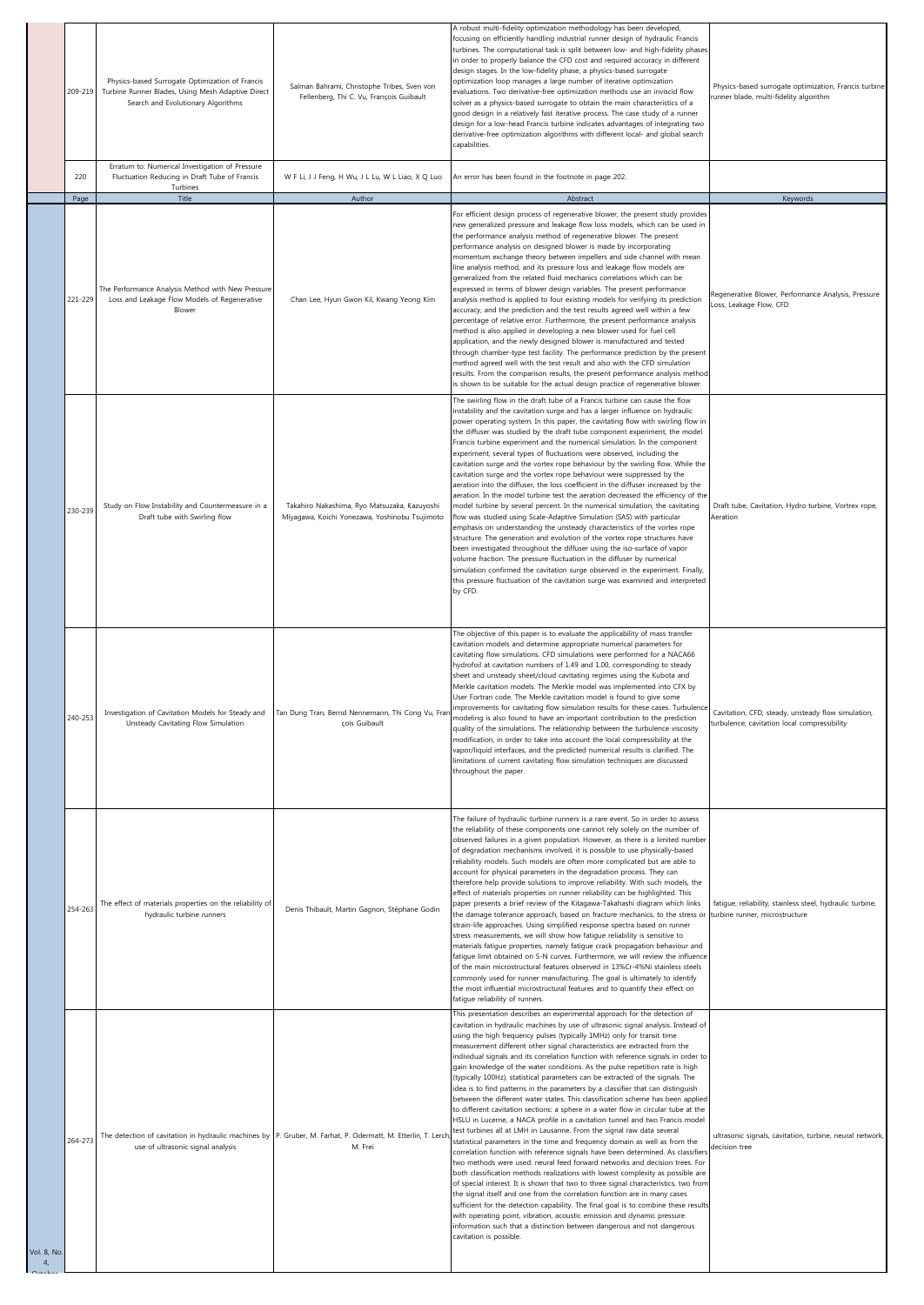|                             |                                                                                                                                               |                                                                                                         | method for the calculation and control of hydraulic shock of valve-less<br>electro-hydraulic servo steering device.                                                                                                                                                                                                                                                                                                                                                                                                                                                                                                                                                                                                                                                                                                                                                                                                                                                                                                                                                                                                                                                                                                                                                                                                                                                                                                                                                                                                                                                                                                                                                                                                                                                                                                                                                                                                                                                 |                                                                                                |
|-----------------------------|-----------------------------------------------------------------------------------------------------------------------------------------------|---------------------------------------------------------------------------------------------------------|---------------------------------------------------------------------------------------------------------------------------------------------------------------------------------------------------------------------------------------------------------------------------------------------------------------------------------------------------------------------------------------------------------------------------------------------------------------------------------------------------------------------------------------------------------------------------------------------------------------------------------------------------------------------------------------------------------------------------------------------------------------------------------------------------------------------------------------------------------------------------------------------------------------------------------------------------------------------------------------------------------------------------------------------------------------------------------------------------------------------------------------------------------------------------------------------------------------------------------------------------------------------------------------------------------------------------------------------------------------------------------------------------------------------------------------------------------------------------------------------------------------------------------------------------------------------------------------------------------------------------------------------------------------------------------------------------------------------------------------------------------------------------------------------------------------------------------------------------------------------------------------------------------------------------------------------------------------------|------------------------------------------------------------------------------------------------|
| 318-326                     | Modeling and testing for hydraulic shock regarding a<br>valve-less electro-hydraulic servo steering device for<br>ships                       | Liao Jian, He Lin, Xu Rongwu                                                                            | A valve-less electro-hydraulic servo steering device (short: VSSD) for ships was<br>chosen as a study object, and its mathematic model of hydraulic shock was<br>established on the basis of flow properties and force balance of each<br>component. The influence of system structure parameters, changing rate of<br>motor speed and external load on hydraulic shock strength was simulated by<br>the method of numerical simulation. Experiment was designed to test the<br>hydraulic shock mathematic model of VSSD. Experiment results verified the<br>correctness of the model, and the model provided a correct theoretical                                                                                                                                                                                                                                                                                                                                                                                                                                                                                                                                                                                                                                                                                                                                                                                                                                                                                                                                                                                                                                                                                                                                                                                                                                                                                                                                 | valve-less, steering device, hydraulic shock, changing<br>rate, accumulator, external load     |
| 311-317                     | Correction and Experimental Verification of Velocity<br>Circulation in a Double-blade Pump Impeller Outlet                                    | Wang Kai, Liu Qiong                                                                                     | It is difficulty to calculate velocity circulation in centrifugal pump impeller<br>outlet accurately. Velocity circulations of a double-blade pump impeller outlet<br>were calculated with Stodola formula, Weisner formula and Stechkin formula.<br>Simultaneously, the internal flow of impeller for the double-blade pump were<br>measured with PIV technology and average velocity circulations at the 0.8, 1.0<br>and 1.2 times of design flow were obtained. All the experimental values were<br>compared with the above calculation values at the three conditions. The<br>results show that calculation values of velocity circulations with Weisner<br>formula is close to the experimental values. On the basis of the above, velocity<br>circulations of impeller outlet were corrected. The results of experimental<br>verification show that the corrected calculation errors, whose maximum error is<br>3.65%, are greatly reduced than the uncorrected calculation errors. The<br>research results could provide good references for establishment of theoretical<br>head and multi-condition hydraulic optimization of double-blade pumps.                                                                                                                                                                                                                                                                                                                                                                                                                                                                                                                                                                                                                                                                                                                                                                                                          | Double-blade pump, Impeller, Velocity circulation,<br>PIV, Correction                          |
| 304-310                     | Numerical simulation of slit wall effect on the Taylor<br>vortex flow with radial temperature gradient                                        | Dong Liu, Chang-qing Chao, Fang-neng Zhu, Xi-<br>qiang Han, Cheng Tang                                  | lumerical simulation was applied to investigate the Taylor vortex flow inside<br>the concentric cylinders with a constant radial temperature gradient. The<br>reliability of numerical simulation method was verified by the experimental<br>results of PIV. The radial velocity and temperature distribution in plain and 12-<br>slit model at different axial locations were compared, and the heat flux<br>distributions along the inner cylinder wall at different work conditions were<br>obtained. In the plain model, the average surface heat flux of inner cylinder<br>increased with the inner cylinder rotation speed. In slit model, the slit wall<br>significantly changed the distribution of flow field and temperature in the<br>annulus gap, and the radial flow was strengthen obviously, which promoted<br>the heat transfer process at the same working condition.                                                                                                                                                                                                                                                                                                                                                                                                                                                                                                                                                                                                                                                                                                                                                                                                                                                                                                                                                                                                                                                                              | Taylor vortex flow, Slit wall, temperature gradient,<br>heat transfer, numerical simulation    |
|                             | Selection of Optimal Number of Francis Runner<br>294-303 Blades for a Sediment Laden Micro Hydropower Plant<br>in Nepal                       | Binaya Baidar, Sailesh Chitrakar, Ravi Koirala, Hari<br>Prasad Neopane                                  | The present study is conducted to identify a better design and optimal<br>number of Francis runner blades for sediment laden high head micro<br>hydropower site, Tara Khola in the Baglung district of Nepal. The runner is<br>designed with in-house code and Computational Fluid Dynamics (CFD)<br>analysis is performed to evaluate the performance with three configurations;<br>11, 13 and 17 numbers of runner blades. The three sets of runners were also<br>investigated for the sediment erosion tendency. The runner with 13 blades<br>shows better performance at design as well as in variable discharge conditions<br>96.2% efficiency is obtained from the runner with 13 blades at the design<br>point, and the runners with 17 and 11 blades have 88.25% and 76.63%<br>efficiencies respectively. Further, the runner with 13 blades has better<br>manufacturability than the runner with 17 blades as it has long and highly<br>curved blade with small gaps between the blades, but it comes with 65% more<br>erosion tendency than in the runner with 17 blades.                                                                                                                                                                                                                                                                                                                                                                                                                                                                                                                                                                                                                                                                                                                                                                                                                                                                                 | CFD, Francis turbine, Sediment erosion, Efficiency,<br>Performance, Optimum number of blades   |
| 283-293                     | Quantitative and qualitative analysis of the flow field<br>development through T99 draft tube caused by<br>optimized inlet velocity profiles. | Sergio Galván, Marcelo Reggio, François Guibault,<br>Gildardo Solorio                                   | The effect of the inlet swirling flow in a hydraulic turbine draft tube is a very<br>complex phenomenon, which has been extensively investigated both<br>theoretically and experimentally. In fact, the finding of the optimal flow<br>distribution at the draft tube inlet in order to get the best performance has<br>remained a challenge. Thus, attempting to answer this question, it was<br>assumed that through an automatic optimization process a Genetic Algorithm<br>would be able to manage a parameterized inlet velocity profile in order to<br>achieve the best flow field for a particular draft tube. As a result of the<br>optimization process, it was possible to obtain different draft-tube flow<br>structures generated by the automatic manipulation of parameterized inlet<br>velocity profiles. Thus, this work develops a qualitative and quantitative<br>analysis of these new draft tube flow field structures provoked by the<br>redesigned inlet velocity profiles. The comparisons among the different flow<br>fields obtained clearly illustrate the importance of the flow uniformity at the<br>end of the conduit. Another important aspect has been the elimination of the<br>re-circulating flow area which used to promote an adverse pressure gradient in<br>the cone, deteriorating the pressure recovery effect. Thanks to the evolutionary<br>optimization strategy, it has been possible to demonstrate that the optimized<br>inlet velocity profile can suppress or mitigate, at least numerically, the<br>undesirable draft tube flow characteristics. Finally, since there is only a single<br>swirl number for which the objective function has been minimized, the energy<br>loss factor might be slightly affected by the flow rate if the same relation of<br>the axial-tangential velocity components is maintained, which makes it<br>possible to scale the inlet velocity field to different operating points. | Numerical optimization, Draft Tubes, Hydraulic<br>Turbines, Genetic Algorithm                  |
| December<br>2015<br>274-282 | Leakage Flow Influence on SHF pump model<br>performances                                                                                      | Patrick Dupont, Annie-Claude Bayeul-Lainé, Antoine<br>Dazin, Gérard Bois, Olivier Roussette, Qiaorui Si | model on the analysis of internal flow behaviour inside the vane diffuser of the<br>pump model performance using both experiments and calculations. PIV<br>measurements have been performed at different hub to shroud planes inside<br>one diffuser channel passage for a given speed of rotation and various flow<br>rates. For each operating condition, the PIV measurements have been trigged<br>with different angular impeller positions. The performances and the static<br>pressure rise of the diffuser were also measured using a three-hole probe. The<br>numerical simulations were carried out with Star CCM+ 9.06 code (RANS<br>frozen and unsteady calculations). Some results were already presented at the<br>XXth IAHR Symposium for three flowrates for RANS frozen and URANS<br>calculations. In the present paper, comparisons between URANS calculations<br>with and without leakages and experimental results are presented and<br>discussed for these flow rates. The performances of the diffuser obtained by<br>numerical calculations are compared to those obtained by the three-holes<br>probe measurements. The comparisons show the influence of fluid leakages or<br>global performances and a real improvement concerning the efficiency of the<br>diffuser, the pump and the velocity distributions. These results show that<br>leakage is an important parameter that has to be taken into account in order<br>to make improved comparisons between numerical approaches and<br>experiments in such a specific model set up.                                                                                                                                                                                                                                                                                                                                                                                                    | pump, numerical calculations, performances,<br>unsteady flow, vaned diffuser, radial flow pump |
| October-                    |                                                                                                                                               |                                                                                                         |                                                                                                                                                                                                                                                                                                                                                                                                                                                                                                                                                                                                                                                                                                                                                                                                                                                                                                                                                                                                                                                                                                                                                                                                                                                                                                                                                                                                                                                                                                                                                                                                                                                                                                                                                                                                                                                                                                                                                                     |                                                                                                |

ľ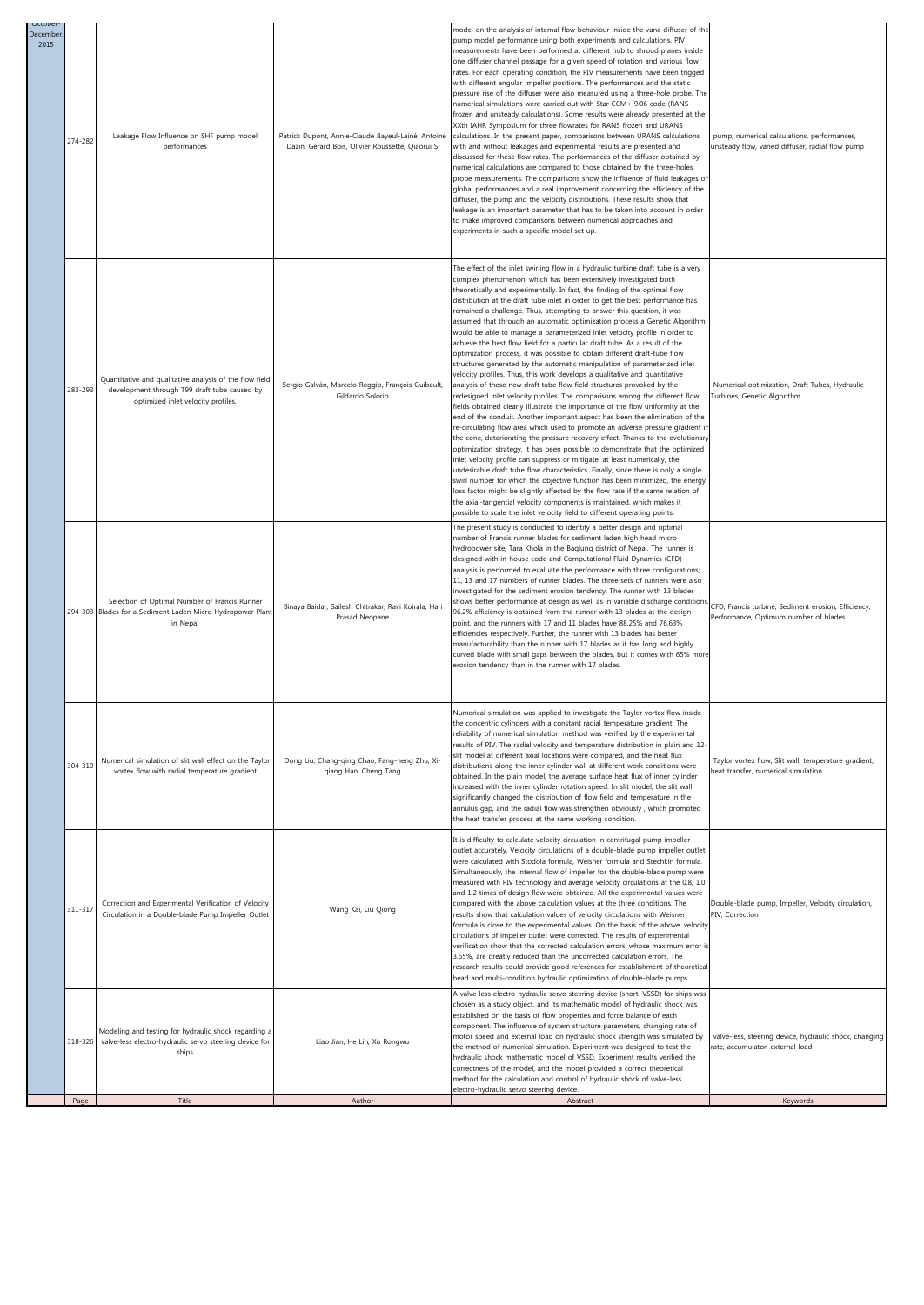|                                                 | $1 - 16$  | Analytical Surge Behaviors in Systems of a Single-<br>stage Axial Flow Compressor and Flow-paths                      | Nobuyuki Yamaguchi                                                         | Behaviors of surges appearing near the stall stagnation boundaries in various<br>fashions in systems of a single-stage compressor and flow-path systems were<br>studied analytically and were tried to put to order. Deep surges, which enclose<br>the stall point in the pressure-mass flow plane, tend to have either near-<br>resonant surge frequencies or subharmonic ones. The subharmonic surge is a<br>multiple-loop one containing, for example, in a (1/2) subharmonic one, a deep<br>surge loop and a mild surge loop, the latter of which does not enclose the<br>stall point, staying only within the stalled zone. Both loops have nearly equal<br>time periods, respectively, resulting in a (1/2) subharmonic surge frequency as<br>a whole. The subharmonic surges are found to appear in a narrow zone<br>neighboring the stall stagnation boundary. In other words, they tend to<br>appear in the final stage of the stall stagnation process.It should be<br>emphasized further that the stall stagnation initiates fundamentally at the<br>situation where a volume-modified reduced resonant-surge frequency<br>becomes coincident with that for the stagnation boundary conditions, where<br>the reduced frequency is defined by the acoustical resonance frequency in the<br>flow-path system, the delivery flow-path length and the compressor tip speed<br>modified by the sectional area ratio and the effect of the stalling pressure<br>ratio. The real surge frequency turns from the resonant frequency to either<br>near-resonant one or subharmonic one, and finally to stagnation condition, for<br>the large-amplitude conditions, caused by the non-linear self-excitation<br>mechanism of the surge. | Fluid Machine, Axial Flow Compressor, Surge,<br>Analytical Simulation, Frequency, Fluid Dynamics                     |
|-------------------------------------------------|-----------|-----------------------------------------------------------------------------------------------------------------------|----------------------------------------------------------------------------|-------------------------------------------------------------------------------------------------------------------------------------------------------------------------------------------------------------------------------------------------------------------------------------------------------------------------------------------------------------------------------------------------------------------------------------------------------------------------------------------------------------------------------------------------------------------------------------------------------------------------------------------------------------------------------------------------------------------------------------------------------------------------------------------------------------------------------------------------------------------------------------------------------------------------------------------------------------------------------------------------------------------------------------------------------------------------------------------------------------------------------------------------------------------------------------------------------------------------------------------------------------------------------------------------------------------------------------------------------------------------------------------------------------------------------------------------------------------------------------------------------------------------------------------------------------------------------------------------------------------------------------------------------------------------------------------------------------------------------------------|----------------------------------------------------------------------------------------------------------------------|
|                                                 | $17 - 27$ | Genesis of Researches on Surges in Pumping Systems<br>in Japan                                                        | Nobuyuki Yamaguchi, Yoshinobu Tsujimoto                                    | Researches on the mechanism of surging and the surge behaviors in the<br>systems of pumps, or fans or compressors, and the effects of flow-paths had<br>been initiated and had made a great progress in Japan in the decades from<br>the nineteen-forties to the nineteen-sixties. In 1947, the essential cause of the<br>surges, i.e., self-excited oscillation nature of the flow-system, was discovered<br>analytically by Professor Sumiji Fujii of Tokyo University, and most of the<br>characteristic behaviors of the phenomena had been explained clearly.<br>Successive studies by many other Japanese researchers continued to prove<br>experimentally the mechanism, to extend the analytical studies, and to attempt<br>preventing surge occurrence, etc. in the following two decades.<br>The historical information on the early surge studies could be helpful to some<br>concerned people. At the same time, the basic and plain ways of discussions<br>and reasoning about the phenomena in the pioneering researches could give<br>us much to be learned even in the present time of high-power computing<br>systems. Regrettably, many of the original research works have been published<br>only in Japanese. The present review introduces very briefly the situations in<br>memories of the pioneering researchers and engineers.                                                                                                                                                                                                                                                                                                                                                                                   | Surge, pumps, compressors and fans, self-excited<br>oscillation, pressure-flow characteristics                       |
|                                                 | $28 - 38$ | Robust Design of Main Control Valve for Hydraulic<br>Pile Hammer Flexible Control System                              | Guo Yong, Hu Jun Ping, Zhang Long Yan                                      | The flexible control system for hydraulic pile hammer using main control valve<br>is present to the requirement of rapidly reversing with high frequency. To<br>ensure the working reliability of hydraulic pile hammer, the reversing<br>performance of the main control valve should commutate robustness to<br>various interfere factors. Through simulation model built in Simulink/Stateflow<br>and experiment, the effects of relative parameters to reverse performance of<br>main control are analyzed and the main interfere factors for reversing<br>performance are acquired. Treating reverse required time as design objects,<br>some structure parameters as control factors, control pressure, input flow and<br>gaps between spool and valve body as interfere factors, the robust design of<br>the main control valve is done. The combination of factors with the strongest<br>anti-jamming capability is acquired which ensured the reliability and anti-<br>jamming capability of the main control valve. It also provides guidance on<br>design and application of the main control valve used in large flow control                                                                                                                                                                                                                                                                                                                                                                                                                                                                                                                                                                                                 | hydraulic pile hammer, main control valve, reversing<br>performance, pile driving, Stateflow, robust design          |
|                                                 | 39-46     | Impact performance for high frequency hydraulic rock<br>drill drifter with sleeve valve                               | Guo Yong, Yang Shu Yi, Liu De Shun, Zhang Long<br>Yan, Chen Jian Wen       | with interferes.<br>A high frequency hydraulic rock drill drifter with sleeve valve is developed to<br>use on arm of excavator. In order to ensure optimal working parameters of<br>impact system for the new hydraulic rock drill drifter controlled by sleeve<br>valve, the performance test system is built using the arm and the hydraulic<br>source of excavator. The evaluation indexes are gained through measurement<br>of working pressure, supply oil flow and stress wave. The relations of working<br>parameters to impact system performance are analyzed. The result<br>demonstrates that the maximum impact energy of the drill drifter is 98.34J<br>with impact frequency of 71HZ. Optimal pressure of YZ45 rock drill is 12.8<br>MPa-13.6MPa, in which the energy efficiency reaches above 58.6%, and<br>feature moment of energy distribution is more than 0.650.                                                                                                                                                                                                                                                                                                                                                                                                                                                                                                                                                                                                                                                                                                                                                                                                                                                       | rock drill drift, sleeve valve, energy efficiency, impact<br>energy, feature moment of energy distribution           |
| Vol. 9, No.<br>1.<br>January-<br>March,<br>2016 | $47 - 55$ | Study on Performance Improvement of an Axial Flow<br>Hydraulic Turbine with a Collection Device                       | Yasuyuki Nishi, Terumi Inaqaki, Yanrong Li, Sou<br>Hirama, Norio Kikuchi   | The portable hydraulic turbine we previously developed for open channels<br>comprises an axial flow runner with an appended collection device and a<br>diffuser section. The output power of this hydraulic turbine was improved by<br>catching and accelerating an open-channel water flow using the kinetic energy<br>of the water. This study aimed to further improve the performance of the<br>hydraulic turbine. Using numerical analysis, we examined the performances<br>and flow fields of a single runner and a composite body consisting of the<br>runner and collection device by varying the airfoil and number of blades.<br>Consequently, the maximum values of input power coefficient of the Runner D Performance, Flow Field<br>composite body with two blades (which adopts the MEL031 airfoil and alters<br>the blade angle) are equivalent to those of the composite body with two<br>blades (MEL021 airfoil). We found that the Runner D composite body has the<br>highest turbine efficiency and thus the largest power coefficient. Furthermore,<br>the performance of the Runner D composite body calculated from the<br>numerical analysis was verified experimentally in an open-channel water flow<br>test.                                                                                                                                                                                                                                                                                                                                                                                                                                                                                                   | Hydraulic Turbine, Runner, Collection Device, Airfoil,                                                               |
|                                                 | 56        | Erratum: The Flow Field of Undershot Cross-Flow<br>Water Turbines Based on PIV Measurements and<br>Numerical Analysis | Yasuyuki Nishi, Terumi Inagaki, Yanrong Li, Ryota<br>Omiya, Kentaro Hatano | Errors have been found in Vol. 7 (2014) No. 4 (October-December) pp. 174-<br>182.                                                                                                                                                                                                                                                                                                                                                                                                                                                                                                                                                                                                                                                                                                                                                                                                                                                                                                                                                                                                                                                                                                                                                                                                                                                                                                                                                                                                                                                                                                                                                                                                                                                         |                                                                                                                      |
|                                                 | $57 - 65$ | Numerical Analysis of Damping Effect of Liquid Film<br>on Material in High Speed Liquid Droplet<br>Impingement        | Hirotoshi Sasaki, Naoya Ochiai, Yuka Iga                                   | By high speed Liquid Droplet Impingement (LDI) on material, fluid systems are<br>seriously damaged, therefore, it is important for the solution of the erosion<br>problem of fluid systems to consider the effect of material in LDI. In this study,<br>by using an in-house fluid/material two-way coupled method which considers<br>reflection and transmission of pressure, stress and velocity on the<br>fluid/material interface, high-speed LDI on wet/dry material surface is<br>simulated. As a result, in the case of LDI on wet surface, maximum equivalent<br>stress are less than those of dry surface due to damping effect of liquid film.<br>Empirical formula of the damping effect function is formulated with the fluid<br>factors of LDI, which are impingement velocity, droplet diameter and thickness<br>of liquid film on material surface.                                                                                                                                                                                                                                                                                                                                                                                                                                                                                                                                                                                                                                                                                                                                                                                                                                                                        | Liquid droplet, Liquid film, Fluid/material coupled<br>numerical method, Homogeneous model, Elastic body<br>material |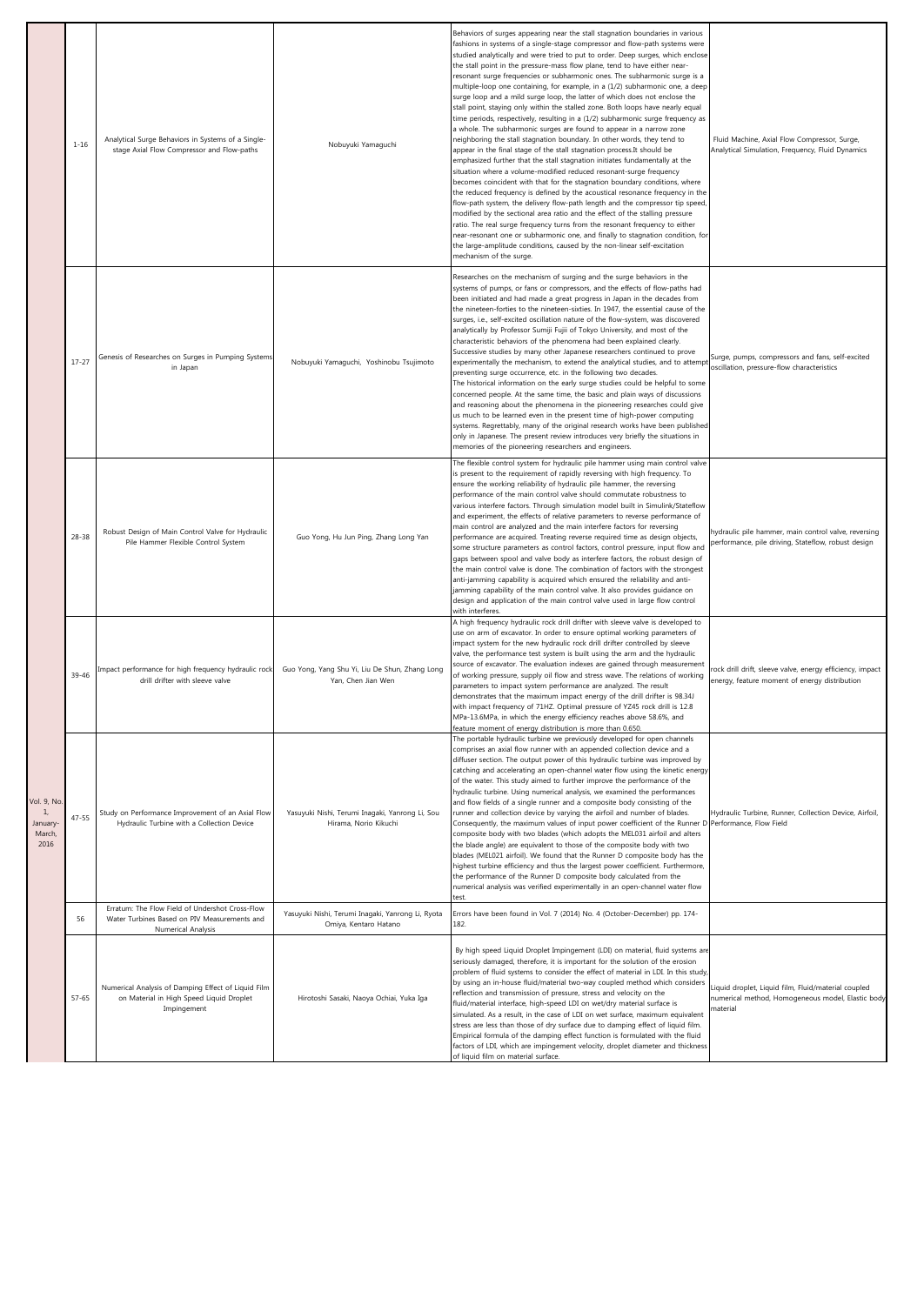| 66-74   | Numerical Simulation of Unsteady Cavitation in a<br>High-speed Water Jet                                                | Oguma, Seiji Shimizu                                                                                                | Concerning the numerical simulation of high-speed water jet with intensive<br>cavitation this paper presents a practical compressible mixture flow method by<br>coupling a simplified estimation of bubble cavitation and a compressible<br>mixture flow computation. The mean flow of two-phase mixture is calculated<br>by URANS for compressible fluid. The intensity of cavitation in a local field is<br>evaluated by the volume fraction of gas phase varying with the mean flow,<br>and the effect of cavitation on the flow turbulence is considered by applying a<br>density correction to the evaluation of eddy viscosity. High-speed submerged<br>water jets issuing from a sheathed sharp-edge orifice nozzle are treated when<br>the cavitation number, $\sigma = 0.1$ , and the computation result is compared with<br>Guoyi Peng, Kunihiro Okada, Congxin Yang, Yasuyuki experimental data The result reveals that cavitation occurs initially at the<br>entrance of orifice and bubble cloud develops gradually while flowing<br>downstream along the shear layer. Developed bubble cloud breaks up and<br>then sheds downstream periodically near the sheath exit. The pattern of<br>cavitation cloud shedding evaluated by simulation agrees experimental one,<br>and the possibility to capture the unsteadily shedding of cavitation clouds is<br>demonstrated. The decay of core velocity in cavitating jet is delayed greatly<br>compared to that in no-activation jet, and the effect of the nozzle sheath is<br>demonstrated. | Submerged water jet, cavitation, bubble dynamics,<br>two-phase flow, computational fluid dynamics        |
|---------|-------------------------------------------------------------------------------------------------------------------------|---------------------------------------------------------------------------------------------------------------------|--------------------------------------------------------------------------------------------------------------------------------------------------------------------------------------------------------------------------------------------------------------------------------------------------------------------------------------------------------------------------------------------------------------------------------------------------------------------------------------------------------------------------------------------------------------------------------------------------------------------------------------------------------------------------------------------------------------------------------------------------------------------------------------------------------------------------------------------------------------------------------------------------------------------------------------------------------------------------------------------------------------------------------------------------------------------------------------------------------------------------------------------------------------------------------------------------------------------------------------------------------------------------------------------------------------------------------------------------------------------------------------------------------------------------------------------------------------------------------------------------------------------------------------------------------|----------------------------------------------------------------------------------------------------------|
| 75-84   | Historical Perspective on Fluid Machinery Flow<br>Optimization in an Industry                                           | Akira Goto                                                                                                          | Fluid-dynamic design of fluid machinery had heavily relied on empiricism and<br>experimental observations for many years. Since 1980s, thanks to the<br>advancements in Computational Fluid Dynamics (CFD), a variety of flow<br>physics have been revealed. The contribution by CFD is indispensable;<br>however, the challenge is required not only on the advancements in CFD<br>technologies but also innovation of " design (optimization) technologies "<br>because of the complex interactions between 3-D flow fields and the complex<br>3-D flow passage configurations, etc. This paper presents historical perspective<br>on fluid machinery flow optimization in an industry with some messages for<br>the future.                                                                                                                                                                                                                                                                                                                                                                                                                                                                                                                                                                                                                                                                                                                                                                                                                         | Design technology, Physical insight, Inverse design,<br>Numerical optimization, Multi-objective, Adjoint |
| 85-94   | Unsteady Wet Steam Flow Measurements in a Low-<br>Pressure Test Steam Turbine                                           | Chongfei Duan, Koji Ishibashi, Shigeki Senoo, Ilias<br>Bosdas, Michel Mansour, Anestis I. Kalfas, Reza S.<br>Abhari | An experimental study is conducted for unsteady wet steam flow in a four-<br>stage low-pressure test steam turbine. The measurements are carried out at<br>outlets of the last two stages by using a newly developed fast response<br>aerodynamic probe. This FRAP-HTH probe (Fast Response Aerodynamic Probe<br>High Temperature Heated) has a miniature high-power cartridge heater with Steam turbine, Wet steam, Unsteady flow<br>an active control system to heat the probe tip, allowing it to be applied to wet measurement, Low-pressure stage<br>steam measurements. The phase-locked average results obtained with a<br>sampling frequency of 200 kHz clarify the flow characteristics, such as the<br>blade wakes and secondary vortexes, downstream from the individual<br>rotational blades in the wet steam environment.                                                                                                                                                                                                                                                                                                                                                                                                                                                                                                                                                                                                                                                                                                                 |                                                                                                          |
| 95-106  | Optimization of Blade Profile of a Plenum Fan                                                                           | Lin Wu, Hua-Shu Dou, Yikun Wei, Yongning Chen,<br>Wenbin Cao, Cunlie Ying                                           | A method of optimization design for the blade profile of a centrifugal impeller<br>by controlling velocity distribution is presented, and a plenum fan is<br>successfully designed. This method is based on the inner flow calculation<br>inside the centrifugal impeller, and is related to the distribution of relative<br>velocity. The results show that after optimization, the boundary layer<br>separation on the suction surface has been inhibited and the stability of<br>plenum fan is improved. The flow at the impeller outlet is also studied, and the<br>jet-wake pattern at the impeller outlet is improved obviously by optimization.<br>The calculation result shows that the static pressure and static pressure<br>efficiency can be increased by 15.4% and 21.4% respectively.                                                                                                                                                                                                                                                                                                                                                                                                                                                                                                                                                                                                                                                                                                                                                    | velocity distribution, blade profile, static pressure,<br>static pressure efficiency                     |
| Page    | Title                                                                                                                   | Author                                                                                                              | Abstract                                                                                                                                                                                                                                                                                                                                                                                                                                                                                                                                                                                                                                                                                                                                                                                                                                                                                                                                                                                                                                                                                                                                                                                                                                                                                                                                                                                                                                                                                                                                               | Keywords                                                                                                 |
|         |                                                                                                                         |                                                                                                                     |                                                                                                                                                                                                                                                                                                                                                                                                                                                                                                                                                                                                                                                                                                                                                                                                                                                                                                                                                                                                                                                                                                                                                                                                                                                                                                                                                                                                                                                                                                                                                        |                                                                                                          |
| 107-118 | Numerical And Experimental Study Of Single stage<br>And Multistage Centrifugal Mixed Flow Submersible<br>Borewell Pumps | C. Murugesan, Dr. R. Rudramoorthy                                                                                   | This paper focuses on the single stage and multistage performance<br>characteristics of centrifugal mixed flow submersible borewell pump. This study<br>reveals that the performance of single stage pump is higher than that of<br>multistage pumps. The head, input power and efficiency of single stage pump<br>are higher than the per stage head, per stage input power and efficiency of<br>multistage pumps. This study is divided into three parts. In the first part, five<br>prototype pumps were made in single stage and multistage construction and<br>the performance tests were conducted. In the second part, numerical<br>validation has been done for different turbulence models and grid sizes. k-<br>Omega SST model has been selected for the performance simulation and was<br>validated with the performance of the test pump with static pressure tappings<br>In the third part, single and three stage pump performance were simulated<br>numerically and compared with experimental results. The detailed analysis of<br>pressure and velocity distributions reveals the difference in performance of<br>single and three stage pump, due to non-uniform flow and difference in<br>averaged flow velocities at the subsequent impeller inlets except the 1st stage                                                                                                                                                                                                                                                          | velocity distribution, blade profile, static pressure,<br>static pressure efficiency                     |
| 119-128 | Numerical Analysis of Unsteady Cavitating Flow<br>around Balancing Drum of Multistage Pump                              | Milan Sedlár, Tomáš Krátký, Patrik Zima                                                                             | impeller inlet.<br>This work presents the numerical investigation of an unsteady cavitating flow<br>around a balancing drum of a multistage pump. The main attention is focused<br>on the cavitation phenomena, which occur in the rear part of the drum<br>clearance, cause the erosion of the drum material and influence the pressure<br>losses and the flow rate through the clearance. The one-way coupling of the<br>URANS equations and the full Rayleigh-Plesset equation is employed to<br>analyse the flow field as well as the dynamics of cavitating bubbles. The<br>numerical simulations show that the erosion processes are highly influenced by<br>shaft vibrations, namely by periodic deformations of the annular clearance in<br>time. The calculated results are verified by erosion tests on a real pump.                                                                                                                                                                                                                                                                                                                                                                                                                                                                                                                                                                                                                                                                                                                         | cavitation erosion, numerical simulation, multistage<br>pump, balancing drum                             |
| 129-136 | Performance Research of Counter-rotating Tidal<br>Stream Power Unit                                                     |                                                                                                                     | An experimental investigation was carried out to improve the performance of<br>a counter-rotating type horizontal-axis tidal stream power unit. Front and rear<br>blades were designed separately based on modified blade element<br>momentum (BEM) theory, and their performances at different conditions of<br>Xuesong Wei, Bin Huang, Pin Liu, Toshiaki Kanemoto blade tip speed ratio were measured in a wind tunnel. Three different groups<br>of blades were designed successively, and the results showed that Group3<br>possessed the highest power coefficient of 0.44 and was the most satisfactory<br>model. This experiment shows that properly increasing diameter and reducing<br>chord length will benefit the performance of the blade.<br>Variable Geometry System (VGS) is widely applied to the nozzle vane for the                                                                                                                                                                                                                                                                                                                                                                                                                                                                                                                                                                                                                                                                                                                 | counter-rotating, tidal turbine, power coefficient, wind<br>tunnel, BEM                                  |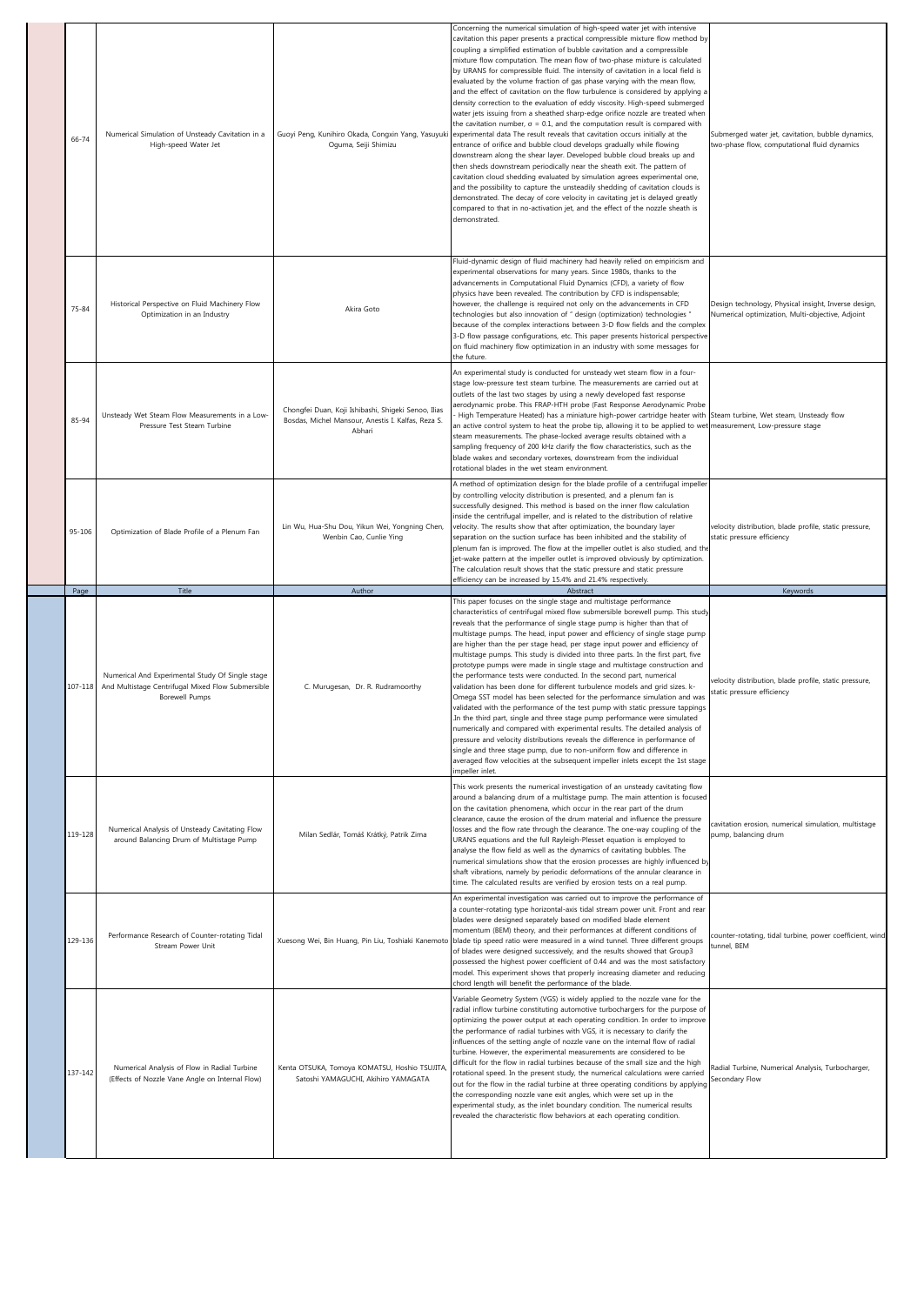|                                        | 143-149 | A Study on the Multi-Objective Optimization of<br>Impeller for High-Power Centrifugal Compressor             | Hyun-Su Kang, Youn-Jea Kim                                                                             | In this study, a method for the multi-objective optimization of an impeller for<br>a centrifugal compressor using fluid-structure interaction (FSI) and response<br>surface method (RSM) was proposed. Numerical simulation was conducted<br>using ANSYS CFX and Mechanical with various configurations of impeller<br>geometry. Each design parameter was divided into 3 levels. A total of 15<br>design points were planned using Box-Behnken design, which is one of the<br>design of experiment (DOE) techniques. Response surfaces based on the<br>results of the DOE were used to find the optimal shape of the impeller. Two<br>objective functions, isentropic efficiency and equivalent stress were selected.<br>Each objective function is an important factor of aerodynamic performance<br>and structural safety. The entire process of optimization was conducted using<br>the ANSYS Design Xplorer (DX). The trade-off between the two objectives was<br>analyzed in the light of Pareto-optimal solutions. Through the optimization,<br>the structural safety and aerodynamic performance of the centrifugal<br>compressor were increased.                                                                                                                                                                                                                                                                                                                                                                                                                                                                                                                                                                                                                            | Centrifugal compressor, Shape optimization,<br>Response surface method, Isentropic efficiency, Fluid-<br>structure interaction      |
|----------------------------------------|---------|--------------------------------------------------------------------------------------------------------------|--------------------------------------------------------------------------------------------------------|--------------------------------------------------------------------------------------------------------------------------------------------------------------------------------------------------------------------------------------------------------------------------------------------------------------------------------------------------------------------------------------------------------------------------------------------------------------------------------------------------------------------------------------------------------------------------------------------------------------------------------------------------------------------------------------------------------------------------------------------------------------------------------------------------------------------------------------------------------------------------------------------------------------------------------------------------------------------------------------------------------------------------------------------------------------------------------------------------------------------------------------------------------------------------------------------------------------------------------------------------------------------------------------------------------------------------------------------------------------------------------------------------------------------------------------------------------------------------------------------------------------------------------------------------------------------------------------------------------------------------------------------------------------------------------------------------------------------------------------------------------------------------------------|-------------------------------------------------------------------------------------------------------------------------------------|
| Vol. 9, No.<br>2, April-<br>June, 2016 | 150-158 | Parametric Optimization of Vortex Shedder based on<br>Combination of Gambit, Fluent and iSIGHT               | Su Myat Nyein, He Xu, Hongpeng YU                                                                      | In this paper, a new framework that works the automatic execution with less<br>design cycle time and human intervention bottlenecks is introduced to<br>optimize the vortex shedder design by numerical integration method. This<br>framework is based on iSIGHT combined with the pre-processor GAMBIT, and<br>flow analysis software FLUENT. Two vortex shedders, circular with slit and<br>triangular- semi circular cylinder, are employed as the designed models to be<br>optimized, and DOE driver is used for optimization. According to the essential<br>properties of a vortex shedder, it has found that the best diameters are 30mm<br>for circular cylinder with slit and 30 to 35 mm for tri-semi cylinder. For slit<br>ratio, 0.1 and 0.15 are the optimized values for circular with slit and tri-semi<br>cylinder respectively. And it is found that these optimal results generated by<br>DOE automated design cycle are in well agreement with the experiment.                                                                                                                                                                                                                                                                                                                                                                                                                                                                                                                                                                                                                                                                                                                                                                                                     | Optimization, vortex shedder, how to integrate the<br>GAMBIT and FLUENT to iSIGHT                                                   |
|                                        | 159     | Erratum: Numerical Analysis of Damping Effect of<br>Liquid Film on Material in High Speed Liquid Droplet     | Hirotoshi Sasaki, Naoya Ochiai, Yuka Iga                                                               | An error has been found in the footnote in Vol. 9 (2016) No. 1 (January-<br>March) p. 57                                                                                                                                                                                                                                                                                                                                                                                                                                                                                                                                                                                                                                                                                                                                                                                                                                                                                                                                                                                                                                                                                                                                                                                                                                                                                                                                                                                                                                                                                                                                                                                                                                                                                             |                                                                                                                                     |
|                                        | 160-168 | Impingement<br>Dynamic Response of Blade Surface Cavitation                                                  | Masakazu Toyoshima, Kimiya Sakaguchi, Kota<br>Tsubouchi, Hironori Horiguchi, Kazuyasu Sugiyama         | In high speed turbopumps, cavitation occurs and often causes the flow<br>instabilities such as cavitation surge and rotating cavitation. The occurrence of<br>these cavitation instabilities is considered to relate to dynamic characteristics<br>of the cavitation, which are modelled using a cavitation compliance and a<br>mass flow gain factor. Various types of cavitation such as a blade surface<br>cavitation, a tip leakage vortex cavitation, and a backflow vortex cavitation<br>occur at the same time in the inducer and the dynamic characteristics of each<br>cavitation have not been clarified yet in experiments. Focusing on the blade<br>surface cavitation as one of fundamental cavitation, we investigated the<br>dynamic characteristics of the blade surface cavitation on a flat plate hydrofoil<br>in experiments in the present study.                                                                                                                                                                                                                                                                                                                                                                                                                                                                                                                                                                                                                                                                                                                                                                                                                                                                                                                | Cavitation, Hydrofoil, Dynamic Characteristics,<br>Experiment                                                                       |
|                                        | 169-174 | Performance and Flow Condition of Cross-Flow Wind<br>Turbine with a Symmetrical Casing Having Side<br>Boards | Toru Shigemitsu, Junichiro Fukutomi, Masaaki<br>Toyohara                                               | A cross-flow wind turbine has a high torque coefficient at a low tip speed<br>ratio. Therefore, it is a good candidate for use as a self-starting turbine.<br>Furthermore, it has low noise and excellent stability; therefore, it has attracted<br>attention from the viewpoint of applications as a small wind turbine for an<br>urban district. However, its maximum power coefficient is extremely low (10 %)<br>as compared to that of other small wind turbines. In order to improve the<br>performance and flow condition of the cross-flow rotor, the symmetrical<br>casing with a nozzle and a diffuser are proposed and the experimental<br>research with the symmetrical casing is conducted. The maximum power<br>coefficient is obtained as Cpmax = 0.17 in the case with the casing and<br>Cpmax=0.098 in the case without the casing. In the present study, the power<br>characteristics of the cross-flow rotor and those of the symmetrical casing with<br>the nozzle and diffuser are investigated. Then, the performance and internal<br>flow patterns of the cross-flow wind turbine with the symmetrical casings are<br>clarified. After that, the effect of the side boards set on the symmetrical casing<br>is discussed on the basis of the analysis results.                                                                                                                                                                                                                                                                                                                                                                                                                                                                                                | Cross-flow wind turbine, Power coefficient, Torque<br>coefficient, Symmetrical casing, Numerical analysis                           |
|                                        | 175-181 | PIV Measurement of Inlet and Outlet Flow of Contra-<br>Rotating Small-Sized Cooling Fan                      |                                                                                                        | Contra-rotating rotors have been adopted for some of the cooling fans to<br>meet the demand for the high pressure and large flow rate. Therefore, it is<br>important to clarify its inlet and outlet flows by experiments for the high<br>performance and stable operation. PIV measurements were conducted at the<br>Toru Shigemitsu, Hiroaki Fukuda, Junichiro Fukutomi design and partial flow rates. In the present paper, the inlet and outlet flow<br>conditions of the contra-rotating small-sized cooling fan with a 40mm square<br>casing are studied by using PIV measurement. Furthermore, improvements of<br>the flow condition and design guideline to increase the performance were<br>discussed based on the experimental results.                                                                                                                                                                                                                                                                                                                                                                                                                                                                                                                                                                                                                                                                                                                                                                                                                                                                                                                                                                                                                                    | Cooling fan, PIV measurement, Internal flow, Contra-<br>rotating rotor                                                              |
|                                        | 182-193 | Effects of load variation on a Kaplan turbine runner                                                         | K. Amiri, B. Mulu, M.J. Cervantes, M. Raisee                                                           | Introduction of intermittent electricity production systems like wind and solar<br>power to electricity market together with the deregulation of electricity<br>markets resulted in numerous start/stops, load variations and off-design<br>operation of water turbines. Hydraulic turbines suffer from the varying loads<br>exerted on their stationary and rotating parts during load variations since they<br>are not designed for such operating conditions. Investigations on part load<br>operation of single regulated turbines, i.e., Francis and propeller, proved the<br>formation of a rotating vortex rope (RVR) in the draft tube. The RVR induces<br>pressure pulsations in the axial and rotating directions called plunging and<br>rotating modes, respectively. This results in oscillating forces with two different<br>frequencies on the runner blades, bearings and other rotating parts of the<br>turbine. This study investigates the effect of transient operations on the<br>pressure fluctuations exerted on the runner and mechanism of the RVR<br>formation/mitigation. Draft tube and runner blades of the Porjus U9 model, a<br>Kaplan turbine, were equipped with pressure sensors for this purpose. The<br>model was run in off-cam mode during different load variations. The results<br>showed that the transients between the best efficiency point and the high<br>load occurs in a smooth way. However, during transitions to the part load a<br>RVR forms in the draft tube which induces high level of fluctuations with two<br>frequencies on the runner; plunging and rotating mode. Formation of the RVR<br>during the load rejections coincides with sudden pressure change on the<br>runner while its mitigation occurs in a smooth way. | Kaplan turbine, Runner pressure measurement, Load<br>variations, Rotating vortex rope formation, Rotating<br>vortex rope mitigation |
|                                        | Page    | Title                                                                                                        | Author                                                                                                 | Abstract<br>Floating ring seals offer an opportunity to reduce leakage flows significantly in                                                                                                                                                                                                                                                                                                                                                                                                                                                                                                                                                                                                                                                                                                                                                                                                                                                                                                                                                                                                                                                                                                                                                                                                                                                                                                                                                                                                                                                                                                                                                                                                                                                                                        | Keywords                                                                                                                            |
|                                        | 194-204 | Rotordynamic Characteristics of Floating Ring Seals in<br>Rocket Turbopumps                                  | Yuichiro Tokunaga, Hideyuki Inoue, Jun Hiromatsu,<br>Tetsuya Iguchi, Yasuhiro Kuroki, Masaharu Uchiumi | rotating machinery. Accordingly, they have been applied successfully to<br>rotating machinery within the last several decades. For rocket turbopump<br>applications, fundamental behavior and design philosophy have been revealed.<br>However, further work is needed to explore the rotordynamic characteristics<br>associated with rotor vibrations. In this study, rotordynamic forces for floating<br>ring seals under rotor's whirling motions are calculated to elucidate<br>rotordynamic characteristics. Comparisons between numerical simulation<br>results and experiments demonstrated in our previous report are carried out.<br>The three-dimensional Reynolds equation is solved by the finite-difference<br>method to calculate hydrodynamic pressure distributions and the leakage flow<br>rate. The entrance loss at the upstream inlet of the seal ring is calculated to<br>estimate the Lomakin effect. The friction force at the secondary seal surface is<br>also considered. Numerical simulation results showed that the rotordynamic<br>forces of this type of floating ring seal are determined mainly by the friction<br>force at the secondary seal surface. The seal ring is positioned almost<br>concentrically relative to the rotor by the Lomakin effect. Numerical<br>simulations agree quite well with the experimental results.                                                                                                                                                                                                                                                                                                                                                                                                                  | cryogenics, shaft-seal system, FRS, floating ring seal,<br>dynamic characteristics, rotordynamic coefficient                        |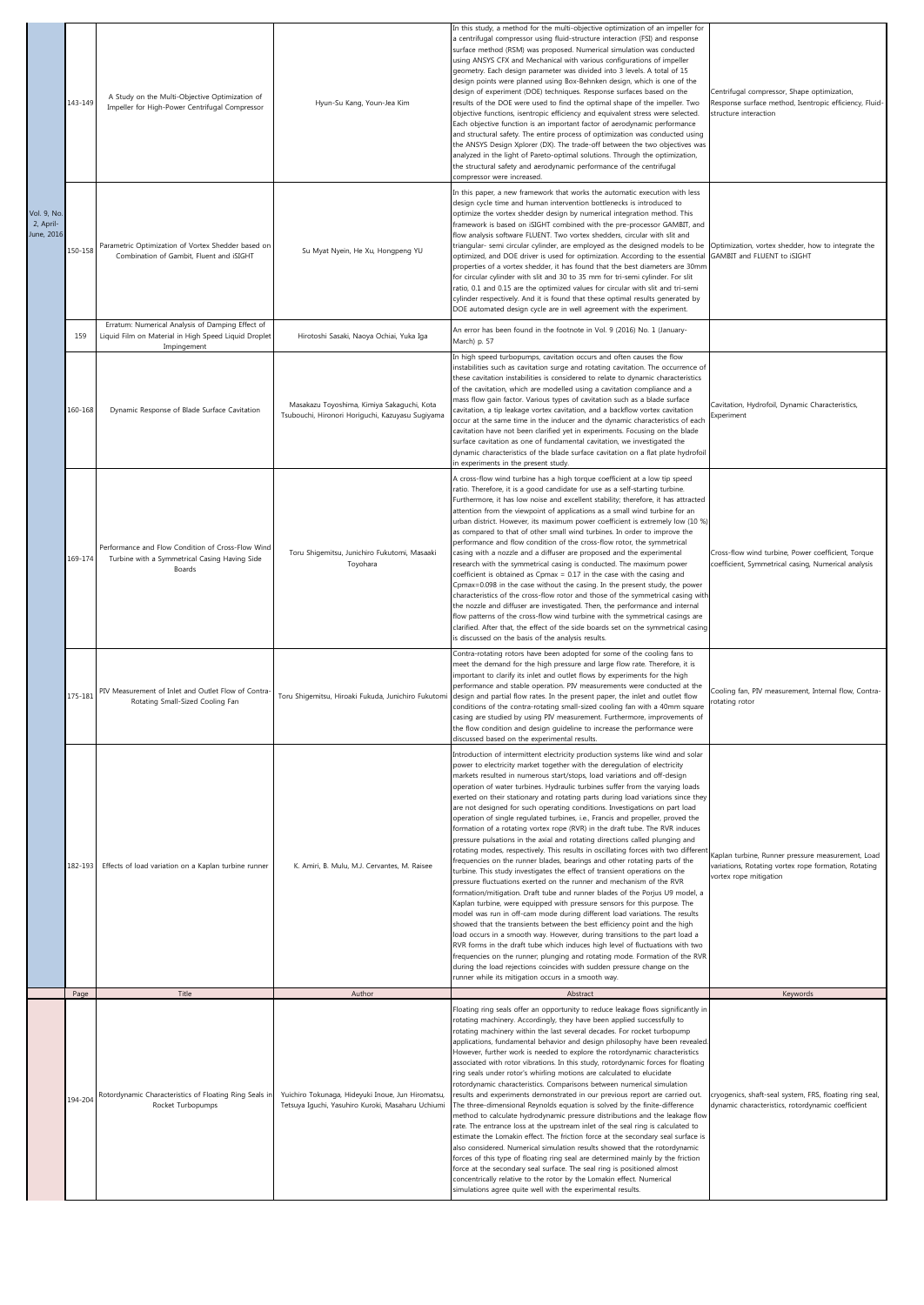|                                                | 205-212 | Efficiency Increase and Input Power Decrease of<br>Converted Prototype Pump Performance                                   | Masao Oshima                                                | The performance of a prototype pump converted from that of its model pump<br>shows an increase in efficiency brought about by a decrease in friction loss. As<br>the friction force working on impeller blades causes partial peripheral motion<br>on the outlet flow from the impeller, the increase in the prototype's efficiency<br>causes also a decrease in its input power. This paper discusses results of<br>analyses on the behavior of the theoretical head or input power of a<br>prototype pump. The equation of friction-drag coefficient for a flat plate was<br>applied for the analysis of hydraulic loss in impeller blade passages. It was<br>revealed that the friction-drag of a flat plate could be, to a certain degree,<br>substituted for the friction drag of impeller blades, i.e. as a means for<br>analyzing the relationship between a prototype pump's efficiency increase and<br>input power decrease.                                                                                                                                                                                                                                                                                                                                                                                                                                                                                                                                                                                                                                                                                                                                                                                                                                                             | Performance conversion, Model pump, Efficiency<br>increase, Input power decrease, Scale effect                                                       |
|------------------------------------------------|---------|---------------------------------------------------------------------------------------------------------------------------|-------------------------------------------------------------|---------------------------------------------------------------------------------------------------------------------------------------------------------------------------------------------------------------------------------------------------------------------------------------------------------------------------------------------------------------------------------------------------------------------------------------------------------------------------------------------------------------------------------------------------------------------------------------------------------------------------------------------------------------------------------------------------------------------------------------------------------------------------------------------------------------------------------------------------------------------------------------------------------------------------------------------------------------------------------------------------------------------------------------------------------------------------------------------------------------------------------------------------------------------------------------------------------------------------------------------------------------------------------------------------------------------------------------------------------------------------------------------------------------------------------------------------------------------------------------------------------------------------------------------------------------------------------------------------------------------------------------------------------------------------------------------------------------------------------------------------------------------------------------------------|------------------------------------------------------------------------------------------------------------------------------------------------------|
|                                                | 213-221 | CFD and surrogates-based inducer optimization                                                                             | Tomáš Krátký, Lukáš Zavadil, Vít Doubrava                   | Due to the nature of cavitation numerical analyses, computational optimization<br>of a pump with respect to the cavitation properties is extremely demanding. In<br>this paper it is shown how a combination of Transient Blade Row (TBR)<br>method and some simplifications can be used for making the optimization<br>process more efficient and thus possible on current generation of hardware.<br>The aim of the paper is not the theory of hydraulic design. Instead, the<br>practical aspects of numerical optimization are shown. This is done on an<br>example of a radial pump and a combination of ANSYS CFX, ANSYS software<br>tools and custom scripts is used. First, a comparison of TBR and fully-transient<br>simulation is made. Based on the results, the TBR method is chosen and a<br>parametric model assembled. Design of Experiment (DOE) table is computed<br>and the results are used for sensitivity analysis. As the last step, the final<br>design is created and computed as fully-transient. In conclusion, the results are<br>discussed.                                                                                                                                                                                                                                                                                                                                                                                                                                                                                                                                                                                                                                                                                                                          | Design Optimization, CFD, Cavitation, Inducer, TBR,<br>ANSYS CFX                                                                                     |
|                                                | 222-228 | Hydraulic Model Test of a Floating Wave Energy<br>Converter with a Cross-flow Turbine                                     | Sangyoon Kim, Byungha Kim, Joji Wata, Young-Ho<br>Lee       | Almost 70% of the earth is covered by the ocean. Extracting the power<br>available in the ocean using a wave energy converter has been seen to be<br>eco-friendly and renewable. This study focuses on developing a method for<br>analyzing a wave energy device that uses a cross-flow turbine. The motion of<br>the ocean wave causes an internal bi-directional flow of water and the cross-<br>flow turbine is able to rotate in one direction. This device is considered of<br>double-hull structure, and because of this structure, sea water does not come<br>into contact with theturbine. Due to this, the problem of befouling on the<br>turbine is avoided. This study shows specific relationship for wave length and<br>several motions.                                                                                                                                                                                                                                                                                                                                                                                                                                                                                                                                                                                                                                                                                                                                                                                                                                                                                                                                                                                                                                             | Ocean energy, Floating wave energy converter(WEC),<br>Cross-flow turbine, Power take-off system(PTO),<br>Double-hull structure, Hydraulic model test |
|                                                | 229-236 | Exergetic analysis for optimization of a rotating<br>equilateral triangular cooling channel with staggered<br>square ribs | Mi-Ae Moon, Kwang-Yong Kim                                  | Exergetic analysis was introduced in optimization of a rotating equilateral<br>triangular internal cooling channel with staggered square ribs to maximize the<br>net exergy gain. The objective function was defined as the net exergy gain<br>considering the exergy gain by heat transfer and exergy losses by friction and<br>heat transfer process. The flow field and heat transfer in the channel were<br>analysed using three-dimensional Reynolds-averaged Navier-Stokes equations<br>under the uniform temperature condition. Shear stress transport turbulence<br>model has been selected as a turbulence closure through the turbulence<br>model test. Computational results for the area-averaged Nusselt number were<br>validated compared to the experimental data. Three design variables, i.e., the<br>angle of rib, the rib pitch-to-hydraulic diameter ratio and the rib width-to-<br>hydraulic diameter ratio, were selected for the optimization. The optimization<br>was performed at Reynolds number, 20,000. Twenty-two design points were<br>selected by Latin hypercube sampling, and the values of the objective function<br>were evaluated by the RANS analysis at these points. Through optimization,<br>the objective function value was improved by 22.6% compared to that of the<br>reference geometry. Effects of the Reynolds number, rotation number, and<br>buoyancy parameter on the heat transfer performance of the optimum design<br>were also discussed.                                                                                                                                                                                                                                                                                                  | Exergetic analysis, Optimization, Cooling channel,<br>Heat transfer enhancement, Ribs                                                                |
| Vol. 9, No.<br>3, July-<br>September<br>, 2016 | 237-244 | Analysis on Characteristic of Pressure Fluctuation in<br>Hydraulic Turbine with Guide Vane                                | FengXia Shi, JunHu Yang, XiaoHui Wang                       | An unsteady three-dimensional simulation based on Reynolds time-averaged<br>governing equation and RNG k-& turbulence model, was presented for pump-<br>as-turbine, the pressure fluctuation characteristic of hydraulic turbine with<br>guide vane was obtained. The results show that the time domains of pressure<br>fluctuation in volute change periodically and have identical cycles. In volute<br>tongue and inlet pressure fluctuations are light, while in dynamic and static<br>coupling interface pressure fluctuations are serious; In impeller blade region<br>the pressure fluctuation of pressure surface are lighter than that of suction<br>surface. The dominant frequencies of pressure fluctuation concentrate in low<br>frequency region, and concentrate within 2 times of the blade passing<br>frequency.                                                                                                                                                                                                                                                                                                                                                                                                                                                                                                                                                                                                                                                                                                                                                                                                                                                                                                                                                                 | Hydraulic turbine with guide vane, Volute tongue,<br>Dynamic and static coupling interface, Pressure<br>fluctuation                                  |
|                                                | 245-255 | Study on the Alternating Flow Hydraulics and Its New<br>Potential Application in the Geotechnical Testing Field           | Yong Sang, Ying Han, Fuhai Duan                             | The alternating flow hydraulics (AFH) had demonstrated the unique features in<br>the past. One of the most well-known inventions was the hydraulic machine-<br>gun synchronizer, which had become the standard equipment of airplane<br>during World War I. The studies on the AFH between 1960 and 1980 had<br>trigged many researchers' interests and reached the summit. The<br>disadvantages of the AFH like low efficiency and cooling difficulty had<br>prevented the further development. Few people are engaged in studying the<br>AFH at present. However, the unique characteristics of the AFH inspire the<br>researchers to continuously explore the new special suitable applications. The<br>overviews of the AFH and the new potential application in the geotechnical<br>testing field have been discussed in this paper. First, the research results of the alternating flow hydraulics, hydraulic transmission,<br>AFH in the past have been summarized. Then, the classifications of the AFH<br>have been introduced in detail according to the working principle, the number<br>of hydraulic transmission pipelines and the mode of input energy. The<br>advantages and the disadvantages of the AFH have been discussed. A novel<br>potential suitable application in the soil test field has been presented at last.<br>The detailed designing ideas of a new dynamic trixial instrument have been<br>given, which will be a more innovational and energy-saving plan according to<br>the current studies. A series of simulation experiments have been done. The<br>simulation results show that the proposed scheme for the new dynamic trixial<br>instrument is feasible. The paper work will also give some inspirations in the<br>reciprocating motion control system. | dynamic trixial instrument                                                                                                                           |
|                                                | 256-264 | Design and performance research of a mixed-flow<br>submersible deep well pump                                             | Qihua Zhang, Yuanhui Xu, Li Cao, Weidong Shi,<br>Weigang Lu | To meet the demand of higher handling capacity, a mixed-flow submersible<br>deep well pump was designed and tested. The main hydraulic components are<br>made of plastics, which is free of erosion, light-weight, and environment-<br>friendly. To simplify plastic molding process, and to improve productivity, an<br>axial-radial guide vane was proposed. To clarify its effect on the performance,<br>a radial guide vane and a space guide vane are developed as well. By<br>comparison, the efficiency of the pump equipped with the axial-radial guide<br>vane is higher than the radial guide vane and is lower than the space guide<br>vane, and its high efficiency range is wide. The static pressure recovery of the<br>axial guide vane is a bit lower than the space guide vane, but it is much larger<br>than the radial guide vane. Taking the cost and molding complexity into<br>consideration, the axial-radial guide vane is much economic, promoting its<br>popularity for the moderate and high specific speed submersible deep well<br>pumps.                                                                                                                                                                                                                                                                                                                                                                                                                                                                                                                                                                                                                                                                                                                            | submersible deep well pump, mixed-flow, axial-radial<br>quide vane, design                                                                           |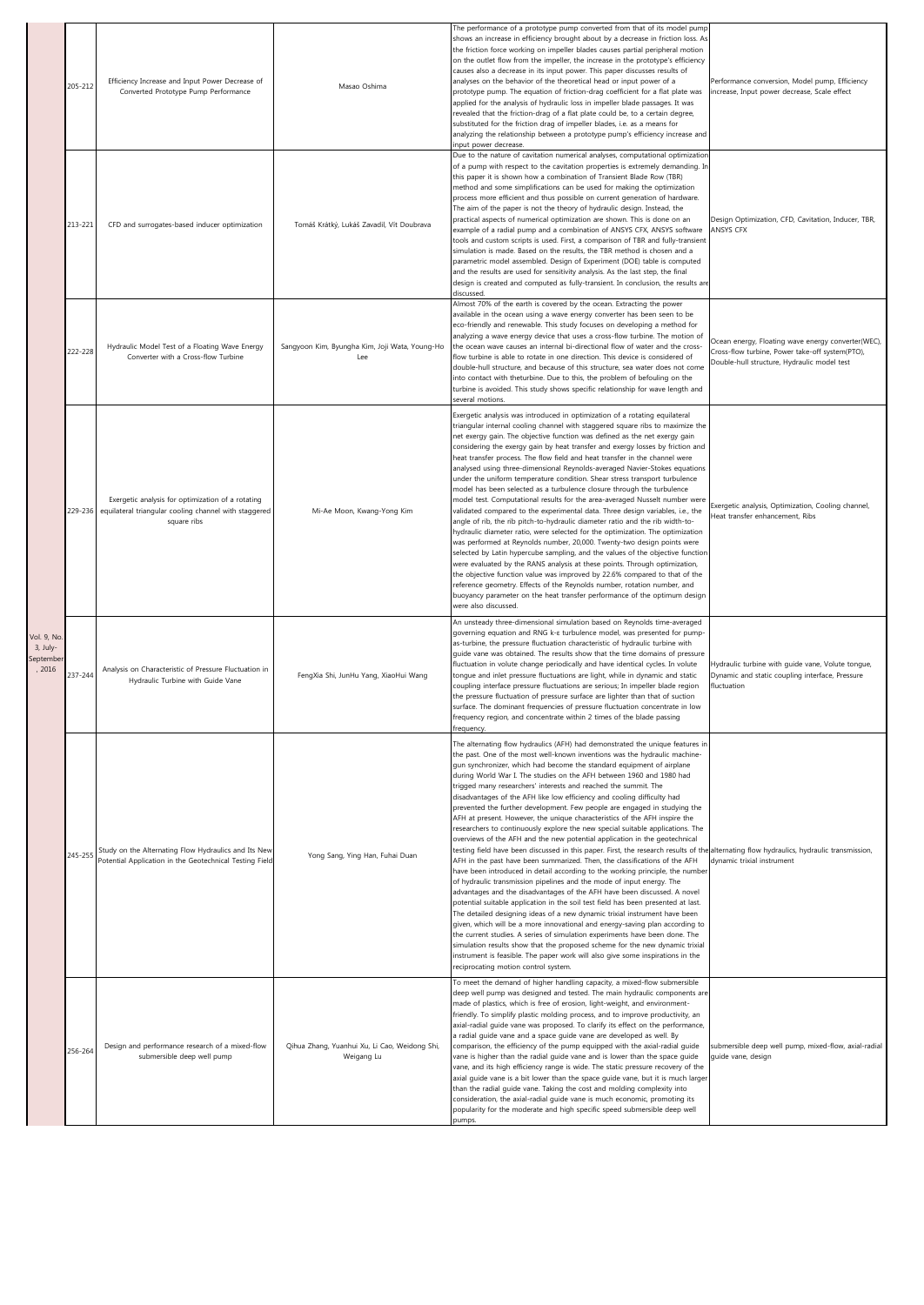|            | 265-276 | Energy Efficient Design of a Jet Pump by Ensemble of Afzal Husain, Arihant Sonawat, Sarath Mohan, Abdus<br>Surrogates and Evolutionary Approach | Samad                                                                                         | Energy systems working coherently in different conditions may not have a<br>specific design which can provide optimal performance. A system working for<br>a longer period at lower efficiency implies higher energy consumption. In this<br>effort, a methodology demonstrated by a jet pump design and optimization<br>via numerical modeling for fluid dynamics and implementation of an<br>evolutionary algorithm for the optimization shows a reduction in<br>computational costs. The jet pump inherently has a low efficiency because of<br>improper mixing of primary and secondary fluids, and multiple momentum<br>and energy transfer phenomena associated with it. The high fidelity solutions<br>were obtained through a validated numerical model to construct an<br>approximate function through surrogate analysis. Pareto-optimal solutions for<br>two objective functions, i.e., secondary fluid pressure head and primary fluid<br>pressure-drop, were generated through a multi-objective genetic algorithm.<br>For the jet pump geometry, a design space of several design variables was<br>discretized using the Latin hypercube sampling method for the optimization.<br>The performance analysis of the surrogate models shows that the combined<br>surrogates perform better than a single surrogate and the optimized jet pump<br>shows a higher performance. The approach can be implemented in other<br>energy systems to find a better design. | Ensemble of surrogates, Multi-objective optimization,<br>Pareto-optimal designs, Evolutionary computation,<br>Efficiency enhancement, Jet pump |
|------------|---------|-------------------------------------------------------------------------------------------------------------------------------------------------|-----------------------------------------------------------------------------------------------|-----------------------------------------------------------------------------------------------------------------------------------------------------------------------------------------------------------------------------------------------------------------------------------------------------------------------------------------------------------------------------------------------------------------------------------------------------------------------------------------------------------------------------------------------------------------------------------------------------------------------------------------------------------------------------------------------------------------------------------------------------------------------------------------------------------------------------------------------------------------------------------------------------------------------------------------------------------------------------------------------------------------------------------------------------------------------------------------------------------------------------------------------------------------------------------------------------------------------------------------------------------------------------------------------------------------------------------------------------------------------------------------------------------------------------------------------------------------------------|------------------------------------------------------------------------------------------------------------------------------------------------|
|            | 277-286 | Numerical Prediction of Inlet Recirculation in Pumps                                                                                            | Andrej Lipej, Duško Mitruševski                                                               | The development of heavy-duty process pumps, usually based on various<br>design criteria, depends on the pump's application. The most important criteria<br>are Q-H, efficiency and NPSH characteristics. Cavitation due to inlet<br>recirculation is not often one of the design criteria, although many problems<br>in pump operation appear because of inlet recirculation, when the operation<br>range is from 0.5-0.8 Qopt.<br>The present paper shows that steady state CFD analysis of inlet recirculation<br>can give quite good results for the design of new hydraulic shapes, which<br>have been developed to expand operating range and to minimize the harmful<br>influence of recirculation at part load. In this paper, the structures of inlet<br>recirculation are presented, as well as detailed shapes of vortices between the<br>blades for various operating regimes, axial velocity distribution at the impeller<br>inlet, the experimental results of NPSH and efficiency characteristics of an<br>existing and newly designed pump.                                                                                                                                                                                                                                                                                                                                                                                                                 | process pump, CFD, cavitation, flow recirculation                                                                                              |
|            | Page    | Title                                                                                                                                           | Author                                                                                        | Abstract                                                                                                                                                                                                                                                                                                                                                                                                                                                                                                                                                                                                                                                                                                                                                                                                                                                                                                                                                                                                                                                                                                                                                                                                                                                                                                                                                                                                                                                                    | Keywords                                                                                                                                       |
|            | 287-299 | Numerical Simulation of Erosive Wear on an Impact<br>Sprinkler Nozzle Using a Remeshing Algorithm                                               | Yuncheng Xu, Haijun Yan                                                                       | In China, agricultural irrigation water often contains a lot of suspended<br>sediment which may cause the nozzle wear. In this study, a new numerical<br>simulation combing the Discrete Phase Model and a remeshing algorithm was<br>conducted. The geometric boundary deformation caused by the erosion wear,<br>was considered. The weight loss of the nozzle, the node displacement and the<br>flow field were investigated and discussed. The timestep sensitivity analysis<br>showed that the timestep is very critical in the erosion modeling due to the<br>randomness and the discreteness of the erosion behavior. Based on the<br>simulation results, the major deformation of the boundary wall due to the<br>erosion was found at the corners between outlet portion and contraction<br>portion. Based on this remeshing algorithm, the simulated erosion weight loss<br>of the nozzle is 4.62% less compared with the case without boundary<br>deformation. The boundary deformation changes the pressure and velocity<br>distribution, and eventually changes the sediment distribution inside the<br>nozzle. The average turbulence kinetic energy at the outlet orifice is found to                                                                                                                                                                                                                                                                        | Remeshing algorithm, erosion wear, impact sprinkler<br>nozzle, CFD, discrete phase model                                                       |
|            | 300-306 | A Twin Impulse Turbine for Wave Energy Conversion<br>-The Performance under Unsteady Airflow-                                                   | M M Ashraful Alam, Hideki Sato, Manabu Takao,<br>Shinya Okuhara, Toshiaki Setoguchi           | decrease with the erosion time, which is believed to change the nozzle's spray<br>performance eventually.<br>A twin unidirectional impulse turbine for wave energy conversion has been<br>suggested in our previous study, and the performance under unsteady flow<br>has been investigated by quasi-steady analysis. In the present study, the<br>performance of twin impulse turbine under unsteady flow condition has been<br>investigated by unsteady analysis of Computational fluid dynamics. As a result<br>the mean efficiency of twin unidirectional impulse turbine under unsteady flow<br>is lower than the maximum efficiency of unidirectional impulse turbine.<br>Moreover, it is verified that airflow goes backward in the reverse turbine in low<br>flow rates.<br>The present study reported of the use of special shaped blade to reduce the                                                                                                                                                                                                                                                                                                                                                                                                                                                                                                                                                                                                             | CFD, Fluid machinery, Oscillating water column, Twin-<br>impulse turbine, Wave energy conversion                                               |
|            | 307-312 | Wells Turbine for Wave Energy Conversion - Effect of<br>Trailing Edge Shape-                                                                    | Katsuya Takasaki, Tomohiro Tsunematsu, Manabu<br>Takao, M M Ashraful Alam, Toshiaki Setoguchi | difference in pressure across the Wells turbine for wave energy conversion. The<br>blade profile was composed of NACA0020 airfoils and trailing edge was<br>notched like chevron. Experiments were performed investigating the influence<br>of trailing edge shape on the turbine performance. Four notch depths were<br>used to investigate the effect of depth of cut on the turbine performance. As<br>results, by placing a notch-cut at the trailing edge of the blade, it was possible<br>to reduce the pressure difference across the turbine without lowering the<br>efficiency. In addition, the pressure difference substantially reduced at a<br>constant rate with the increase of the cut ratio.                                                                                                                                                                                                                                                                                                                                                                                                                                                                                                                                                                                                                                                                                                                                                               | Chevron, Fluid machinery, Oscillating water column,<br>Wave energy conversion, Wells turbine                                                   |
|            | 313-324 | Centrifugal Impeller Blade Shape Optimization<br>Through Numerical Modeling                                                                     | Sayed Ahmed Imran Bellary, Abdus Samad                                                        | Surrogate model based shape optimization methodology to enhance<br>performance of a centrifugal pump has been implemented in this work. Design<br>variables, such as blade number and blade angles defining the pump impeller<br>blade shape were selected and a three-level full factorial design approach was<br>used for efficiency enhancement. A threedimensional simulation using<br>Reynolds-averaged Navier Stokes (RANS) equations for the performance<br>analysis was carried out after designing the geometries of the impellers at the<br>design points. Standard k-& turbulence model was used for steady<br>incompressible flow simulations. The optimized impeller incurred lower losses<br>by shifting the trailing edge towards the impeller pressure side. It is observed<br>that the surrogates are problem dependent and most accurate surrogate does<br>not deliver the best design always.                                                                                                                                                                                                                                                                                                                                                                                                                                                                                                                                                            | Centrifugal impeller, Optimal design, Blade number,<br>Blade angles, Multiple Surrogate models, Hydraulic<br>efficiency                        |
|            | 325-331 | Free Surface Vortex in a Rotating Barrel with Rods of   Zhang Xiaoyue, Zhang Min, Chen Wanyu, Yang Fan<br>Different Heights                     | Guo Xueyan                                                                                    | A bathtub vortex above the outlet of a rotating barrel is simulated. By<br>analyzing the Ekman layer theory, it can be found that the main flow<br>circulation is inversely proportional to the thickness of Ekman layer. The thicker<br>the Ekman boundary layer, the weaker the rotational strength and the shorter bathtub vortex, Ekman layer, tangential velocity, air<br>of the length of gas core is. According to this law, models of barriers with rods core, circulation<br>of different heights are established. The reduction of air-core length in this air<br>entrainment vortex and weakening the strength of rotation field were<br>achieved.                                                                                                                                                                                                                                                                                                                                                                                                                                                                                                                                                                                                                                                                                                                                                                                                               |                                                                                                                                                |
| Vol. 9, No |         | Experimental study on the performance of a<br>332-337 turbocompound diesel engine with variable geometry<br>turbocharger                        | Yong Yin, Zhengbai Liu, Weilin Zhuge, Rongchao<br>Zhao, Yanting Zhao, Zhen Chen, Jiao Mi      | Turbocompounding is a key technology to satisfy the future requirements of<br>diesel engine's fuel economy and emission reduction. A turbocompound diesel<br>engine was developed based on a conventional 11-Liter heavy-duty diesel<br>engine. The turbocompound system includes a power turbine, which is<br>installed downstream of a Variable Geometry Turbocharger (VGT) turbine. The<br>impacts of the VGT rack position on the turbocompound engine performance<br>were studied. An optimal VGT control strategy was determined. Experimental<br>results show that the turbocompound engine using the optimal VGT control<br>strategy achieves better performance than the original engine under all full<br>load operation conditions. The averaged and maximum reductions of the<br>brake specific fuel consumption (BSFC) are 3% and 8% respectively.                                                                                                                                                                                                                                                                                                                                                                                                                                                                                                                                                                                                             | Diesel engine, Turbocompounding, Variable Geometry<br>Turbocharger (VGT), Fuel economy                                                         |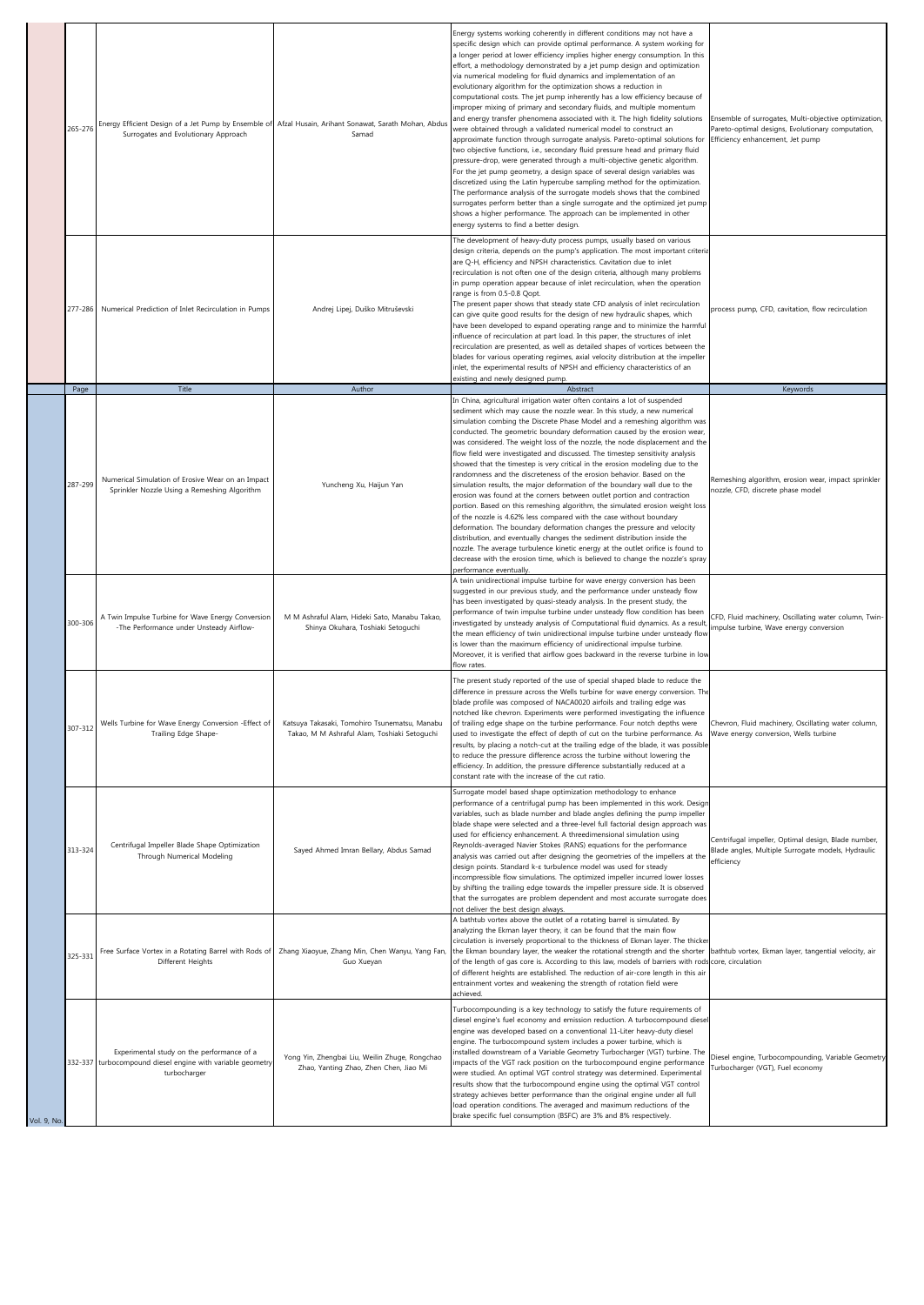| $\overline{4}$<br>October<br>December<br>2016 | 338-353  | A Comparison of Surge Behaviors in Multi-Stage and<br>Single-Stage Axial Flow Compressors                                    | Nobuyuki Yamaguchi                                                                                       | nation on the surge behaviors and stall stagnation boundaries for a nine-stage axial flor<br>compressor are summarized on the basis of analytical data in comparison with those for a<br>single-stage one, with attention to the pressure ratio effect. The general trends of the surge<br>loop behaviors of the pressure-mass flow are similar for both compressors including the fact<br>that the subharmonic surges tend to appear very near the stall stagnation boundaries.<br>With respect to the nine-stage compressor, however, the mild loops in the subharmonic surges<br>tend to be very small in size relative to the deep loops, and at the same time, insufficient<br>surge recovery phenomenon, which is a kind of subharmonic surge, appears also far from the<br>stagnation boundary for relatively short delivery flow-paths. The latter is found to be a rear-<br>stage surge caused by unstalling and re-stalling of the rear stages with the front-stages kept in<br>stall in the stalled condition of the whole compressor, which situation is caused by stage-wise<br>nismatching in the bottom pressure levels of the in-stall multi-stage compressor<br>The fundamental information on the stall stagnation boundaries is given by a group of<br>ormalized geometrical parameters including relative delivery flow-path length, relative suction<br>flow-path length, and sectional area-pressure ratio, and by another group of normalized<br>frequency parameters including relative surge frequencies, modified reduced resonance<br>frequencies, and modified reduced surge frequencies. Respective groups of the normalized<br>parameters show very similar tendency of behaviors for the nine-stage compressor and the<br>single-stage compressor. | Fluid Machine, Axial Flow Compressor, Surge,<br>Analytical Simulation, Frequency, Fluid Dynamics                                                |
|-----------------------------------------------|----------|------------------------------------------------------------------------------------------------------------------------------|----------------------------------------------------------------------------------------------------------|-----------------------------------------------------------------------------------------------------------------------------------------------------------------------------------------------------------------------------------------------------------------------------------------------------------------------------------------------------------------------------------------------------------------------------------------------------------------------------------------------------------------------------------------------------------------------------------------------------------------------------------------------------------------------------------------------------------------------------------------------------------------------------------------------------------------------------------------------------------------------------------------------------------------------------------------------------------------------------------------------------------------------------------------------------------------------------------------------------------------------------------------------------------------------------------------------------------------------------------------------------------------------------------------------------------------------------------------------------------------------------------------------------------------------------------------------------------------------------------------------------------------------------------------------------------------------------------------------------------------------------------------------------------------------------------------------------------------------------------------------------------------------------------|-------------------------------------------------------------------------------------------------------------------------------------------------|
|                                               | 354-361  | Performance Study of Thrust Control Unit with the<br>Various Geometric Shapes                                                | Kyoung-Ryun Kim, Jong-Ho Park                                                                            | This study aims to identify aerodynamic characteristics of the ramp tab, a<br>mechanical deflector, by conducting a non-combustive experiment using<br>compressed air and supersonic flow test equipment. With the ramp tabs<br>installed symmetrically and asymmetrically on the outlet of the supersonic<br>nozzle, the structure of the flow field, the thrust spoilage, the thrust deviation<br>angle, and the lift/drag coefficients were derived and analyzed. The results<br>show that the asymmetrically-installed ramp tabs are advantageous relative to<br>the symmetrically-installed tabs in terms of the performance of thrust vector<br>control, thrust deviation angle, and lift coefficient.                                                                                                                                                                                                                                                                                                                                                                                                                                                                                                                                                                                                                                                                                                                                                                                                                                                                                                                                                                                                                                                                      | Mechanical deflector, Drag coefficients, Flow field,<br>Pressure distribution, Fluid flow characteristics                                       |
|                                               | 362-369  | Optimal Design of Two-Dimensional Cascade with<br>Shock-Free Inflow Criterion                                                | Abdul Muis, Priyono Sutikno, Aryadi Soewono, Firmar<br>Hartono                                           | The shock-free inflow criterion applied in the development of two-dimensional<br>cascade for turbomachinery design. The developed cascade analysis with<br>potential flow calculation through a panel method has been used to<br>determine the shock-free inflow condition. The combination between cascade<br>analysis and PSO (particle swarm optimization) algorithm provides an<br>opportunity to develop a diagram of a two-dimensional parameter cascade at<br>various airfoil shapes. Analytical equations have been derived from the<br>diagram that will facilitate the turbomachinery designer in applying the shock-<br>free inflow criterion on their developed cascade. This method has been used<br>to develop the very low head axial hydraulic turbine and provides excellent<br>results of numerical and actual prototype performances.                                                                                                                                                                                                                                                                                                                                                                                                                                                                                                                                                                                                                                                                                                                                                                                                                                                                                                                          | Shock-free inflow, cascade, particle swarm<br>optimization, surface vorticity, panel method                                                     |
|                                               | 370-381  | Optimization of a Single-Channel Pump Impeller for<br>Wastewater Treatment                                                   | Joon-Hyung Kim, Bo-Min Cho, Youn-Sung Kim,<br>Young-Seok Choi, Kwang-Yong Kim, Jin-Hyuk Kim,<br>Yong Cho | As a single-channel pump is used for wastewater treatment, this particular<br>pump type can prevent performance reduction or damage caused by foreign<br>substances. However, the design methods for single-channel pumps are<br>different and more difficult than those for general pumps. In this study, a<br>design optimization method to improve the hydrodynamic performance of a<br>single-channel pump impeller is implemented. Numerical analysis was carried<br>out by solving three-dimensional steady-state incompressible Reynolds-<br>averaged Navier-Stokes equations using the shear stress transport turbulence<br>model. As a state-of-the-art impeller design method, two design variables<br>related to controlling the internal cross-sectional flow area of a single-channel<br>pump impeller were selected for optimization. Efficiency was used as the<br>objective function and was numerically assessed at twelve design points<br>selected by Latin hypercube sampling in the design space. An optimization<br>process based on a radial basis neural network model was conducted<br>systematically, and the performance of the optimum model was finally<br>evaluated through an experimental test. Consequently, the optimum model<br>showed improved performance compared with the base model, and the<br>unstable flow components previously observed in the base model were<br>suppressed remarkably well.                                                                                                                                                                                                                                                                                                                                        | Single-channel pump, Wastewater treatment, Design<br>optimization, Computational Fluid Dynamics, Cross-<br>sectional area control, Bezier curve |
|                                               | 382-393  | Numerical Investigation of CuO-Water Nanofluid Flow<br>and Heat Transfer across a Heated Square Cylinder                     | Lotfi Bouazizi, Saïd Turki                                                                               | Flow over a bluff body is an attractive research field in thermal engineering. In<br>the present study, laminar flow over a confined heated square cylinder using<br>CuO-Water nanofluid is considered. Unsteady two-dimensional Navier-Stokes<br>and energy equations are solved numerically using finite volume method<br>(FVM). Recent correlations for the thermal conductivity and viscosity of<br>nanofluids, which are function of nanoparticle volume fraction, temperature<br>and nanoparticle diameter, have been employed. The results of numerical<br>solution are obtained for Richardson number, nanoparticle volume fractions<br>and nanoparticle diameters ranges of 0-1, 1-5% and 30-100 nm respectively<br>for a fixed Reynolds number of Re = 150. At a given volume concentration,<br>the investigations reveal that the decreasing in size of nanoparticles produces<br>an increase in heat transfer rates from the square cylinder and a decrease in<br>amplitude of the lift coefficient. Also, the increment of Nusselt number is more<br>pronounced at higher concentrations and higher Richardson numbers.                                                                                                                                                                                                                                                                                                                                                                                                                                                                                                                                                                                                                                              | CuO-Water nanofluid, heated square cylinder,<br>thermophysical properties, buoyancy force, heat<br>ransfer enhancement                          |
|                                               | Page     | Title                                                                                                                        | Author                                                                                                   | Abstract<br>Bifurcation refers to wye division of penstock to divide the flow symmetrically<br>or unsymmetrically into two units of turbine for maintaining economical,                                                                                                                                                                                                                                                                                                                                                                                                                                                                                                                                                                                                                                                                                                                                                                                                                                                                                                                                                                                                                                                                                                                                                                                                                                                                                                                                                                                                                                                                                                                                                                                                           | Keywords                                                                                                                                        |
|                                               | $1 - 8$  | Computational Design of Bifurcation: A Case Study of<br>Darundi Khola Hydropower Project                                     | Ravi Koirala, Sailesh Chitrakar, Hari Prasad Neopane,<br>Balendra Chhetri, Bhola Thapa                   | technical and geological substrates.<br>Particularly, water shows irrelevant behavior when there is a sudden change in<br>flow direction, which results into the transition of the static and dynamic<br>behavior of the flow. Hence, special care and design considerations are<br>required both hydraulically and structurally. The transition induced losses and<br>extra stresses are major features to be examined.<br>The research on design and analysis of bifurcation is one of the oldest topics<br>related to R&D of hydro-mechanical components for hydropower plants. As<br>far as the earlier approaches are concerned, the hydraulic designs were<br>performed based on graphical data sheet, head loss considerations and the<br>mechanical analysis through simplified beam approach.<br>In this paper, the multi prospect approach for design of Bifurcation,<br>incorporating the modern day's tools and technology is identified. The<br>hydraulic design of bifurcation is a major function of dynamic characteristics of<br>the flow, which is performed with CFD analysis for minimum losses and better<br>hydraulic performances. Additionally, for the mechanical design, a simplified<br>conventional design method as pre-estimation and Finite Element Method for<br>a relevant result projections were used.                                                                                                                                                                                                                                                                                                                                                                                                                                         | Vertical Axis Wind Turbine, Duct Flow Power<br>Generation, Wind Energy, Butterfly Wind Turbine,<br>Computational Fluid Dynamics                 |
|                                               | $9 - 18$ | Employing rotating vaneless diffuser to enhance the<br>performance of plenum fan                                             | Hua-Shu Dou, Lin Wu, Yikun Wei, Yongning Chen,<br>Wenbin Cao, Cunlie Ying                                | Numerical simulation is carried out for flow characteristics in a plenum fan and<br>the influence of the diameter ratio of the rotating vaneless diffuser on the<br>performance of plenum fan is analyzed. The diameter ratio of the rotating<br>vaneless diffuser employed is from 1.03 to 1.3. The research results show that<br>the rotating vaneless diffuser is able to enhance the performance of plenum<br>fan. It is found that there is significant improvement in static pressure and<br>efficiency at the diameter ratio of 1.05 at high flow coefficients, while the<br>optimal diameter ratio is 1.2 at rated and low flow coefficient.                                                                                                                                                                                                                                                                                                                                                                                                                                                                                                                                                                                                                                                                                                                                                                                                                                                                                                                                                                                                                                                                                                                              | Plenum fan, rotating vaneless diffuser, static pressure,<br>efficiency                                                                          |
|                                               | 19-29    | Experimental and Numerical Studies on the Possibility<br>of Duct Flow Low-power Generation Using a Butterfly<br>Wind Turbine | Yutaka Hara, Shohei Kogo, Katsuhiro Takagaki,<br>Makoto Kawanishi, Takahiro Sumi, Shigeo Yoshida         | An objective of this study is to demonstrate the validity of using a small wind<br>turbine to recover the fluid energy flowing out of an exhaust duct for the<br>generation of power. In these experiments, a butterfly wind turbine of a<br>vertical axis type (D = 0.4 m) is used. The output performance is measured at<br>various locations relative to the exit of a small wind tunnel ( $W = 0.65$ m),<br>representing the performance expected in an exhaust duct flow. Two-<br>dimensional numerical analysis qualitatively agrees with the experimental<br>results for the wind turbine power coefficient and rate of energy recovery.<br>When the turbine is far from the duct exit (more than 2.5 D), an energy<br>recovery rate of approximately 1.3% is obtained.                                                                                                                                                                                                                                                                                                                                                                                                                                                                                                                                                                                                                                                                                                                                                                                                                                                                                                                                                                                                    | Vertical Axis Wind Turbine, Duct Flow Power<br>Generation, Wind Energy, Butterfly Wind Turbine,<br>Computational Fluid Dynamics                 |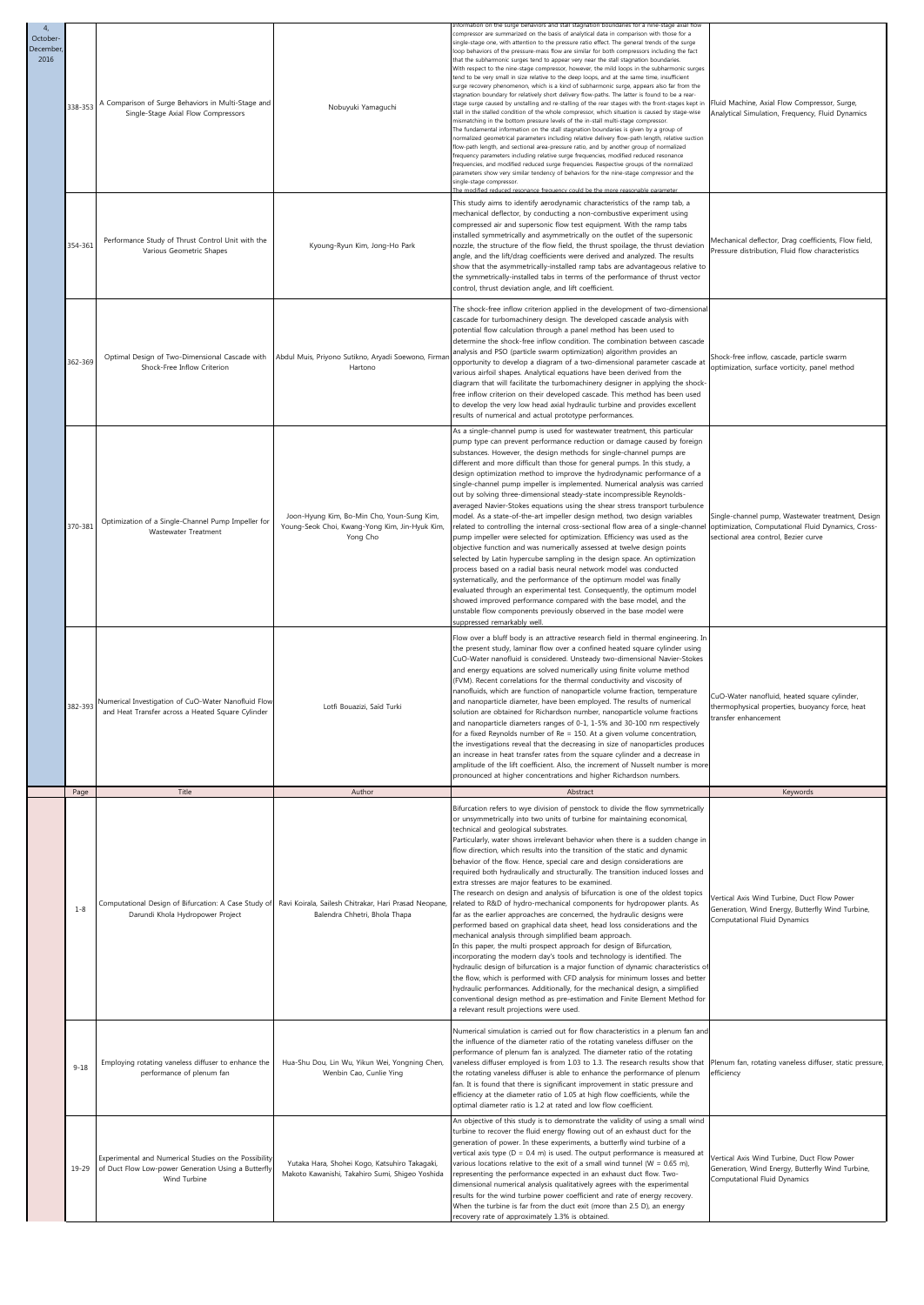|                                                  | $30 - 39$ | Effects of Volute Throat Enlargement and Fluid<br>Viscosity on the Performance of an Over Hung<br>Centrifugal Pump            | Davood Khoeini, Alireza Riasi, Ali Shahmoradi                                                      | In the current study, identifying regimes and behaviors of the various<br>viscous fluids in a typical horizontal singlestage centrifugal pump and<br>improving its performance by enhancing volute throat area have been<br>surveyed numerically and experimentally. Indeed the initial pump had<br>insufficient head at BEP (Best Efficient Point) in relevant applications. In<br>order to solve this problem, the method of increasing the volute throat<br>area on the prototype was used in steps and eventually the increased<br>head values have been achieved. Then modified centrifugal pump, that<br>has been constructed based on the modified control volume from<br>numerical results, has been tested thoroughly. The maximum head and<br>efficiency discrepancy between numerical and experimental results in<br>BEP were 1.4 and 2.6% respectively. The effects of viscous fluids, from 1<br>cSt to 500 cSt, on the performance curves of centrifugal pump have<br>been investigated as well and results showed that viscous fluids has<br>significant effect on them. Indeed the highest head and efficiency in the<br>same conditions at BEP has been obtained in viscosity 1 cst which was<br>by 19.2% and 44% greater than the viscosity 500 cSt. It is also found<br>that the highest viscous fluid had the highest energy consumption as<br>the absorbed power of highest viscous fluid, 500 cSt, increased up to<br>approximately 55% above the lowest viscous fluid, 1 cSt, values.                                                                                                                                                                                                                                                                                                                                                                                                                                                                                                                                                                                                                                                                                                                                                                                                                                                                                                                                                                              | Centrifugal pump, Numerical and Experimental Study,<br>Performance curve, Volute Throat Area, Increased<br>Head, Viscosity Effects |
|--------------------------------------------------|-----------|-------------------------------------------------------------------------------------------------------------------------------|----------------------------------------------------------------------------------------------------|------------------------------------------------------------------------------------------------------------------------------------------------------------------------------------------------------------------------------------------------------------------------------------------------------------------------------------------------------------------------------------------------------------------------------------------------------------------------------------------------------------------------------------------------------------------------------------------------------------------------------------------------------------------------------------------------------------------------------------------------------------------------------------------------------------------------------------------------------------------------------------------------------------------------------------------------------------------------------------------------------------------------------------------------------------------------------------------------------------------------------------------------------------------------------------------------------------------------------------------------------------------------------------------------------------------------------------------------------------------------------------------------------------------------------------------------------------------------------------------------------------------------------------------------------------------------------------------------------------------------------------------------------------------------------------------------------------------------------------------------------------------------------------------------------------------------------------------------------------------------------------------------------------------------------------------------------------------------------------------------------------------------------------------------------------------------------------------------------------------------------------------------------------------------------------------------------------------------------------------------------------------------------------------------------------------------------------------------------------------------------------------------------------------------------------------------------------------------------------------|------------------------------------------------------------------------------------------------------------------------------------|
| Vol. 10,<br>No. 1,<br>January-<br>March,<br>2017 | $40 - 46$ | Development of Life Test Equipment with Real Time<br>Monitoring System for Butterfly Valves                                   | Gi-Chun Lee, Byung-Oh Choi, Young-Bum Lee, Jong-<br>Won Park, Tae-Yeon Nam, Keun-Won Song          | Small valves including ball valves, gate valves and butterfly valves have been adopted in the<br>fields of steam power generation, petrochemical industry, carriers, and oil tankers. Butterfly<br>valves have normally been applied to fields where in narrow places installing the existing<br>valves such as gate valves and ball valves have proven difficult due to the surrounding area<br>and the heavier of these valves. Butterfly valves are used to control the mass flow of the<br>piping system under low pressure by rotating the circular disk installed inside. The butterfly<br>valve is benefitted by having simpler structure in which the flow is controlled by rotating the<br>disc circular plate along the center axis, whereas the weight of the valve is light compared to<br>the gate valve and ball valve above-mentioned, as there is no additional bracket supporting<br>the valve body. The manufacturing company needs to acquire the performance and life test<br>equipment, in the case of adopting the improving factors to detect leakage and damage on<br>the seat of the valve disc. However, small companies, which are manufacturing the industrial<br>ralves, normally sell their products without the life test, which is the reliability test and<br>environment test, because of financial and manpower problems. Furthermore, the failure mode<br>analysis of the products failed in the field is likewise problematic as there is no system<br>collecting the failure data on sites for analyzing the failures of valves. The analyzing and<br>researching process is not arranged systematically because of the financial problem. Therefore<br>this study firstly tried to obtain information about the failure data from the sites, analyzed the<br>failure mode based on the field data collected from the customers, and then obtained field<br>data using measuring equipment. Secondly, we designed and manufactured the performance<br>and life test equipment which also have the real time monitoring system with the naked eye<br>for the butterfly valves. The concept of this equipment can also be adopted by other valves,<br>such as the ball valve, gate valve, and various others. It can be applied to variously sized<br>valves, ranging from 25 mm to large sized valves exceeding 3000 mm. Finally, this study carries<br>out the life test with square wave pressure, using performance and life test equipment. The | Butterfly valve, Life test, Real time monitoring system,<br>Rated pressure, Leakage, Valve seat, Disc                              |
|                                                  | $47 - 53$ | Thrust Characteristics and Nozzle Role of Water Jet<br>Propulsion                                                             | Yongyan Ni, Weimin Liu, Zhanhao Shen, Xiwei Pan                                                    | Surface pressure integration and momentum method were respectively<br>performed to evaluate the impeller thrust and the system thrust of a contra-<br>rotating axial flow water jet propulsion, and an interesting phenomenon so-<br>called thrust paradox was revealed. To explain the paradox, the impeller thrust<br>and the system thrust were physically and theoretically analyzed, the results<br>show that the impeller thrust is head involved and is determined by the<br>hydraulic parameters upstream and downstream the impeller, while the<br>momentum method depicted by a classic equation is valid simply under the<br>best efficiency point. Consequently, the role of a water jet propulsion nozzle<br>was deduced that the nozzle is mainly to limit the flow rate that crosses the<br>impeller and to assure the system working under the best efficiency condition<br>apart from its ability to produce momentum difference. Related mathematical<br>formula expressed the nozzle diameter is the dominant variable used to<br>calculate the working condition of the water jet propulsion. Therefore the<br>nozzle diameter can be steadily estimated by the former expression. The<br>system thrust scaling characteristics under various speeds were displayed lastly                                                                                                                                                                                                                                                                                                                                                                                                                                                                                                                                                                                                                                                                                                                                                                                                                                                                                                                                                                                                                                                                                                                                                                                           | Water jet propulsion, Thrust paradox, Pump system,<br>Nozzle                                                                       |
|                                                  | $54 - 62$ | Performance Analysis of a Combined Blade Savonius   Arifin Sanusi, Sudjito Soeparman, Slamet Wahyudi,<br><b>Wind Turbines</b> | Lilis Yuliati                                                                                      | The Savonius wind turbine has a lower performance than other types of wind<br>turbines which may attract more study focus on this turbine. This study aimed<br>to improve wind turbine performance by combining a conventional blade with<br>an elliptical blade into a combined blade rotor. The analysis was performed on<br>three blade models in computational fluid dynamics (CFD) using ANSYS_Fluent<br>Release 14.5. Then the results were verified experimentally using an open wind Savonius turbine, combined blade, performance, CFD<br>tunnel system. The results of the numerical simulation were similar to the<br>experimental and showed that the combined blade rotor has better dragging<br>flow and overlap flow than the conventional and elliptical blade. Experimental<br>verification showed that the combined blade was to increase the maximum<br>coefficient of power (Cpmax.) by 11% of the conventional blade and to 5.5%<br>of the elliptical blade.                                                                                                                                                                                                                                                                                                                                                                                                                                                                                                                                                                                                                                                                                                                                                                                                                                                                                                                                                                                                                                                                                                                                                                                                                                                                                                                                                                                                                                                                                                        | experimental                                                                                                                       |
|                                                  | 63-75     | A Design Method for Cascades Consisting of Circular<br>Arc Blades with Constant Thickness                                     | Tao Bian, Qianpeng Han, Martin Böhle                                                               | Many axial fans have circular arc blades with constant thickness. It is still a<br>challenging task to calculate their performance, i.e. to predict how large their<br>pressure rise and pressure losses are. For this task a need for cascade data<br>exists. Therefore, the designer needs a method which works quickly for design<br>purposes. In the present contribution a design method for such cascades<br>consisting of circular arc blades with constant thickness is described. It is<br>based on a singularity method which is combined with a CFD-data-based flow Cascade, Circular Arc Blades, CFD-data-based, loss<br>loss model. The flow loss model uses CFD-data to predict the total pressure<br>losses. An interpolation method for the CFD-data are applied and described in<br>detail. Data of measurements are used to validate the CFD-data and<br>parameter variations are conducted. The parameter variations include the<br>variation of the camber angle, pitch chord ratio and the Reynolds number.<br>Additionally, flow patterns of two dimensional cascades consisting of circular<br>arc blades with constant thickness are shown.                                                                                                                                                                                                                                                                                                                                                                                                                                                                                                                                                                                                                                                                                                                                                                                                                                                                                                                                                                                                                                                                                                                                                                                                                                                                                                                      | model                                                                                                                              |
|                                                  | 76-85     | Effect of deflected inflow on flows in a strongly-<br>curved 90 degree elbow                                                  | Yukiharu Iwamoto, Ryo Kusuzaki, Motosuke Sogo,<br>Kazunori Yasuda, Hidemasa Yamano, Masaaki Tanaka | Wall pressure measurements and flow visualization were conducted for a 90<br>degree elbow with an axis curvature radius the same as its inner diameter (125<br>mm). Reynolds numbers 320,000 and 500,000, based on the inner diameter<br>and bulk velocity, were examined. A deflected inflow, having an almost<br>constant velocity slope and a faster velocity at the inside, was introduced.<br>Ensemble averaged pressure distributions showed that no difference of<br>normalized pressure could be found in both the Reynolds number cases.<br>Power spectral density functions of pressures exhibited that the fluctuation<br>having the Strouhal number (based on the inner diameter and bulk velocity)<br>of 0.6 existed in the downstream region of the elbow, which was 0.1 larger<br>than that of the uniform inflow case [1]. Results of numerical calculations<br>qualitatively coincided with the experimental ones.                                                                                                                                                                                                                                                                                                                                                                                                                                                                                                                                                                                                                                                                                                                                                                                                                                                                                                                                                                                                                                                                                                                                                                                                                                                                                                                                                                                                                                                                                                                                                      | 90 degree elbow, deflected inflow, pressure<br>measurements, power spectral density functions, flow<br>visualization               |
|                                                  | 86-98     | Numerical Simulation on the Performance of Axial<br>Vane Type Gas-Liquid Separator with Different Guide<br>Vane Structure     | Yang Fan, Liu Ailan, Guo Xueyan                                                                    | In order to obtain high efficiency and low resistance droplet separation<br>apparatus, axial vane type gas-liquid separators with different guide vanes<br>were designed, and the RNG k-& model as well as discrete phase model (DPM)<br>were used to investigate the flow pattern inside the separators. It was shown<br>that the tangential velocity distribution under different guide vanes have<br>Rankine vortex characteristics, pressure distribution exhibits a high similarity<br>which value becomes big as the increase of the blade outlet angle and the<br>decrease of the guide vane numbers. The increase of the guide vane numbers<br>and the decrease of the blade outlet angle could make separation improve<br>significantly. The separation efficiency is almost 100% when the droplet<br>diameter is bigger than 40um.                                                                                                                                                                                                                                                                                                                                                                                                                                                                                                                                                                                                                                                                                                                                                                                                                                                                                                                                                                                                                                                                                                                                                                                                                                                                                                                                                                                                                                                                                                                                                                                                                                             | axial vane type gas-liquid separator, numerical<br>simulation, guide vane, separation efficiency                                   |
|                                                  | Page      | Title                                                                                                                         | Author                                                                                             | Abstract                                                                                                                                                                                                                                                                                                                                                                                                                                                                                                                                                                                                                                                                                                                                                                                                                                                                                                                                                                                                                                                                                                                                                                                                                                                                                                                                                                                                                                                                                                                                                                                                                                                                                                                                                                                                                                                                                                                                                                                                                                                                                                                                                                                                                                                                                                                                                                                                                                                                                 | Keywords                                                                                                                           |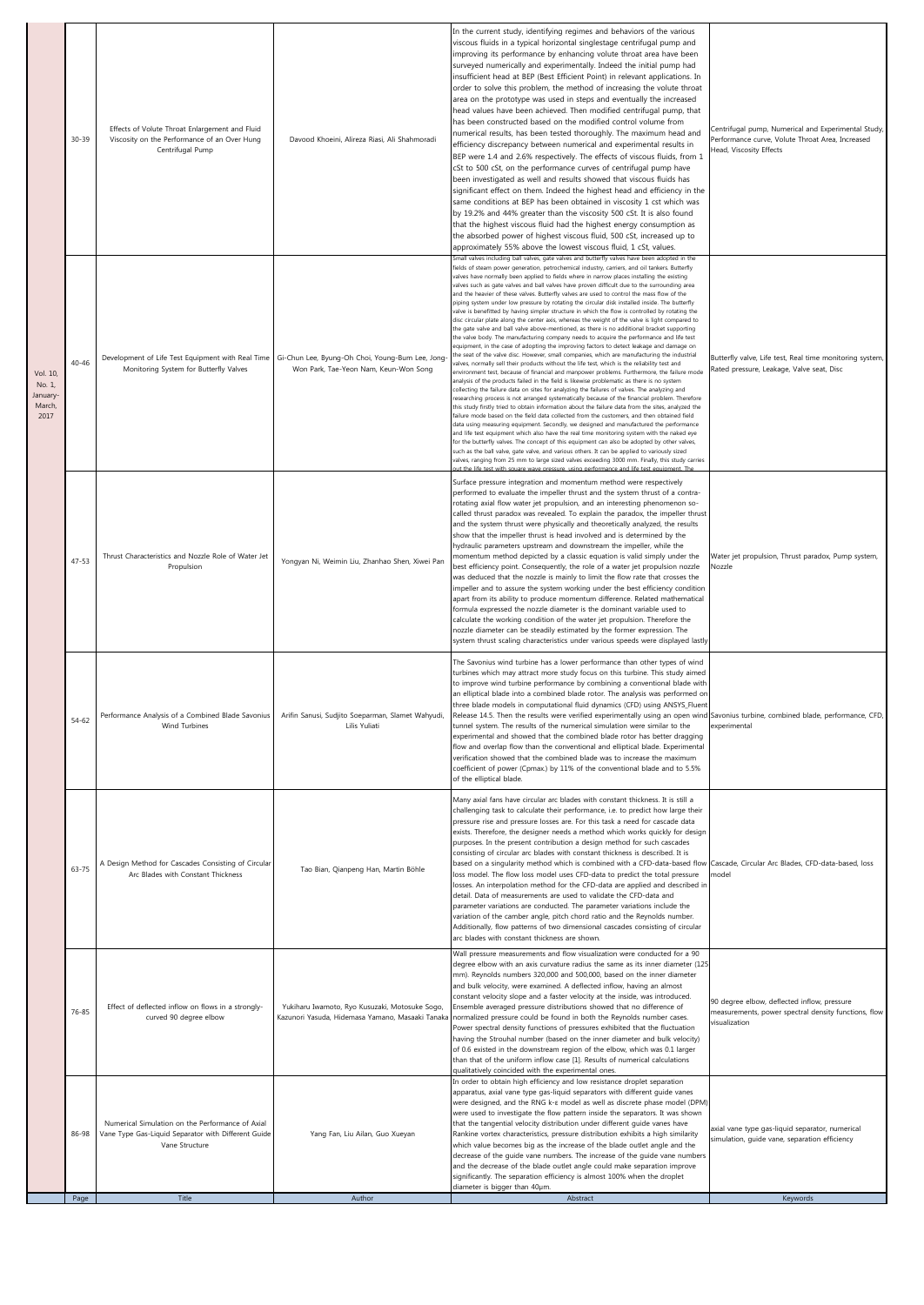|                                          | 99-118  | An Outlook on Rotordynamic Pump Theory<br>Development                                                | Yongyan Ni, Zhongyong Pan                                                           | ECHO progress was defined to depict the rotordynamic pump theory<br>development. Experience (E) era for pumps lasted nearly one and a half<br>hundred years before the Industrial Revolution due to the low rotation speed<br>of motor and undeveloped manufacture ability. Classic (C) theory referring to<br>quasi-static performance as well as the items those were not able to be<br>steadily resolved under the level were briefly and sophisticated outlined. Since<br>1962, flow instabilities and the dynamic responses had come into main<br>attention with the development of the modern technologies such as ballistic<br>missile, rocket and space shuttle main engine, and were finally heuristically (H)<br>elucidated by talented scholars and researchers. Recently, new applications for<br>the pumps open (O) to the surrounding fluid and diversity of the medium<br>such as multiphase flow need more studies and some examples were briefly<br>introduced to display the potential problems lastly.                                                                                                                                                                                                                                                                                                                                                                                                                                                                                                                                                                                                                                                                                                                                                                                                                                                                                                                                                                                                                                                                                   | rotordynamic pump, ECHO progress, quasi-static, flow<br>instabilities, multiphase flow                  |
|------------------------------------------|---------|------------------------------------------------------------------------------------------------------|-------------------------------------------------------------------------------------|-------------------------------------------------------------------------------------------------------------------------------------------------------------------------------------------------------------------------------------------------------------------------------------------------------------------------------------------------------------------------------------------------------------------------------------------------------------------------------------------------------------------------------------------------------------------------------------------------------------------------------------------------------------------------------------------------------------------------------------------------------------------------------------------------------------------------------------------------------------------------------------------------------------------------------------------------------------------------------------------------------------------------------------------------------------------------------------------------------------------------------------------------------------------------------------------------------------------------------------------------------------------------------------------------------------------------------------------------------------------------------------------------------------------------------------------------------------------------------------------------------------------------------------------------------------------------------------------------------------------------------------------------------------------------------------------------------------------------------------------------------------------------------------------------------------------------------------------------------------------------------------------------------------------------------------------------------------------------------------------------------------------------------------------------------------------------------------------------------------|---------------------------------------------------------------------------------------------------------|
|                                          | 119-137 | A Study on the Fundamental Cause of Stall<br>Stagnation Phenomena in Surges in Compressor<br>Systems | Nobuyuki Yamaguchi                                                                  | Although the stall stagnation phenomena have often been experienced in site and also<br>analytically in numerical experiments in surges in systems of compressors and flow<br>paths, the fundamental causes have not been identified yet. In order to clarify the<br>situations, behaviours of infinitesimal disturbance waves superposed on a main flow<br>were studied in a simplified one-dimensional flow model. A ratio of the amplifying rate<br>of the system instability to the characteristic slope of the compressor element was<br>surveyed as the instability enhancement factor. Numerical calculations have shown the<br>following tendency of the factor. In the situation where both the sectional area ratio<br>and the length ratio of the delivery flow-path to the suction duct are sufficiently large,<br>the enhancement factors are greater in magnitude, which means occurrence of<br>ordinary deep surges. However, in the situation where the area ratio and/or the length<br>ratio is relatively smaller, the enhancement factor tends to lessen significantly, which<br>situation tends to suppress deep surges for the same value of the characteristic slope.<br>It could result in the stall stagnation condition. In the domain of area ratio vs. length<br>ratio of the delivery duct to the suction duct, contour-lines of the enhancement factor<br>behave qualitatively similar to those of the stall stagnation boundaries of a fan<br>analytically obtained, suggesting that a certain range of the enhancement factor values<br>could specify the stagnation occurrence. The significant decreases in the factors are<br>observed to accompany appearances of phase lags and travelling waves in the wave<br>motions, which macroscopically suggests breaking down of the complete surge actions<br>of filling and emptying of the air in the delivery duct. The strength of the action is<br>deeply related with acoustic interferences and is evaluated in terms of the volume-<br>modified reduced resonance frequency proposed by the author. These observations | Compressor system, Surge, Stall, Stall stagnation,<br>System instability, Acoustic waves                |
|                                          | 138-145 | The Effect of Different Inflows on the Unsteady<br>Hydrodynamic Characteristics of a Mixed Flow Pump | Long Yun, Wang Dezhong, Yin Junlian, Cai Youlin,<br>Feng Chao                       | waterjet pump and, the channel head of steam generator which is directly<br>connect with reactor coolant pump. Generally, pumps are identical designs<br>and are selected based on performance under uniform inflow with the straight<br>pipe, but actually non-uniform suction flow is induced by upstream<br>equipment. In this paper, CFD approach was employed to analyze unsteady<br>hydrodynamic characteristics of reactor coolant pumps with different inflows.<br>The Reynolds-averaged Naiver-Stokes equations with the k-E turbulence<br>model were solved by the computational fluid dynamics software CFX to<br>conduct the steady and unsteady numerical simulation. The numerical results<br>of the straight pipe and channel head were validated with experimental data<br>for the heads at different flow coefficients. In the nominal flow rate, the head<br>of the pump with the channel head decreases by 1.19% when compared to<br>the straight pipe. The complicated structure of channel head induces the inlet<br>flow non-uniform. The non-uniformity of the inflow induces the difference of<br>vorticity distribution at the outlet of the pump. The variation law of blade to<br>blade velocity at different flow rate and the difference of blade to blade<br>velocity with different inflow are researched. The effects of non-uniform inflow<br>on radial forces are absolutely different from the uniform inflow. For the radial<br>forces at the frequency fR, the corresponding amplitude of channel head are<br>higher than the straight pipe at 1.00d and 1.20d flow rates, and the<br>corresponding amplitude of channel head are lower than the straight pipe at<br>0.80d flow rates.                                                                                                                                                                                                                                                                                                                                                                                 | hydrodynamic, radial force, mixed flow pump, channel<br>head, non-uniform                               |
| Vol. 10,<br>NO. 2,<br>April-June<br>2017 | 146-153 | Sediment monitoring for hydro-abrasive erosion: A<br>field study from Himalayas, India               | Anant Kr. Rai, Arun Kumar                                                           | Sediment flow through hydropower components causes hydro-abrasive<br>erosion resulting in loss of efficiency, interruptions in power production and<br>downtime for repair/maintenance. Online instruments are required to<br>measure/capture the variations in sediment parameters along with collecting<br>samples manually to analyse in laboratory for verification. In this paper, various<br>sediment parameters viz. size, concentration (TSS), shape and mineral<br>composition relevant to hydro-abrasive erosion were measured and discussed<br>with respect to a hydropower plant in Himalayan region, India. A multi-<br>frequency acoustic instrument was installed at a desilting chamber to<br>continuously monitor particle size distribution (PSD) and TSS entering the<br>turbine during 27 May to 6 August 2015. The sediment parameters viz. TSS,<br>size distribution, mineral composition and shape entering the turbine were<br>also measured and analysed, using manual samples collected twice daily from<br>hydropower plant, in laboratory with instruments based on laser diffraction,<br>dynamic digital image processing, gravimetric method, conductivity, scanning<br>electron microscope, X-ray diffraction and turbidity. The acoustic instrument<br>was able to capture the variation in TSS; however, significant deviations were<br>found between measured mean sediment sizes compared to values found in<br>the laboratory. A good relation was found for turbidity ( $R2 = 0.86$ ) and laser<br>diffraction (R2 = 0.93) with TSS, which indicated that turbidimeter and laser<br>diffraction instrument can be used for continuous monitoring of TSS at the<br>plant. Total sediment load passed through penstock during study period was<br>estimated to be 15,500 ton. This study shall be useful for researchers and<br>hydropower managers in measuring/monitoring sediment for hydro-abrasive<br>erosion study in hydropower plants.                                                                                                                           | Hydro-abrasive, erosion, sediment, turbidity, LISST,<br>hydropower                                      |
|                                          | 154-163 | Influence of Guide Vane Setting in Pump Mode on<br>Performance Characteristics of a Pump-Turbine     | Deyou Li, Hongjie Wang, Torbjørn K. Nielsen, Ruzhi<br>Gong, Xianzhu Wei, Daqing Qin | Performance characteristics in pump mode of pump-turbines are vital for the<br>safe and effective operation of pumped storage power plants. However, the<br>head characteristics are different under different guide vane openings. In this<br>paper, 3-D steady simulations were performed under 13mm, 19mm and 25mm<br>guide vane openings. Three groups of operating points under the three GVOs<br>were chosen based on experimental validation to investigate the influence of<br>guide vane setting on flow patterns upstream and downstream. The results<br>reveal that, the guide vane setting will obviously change the flow pattern<br>downstream, which in turn influences the flow upstream. It shows a strong<br>effect on hydraulic loss (power dissipation) in the guide and stay vanes. It is<br>also found that the hydraulic loss mainly comes from the flow separation and<br>vortices. In addition, in some operating conditions, the change of guide vane<br>opening will change the flow angle at the runner inlet and outlet, which will<br>change the Euler momentum (power input). The joint action of Euler<br>momentum and hydraulic loss results in the change of the head characteristics                                                                                                                                                                                                                                                                                                                                                                                                                                                                                                                                                                                                                                                                                                                                                                                                                                                                                      | Pump-turbine, Guide vane setting, Performance<br>characteristic, Euler theory, Hydraulic loss, Vortices |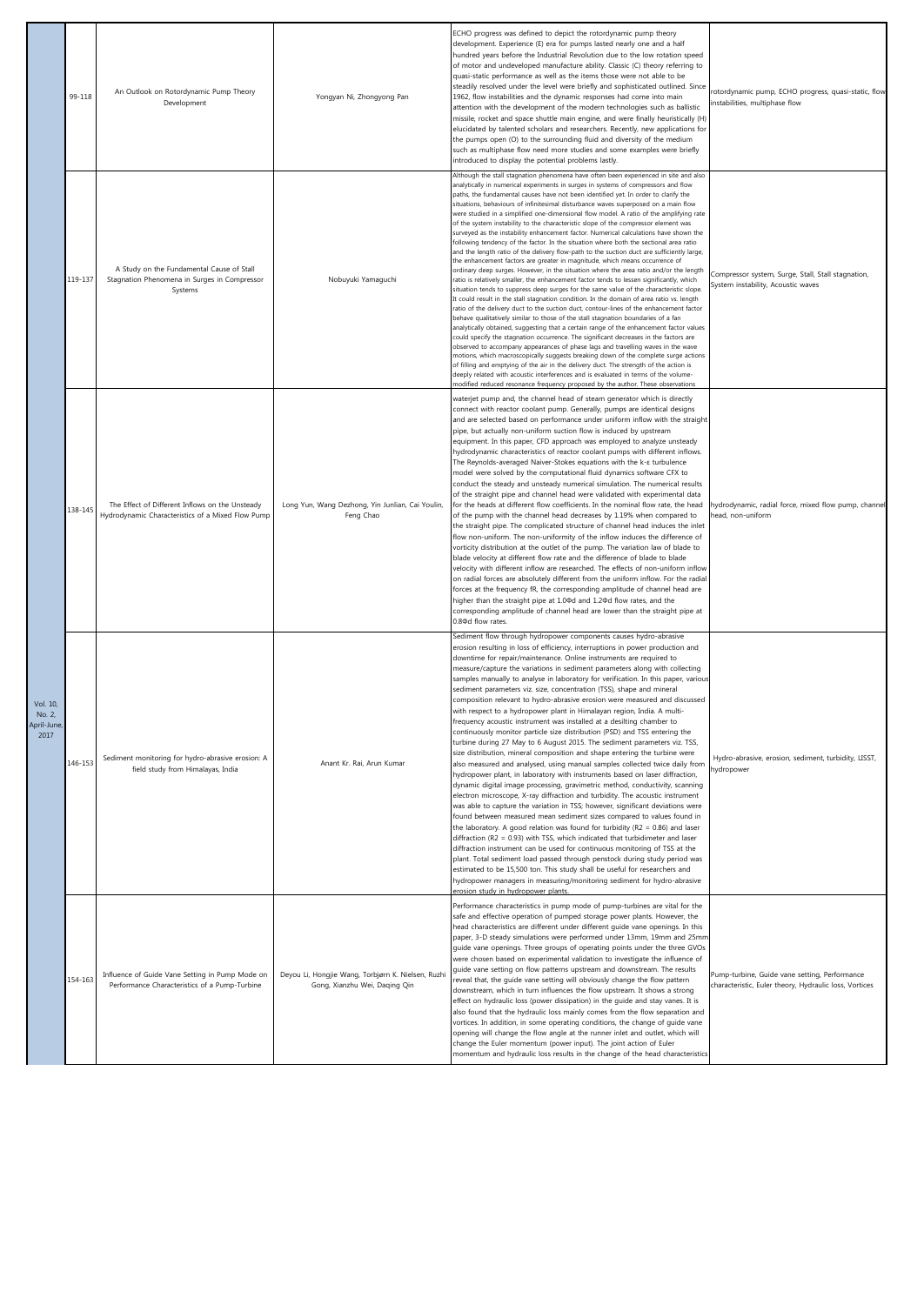| 164-175         | Characteristics of Synchronous and Asynchronous<br>modes of fluctuations in Francis turbine draft tube<br>during load variation          | Rahul Goyal, Michel J. Cervantes, Bhupendra K.<br>Gandhi            | Francis turbines are often operated over a wide load range due to high<br>flexibility in electricity demand and penetration of other renewable energies.<br>This has raised significant concerns about the existing designing criteria.<br>Hydraulic turbines are not designed to withstand large dynamic pressure<br>loadings on the stationary and rotating parts during such conditions. Previous<br>investigations on transient operating conditions of turbine were mainly<br>focused on the pressure fluctuations due to the rotor-stator interaction. This<br>study characterizes the synchronous and asynchronous pressure and velocity<br>fluctuations due to rotor-stator interaction and rotating vortex rope during<br>load variation, i.e. best efficiency point to part load and vice versa. The<br>measurements were performed on the Francis-99 test case. The repeatability c<br>the measurements was estimated by providing similar movement to guide<br>vanes twenty times for both load rejection and load acceptance operations.<br>Synchronized two dimensional particle image velocimetry and pressure<br>measurements were performed to investigate the dominant frequencies of<br>fluctuations, vortex rope formation, and modes (rotating and plunging) of the<br>rotating vortex rope. The time of appearance and disappearance of rotating<br>and plunging modes of vortex rope was investigated simultaneously in the<br>pressure and velocity data. The asynchronous mode was observed to<br>dominate over the synchronous mode in both velocity and pressure<br>measurements. | Francis turbine, transient, particle image velocimetry,<br>pressure measurements, load rejection, load<br>acceptance, rotating vortex rope formation,<br>synchronous and asynchronous modes |
|-----------------|------------------------------------------------------------------------------------------------------------------------------------------|---------------------------------------------------------------------|--------------------------------------------------------------------------------------------------------------------------------------------------------------------------------------------------------------------------------------------------------------------------------------------------------------------------------------------------------------------------------------------------------------------------------------------------------------------------------------------------------------------------------------------------------------------------------------------------------------------------------------------------------------------------------------------------------------------------------------------------------------------------------------------------------------------------------------------------------------------------------------------------------------------------------------------------------------------------------------------------------------------------------------------------------------------------------------------------------------------------------------------------------------------------------------------------------------------------------------------------------------------------------------------------------------------------------------------------------------------------------------------------------------------------------------------------------------------------------------------------------------------------------------------------------------------------------------------------------------|---------------------------------------------------------------------------------------------------------------------------------------------------------------------------------------------|
| 176-187<br>Page | Numerical Simulation and Experimental Research of<br>the Flow Coefficient of the Nozzle-Flapper Valve<br>Considering Cavitation<br>Title | Lei Li, Changchun Li, Hengxuan Zhang<br>Author                      | The nozzle-flapper valves are widely applied as a pilot stage in aerospace and military<br>system. A subject of the analysis presented in this work is to find out a reasonable<br>range of null clearance between the nozzle and flapper. This paper has presented a<br>numerical flow coefficient simulation. In every design point, a parameterized model is<br>created for flow coefficient simulation and cavitation under different conditions with<br>varying gap width and inlet pressure. Moreover, a new test device has been designed<br>to measure the flow coefficient and for visualized cavitation. The numerical simulation<br>and test results both indicate that cavitation intensity gets fierce initially and shrinks<br>finally as the gap width varies from small to large. From the curve, the flow coefficient<br>mostly has experienced three stages: linear throttle section, transition section and<br>saturation section. The appropriate deflection of flapper is recommended to make the<br>gap width drop into the linear throttle section. The flapper-nozzle null clearance is<br>optionally recommended near the range of DN/16. Finally through simulation it is also<br>oncluded that the inlet pressure plays a little role in the influence on the flow<br>Abstract                                                                                                                                                                                                                                                                                                    | Nozzle-flapper valve, Flow coefficient, Servo valve,<br>Cavitation, Numerical simulation<br>Keywords                                                                                        |
|                 |                                                                                                                                          |                                                                     |                                                                                                                                                                                                                                                                                                                                                                                                                                                                                                                                                                                                                                                                                                                                                                                                                                                                                                                                                                                                                                                                                                                                                                                                                                                                                                                                                                                                                                                                                                                                                                                                              |                                                                                                                                                                                             |
| 188-196         | Physical and Numerical Investigation of Cavitating<br>Flow-Induced Vibration of a Flexible Hydrofoil                                     | Qin Wu, Guoyu Wang, Biao Huang                                      | The objective of this paper is to investigate the flow-induced vibration of a<br>flexible hydrofoil in cavitating flows via combined experimental and numerical<br>studies. The experiments are presented for the modified NACA66 hydrofoil<br>made of POM Polyacetate in the closed-loop cavitation tunnel and the<br>numerical investigations are performed using a hybrid coupled fluid structure<br>interaction model. The results showed that with the decreasing of cavitation<br>number, the vibration magnitude increases dramatically for the cloud<br>cavitation and declines for the supercavitation. The cloud cavitation<br>development strongly affects the vibration response, with the main frequency<br>of the vibration being accordance with the cavity shedding frequency and<br>other two frequencies corresponding to the bending and twisting frequencies.                                                                                                                                                                                                                                                                                                                                                                                                                                                                                                                                                                                                                                                                                                                            | Cloud cavitation, Cavitating flow-induced vibration,<br>Flexible hydrofoil, Cavitation-excited pressure<br>fluctuation, One-dimensional model                                               |
|                 | 197-208 Cavitation Compliance in 1D Part-load Vortex Models                                                                              | Peter K Dörfler                                                     | When Francis turbines operate at partial load, residual swirl in the draft tube<br>causes low-frequency pulsation of pressure and power output. Scale effects<br>and system response may bias the prediction of prototype behavior based on<br>laboratory tests, but could be overcome by means of a 1D analytical model.<br>This paper deals with the two most important features of such a model, the<br>compliance and the source of excitation. In a distributed-parameter version,<br>compliance should be represented as an exponential function of local<br>pressure. Lack of similarity due to different Froude number can thus be<br>compensated. The normally unknown gas content in the vortex cavity has<br>significant influence on the pulsation, and should therefore be measured and<br>considered as a test parameter.                                                                                                                                                                                                                                                                                                                                                                                                                                                                                                                                                                                                                                                                                                                                                                      | Francis turbine, model test, draft tube vortex, scale<br>effect, cavitation, similarity                                                                                                     |
| 209-217         | Novel methods of increasing the storage volume at<br>Pumped Storage Power plants                                                         | Pål-Tore Storli                                                     | The paper presents two novel concepts of increasing the energy storage<br>capacity at pumped storage power plants, both existing and new projects. The<br>concepts utilize compressed air as a working medium to displace water from a<br>volume originally not available for storage. The concepts are likely to give<br>additional storage volume at a low cost, however, much development and<br>many investigations are needed before the concepts can be shown to be<br>technical and economical feasible solutions for energy storage. The concepts<br>are disclosed so that researchers and utilities can start those investigations,<br>hopefully helping the green transition by providing highly valuable energy<br>storage for a future renewable energy having a much higher share of<br>renewable energies than the current systems.                                                                                                                                                                                                                                                                                                                                                                                                                                                                                                                                                                                                                                                                                                                                                            | Pumped Storage Power plants, Energy storage, Novel<br>concepts, Renewable Energy                                                                                                            |
| 218-226         | Numerical Investigation on Hydrodynamic<br>Characteristics of a Centrifugal Pump with a Double<br>Volute at Off-Design Conditions        | Hyeon-Seok Shim, Kwang-Yong Kim                                     | Severe radial thrust under off-design operating conditions can be a<br>harmful factor for centrifugal pumps. In the present work, effects of<br>geometry of a double volute casing on the hydrodynamic performance<br>of a centrifugal pump have been investigated focusing on off-design<br>conditions. Three-dimensional steady Reynolds-averaged Navier-Stokes<br>analysis was carried out by using shear stress transport turbulence<br>model. Numerical results for the hydrodynamic performance of the<br>centrifugal pump were validated compared with experimental data. The<br>hydraulic efficiency and radial thrust coefficient were used as<br>performance parameters to evaluate the hydrodynamic characteristics of Centrifugal pump, Double volute casing, Radial thrust,<br>the centrifugal pump. The cross-sectional area ratio of the volute casing,<br>the expansion coefficient of the rib structure, the distance between the<br>rib starting point and volute entrance, and radius and width of the<br>volute entrance, and length of the rib structure, were selected as<br>geometric parameters. Results of the parametric study show that the<br>performance parameters are significantly affected by the geometric<br>variables and operating conditions. Optimal configurations of the<br>double volute casing based on the design of experiments technique<br>show outstanding performance in terms of the efficiency and radial<br>thrust coefficient.                                                                                                                          | Hydraulic efficiency, L18 orthogonal array                                                                                                                                                  |
| 227-239         | Evaluation of turbulence models in rough wall-<br>boundary layers for hydroelectric applications                                         | Rabijit Dutta, Jonathan Nicolle, Anne-Marie Giroux,<br>Ugo Piomelli | in rough-wall flows is evaluated using data from large-eddy simulations (LES) of boundary<br>layers with favourable and adverse pressure gradients. Some features of the flow (such as flow<br>reversal in the roughness sublayer) cannot be captured accurately by any model, due to the<br>fundamental model formulation. In mild pressure gradients most RANS models are sufficiently<br>accurate for engineering applications, but if strong favourable or adverse pressure gradients                                                                                                                                                                                                                                                                                                                                                                                                                                                                                                                                                                                                                                                                                                                                                                                                                                                                                                                                                                                                                                                                                                                    | turbulence modelling, large-eddy simulations,<br>roughness, boundary layers, separation                                                                                                     |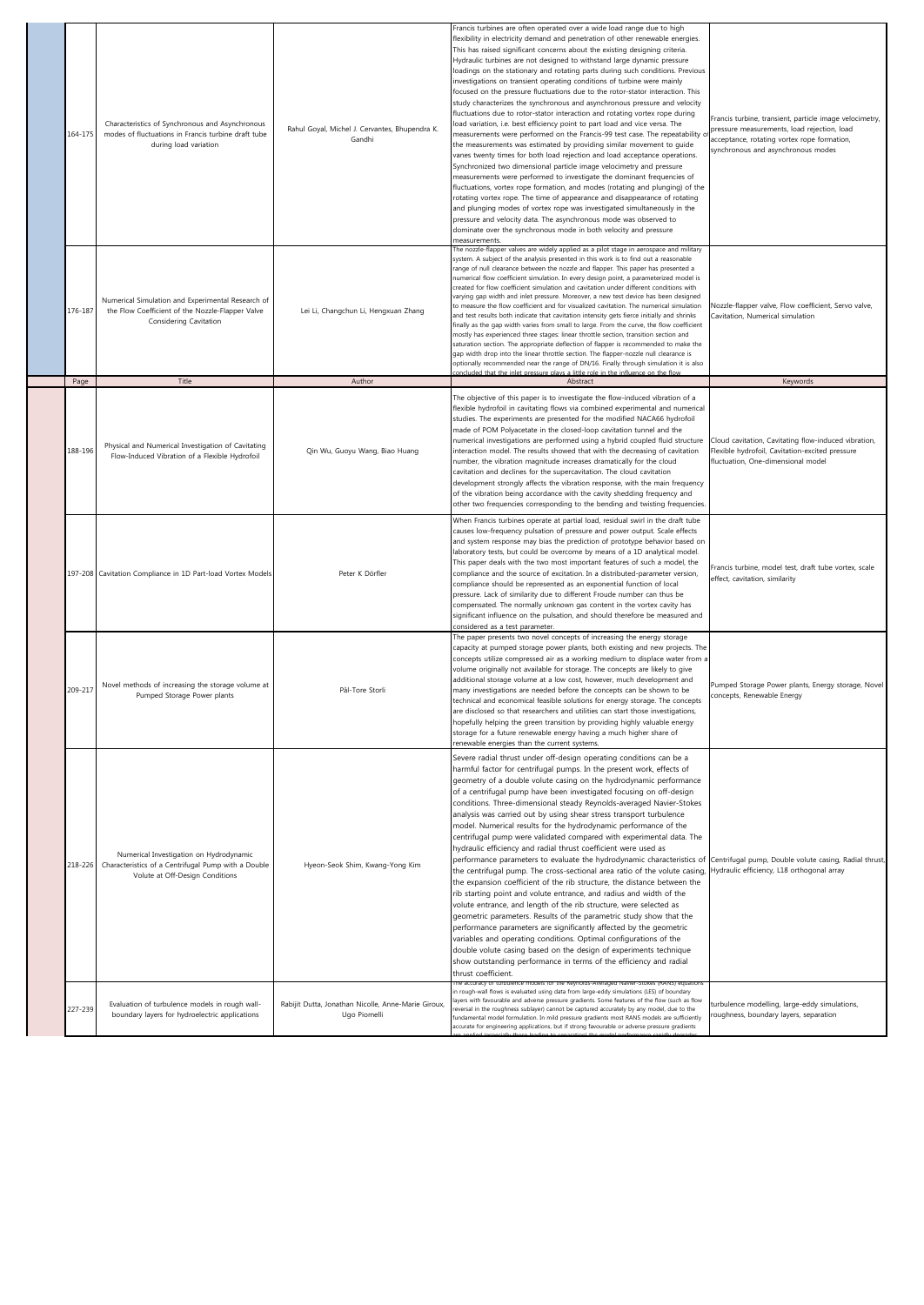| Vol. 10,<br>No. 3,<br>July-<br>eptembe<br>, 2017 | 240-253 | Effects of Latin hypercube sampling on surrogate<br>modeling and optimization                                                      | Arshad Afzal, Kwang-Yong Kim, Jae-won Seo                                                                    | Latin hypercube sampling is widely used design-of-experiment technique to<br>select design points for simulation which are then used to construct a<br>surrogate model. The exploration/exploitation properties of surrogate models<br>depend on the size and distribution of design points in the chosen design<br>space. The present study aimed at evaluating the performance characteristics<br>of various surrogate models depending on the Latin hypercube sampling (LHS)<br>procedure (sample size and spatial distribution) for a diverse set of<br>optimization problems. The analysis was carried out for two types of problems:<br>(1) thermal-fluid design problems (optimizations of convergent-divergent<br>micromixer coupled with pulsatile flow and boot-shaped ribs), and (2)<br>analytical test functions (six-hump camel back, Branin-Hoo, Hartman 3, and<br>Hartman 6 functions). The three surrogate models, namely, response surface<br>approximation, Kriging, and radial basis neural networks were tested. The<br>important findings are illustrated using Box-plots. The surrogate models were<br>analyzed in terms of global exploration (accuracy over the domain space) and<br>local exploitation (ease of finding the global optimum point). Radial basis<br>neural networks showed the best overall performance in global exploration<br>characteristics as well as tendency to find the approximate optimal solution for<br>the majority of tested problems. To build a surrogate model, it is<br>recommended to use an initial sample size equal to 15 times the number of<br>design variables. The study will provide useful guidelines on the effect of initial<br>sample size and distribution on surrogate construction and subsequent<br>optimization using LHS sampling plan. | Latin hypercube sampling, Optimization, Surrogate<br>model, Cross-validation, Global Optimization        |
|--------------------------------------------------|---------|------------------------------------------------------------------------------------------------------------------------------------|--------------------------------------------------------------------------------------------------------------|-----------------------------------------------------------------------------------------------------------------------------------------------------------------------------------------------------------------------------------------------------------------------------------------------------------------------------------------------------------------------------------------------------------------------------------------------------------------------------------------------------------------------------------------------------------------------------------------------------------------------------------------------------------------------------------------------------------------------------------------------------------------------------------------------------------------------------------------------------------------------------------------------------------------------------------------------------------------------------------------------------------------------------------------------------------------------------------------------------------------------------------------------------------------------------------------------------------------------------------------------------------------------------------------------------------------------------------------------------------------------------------------------------------------------------------------------------------------------------------------------------------------------------------------------------------------------------------------------------------------------------------------------------------------------------------------------------------------------------------------------------------------------------------------------------------------------|----------------------------------------------------------------------------------------------------------|
|                                                  | 254-263 | Numerical Cavitation Intensity on a Hydrofoil for 3D<br>Homogeneous Unsteady Viscous Flows                                         | Christophe Leclercq, Antoine Archer, Regiane Fortes<br>Patella, Fabien Cerru                                 | The cavitation erosion remains an industrial issue for many applications. This<br>paper deals with the cavitation intensity, which can be described as the fluid<br>mechanical loading leading to cavitation damage. The estimation of this<br>quantity is a challenging problem both in terms of modeling the cavitating<br>flow and predicting the erosion due to cavitation. For this purpose, a<br>numerical methodology was proposed to estimate cavitation intensity from 3D<br>unsteady cavitating flow simulations. CFD calculations were carried out using<br>Code_Saturne, which enables U-RANS equations resolution for a<br>homogeneous fluid mixture using the Merkle's model, coupled to a k-E<br>turbulence model with the Reboud's correction. A post-process cavitation<br>intensity prediction model was developed based on pressure and void fraction<br>derivatives. This model is applied on a flow around a hydrofoil using different<br>physical (inlet velocities) and numerical (meshes and time steps) parameters.<br>The article presents the cavitation intensity model as well as the comparison of<br>this model with experimental results. The numerical predictions of cavitation<br>damage are in good agreement with experimental results obtained by pitting<br>test                                                                                                                                                                                                                                                                                                                                                                                                                                                                                                               | cavitation, cavitation intensity prediction, erosion                                                     |
|                                                  | 264-273 | Annual Energy Production Maximization for Tidal<br>Power Plants with Evolutionary Algorithms                                       | Evgenia Kontoleontos, Simon Weissenberger                                                                    | In order to be able to predict the maximum Annual Energy Production (AEP)<br>for tidal power plants, an AEP optimization tool based on Evolutionary<br>Algorithms was developed by ANDRITZ HYDRO. This tool can simulate all<br>operating modes of the units (bi-directional turbine, pump and sluicing mode)<br>and provide the optimal plant operation that maximizes the AEP to the contro<br>system. For the Swansea Bay Tidal Power Plant, the AEP optimization<br>evaluated all different hydraulic and operating concepts and defined the<br>optimal concept that led to a significant AEP increase. A comparison between<br>the optimal plant operation provided by the AEP optimization and the full<br>load operating strategy is presented in the paper, highlighting the advantage<br>of the method in providing the maximum AEP                                                                                                                                                                                                                                                                                                                                                                                                                                                                                                                                                                                                                                                                                                                                                                                                                                                                                                                                                                          | Annual Energy Production, tidal power plants,<br>optimization, Evolutionary Algorithms, Swansea Bay      |
|                                                  | 287-295 | Pressure Pulsation Characteristics of a Model Pump-<br>turbine Operating in the S-shaped Region: CFD<br>Simulations                | Linsheng Xia, Yongguang Cheng, Fang Cai                                                                      | The most detrimental pressure pulsations in high-head pump-turbines is<br>caused by the rotor-stator interaction (RSI) between the guide vanes and<br>runner blades. When the pump-turbine operates in the S-shaped region of the<br>characteristic curves, the deteriorative flow structures may significantly<br>strengthen RSI, causing larger pressure pulsations and stronger vibration with<br>an increased risk of mechanical failure. CFD simulations were carried out to<br>analyze the impacts of flow evolution on the pressure pulsations in the S-<br>shaped region of a model pump-turbine. The results show that the reverse<br>flow vortex structures (RFVS) at the runner inlet have regular development and<br>transition patterns when discharge reduces from the best efficiency point<br>(BEP). The RFVS first occur at the hub side, and then shift to the midspan near<br>the no-load point, which cause the strongest pressure pulsations. The locally<br>distributed RFVS at hub side enhance the local RSI and makes the pressure<br>fluctuations at the corresponding sections stronger than those at the rest<br>sections along the spanwise direction. Under the condition of RFVS at the<br>mid-span, the smaller flow rate make the smaller difference of pressure<br>pulsation amplitudes in the spanwise direction. Moreover, the rotating stall,<br>rotating at 35.7%-62.5% of the runner rotational frequency, make the low<br>frequency components of pressure pulsations distribute unevenly along the<br>circumference in the vaneless space. However, it have little influence on the<br>distributions of high components.                                                                                                                                                     | Rotor-stator interaction, Pressure pulsations, rotating<br>stall, Pump-turbine, S-shaped characteristics |
|                                                  |         | 296-306 How to Avoid Severe Incidents at Hydropower Plants                                                                         | Masashi Yasuda, Satoshi Watanabe                                                                             | Hydropower is now changing its role from the energy generator into the most<br>powerful and reliable tool for stabilizing the electrical network, especially<br>under the increase of intermittent power sources like wind-power and solar-<br>power. Although the hydropower plants are the most robust generating<br>facilities, they are not immune from unexpected severe incidents having long<br>downtime, considerable restoration cost and sometimes fatalities. The present<br>paper provides some study results about severe incidents in the conventional<br>hydropower plants, mainly about the flood, fire and electromechanical<br>troubles, except for the incidents of civil facilities. It also provides some<br>possible scenarios which may lead some measures how to avoid such<br>incidents. Finally, it provides some comprehensible recommendations to avoid<br>severe incidents based on experiences.                                                                                                                                                                                                                                                                                                                                                                                                                                                                                                                                                                                                                                                                                                                                                                                                                                                                                         | hydropower plant, severe incident, flood, fire, turbine<br>failure, generator failure                    |
|                                                  | 307-317 | Measurement of Dynamic Characteristics of an<br>Inducer in Cavitating Conditions                                                   | Takuya Ashida, Keita Yamamoto, Koichi Yonezawa,<br>Hironori Horiguchi, Yutaka Kawata, Yoshinobu<br>Tsujimoto | In liquid-propellant rockets, POGO instability can occur, in which a fluctuation<br>of propellant supply to the engine, a thrust fluctuation, and a structural<br>vibration are coupled. For the prediction of this instability, it is required to<br>provide dynamic characteristics of the pump represented as the transfer matrix<br>correlating the upstream and downstream pressure and flow rate fluctuations.<br>In the present study, the flow rate fluctuation is evaluated from the fluctuation<br>of pressure difference at the different locations assuming that the fluctuation is<br>caused by the inertia of the flow rate fluctuation. The experiments were<br>performed in some flow conditions, and it was shown that the tendencies of<br>dynamic characteristics are related to excitation frequencies, cavitation<br>numbers and flow rate coefficients.                                                                                                                                                                                                                                                                                                                                                                                                                                                                                                                                                                                                                                                                                                                                                                                                                                                                                                                                         | Inducer, Cavitation, Dynamic transfer matrix, Dynamic<br>characteristics, Experiment, CFD                |
|                                                  | Page    | Title                                                                                                                              | Author                                                                                                       | Abstract<br>Flow fields in 2-blade and 4-blade half-ducted propeller fans for the outdoor                                                                                                                                                                                                                                                                                                                                                                                                                                                                                                                                                                                                                                                                                                                                                                                                                                                                                                                                                                                                                                                                                                                                                                                                                                                                                                                                                                                                                                                                                                                                                                                                                                                                                                                             | Keywords                                                                                                 |
|                                                  |         | Study on Influence of Blade Number on Aerodynamic<br>318-327 Noise of Half-ducted Propeller Fans for Packaged Air-<br>conditioners | Taku Iwase, Tetsushi Kishitani, Masato Furukawa                                                              | units of air-conditioners were calculated with large eddy simulation based on<br>finite element method with the aim of investigating the influence of blade<br>number on aerodynamic noise. We confirmed that the tip vortex had a great<br>influence on aerodynamic noise in half-ducted propeller fans. The length of<br>the tip vortex trajectory and the blade pitch for the 2-blade propeller fan were noise, Large eddy simulation<br>longer than those for the 4-blade propeller fan. These were suppressed the<br>interaction between the tip vortex and the adjacent blade in the 2-blade<br>propeller fan. The 2-blade propeller fan was therefore more silent than the 4-<br>blade propeller fan.                                                                                                                                                                                                                                                                                                                                                                                                                                                                                                                                                                                                                                                                                                                                                                                                                                                                                                                                                                                                                                                                                                          | Half-ducted propeller fan, Tip vortex, Aerodynamic                                                       |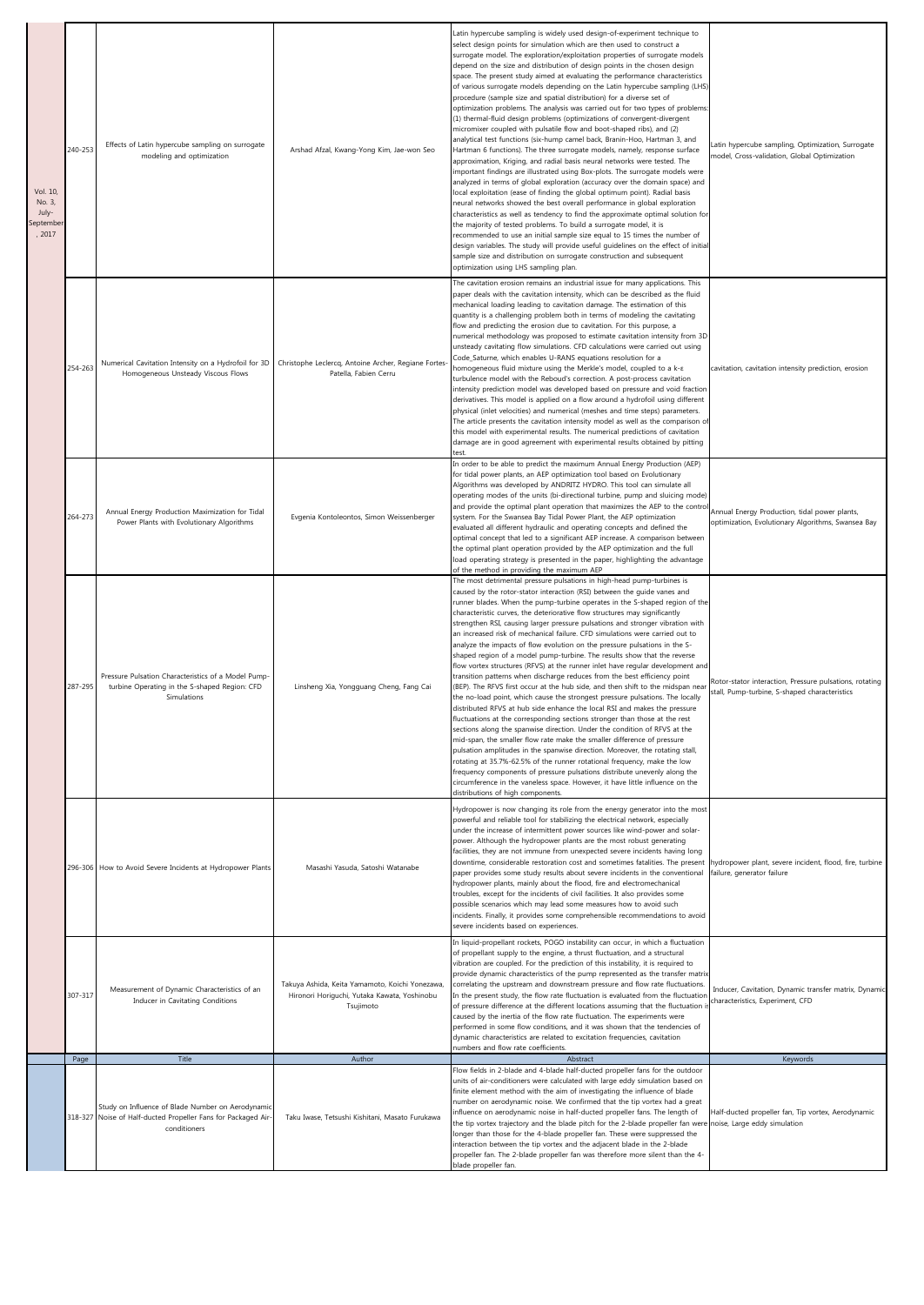|                                                           | 328-335 | Research on Temperature Current Drift Characteristics<br>Test of Force Feedback Hydraulic Servo Valve                    | Lei Li, Hao Yan, Changchun Li                                                     | The servo valve is the key component in the electrical-hydraulic servo system.<br>Status for the servo valve temperature drift characteristics of the test system is<br>studied in this paper firstly. Since Research on temperature servo valve drift<br>characteristics has not formed systematic theory. As for Position closed-loop<br>test method, the theory and calculation algorithms of servo valve temperature<br>drift are analyzed. Simulation and experiments both show the feasibility of the<br>theory test, and by a large number of experiments, the servo valve drift results<br>are put into classification. Finally, corresponding phenomenon is elaborated,<br>pointing out its causes and appropriate preventive measures, hoping to reduce<br>drift value influenced by the temperature on the servo valve.                                                                                                                                                                                                                                                                                                                                                                                                                                                                                                                                                                                                                                                                                                                                                                                                                                                                            | fluid power transmission and control, servo valve,<br>temperature drift characteristics, electrohydraulic<br>control equipment                  |
|-----------------------------------------------------------|---------|--------------------------------------------------------------------------------------------------------------------------|-----------------------------------------------------------------------------------|---------------------------------------------------------------------------------------------------------------------------------------------------------------------------------------------------------------------------------------------------------------------------------------------------------------------------------------------------------------------------------------------------------------------------------------------------------------------------------------------------------------------------------------------------------------------------------------------------------------------------------------------------------------------------------------------------------------------------------------------------------------------------------------------------------------------------------------------------------------------------------------------------------------------------------------------------------------------------------------------------------------------------------------------------------------------------------------------------------------------------------------------------------------------------------------------------------------------------------------------------------------------------------------------------------------------------------------------------------------------------------------------------------------------------------------------------------------------------------------------------------------------------------------------------------------------------------------------------------------------------------------------------------------------------------------------------------------|-------------------------------------------------------------------------------------------------------------------------------------------------|
|                                                           | 336-344 | Feasibility Analysis of Existing Compressor Design for<br>Different Refrigerants                                         | Arihant Sonawat, Young-Seok Choi, Kyoung-Yong<br>Lee, Hyeon-Mo Yang, Jin-Hyuk Kim | The destruction of ozone layer due to the use of refrigerants is a matter of<br>concern in the present world. This has been addressed through various<br>platforms and several guidelines have been framed for their usage to prevent<br>its further degradation. Since the existing chlorofluorocarbon (CFC) and<br>hydrofluorocarbon (HCFC) refrigerants are at the verge of phasing out because Computational fluid dynamics, turbo chiller,<br>of their higher environmental impacts, this has raised various questions about<br>the systems which employ these refrigerants. One such question is: Will the<br>existing systems work efficiently when the existing refrigerant is replaced by a<br>viable environment friendly substitute? The present work makes an effort to<br>answer this question.                                                                                                                                                                                                                                                                                                                                                                                                                                                                                                                                                                                                                                                                                                                                                                                                                                                                                                  | refrigerant, global warming, centrifugal compressor                                                                                             |
|                                                           |         | 345-354 Blade passage modeling strategy for hydraulic turbine                                                            | Ruzhi Gong, Chirag Trivedi, Ole G. Dahlhaug, Torbjør<br>K. Nielsen                | CFD has played a significant role to investigate the performance and improve<br>the design of hydraulic turbines; however, the improvement of CFD method<br>demands powerful computer resources including time, CPU, memory, and<br>commercial licenses. In present work, both global and local parameters of a<br>high head Francis turbine were studied using several geometrical and interface<br>modelling approaches. The aim of the work is to find suitable strategy for<br>designers to simulate the hydraulic turbines to balance the numerical accuracy<br>and the requirement of computational resources. The geometrical modelling<br>approaches include combinations of turbine components such as, spiral casing,<br>distributor, runner and draft tube. The interface modelling approaches<br>includes, stage, Frozen rotor and transient rotorstator types. The study showed<br>that the proper combinations of both approaches can effectively reduce the<br>numerical error.                                                                                                                                                                                                                                                                                                                                                                                                                                                                                                                                                                                                                                                                                                                | Hydraulic turbine, modeling strategy, pressure<br>fluctuation, rotor-stator interaction                                                         |
|                                                           | 355-362 | Investigation of Pressure Pulsations and Flow<br>Instabilities in a Centrifugal Pump at Part-load<br>Conditions          | Denghao Wu, Yun Ren, Jiegang Mou, Yunging Gu                                      | The flow instabilities and pressure pulsations can be generated during the<br>pump's operation. However, it is even more serious under the part-load<br>condition. Currently, the links between flow instabilities and pressure pulsations<br>were still not fully understood. In the present study, the experimental<br>investigation was performed on pressure pulsations by utilizing the dynamic<br>pressure transducers and the internal unsteady flow structures were measured<br>by PIV. The pressure pulsations were extracted at 6 different locations around<br>the volute under different flow rates conditions ranging from 10% to 120% of<br>the nominal flow rate. The study allowed relating the pressure pulsations and<br>unsteady flow structures in a pump. It was noted that higher intensive<br>broadband pressure pulsations can be found at the small flow rate together<br>with the fully developed flow instabilities. This led to the preliminary<br>conclusion that the broadband pressure pulsations are exclusively induced by<br>the flow instabilities, especially the vortices in the flow passages of impeller.                                                                                                                                                                                                                                                                                                                                                                                                                                                                                                                                                              | centrifugal pump, pressure pulsations, flow<br>instabilities, vortices                                                                          |
|                                                           | 363-377 | A Study on the Deep-Surge Frequencies in Various<br>Conditions of Axial Flow Compressors and Flow-paths                  | Nobuyuki Yamaguchi                                                                | Frequencies of deep surges and their behaviors in axial flow compressors were<br>surveyed numerically. Relative surge frequencies, normalized by the basic<br>acoustical resonance frequencies, are seen to tend to lower together with<br>increases in the stalling pressure ratios, i.e. increases in the number of stages<br>and the compressor tip speed, and also together with increases in the flow-<br>path sectional area ratios. However, it appears difficult to express simply the<br>general behaviors of the relative frequencies affected by the various factors. In<br>order to know the essential behaviors, a modified reduced surge frequency is<br>proposed, which is a dimensionless number comparing the mass flow filling<br>and emptying the plenum volume in surge and the mass flow provided by the<br>compressor. The modified reduced surge frequencies are found to have or<br>approach a definite and nearly constant value in conditions of deep surges.<br>The parameter suggests the fundamental mechanism of deep surges and<br>could be used to determine approximate frequencies of deep-surges in<br>various conditions of compressors and flow-paths.                                                                                                                                                                                                                                                                                                                                                                                                                                                                                                                   | Fluid Machine, Axial Flow Compressor, Surge,<br>Analytical Simulation, Frequency, Fluid Dynamics                                                |
|                                                           | 378-384 | CFD-DEM Simulation for Distribution and Motion<br>Feature of Crystal Particles in Centrifugal Pump                       | Dong Liu, Cheng Tang, Shicheng Ding, Binhao Fu                                    | (CFD)-Discrete Element Method (DEM) coupled method has been applied to simulate the<br>liquid-solid flows in the centrifugal pump with crystallization phenomenon. The crystal particles<br>tend to distribute more uniformly in the inlet section and enter the impeller along the<br>pressure sides of the blades with a moderate rise in velocity. Particle number density is<br>different at different regions in the impeller passages with the characteristics of small density<br>near suction sides and large density near pressure sides. In addition, large crystal particles are<br>mainly located near the pressure sides and small crystal particles predominantly appear in the<br>region near suction sides. The relative velocity magnitude of flow near the impeller inlet tends<br>o be higher than that of crystal particles, while the velocities of the solid particles ar                                                                                                                                                                                                                                                                                                                                                                                                                                                                                                                                                                                                                                                                                                                                                                                                               | Centrifugal pump, crystallization phenomenon, CFD-<br>DEM, particle feature and behavior                                                        |
|                                                           | 385-393 | Internal Flow and Performance with Foreign<br>Vegetable Materials in a Contra-Rotating Small<br>Hydro-Turbine            | Ding Nan, Toru Shigemitsu, Shengdun Zhao,<br>Yasutoshi Takeshima                  | Small hydropower generation is one of important alternative energy, and<br>potential of small hydropower is great. Efficiency of small hydro-turbine is<br>lower than that of large one, and these small hydro-turbine's common<br>problems are out of operation by foreign materials. Therefore, we adopted<br>contra-rotating rotors, which can be expected to achieve high performance<br>and enable to use low-solidity rotors to achieve stable operation. Experimental<br>apparatus of the contra-rotating small hydro-turbine with 60mm casing<br>diameter was manufactured and some experiments were conducted. In this<br>research, the internal flow with foreign vegetable materials, i.e. leaves and<br>grasses, were investigated by a high speed camera, and the performance<br>experiments when two pieces of cudweeds were attached on the blade of<br>front rotor were conducted. As the results shown, the passing rate of small<br>leaves is 41.2% and all of the middle leaves can't pass through the contra-<br>rotating small hydro-turbine. The highest efficiency also decreased about 13%,<br>reaching to 51.2% at 1.4Qd, because of the foreign vegetable materials.                                                                                                                                                                                                                                                                                                                                                                                                                                                                                                                | Small hydro-turbine, Contra-rotating rotors, Internal<br>flow, Performance, Flow visualization                                                  |
| Vol. 10,<br>No. 4,<br>October-<br><b>December</b><br>2017 |         | Comparative Performance Analysis of an Electric<br>394-403 Motor Cooling Fan with Various Inlet Vent and Blade<br>Shapes | Jae-Min Park, Kwang-Yong Kim, Man-Woong Heo                                       | Electric motors are used as the main power sources in many industrial<br>equipments and household appliances. The miniaturization and weight<br>reduction of electric motors generally increase the internal heat generation.<br>Therefore, it is important to understand the flow characteristics of motor<br>cooling fans and to improve their performance. The present study aimed at<br>systematically investigating the effects of the inlet vent and blade shapes on<br>the aerodynamic performance of a low-voltage electric motor cooling fan. The<br>flow characteristics of the low-voltage electric motor cooling fan was<br>numerically analyzed using three-dimensional Reynolds-averaged Navier-<br>Stokes equations. The k- $\varepsilon$ turbulence model was selected for the analysis of<br>turbulence using a turbulence model test. An optimal grid system in the<br>computational domain was selected through a grid dependency test. The mas<br>flow coefficient and torque coefficient were considered as the performance<br>parameters of the cooling fan. Eleven inlet vent shapes and eleven blade<br>shapes of the cooling fan were tested by evaluating the aerodynamic<br>performance of the cooling fan. The mass flow coefficient and torque<br>coefficient were considered as the performance parameters of the motor<br>cooling fan. Eleven inlet vent shapes on the fan cover and eleven blade shapes<br>were tested to evaluate their effects on the mass flow coefficient and torque<br>coefficient. The maximum mass flow coefficient of 0.0908 and the minimum<br>torque coefficient of 0.0089, were achieved using different combinations of<br>vent and blade shapes. | Motor cooling fan, Reynolds-averaged Navier-Stokes<br>equations, Inlet vent, Bi-directional blade, Mass flow<br>coefficient, Torque coefficient |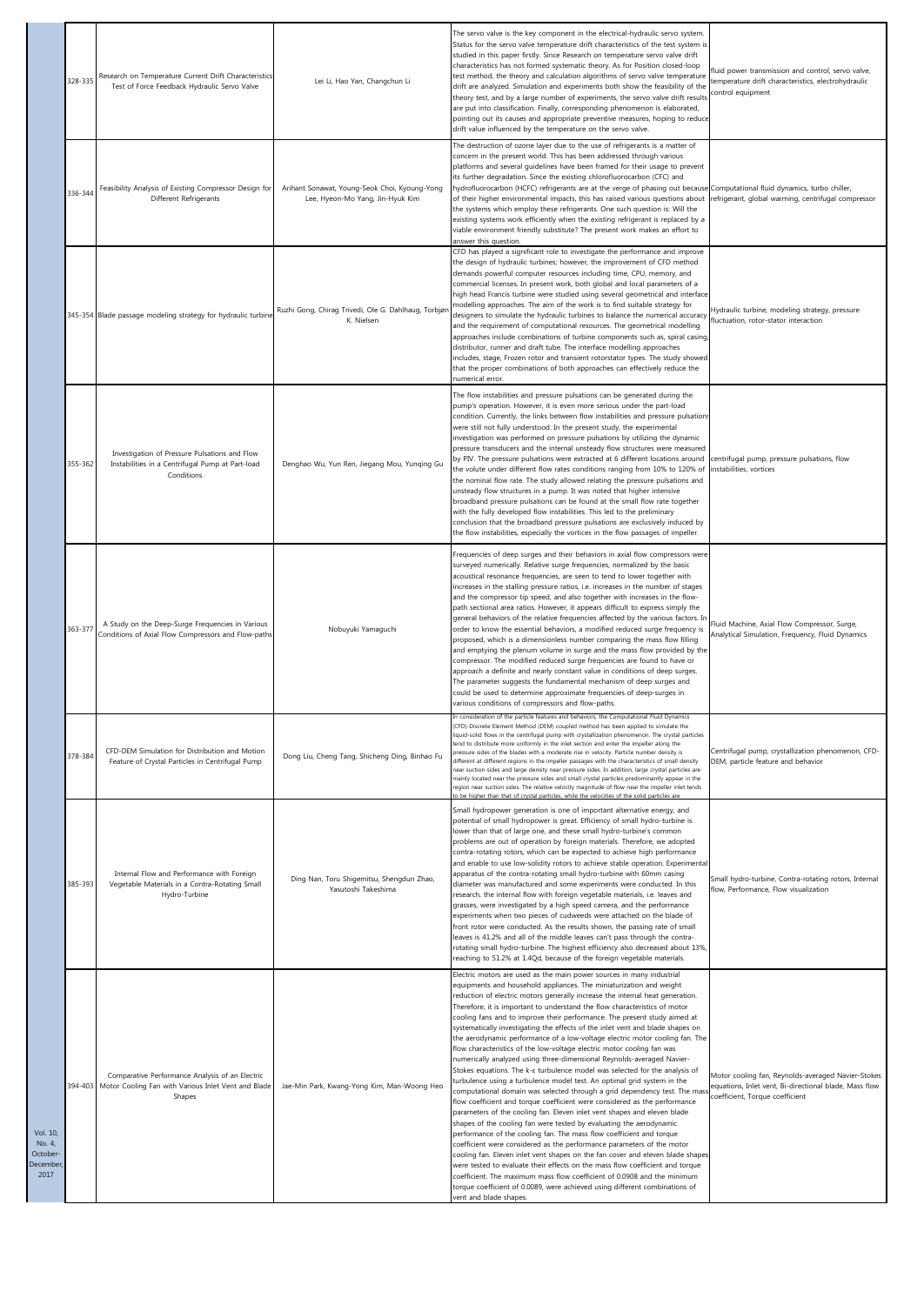| 404-411 | Dynamic evolutions between the draft tube pressure<br>pulsations and vortex ropes of a Francis turbine<br>during runaway                 | Xiaoxi Zhang, Qiuhua Chen, Jie Liao                                                             | To analyze the dynamic evolutions between the draft tube pressure pulsations<br>and vortex ropes of a Francis turbine, the runaway transient process of a<br>hydropower system is simulated by coupling a one-dimensional model of the<br>water conveyance system and a three-dimensional model of the Francis<br>turbine. The results show that the annular-distributed pressure pattern at the<br>entrance of the draft tube breaks and induces small vortex ropes, which then<br>merge into an eccentric-distributed helical one with the transient operating<br>point moving away from the rating region. In this process, low frequency<br>pressure pulsations form and continue to strengthen. When the operating<br>point moves to the runaway point, the vortex ropes keep dividing and<br>merging irregularly, causing random-like pressure pulsations.                                                                                                                                                                                                                                                                                                                                                                                                                                                                                                                                                                                                                                                                                                                                                                                                                                                                                                                                                                                        | rancis turbine, runaway, 1D-3D coupling, numerical<br>simulation, pressure pulsations, flow patterns              |
|---------|------------------------------------------------------------------------------------------------------------------------------------------|-------------------------------------------------------------------------------------------------|---------------------------------------------------------------------------------------------------------------------------------------------------------------------------------------------------------------------------------------------------------------------------------------------------------------------------------------------------------------------------------------------------------------------------------------------------------------------------------------------------------------------------------------------------------------------------------------------------------------------------------------------------------------------------------------------------------------------------------------------------------------------------------------------------------------------------------------------------------------------------------------------------------------------------------------------------------------------------------------------------------------------------------------------------------------------------------------------------------------------------------------------------------------------------------------------------------------------------------------------------------------------------------------------------------------------------------------------------------------------------------------------------------------------------------------------------------------------------------------------------------------------------------------------------------------------------------------------------------------------------------------------------------------------------------------------------------------------------------------------------------------------------------------------------------------------------------------------------------|-------------------------------------------------------------------------------------------------------------------|
|         | Effect of Solid Particles on Cavitation and Lubrication<br>412-420 Characteristics of Upstream Pumping Mechanical Sea<br>Liquid Membrane | Huilong Chen, Dongdong Sun, Yuanzheng Wu,<br>Miaomiao Chen, Peilin Zhang                        | In order to investigate the effect of solid particles on the cavitation<br>characteristics and lubricating properties of the micro-gap liquid film in<br>Upstream pumping mechanical seals, the Eulerian multiphase flow model was<br>used to simulate the liquid film with different diameter and volume fraction of<br>solid particles to analyze the influence of the particles on the distribution of<br>vacuole, opening force and friction torque of the film under different working<br>conditions. The results showed that the particles have an inhibitory effect on<br>the cavitation, and the cavitation area and the volume fraction of the bubbles<br>were both decreased. The cavitation area increased with the increase of particle<br>diameter, which indicated that the inhibition of cavitation was weakened with<br>the increase of particle diameter. The cavitation area decreased with the<br>increase of the particle volume fraction, and the volume fraction increased the Cavitation, Lubrication, Opening force, Friction torque<br>cavitation inhibition effect. The presence of particles improved the opening<br>force of liquid film to a certain extent and increased with the increase of<br>particle volume fraction, but the effect of particle diameter on opening force<br>was different under different rotating speed and different medium<br>pressure. The friction torque did not change obviously with the particle<br>diameter, and decreased only slightly with the increase of the particle volume<br>fraction.In the working condition range, the cavitation degree is not related to<br>the pressure of the medium, but increases with the increase of the rotational<br>speed, and the cavitation area and volume fraction of bubbles Were<br>significantly decreased when there were solid particles. | Upstream pumping mechanical seal, Particles,                                                                      |
| 421-431 | Unstructured Grid Smoothing for Turbomachinery<br>Applications                                                                           | ois Guibault                                                                                    | In the present study, two mesh smoothing techniques, Laplace and Winslow<br>smoothing techniques, for unstructured grids on turbomachinery application<br>are investigated. These operators are based on the solution of elliptic<br>equations. In the first case, Laplace's equations are solved using a barycentric<br>Mehdi Falsafioon, Sina Arabi, Ricardo Camarero, Franç averaging procedure. Solution of Winslow's equations has been a challenging<br>work for unstructured grids because of existence of cross derivative terms in<br>the equations. This issue is addressed devising a local control volume. Both<br>methods are compared using different grid quality criteria. Finally, these<br>operators have been applied to turbomachinery configurations and the<br>advantages and disadvantages are discussed.                                                                                                                                                                                                                                                                                                                                                                                                                                                                                                                                                                                                                                                                                                                                                                                                                                                                                                                                                                                                                        | Grid Smoothing, Unstructured Grid, Winslow's<br>Equation, Grid quality                                            |
| 432-438 | Unsteady Flow Condition of Centrifugal Pump for<br>Low Viscous Fluid Food                                                                | Toru Shigemitsu, Junichiro Fukutomi, Takumi<br>Matsubara, Masahiro Sakaguchi                    | Fluid machineries for fluid food have been used in wide variety of field i.e.<br>transportation, filling, and improvement of quality of fluid food. The flow<br>condition of these fluid machineries is quite complicated because the fluid<br>food is different from water. Therefore, a design method based on the internal<br>flow condition is not conducted. In this research, a turbo-pump having small<br>number of blades was used to decrease shear loss and keep wide flow<br>passage. In previous studies, it was found that internal flow condition was<br>complex in the test pump, but those flow phenomena were not clarified in<br>detail. In order to investigate the complex internal flow condition, the<br>unsteady numerical analysis using low viscous fluid was conducted. In this<br>paper, the relation between the blade geometry and the performance was<br>investigated. In addition to that, the internal flow condition of the centrifugal<br>pump using low viscous fluid was clarified by the numerical analysis results.                                                                                                                                                                                                                                                                                                                                                                                                                                                                                                                                                                                                                                                                                                                                                                                               | Centrifugal pump, Numerical analysis, Unsteady flow,<br>Low viscous fluid                                         |
| 439-446 | Effects of Surface Roughness on Thermal and<br>Hydrodynamic Behaviors in Microchannel Using<br>Lattice Boltzmann Method                  | M. A. Taher, M. K. Dey, Y. W. Lee                                                               | The aim of the present study is to use the artificial roughness geometries in<br>order to investigate the thermal and hydrodynamic behaviors in a rough<br>microchannel using the most effective alternative method in micro-flows<br>namely Lattice-Boltzmann Method (LBM). The rough surfaces are configured<br>with triangular, trapezoidal and rectangular roughness elements with a relative<br>roughness height 0~8% of the channel height. To analyze the roughness<br>effects, the friction coefficients in terms of Poiseuille number (Pn), the rate of<br>heat transfer in terms of Nusselt number (Nu) and the mass flow rate have<br>been discussed at the slip flow regime, $0.01 \leq Kn \leq 0.10$ , where Kn is the<br>Knudsen number. Finally, the overall performance has been studied<br>numerically. All of these numerical results for all kind of roughness geometries<br>are compared with smooth microchannel.                                                                                                                                                                                                                                                                                                                                                                                                                                                                                                                                                                                                                                                                                                                                                                                                                                                                                                                  | Lattice-Boltzmann, Friction factor, Nusselt number,<br>Surface roughness, Microchanne                             |
| 447-456 | Design and Performance Analysis of Axial Hydro<br>Turbine with Criteria of Tangential Velocity and<br>Constant Diffusion Factor          | Priyono Sutikno, Nono Suprayetno, Nathanael P.<br>Tandian, Firman Hartono                       | In reality, the flow condition inside meridional channel may vary from hub to<br>tip, therefore meridional analysis will affect to the blade geometry whether is<br>twisted or tapered. The prediction of maximum surface velocity is not easy, but<br>Lieblein was postulated the alternative form of diffusion factor (DF) on airfoil<br>which can be applied for the cascade analysis. Diffusion factor on cascade is<br>an important design parameter to avoid cavitation in turbomachinery due to<br>the pressure distribution and velocity variation on the surface. The purpose of<br>present study is to know the influence of tangential velocity distribution and<br>constant DF on the blade shape and performance of the axial hydro turbine.<br>There are four criteria of tangential velocity distribution or usually is called as<br>swirl velocity that discussed in this paper, they are mixed vortex, free vortex,<br>forced vortex and constant vortex. Constant DF was applied to the all<br>tangential velocity distribution to obtain pitch chord ratio calculation. This will<br>affect to the pitch chord ratio value and the blade shape of rotor. Performance<br>prediction of axial turbine is performed through Computational Fluid Dynamic<br>(CFD) to validate global parameter design. The result of numerical simulation<br>can be used as basic consideration for manufacturing and experimental<br>testing                                                                                                                                                                                                                                                                                                                                                                                                            | tangential velocity, cascade, diffusion factor,<br>neridional analysis, pitch chord ratio, axial hydro<br>turbine |
| 457-464 | Numerical Simulation of Vortex Induced Vibration of<br>A Flexible Cylinder                                                               | Mojtaba Hosseini, Hamid reza Ashrafi, Peyman<br>Beiranvand, Ahmad Dehestani, Kiuomars Dehestani | Numerical simulations of vortex-induced vibration of a three-dimensional<br>flexible Cylinder under uniform turbulent flow are calculated when Reynolds<br>number is 1.35×104. In order to achieve the vortex-induced vibration, the<br>three-dimensional unsteady, viscous, incompressible Navier-Stokes equation<br>and LES turbulence model are solved with the finite volume approach, the<br>Cylinder is discretized according to the finite element theory, and its dynamic<br>equilibrium equations are solved by the Newmark method. The fluid-Cylinder<br>interaction is realized by utilizing the diffusion-based smooth dynamic mesh<br>method. Considering VIV system, the variety trends of lift coefficient, drag<br>coefficient, displacement, vertex shedding frequency, phase difference angle of<br>Cylinder are analyzed under different frequency ratios. The nonlinear<br>phenomena of locked-in, phase-switch are captured successfully. Meanwhile,<br>the limit cycle and bifurcation of lift coefficient and displacement are analyzed<br>using trajectory, phase portrait and Poincare sections. The results reveal that:<br>when drag coefficient reaches its minimum value, the transverse amplitude<br>reaches its maximum and the "lock-in" begins simultaneously. In the range of<br>"lock-in", amplitude decreases gradually with increasing of frequency ratio.<br>When lift coefficient reaches its minimum value, the phase difference, between<br>lift coefficient and lateral displacement, undergoes a suddenly change from<br>the "out-of-phase" to the "in-phase" mode. There is no bifurcation of lift<br>coefficient and lateral displacement occurred in three dimensional flexible<br>Cylinder submitted to uniform turbulent flow.                                                                          | Vortex-induced,dimensional, finite element, lift<br>coefficient                                                   |
| Page    | Title                                                                                                                                    | Author                                                                                          | Abstract                                                                                                                                                                                                                                                                                                                                                                                                                                                                                                                                                                                                                                                                                                                                                                                                                                                                                                                                                                                                                                                                                                                                                                                                                                                                                                                                                                                                                                                                                                                                                                                                                                                                                                                                                                                                                                                | Keywords                                                                                                          |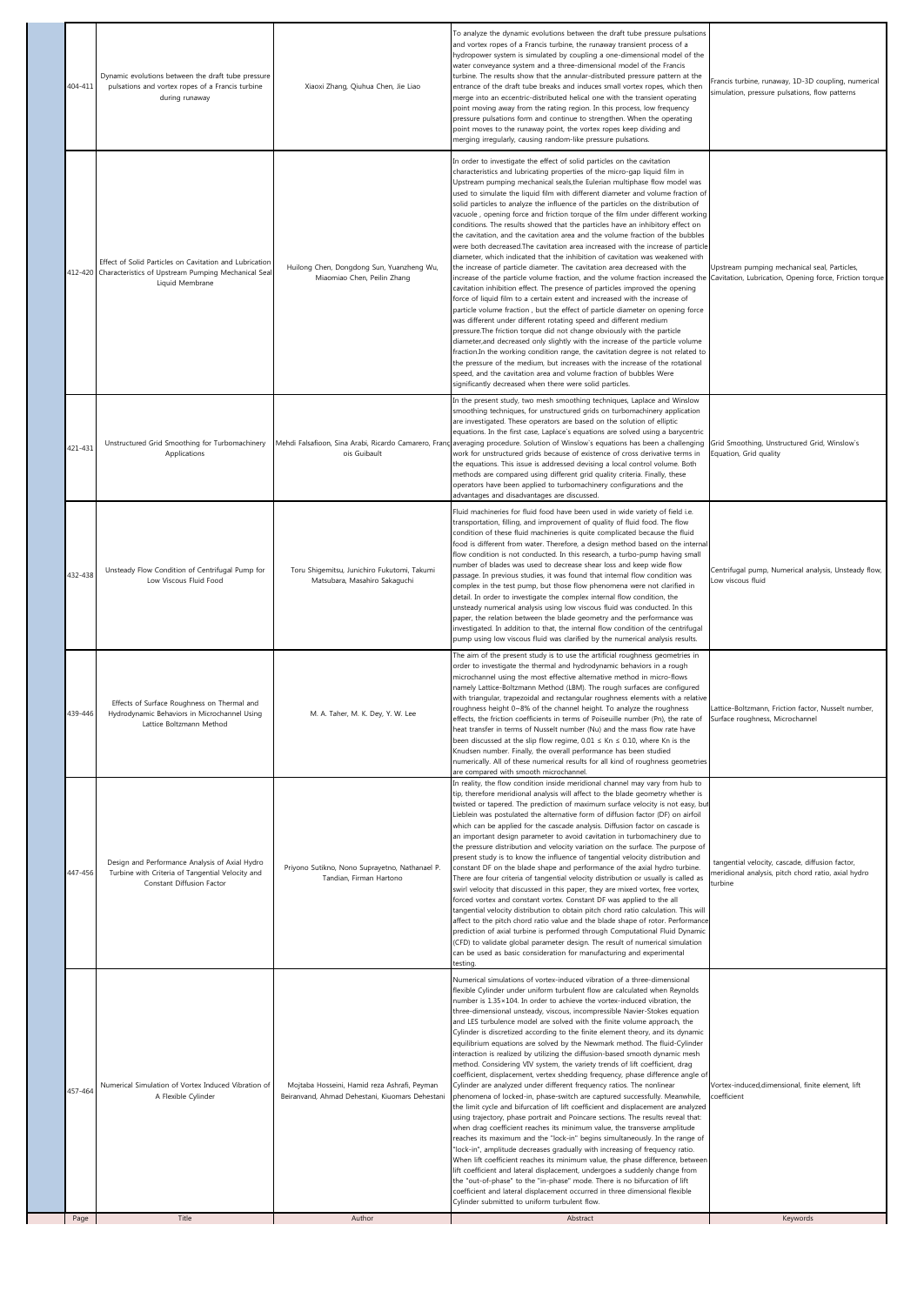|                                               | $1 - 12$  | Effects of Relative Position between a Stator and a<br>Rotor on Steam Condensing Flow in Rotating<br>Machinery                        | Changhyun Kim, JaeHyeon Park, Jehyun BaCł                                    | Flow of steam is different from other gas flows and involves droplet<br>generation in the flow field. This phase-transition affects not only flow aspects,<br>but also machine performance in a negative way. These days, CFD is widely<br>used in machine design and optimization processes, so phase-transition<br>phenomena in steam flows should be considered in CFD to predict the internal<br>flows precisely. In the past, non-equilibrium wet-steam model was<br>implemented on in house code T-Flow and it was applied to steady<br>calculations of a steam turbine model with changing stator/rotor interface. The machinery, Steam condensing flow<br>results showed that mixing plane method is not appropriate to simulate steam<br>condensing flow and frozen rotor method can be affected by relative position<br>between a stator and a rotor. Therefore, steady wet-steam flows with non-<br>equilibrium phase-transition were simulated for a steam turbine model in this<br>study with 4 different stator-rotor positions and their effects on the wet-steam<br>flow fields were investigated in detail                                                                                                                                                                                                                                                                                                                                                                                                                                                                                                                                      | Non-equilibrium wet-steam model, Rotating                                                                              |
|-----------------------------------------------|-----------|---------------------------------------------------------------------------------------------------------------------------------------|------------------------------------------------------------------------------|------------------------------------------------------------------------------------------------------------------------------------------------------------------------------------------------------------------------------------------------------------------------------------------------------------------------------------------------------------------------------------------------------------------------------------------------------------------------------------------------------------------------------------------------------------------------------------------------------------------------------------------------------------------------------------------------------------------------------------------------------------------------------------------------------------------------------------------------------------------------------------------------------------------------------------------------------------------------------------------------------------------------------------------------------------------------------------------------------------------------------------------------------------------------------------------------------------------------------------------------------------------------------------------------------------------------------------------------------------------------------------------------------------------------------------------------------------------------------------------------------------------------------------------------------------------------------------------------------------------------------------------------------------------|------------------------------------------------------------------------------------------------------------------------|
|                                               | $13 - 20$ | On-line Measuring Method of Effective Bulk Modulus<br>in Hydraulic System Based on Frequency Analysis                                 | Yingshu Chen, Nan Wang, Lichen Gu                                            | Based on the gas-liquid phase flow theory, an indirect method is proposed to<br>on-line measure the effective bulk modulus by constructing the mathematical<br>model which reveals the relationships of the effective bulk modulus, bubble<br>volume fraction, pressure and natural frequency. The natural frequency of<br>hydraulic fluid is a key parameter for measuring effective bulk modulus<br>utilizing the model, so it is online measured by the proposed pseudo-<br>excitation method. The frequency response function is obtained by solving the<br>amplitude spectrum functions of pseudo-excitation signal and the response<br>signal, and the natural frequency is obtained. The numerical simulation and<br>experiment are carried out, and we can deduce from the analysis of simulation<br>and experimental results that the effective bulk modulus in hydraulic system<br>can be easily online measured by the proposed indirect method.                                                                                                                                                                                                                                                                                                                                                                                                                                                                                                                                                                                                                                                                                                      | Effective bulk modulus, Pseudo-excitation, Condition<br>monitoring, Frequency domains, Bubble volume<br>fraction       |
|                                               | $21 - 29$ | Numerical Analysis of Contra-Rotating Small Hydro-<br>Turbine with Cylinder Spoke                                                     | Ding Nan, Toru Shigemitsu, Shengdun Zhao,<br>Yasutoshi Takeshima             | Small hydropower is one of potential energy resource existing in our living<br>environment and yet not been widely used. Small hydro-turbine is suitable in<br>these energy resources while it still has some shortages, like performing low<br>efficiency and easy to be out of control when there are foreign materials in<br>the water. Thus we designed this contra-rotating small hydro-turbine to<br>increase its efficiency and enhance its ability of keeping stable operation. The<br>experimental apparatus was designed and assembled, and some experiments<br>were conducted. A new kind of cylinder spoke, which supports the front and<br>rear rotor, was adopted and the numerical analysis was carried out in this<br>paper. As the numerical analysis results shown, the efficiency of test turbine<br>with cylinder spoke increased in a wide range of flow rate. The maximum<br>efficiency increased about 2.2%, reaching to 66.4%, and it was obtained at<br>1.25Qd. The internal flow condition, especially at the areas behind the spoke,<br>was improved by the cylinder spoke.                                                                                                                                                                                                                                                                                                                                                                                                                                                                                                                                                           | Small hydro-turbine, Contra-rotating rotors, Cylinder<br>spoke, Performance, Internal flow condition                   |
|                                               | $30 - 38$ | Simulation Analysis of Cylinder Impact Performance<br>Influenced by Shaft Sleeve Structure                                            | Cong Liu, Pei Xiao, Xingli Li, Gangyan Li                                    | To study the cylinder motion characteristics, cylinder and shaft sleeve<br>stress characteristics of cylinder stroke and return process influenced by<br>different shaft sleeve structure, the cylinders with non-chamfering shaft<br>sleeve, C0.3 chamfering shaft sleeve and R0.3 round corner shaft sleeve<br>were used for simulation of cylinder stroke and return process. The<br>results show that the piston velocity curves of three kinds of shaft<br>sleeve are identical. Maximum stress of different shaft sleeves fluctuates<br>and maximum stress elements of C0.3 and R0.3 shaft sleeve are similar.<br>When cylinder strokes, maximum stress of cylinder occurs at the end of<br>piston rod connected to the load; the stress of C0.3 shaft sleeve is the<br>lowest. When cylinder returns, maximum stress of cylinder occurs at the<br>shaft sleeve; the stress of C0.3 and R0.3 shaft sleeve differ little and are<br>both lower than that of non-chamfering shaft sleeve. It provides a<br>reference for structure optimization and service life improvement of the<br>cylinder shaft sleeve.                                                                                                                                                                                                                                                                                                                                                                                                                                                                                                                                                | Cylinder, Shaft sleeve structure, Dynamic simulation                                                                   |
|                                               | $39 - 45$ | Design Improvement of the Splitter Blade in the<br>Centrifugal Pump Impeller Based on Theory of<br><b>Boundary Vorticity Dynamics</b> | Binjuan ZHAO, Chenghu ZHANG, Youfei ZHAO,<br>Yanxia FU, Qi LIU, Huilong CHEN | To improve the design of the splitter blade in the centrifugal pump impeller, inner flow<br>numerical simulations are performed on the centrifugal pump impeller without splitter blades<br>firstly, inner flow diagnoses are performed based on the theory of the boundary vorticity<br>dynamics, and distributions of the boundary vorticity flux (BVF), friction force as well as<br>vorticity on the inner walls of the impeller are carefully analyzed to find the location of bad<br>flows and their dynamic sources. Later, according to the inner flow diagnosis results, splitter<br>blades are designed and reformed for the original impeller. The inner flow filed in the<br>impellers equipped with the preliminary splitter blade and reformed splitter blade are<br>numerically simulated and diagnosed. Finally, comparisons are made among the three<br>ellers, and it is found that, compared to the original impeller (impeller 0), the BVF, friction<br>force and vorticity distribution in the impeller equipped with the preliminary splitter blade<br>(impeller 1) has no obvious improvement, although the pump head increases, the efficiency<br>decreases; the BVF, friction force and vorticity distribution in the impeller equipped with the<br>reformed blade (impeller 2) has improved obviously, BVF peak decreases evidently and BVF<br>distributes more uniformly, flow separation is inhibited, the hydraulic force acting on the<br>impeller increases, with the pump head and efficiency increasing dramatically. It is proven that,<br>ow diagnosis based on the theory of the boundary vorticity dynamics is an effective | Centrifugal pump impeller, Splitter blade, Boundary<br>vorticity dynamics, Inner flow diagnosis, Design<br>improvement |
|                                               | $46 - 54$ | Effect of Vortex Design on a Half-Ducted Axial Flow<br>Fan (In the case of forced vortex design)                                      | Setoguchi                                                                    | An improvement of the half-ducted axial flow fan design by applying the<br>forced vortex design to the rotor blade was conducted by CFD. The quasi<br>three-dimensional flow theory was applied for the half-ducted fan design, and<br>the meridional flow was calculated by the method of streamline curvature.<br>When the radial balance equations from hub to tip was solved, the vortex<br>Atsushi Kaji, Yoichi Kinoue, Norimasa Shiomi, Toshiaki design was changed from the constant-whirl-velocity design to the forced<br>vortex design in reference to our previous experimental results of the half-<br>ducted fan's internal flow. The analysis of the three-dimensional internal flow<br>fields of the half-ducted fan designed by adopting the forced vortex design<br>was conducted. As a result of CFD, the efficiency n of the fan was about 1-3 %<br>larger at the flow rate coefficient $\varphi$ of 0.158-0.343 than the constant-whirl-<br>velocity design.                                                                                                                                                                                                                                                                                                                                                                                                                                                                                                                                                                                                                                                                                 | Axial flow fan, Half-ducted fan, Internal flow,<br>Streamline inclination, Numerical analysis                          |
| Vol. 11<br>No. 1,<br>anuary<br>March.<br>2018 | $55 - 62$ | Wave Energy Harvesting Turbine: Effect of Hub-To-<br>Tip Profile Modification                                                         | P. Madhan Kumar, Paresh Halder, Abdus Samad, Shir<br>Hyung Rhee              | The present paper investigates the leading edge (LE) undulations of a Wells<br>turbine blade through numerical analysis. The aspiration for this modification<br>came from humpback whales, which have uneven protrusions at the LE of their<br>pectoral flippers. The flippers help whales to maneuver during swimming. The<br>work is performed by using three-dimensional steady, incompressible Reynolds<br>Averaged Navier-Stokes (RANS) equations with turbulent closer model. The LE Wells turbine, Undulated blade, OWC, Wave energy<br>of the turbine blades is modified with undulations of three different<br>amplitudes: 1mm, 2.5mm, and 4mm. The results show that the undulation<br>changes the turbine performance. The amplitude 2.5mm gives the peak<br>performance. The comparison between blades with different amplitudes and<br>the reference blade has been discussed throughout this study.                                                                                                                                                                                                                                                                                                                                                                                                                                                                                                                                                                                                                                                                                                                                               |                                                                                                                        |
|                                               | 63-76     | Review of Fluid Structure Interaction Methods<br>Application to Floating Wave Energy Converter                                        | Mohammed Asid Zullah, Young-Ho Lee                                           | Computational fluid dynamics (CFD) is a highly efficient paradigm that is used<br>extensively in marine renewable energy research studies and commercial<br>applications. The CFD paradigm is ideal for simulating the complex dynamics<br>of Fluid-Structure Interactions (FSI) and can capture all kinds of nonlinear fluid<br>motions. While nonlinear simulations are considered more expensive and<br>resource intensive compared to the frequency domain approaches, they are<br>much more accurate and ideal for commercial applications. This review study<br>presents a comprehensive overview of the computation fluid dynamics<br>paradigm in context of wave energy converter (WEC) and highlights different<br>CFD tools that are available today for commercial and research applications.<br>State-of-the-art CFD codes such as ANSYS CFX that are highly ideal for WEC<br>simulation problems are highlighted and aspects such as time and frequency<br>domains are also thoroughly discussed along with efficacy of the nonlinear<br>simulations compared to the linear models. The paper presents a comparative<br>evaluation of different WEC modelling codes available today and illustrates the<br>code framework of different CFD simulation software suites.                                                                                                                                                                                                                                                                                                                                                                              | CFD, FSI, Navier-Stokes equation, WEC, nonlinear,<br>simulations                                                       |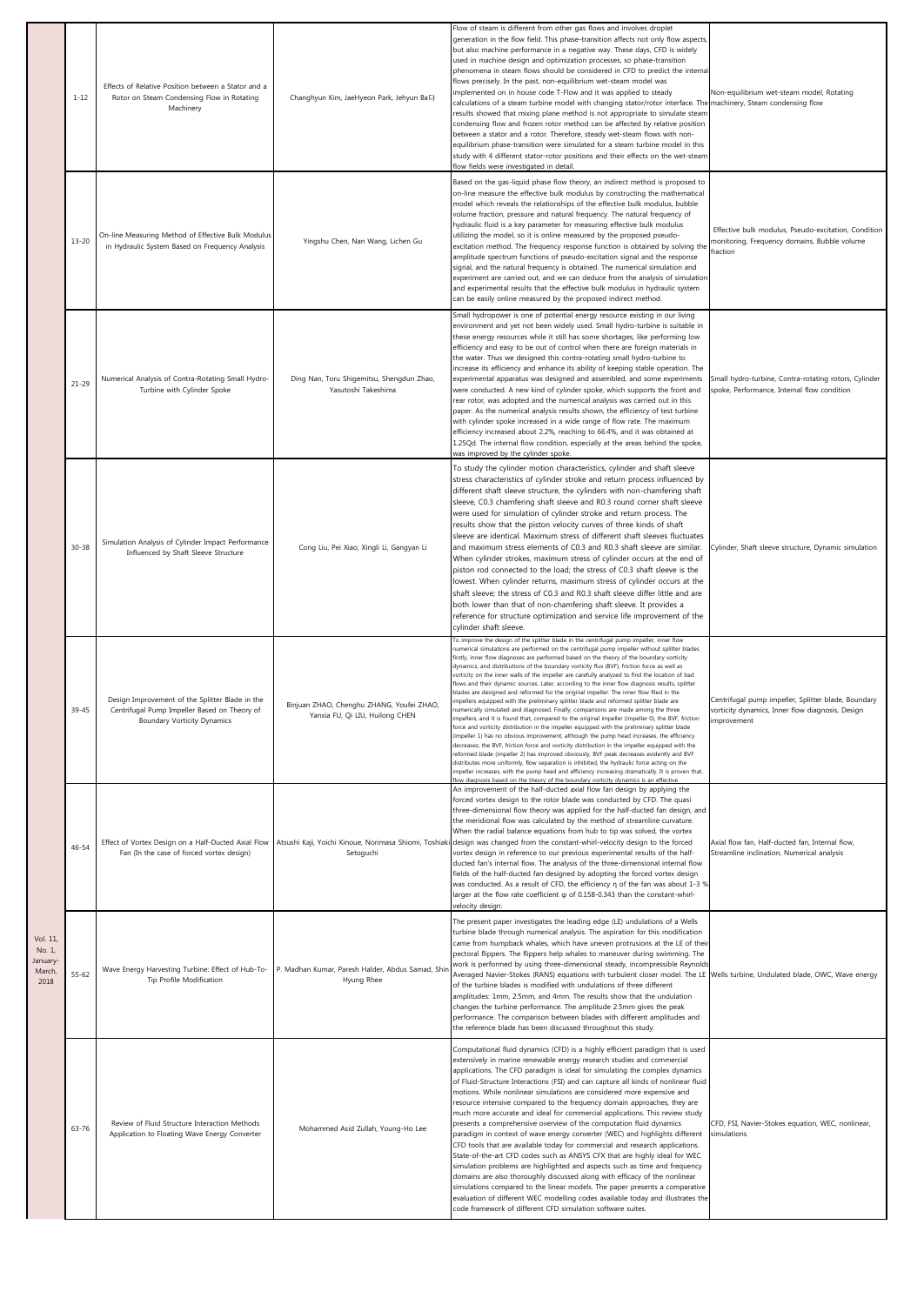| $77 - 84$ | Experimental Analysis of Diffuser Rotating Stallin a<br>Three-Stage Centrifugal Pump                            | Taiki Takamine, Daichi Furukawa, Satoshi Watanabe,<br>Hiroyoshi Watanabe, Kazuyoshi Miyagawa  | Rotating stall phenomenon limits the operation range of turbomachines,<br>therefore it is important to understand the crucial parameters of this<br>phenomenon. In the present study, the diffuser rotating stall in a three-stage<br>centrifugal pump was experimentally studied. Examined main parameter was<br>an axial offset of rotor against the stationary part, which might be unavoidable<br>due to accumulation of geometrical tolerances and assembling errors. The<br>effect of leakage flow rate at the balance drum section employed as a thrust<br>balancing device, which increases the thru-flow rate at the first and second<br>stage diffusers, was also studied. The effect of rotor axial offset was clearly<br>observed and, with the rotor axial offset to the suction side, the rotating stall<br>appeared only at the third stage diffuser. By setting the balance flow rate set<br>to zero, the onset range of rotating stall became wider in the first and second<br>stage diffusers, which was well explained by the decrease of the thru-flow rate                                                                                                                                                                                                                                                                                                                                                                                                                                                                                                                                                                                                                                                                                                                                                                                                                                                                                                                                                  | Multi-stage centrifugal pump, Vaned diffuser,<br>Rotating stall, Rotor axial offset, Static pressure<br>fluctuation                   |
|-----------|-----------------------------------------------------------------------------------------------------------------|-----------------------------------------------------------------------------------------------|----------------------------------------------------------------------------------------------------------------------------------------------------------------------------------------------------------------------------------------------------------------------------------------------------------------------------------------------------------------------------------------------------------------------------------------------------------------------------------------------------------------------------------------------------------------------------------------------------------------------------------------------------------------------------------------------------------------------------------------------------------------------------------------------------------------------------------------------------------------------------------------------------------------------------------------------------------------------------------------------------------------------------------------------------------------------------------------------------------------------------------------------------------------------------------------------------------------------------------------------------------------------------------------------------------------------------------------------------------------------------------------------------------------------------------------------------------------------------------------------------------------------------------------------------------------------------------------------------------------------------------------------------------------------------------------------------------------------------------------------------------------------------------------------------------------------------------------------------------------------------------------------------------------------------------------------------------------------------------------------------------------------------------|---------------------------------------------------------------------------------------------------------------------------------------|
| 85-96     | Numerical Investigation of the Turbulent Cavitating<br>Flow over Submerged Bodies                               | Hong Feng, Gao Zhenjun, Liu Lili, Yuan Jianping                                               | A numerical method for the calculation of turbulent cavitating flow over<br>submerged objects is proposed in present work. Cavitation is modeled via a<br>single-fluid cavitation model which is derived based on a truncated form of<br>the Rayleigh-Plesset equation and the mixture multiphase theory. The<br>approach has been implemented by user-define function which is widely used<br>in ANSYS FLUENT. Detailed results are presented for sheet cavitation over a<br>submerged hemispherical object in a wide range of cavitation numbers and<br>the cloud cavitation around a Clark-Y hydrofoil. In particular, for the<br>hemispherical body, we compared the surface pressure distribution with<br>experimental data which was available in literature. Later the cloud cavitation<br>structure and its effect on the forces of the hydrofoil were studied. The<br>comparisons between the simulating and experimental results show that<br>present numerical approach has good capability to predict the surface<br>pressure coefficient and the pulsation frequency at cavitation number $\sigma = 0.4$ ,<br>0.55 and 0.65 of the hemispherical body under cavitation conditions.<br>Meanwhile, for the hydrofoil, the proposed approach is sufficiently robust to<br>predict the characteristics of the time-averaged lift and drag coefficients and<br>the evolution of the cloud cavity with time.                                                                                                                                                                                                                                                                                                                                                                                                                                                                                                                                                                                                              | Submerged bodies, multiphase approach, cavitating<br>flow, turbulence, numerical simulation                                           |
| 97-109    | Comparison of Loss Models for Performance<br>Prediction of Radial Inflow Turbine                                | Seong Kuk Cho, Jekyoung Lee, Jeong Ik Lee                                                     | This paper is aimed for suggesting the best combination of loss models for a<br>radial inflow turbine among various empirical models from the open<br>literatures. The 1D mean streamline analysis procedure is utilized to confirm<br>the suitability of loss models and the recommended combinations. The<br>performance of loss models are evaluated by comparing to the well-<br>documented NASA turbine test data. To suggest a more acceptable<br>combination of loss models, each loss model is analyzed and assessed in<br>accordance with the proven loss mechanisms. This study especially focused on estimation, Loss models, 1D mean stream line analysis<br>the rotor passage loss and the tip clearance loss, and the tip clearance loss<br>model modification was suggested. The agreement of the newly suggested<br>loss model combination with test data is significantly improved in comparison<br>to the existing combinations. The design procedure presented in this paper<br>can be used as a 1D design tool of a radial inflow turbine for the preliminary<br>design phase.                                                                                                                                                                                                                                                                                                                                                                                                                                                                                                                                                                                                                                                                                                                                                                                                                                                                                                                               | Radial inflow turbine, Preliminary design, Performance                                                                                |
| 110-114   | Effect of Impulse Turbine Geometry on the<br>Performance of a Dual-Turbine System for Wave<br>Energy Conversion | Manabu Takao, Haruka Katsube, M. M. A. Alam,<br>Seisuke Fukuma, Shinya Okuhara, Yoichi Kinoue | Wells turbine, widely used to harness the wave energy, has high efficiency at a<br>low flow rate. However, it has severe stall problem. In order to alleviate this<br>problem, a dual-turbine system of Wells turbine with a booster impulse<br>turbine was proposed. In the present study, the effect of impulse turbine<br>geometries on the performance of combined turbine system was investigated<br>by CFD analysis. As a result, the boosting effect of impulse turbine depends or<br>the pressure differences that caused by the setting angles at a high flow rate.<br>Moreover, the decrease of flow rate with the setting angle has a significant<br>influence on the efficiency.                                                                                                                                                                                                                                                                                                                                                                                                                                                                                                                                                                                                                                                                                                                                                                                                                                                                                                                                                                                                                                                                                                                                                                                                                                                                                                                                     | Fluid Machinery, Impulse Turbine, Wave Energy<br>Conversion, Wells Turbine                                                            |
| 115-122   | Effect of Different Guide Vane Numbers on Transient<br>Radial Force of Pump as Turbine                          | FengXia Shi, JunHu Yang, XiaoHui Wang                                                         | Guide vane was added to pump as turbine (PAT), the transient flow<br>characteristics of PAT were calculated and experimented under different guide<br>vane numbers. The results show that after the PAT was added quide vane, the<br>distribution of speed streamline and blade load is more uniform than before,<br>and the unsteady radial force on impeller decreased greatly, which is good for<br>the stability of PAT's operation. When the guide vane number is equal to 9,<br>both the maximum radial force difference and dominant frequency amplitude<br>of radial force are the minimum. So there is an optimal guide vane number,<br>for the given geometric parameters of PAT.                                                                                                                                                                                                                                                                                                                                                                                                                                                                                                                                                                                                                                                                                                                                                                                                                                                                                                                                                                                                                                                                                                                                                                                                                                                                                                                                      | Pump as turbine, Guide vane numbers, Radial force,<br><b>Blade load</b>                                                               |
| Page      | Title                                                                                                           | Author                                                                                        | Abstract                                                                                                                                                                                                                                                                                                                                                                                                                                                                                                                                                                                                                                                                                                                                                                                                                                                                                                                                                                                                                                                                                                                                                                                                                                                                                                                                                                                                                                                                                                                                                                                                                                                                                                                                                                                                                                                                                                                                                                                                                         | Keywords                                                                                                                              |
| 123-128   | Design of Mixed-flow pump for Ns475 Based on<br>Optimum Design Database                                         | Sung Kim, Kyoung-Yong Lee, Jin-Hyuk Kim, Joon-<br>Yong Yoon, Young-Seok Choi                  | In this study, a mixed-flow pump with a specified specific speed was optimally<br>designed by utilizing computational fluid dynamics (CFD). Additionally, the<br>shape of the mixed-flow pump and flow characteristics depending on the<br>specific speed were studied, in order to development of hydrodynamic design<br>system for mixed-flow pump. A mixed-flow pump consists of an impeller and<br>a diffuser and the shapes of mixed-flow pumps show a certain tendency<br>depending on specific speed. With an analysis of the shapes of a mixed-flow<br>pump, the optimal shape to satisfy design specifications can easily be<br>designed. The design variables of the impeller and diffuser were defined in<br>meridional plane and vane plane development, and optimum design of the<br>impeller and diffuser was carried out by using design of experiment (DOE). The<br>tendencies of design variables depending on specific speed were analyzed by<br>utilizing the shape of optimally designed mixed-flow pump. The mixed-flow<br>pump shape of required design specification was designed by using the<br>tendencies of design variables depending on specific speed. The performance<br>of designed model has been verified using CFD.                                                                                                                                                                                                                                                                                                                                                                                                                                                                                                                                                                                                                                                                                                                                                                           | Hydrodynamic design system, Mixed-flow Pump,<br>Impeller, Diffuser, Design optimization                                               |
| 129-138   | Numerical Simulation and Experimental Research<br>about Shock Wave in 1+1/2 Counter-Rotating<br>Turbine         | Chao Li, Huoxing Liu                                                                          | To investigate the internal distribution regularities of shock wave structure in<br>1+1/2 (without low pressure guide vane) counter-rotating turbine, both steady<br>and unsteady numerical simulation about a designed 1+1/2 counter-rotating<br>turbine are conducted, and experimental research about the shock wave<br>structure of high pressure guide vane, high pressure rotor and low pressure<br>rotor was also conducted by using the schlieren apparatus under different<br>working conditions. The numerical simulation divides into two parts: steady<br>and unsteady calculation. The result of steady simulation under designed<br>condition shows that there appears supersonic flow and shock wave at the exit<br>of root in high pressure guide vane, while supersonic flow appears at the<br>entire passage of the blade outlet in both the high pressure rotor and low<br>pressure rotor, together with strong shock wave and complex wave structures.<br>From the point of the unsteady results, the unsteady effect has few influence<br>on the flow field of high pressure guide vane, but the wake of the high<br>pressure guide leaves periodically sweeps through the front edge of the high<br>pressure blade and there presents strong unsteady effect on flow field of high<br>pressure rotor. Then, to deeply research the characteristics of the shock wave<br>structure, 50% height section of the blade of the three types of blades are<br>extracted respectively to make plane cascades which are conducted blowing<br>experiments in supersonic wind tunnel. During the experiment schlieren display<br>technology is used to record the shock wave structure changing process in<br>three cascade flow passage under the design Angle of attack when pressure<br>ratio changes from 1.7 to 2.5. The final photograph were analyzed by<br>comparing with the CFD results. Results show that with the increase of<br>expansion ratio, the wave structures in both high and low pressure blade | Numerical Simulation, Experimental Research, Shock<br>Wave Structure, 1+1/2 Counter-Rotating Turbine,<br>Schlieren display technology |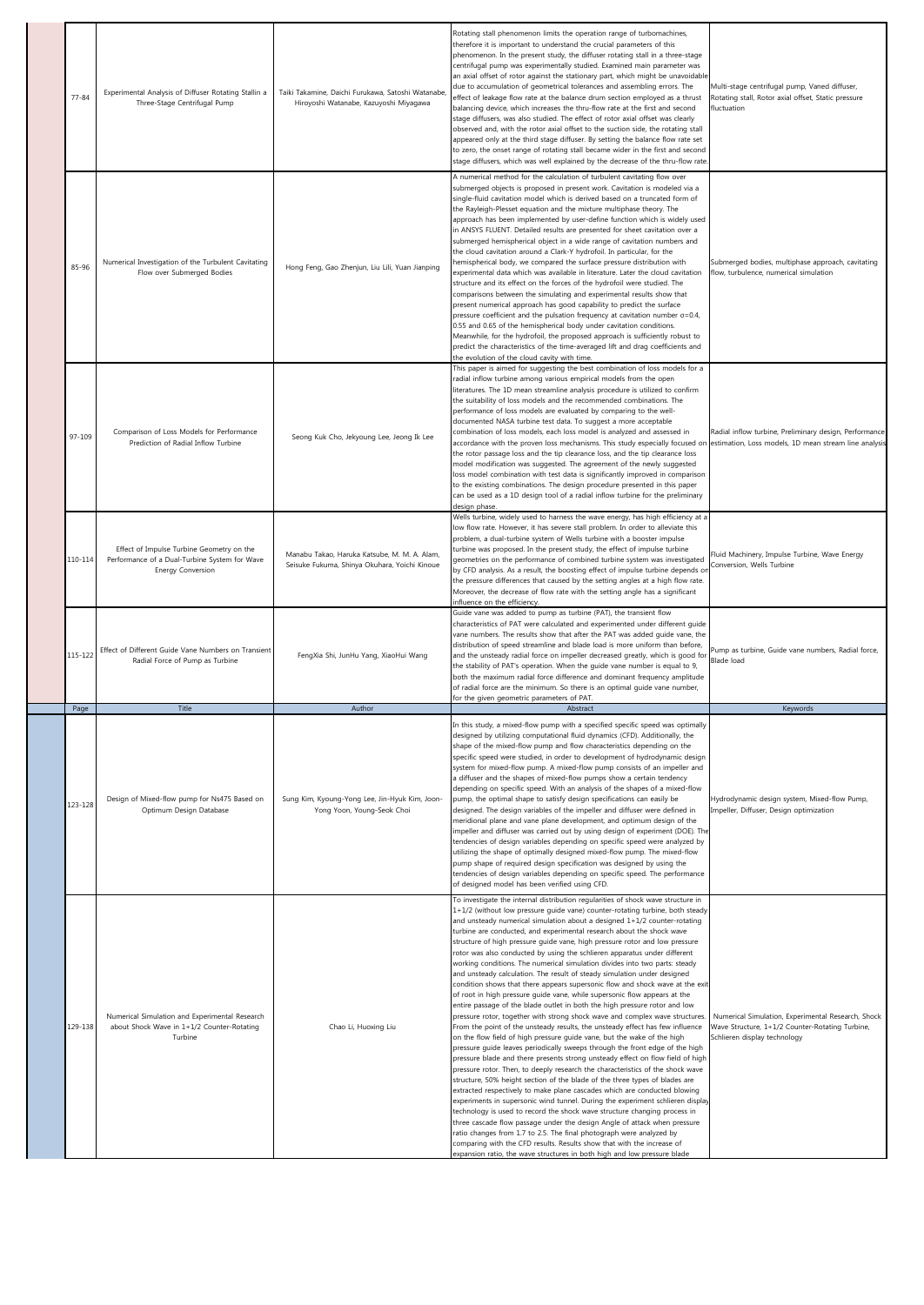|                               | Page    | Title                                                                                                                                | Author                                                                                        | Abstract                                                                                                                                                                                                                                                                                                                                                                                                                                                                                                                                                                                                                                                                                                                                                                                                                                                                                                                                                                                                                                                                                                                                                                                                                                                                                                                                                                                                                                                                                                                                                                                                                                                                                                                                          | Keywords                                                                                                                               |
|-------------------------------|---------|--------------------------------------------------------------------------------------------------------------------------------------|-----------------------------------------------------------------------------------------------|---------------------------------------------------------------------------------------------------------------------------------------------------------------------------------------------------------------------------------------------------------------------------------------------------------------------------------------------------------------------------------------------------------------------------------------------------------------------------------------------------------------------------------------------------------------------------------------------------------------------------------------------------------------------------------------------------------------------------------------------------------------------------------------------------------------------------------------------------------------------------------------------------------------------------------------------------------------------------------------------------------------------------------------------------------------------------------------------------------------------------------------------------------------------------------------------------------------------------------------------------------------------------------------------------------------------------------------------------------------------------------------------------------------------------------------------------------------------------------------------------------------------------------------------------------------------------------------------------------------------------------------------------------------------------------------------------------------------------------------------------|----------------------------------------------------------------------------------------------------------------------------------------|
|                               |         | 205-212 Influence of Different Inlet Conditions on Micromixer                                                                        | Yu                                                                                            | This paper presents the influence of different inlet conditions on the<br>performance of micromixer. On the purpose of obtaining the internal flow<br>fields and mixing characteristics, there are 28 micromixers with different<br>structural parameters have been studied by numerical simulations. The<br>influence of different inlet conditions on the mixing performance of<br>micromixers with periodic triangle baffles and rectangle baffles was examined<br>by experiments. The results of experiment and numerical simulation were<br>Wei Xu, Xiuhua He, Lingfeng Gao, Tian Xia, Zhengying completely discussed and analyzed. The consistency between results of<br>experiment and numerical simulation proves the reliability of research method Numerical simulation<br>and the accuracy of numerical simulation. It also indicates that different<br>numbers of inlets have significant effects on the mixing performance of<br>micromixers. The optimum inclination angles of inlets for each kind of<br>micromixer were obtained under different conditions. For optimizing or<br>designing passive micromixers, it is an effective way to improve the<br>performance of micromixers by increasing the number of inlets or changing<br>the angle of the inlets.                                                                                                                                                                                                                                                                                                                                                                                                                                                                   | Micromixer, Chaotic convection, Lab-On-a-Chip,                                                                                         |
|                               | 191-204 | Enhancement of a Centrifugal Pump Performance by<br>Simultaneous Use of Splitter Blades and Angular<br>Impeller Diffuser             | Davood Khoeini, Ebrahim Shirani                                                               | The influences of different configurations of impeller diffusers and splitter<br>blades on performance of a centrifugal pump have been analyzed<br>experimentally and numerically. Each impeller with different configurations<br>including three different splitter blades with lengths of 0, 0.45L and 0.75L (L is<br>the length of impeller blades) and three different cases of impeller with<br>diffuser of $\alpha$ =0o $\alpha$ is the divergence angle of diffuser walls) and angular<br>diffuser of $\alpha$ =10o and impeller without diffuser have been investigated in this<br>study. Data analyses revealed that there is good compatibility among<br>experimental and numerical results and the highest head discrepancy is only 7<br>percent. Results showed that simultaneous use of impeller diffuser and splitter<br>blade have profound impact on the centrifugal pump performance. Actually,<br>among all configurations, the maximum performance is achieved for the<br>impeller equipped with angular diffuser of $\alpha$ =10o and splitter blades of 0.75L<br>concurrently. In that case, the head at high flow rate is 1.51 times of the head<br>value of original impeller without impeller diffuser. In addition, at BEP (Best<br>Efficiency Point), efficiency increased by 3.4 percent and its position displaced<br>towards the high flow rate as well.                                                                                                                                                                                                                                                                                                                                                             | Centrifugal pump, performance enhancement,<br>impeller diffuser, splitter blade                                                        |
|                               | 181-190 | Prediction of the Noise Reduction by Shroud Shape<br>and the Characteristics of Flow-induced Noise<br>Generated in an Axial Flow Fan | Tae-Gyun Lim, Wan-Ho Jeon, Gaku Minorikawa                                                    | In this study, computational fluid dynamics (CFD) and computational<br>aeroacoustics (CAA) were used to reduce the noise of a small axial cooling fan<br>that is widely applied to electronic devices. The noise of an axial cooling fan<br>that was measured in semi-anechoic room was compared with the results<br>obtained from CAA. Three-dimensional Navier-Stokes equations were solved<br>for the unsteady flow field simulation. The noise was calculated by using<br>simplified Ffowcs Williams and Hawkings (FW-H) equation. The result of CAA<br>was consistent with one data obtained from the experiment. The results of<br>unsteady flow field presented the noise generation mechanism and that of<br>CAA presented the sound sources. The shape of a shroud was a factor causing<br>one of the major noise sources on the fan surface. The shape modification was<br>made in the inlet of the shroud for noise reduction. The Overall Sound<br>Pressure Level (OASPL) was reduced by 3.7 dB compared to that predicted for<br>Base model.                                                                                                                                                                                                                                                                                                                                                                                                                                                                                                                                                                                                                                                                                         | Computational fluid dynamics, Computational<br>aerocoustics, Axial flow fan, Noise reduction                                           |
|                               | 171-180 | Flow Features of a Prefabricated Pumping Station<br>Operating under High Flow Rate Conditions                                        | Flow Features of a Prefabricated Pumping Station<br>Operating under High Flow Rate Conditions | A prefabricated pumping station catering to the delivery of medium with high flow rate is<br>nvestigated. Two configurations of storage tanks are devised. Computational fluid dynamics<br>(CFD) is utilized to acquire flow patterns in the pumping station as the pumps operate<br>concurrently. Flow rate allocation and the disturbance of pump operation to ambient medium<br>are depicted. It is demonstrated that both the serial and parallel configurations can fulfill the<br>requirements of high flow rate. Flow rate differs over storage tanks and pumps as well, as is<br>intensified with the serial configuration. The operation of the pumps arouses non-symmetric<br>flow structures in the tank. In comparison, the parallel configuration is desirable in<br>consideration of the uniformity of cross-sectional total pressure and velocity distributions in                                                                                                                                                                                                                                                                                                                                                                                                                                                                                                                                                                                                                                                                                                                                                                                                                                                                 | prefabricated pumping station, CFD, multiple storage<br>tanks, flow rate allocation, flow structure                                    |
|                               | 163-170 | Inverse Design of Airfoil Using Vortex Element<br>Method                                                                             | Avinash G.S., S. Anil Lal                                                                     | A methodology for the parameterization and inverse design of airfoils, for<br>obtaining a given target surface pressure distribution is presented. The airfoil<br>parameterization is carried out using ordered pairs representing the x-y<br>coordinates of ten control points of Bezier curve as parameters. The forward<br>model consists of analysis of flow over airfoils carried out using vortex element<br>method, which involve discretisation of the airfoil curve alone, in contrast to<br>complicated grid generation over the region of flow. The airfoil parameters are<br>selected by global search using a Genetic Algorithm code. Examples to<br>illustrate the parameterization and design of airfoils are presented. A good<br>matching between the target and designed airfoil shows that present<br>methodology can be used as a tool for the design of airfoils.                                                                                                                                                                                                                                                                                                                                                                                                                                                                                                                                                                                                                                                                                                                                                                                                                                                            | Bezier parameterization, Inverse design, Airfoil, Vortex<br>element method, Genetic algorithm                                          |
| No. 2,<br>April-June,<br>2018 | 154-162 | Research on Steady Characteristics of F-π Bridge<br>lectro-hydraulic Proportional Pressure Reducing Valve                            | Li Yu, Hu Yanping, Mo Hu                                                                      | This paper establishes the idea of a pressure reducing valve with an F-T bridge<br>hydraulic resistance network as its pilot circuit under the theory of $\pi$ bridge<br>hydraulic resistance networks. It analyzes the working principle of the valve<br>and establishes the nonlinear equations of flow pressure through the hydraulic<br>resistances and force balance between the pilot and main valves. It derives the<br>analytical expression for steady flow pressure of the F- $\pi$ bridge electro-<br>hydraulic proportional pressure reducing valve and then determines that the<br>override pressure of the F-π bridge electro-hydraulic proportional pressure<br>reducing valve is 0.0037% of the traditional type. A simulation shows that the<br>flow pressure of the F- $\pi$ bridge electro-hydraulic proportional pressure<br>reducing valve is related to the hydraulic resistances of the pilot circuit and is<br>more stable than the traditional electro-hydraulic proportional pressure<br>reducing valve.                                                                                                                                                                                                                                                                                                                                                                                                                                                                                                                                                                                                                                                                                                                | F- $\pi$ bridge, proportional pressure reducing valve,<br>nonlinear equations, override pressure, simulation,<br>hydraulic resistances |
| Vol. 11,                      | 146-153 | Hydrodynamic Damping of a Fluttering Hydrofoil in<br>High-speed Flows                                                                | G. Dahlhaug                                                                                   | A hydrofoil resembling a high head Francis runner blade was submerged in a<br>rectangular channel and attached to the walls in a fixed-beam configuration.<br>The hydrofoil was excited by piezoelectric Macrofiber composite actuators<br>(MFCs), and the vibration was measured at the trailing edge with Laser<br>Doppler Vibrometry (LDV) and semiconductor strain gauges. The hydrofoil was<br>Carl W. Bergan, Bjørn W. Solemslie, Petter Østby, Ole exposed to water velocities ranging from 0 to 25 m/s. Lock-in occurred at<br>approx. 11 m/s. The damping increased linearly with the water velocity, with a<br>slope of 0.02 %/(m/s) below lock-in, and 0.13 %/(m/s) above lock-in. The<br>natural frequency of the foil increased slightly with increasing water velocity<br>below lock-in, due to the added stiffness of the passing water. Additionally,<br>the natural frequency increased significantly when passing through lock-in,<br>due to the vortex shedding phase shift                                                                                                                                                                                                                                                                                                                                                                                                                                                                                                                                                                                                                                                                                                                                                    | FSI, Damping, Francis, FRF                                                                                                             |
|                               | 139-145 | Investigation on the effect of slot pulse jet on<br>centrifugal pump performance                                                     | Renhui Zhang, Lichen Yun                                                                      | To improve centrifugal pump cavitation performance, the slot pulse jet pump<br>is proposed. The slot is designed directly on the impeller shroud near the<br>suction side of the blade leading edge. The slots are alternately blocked by the<br>cambered prominence, which is designed at the impeller front side chamber<br>along the circumferential direction. The leakage flow from the front side<br>chamber flows into the slot alternately, and the pulse jet is formed near the<br>blade inlet. Because of the strong shear, the pulse jet is more efficient than<br>steady jet in terms of energy transmission. Based on the numerical simulation,<br>the hydraulic performances of the slot pulse jet pumps with two different<br>pulse frequencies are compared with the slot steady jet pump. The calculation<br>result shows that with the increase of flow rate, the head and efficiency of the<br>three kinds of pumps are basically the same. The cavitation performance of<br>slot pulse jet pump is better than that of slot steady jet pump, especially for<br>slot pulse jet pump II. The distribution of pressure difference acted on the slot<br>appears to be jagged, and the pulse frequency is consistent with shaft<br>frequency or its harmonic frequency. The amplitude of the pressure fluctuation<br>on slot jet pump II is much higher than that of the slot pulse jet pump I. The<br>vapor volume distribution in the middle span of the impeller for slot pulse jet<br>pump is less than that of slot steady jet pump. So, the pulse jet is an effective<br>way to further improve the cavitation performance of slot steady jet pump,<br>and NPSHr is significantly decreased, especially at design condition. | centrifugal pump, slot impeller, slot pulse jet pump,<br>pulse jet, cavitation performance, pulse frequency                            |
|                               |         |                                                                                                                                      |                                                                                               |                                                                                                                                                                                                                                                                                                                                                                                                                                                                                                                                                                                                                                                                                                                                                                                                                                                                                                                                                                                                                                                                                                                                                                                                                                                                                                                                                                                                                                                                                                                                                                                                                                                                                                                                                   |                                                                                                                                        |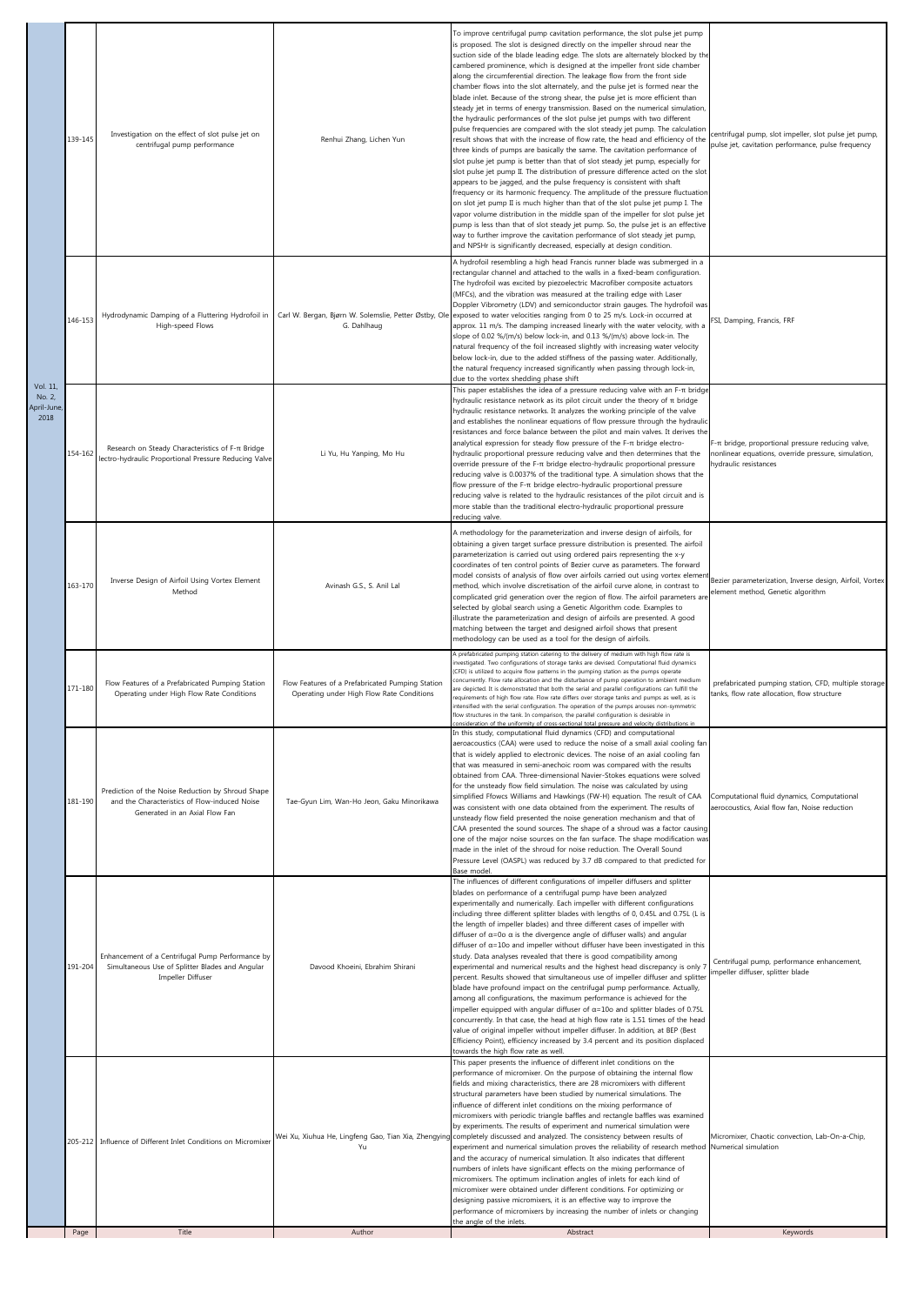|                                                    | 213-223 | Effects of the Inlet Position of Blade on the<br>Performance of a Centrifugal Impeller                                                                       | Yunlong Li, Ruizi Zhang, Kaibin Wang, Jingyin Li                                                                               | The effects of the inlet position of blade on the performance of a centrifugal<br>impeller are numerically investigated. The inlet position of the blade can be<br>determined by the outer diameter, the leaning angle of the blade inlet, the<br>shroud and hub angular momentums specified at the blade inlet. It is found<br>that the flow fields of the optimal impeller are obviously superior to those of<br>the impeller whose blade leading edge was installed at impeller eye. The range impeller, Blade inlet position, Efficiency, Pressure ratio<br>analyses reveal that angular momentum specified at the inlet hub is the least<br>important factor in affecting the efficiency of impeller, while the outer<br>diameter of blade leading edge plays the most important role in determining<br>the pressure ratio.                                                                                                                                                                                                                                                                                                                                                                                                                                                                                                                                                                                                                                                                                                                                                                                                                                                                                       | Blade leading edge position, Three-dimensional                                                                                         |
|----------------------------------------------------|---------|--------------------------------------------------------------------------------------------------------------------------------------------------------------|--------------------------------------------------------------------------------------------------------------------------------|------------------------------------------------------------------------------------------------------------------------------------------------------------------------------------------------------------------------------------------------------------------------------------------------------------------------------------------------------------------------------------------------------------------------------------------------------------------------------------------------------------------------------------------------------------------------------------------------------------------------------------------------------------------------------------------------------------------------------------------------------------------------------------------------------------------------------------------------------------------------------------------------------------------------------------------------------------------------------------------------------------------------------------------------------------------------------------------------------------------------------------------------------------------------------------------------------------------------------------------------------------------------------------------------------------------------------------------------------------------------------------------------------------------------------------------------------------------------------------------------------------------------------------------------------------------------------------------------------------------------------------------------------------------------------------------------------------------------|----------------------------------------------------------------------------------------------------------------------------------------|
|                                                    | 224-233 | Numerical Study on Rotating Characteristics of<br>Unsteady Flow Inner Pump-turbine in Pump Mode                                                              | Jun Yang, Tian Xie, Pavesi Giorgio, Xiaohua Liu, Jun<br>Tiu                                                                    | In order to investigate the formation of the rotating stall in diffuser of pump-<br>turbine in pump mode, the unsteady flow with radial rotating characteristics<br>before the occurrence of rotating stall are investigated by detached eddy<br>simulation. The results indicate that the unsteady flow patterns which occur in<br>the return channel both at full and part load conditions contain two periodical<br>disturbances with frequencies St=0.042 and St=0.085, and the Strouhal<br>number St is frequency normalized by blade passing frequency of impeller.<br>These periodical disturbances not only influence the pressure field but also<br>cause rotating characteristics in diffuser channels. One is composed of 4 cells<br>propagating at 0.073 times of impeller rotating speed. The other one is made<br>up of 3 rotating cells with 0.2 times of backward impeller rotating speed.<br>Meanwhile, there are two radial rotating characteristics which contribute the<br>spectra peak at blade pass frequency in diffuser. One is at the inlet of diffuser<br>propagating at impeller rotating speed with 7 cells, and the other one contains<br>4 cells with about 1.75 backward impeller rotating speed.                                                                                                                                                                                                                                                                                                                                                                                                                                                                                       | pump-turbine, pump mode, unsteady flow, rotating<br>characteristics                                                                    |
|                                                    | 234-243 | Aerodynamic Optimization of Squirrel-Cage Fan with<br>Dual Inlet                                                                                             | Ruizi Zhang, Kaibin Wang, Yunlong Li, Jingyin Li                                                                               | In this paper, the rotor and the volute of the squirrel-cage fan with dual inlet<br>were optimized to improve its aerodynamic performance. The blade inlet<br>angle, blade exit angle and diameter ratio of the impeller were chosen as<br>optimization variables using the response surface methodology (RSM) to<br>improve the total pressure. Furthermore, another three optimization variables<br>were adopted on the basis of previous optimum results, which are the width<br>of impeller, the location of the impeller annular plate and the location of<br>cutoff respectively. The simulation and experimental results show that the total<br>pressure of the optimal model has been greatly improved without noise<br>increase in comparison with the original model.                                                                                                                                                                                                                                                                                                                                                                                                                                                                                                                                                                                                                                                                                                                                                                                                                                                                                                                                        | Squirrel-cage fan, Aerodynamic performance,<br>Response surface methodology, Total pressure                                            |
|                                                    | 244-254 | Optimization of a Fluid Distribution Manifold:<br>Mechanical Design, Numerical Studies, Fabrication,<br>and Experimental Verification                        | Heng Wang, Samuel D. Marshall, Rerngchai<br>Arayanarakool, Lakshmi Balasubramaniam, Xin Jin,<br>Poh Seng Lee, Peter C. Y. Chen | rms paper presents two optimized designs or a commonly-used litild<br>distribution manifold having one entrance and six exits. Numerical<br>simulations were carried out to optimize the dimensions and<br>mechanisms of these proposed designs for the sake of enhancing the<br>uniformity of fluid distribution amongst the exits and reducing the<br>formation of dead zones inside the manifold cavities. Particularly, to<br>make the fluid distribution amongst exits more uniform, this study<br>explored the relationship between entrance diameter and exit diameter.<br>Furthermore, in order to reduce dead zone formations inside the<br>manifold whilst still maintaining uniform fluid distribution, a conical<br>cavity was designed. After that, blockers were designed to replace some<br>exits, permitting a variable number of fluid distribution manifold exits,<br>depending on the specific application. Both designs were found to be<br>able to improve flow uniformity and dead zone reduction compared to<br>the original commonly-used fluid distribution manifold, with the central-<br>feeding distributor performing slightly better than the lateral-feeding<br>distributor overall. From the perspective of manufacturing, each of these<br>two fluid manifolds was made of two pieces with glue and rubber O<br>ring used respectively as the bond between separate pieces. Preliminary<br>experiments with these devices suggest similar results to those from the<br>numerical studies. Based on real application requirements and<br>limitations, the different fluid manifold designs with tunable dimensions<br>can be utilized in various mechanical or biochemical devices to  | fluid distribution manifold, fluid distribution<br>uniformity, dead zone reduction, conical cavity,<br>numerical simulation            |
|                                                    | 255-264 | Experimental Study of Horizontal Gas-liquid Two-<br>phase Flow in Two Medium-diameter Pipes and<br>Prediction of Pressure Drop through BP Neural<br>Networks | Wang Qinghua, Zou Honglan, Luo Wei, Yang<br>Junzheng, Wen Xiaohong, Wang Yan                                                   | Horizontal gas-liquid two-phase flow is of crucial importance in oil-gas storage and<br>transportation. In view of previous researches with the lack of horizontal gas-liquid two-phase<br>flow in medium-diameter pipes (60-75 mm), experiments were conducted in DN 60 and DN75<br>at medium-high liquid velocity (50-250 m3/d) and high gas-liquid ratio (20-500 m3/m3).<br>Comparison between flow patterns maps in DN60 and DN75 and the Taitel-Dukler model<br>iowed that only flow patterns map in DN60 agreed well. On the basis of experimental data<br>analysis, variation laws of liquid holdup and pressure drop were determined. Besides, this<br>paper developed a method to predict liquid holdup and pressure drop through BP neural                                                                                                                                                                                                                                                                                                                                                                                                                                                                                                                                                                                                                                                                                                                                                                                                                                                                                                                                                                   | horizontal gas-liquid two-phase flow, medium-<br>diameter pipes, liquid holdup, pressure drop<br>prediction method, BP neural networks |
|                                                    |         | 265-272 Simulation and Test of Gear Pump Flow Pulsation                                                                                                      | Chen Zongbin, Lv Zhiqiang, Xu Rongwu, Liao Jian                                                                                | etworks. Results proved the capability of BP neural networks. The further validation can be<br>Flow pulsation is the inherent properties of volumetric hydraulic pump, the<br>direct noise source of hydraulic system. Simulating the internal gear pumps'<br>flow pulsation based on the mathematical model is difficult, so a new<br>simulation method was adopted in this article. The chamber of the pump is<br>divided into four Control Volumes (CVs), whose effective volumes change<br>along with the rotation of the gears. The CVs take in fluid from suction port<br>and squeeze fluid out at the outlet port. According the CVs connection<br>relationship, the pump simulation model was established in AMESim. To verify simulation<br>the simulation results, flow pulsation experiment was conducted and<br>experiment data show that simulation model is correct and the accuracy is up<br>to 95%. Results prove that the modeling method and experiment test are<br>effective. Thus the evaluation of flow pulsation from simulation to testing was<br>established, which shown great significance to evaluate and develop the<br>pump's vibration and noise.                                                                                                                                                                                                                                                                                                                                                                                                                                                                                                                                        | Flow pulsation, gear pump, control volume,                                                                                             |
| Vol. 11,<br>No. 3,<br>July-<br>Septembei<br>, 2018 | 273-282 | Robust Design Optimization of Hydrodynamic<br>Characteristics of Airfoil 791                                                                                 | Chenghu ZHANG, Binjuan ZHAO, Zhongfu HUANG,<br>Yanxia FU, Qi LIU, Huilong CHEN                                                 | In this paper, the influence of the continuous random variation of the flow<br>velocity on hydrodynamic characteristics of airfoil 791 was discussed, and a<br>robust design optimization method was proposed to reduce the influence of<br>uncertain factors on the stability of hydrodynamic performance. Firstly, Bezier<br>curve was used to parameterize the suction side of the airfoil, and its thickness<br>was controlled by four points, which was then taken as the optimization<br>variables. Secondly, the criterion of robustness was given, and then a robust<br>mathematical model was established. Finally, two objective functions of robust<br>optimization were gained on the basis of uncertainty analysis with surrogate<br>model. Combined with multi-objective genetic algorithm, a robust optimal<br>solution with better hydrodynamic characteristics was obtained. The results<br>showed that compared with original case, the thickness near trailing edge<br>altered more smoothly, the resistance and surface wave intensity were<br>obviously decreased, and the maximum reduction of drag-lift ratio and wake<br>unevenness were 6.89% and 25.04% respectively, which contributed to the<br>improvement of wake quality. The change of surface pressure and resistance<br>coefficients were also more stable under the variable inlet flow velocity<br>conditions, and then the robustness was strengthened accordingly. In<br>conclusion, the robust design optimization can obviously improve the<br>hydrodynamic characteristics of the airfoil while reducing the sensitivity to<br>uncertain factors, meanwhile, it can provide better stability during the<br>operating process. | airfoil 791, multi-objective genetic algorithm,<br>robustness, surrogate model, uncertainty analysis                                   |
|                                                    | 283-293 | Experimental Study of Pulp Suspension Flow in a<br>Channel with Application to Papermaking                                                                   | Masaru Sumida, Taro Fujimoto                                                                                                   | In this study, the flow characteristics of a pulp suspension in a modeled<br>headbox channel containing a screen-type circular cylinder were examined<br>experimentally. The distributions of the pulp fiber concentration and the axial<br>velocity of downstream wake of the cylinder were obtained using the<br>transmitted light attenuation method and particle image velocimetry,<br>respectively. The influence of flow velocity and the degree of pulp fiber<br>dispersion were explained. From this information, we explored the feasibility of<br>improving the efficiency of the hydraulic headbox of a papermaking machine.                                                                                                                                                                                                                                                                                                                                                                                                                                                                                                                                                                                                                                                                                                                                                                                                                                                                                                                                                                                                                                                                                | Pulp-suspension flow, fiber-concentration distribution,<br>wake, circular cylinder, papermaking machine, optical<br>measurement        |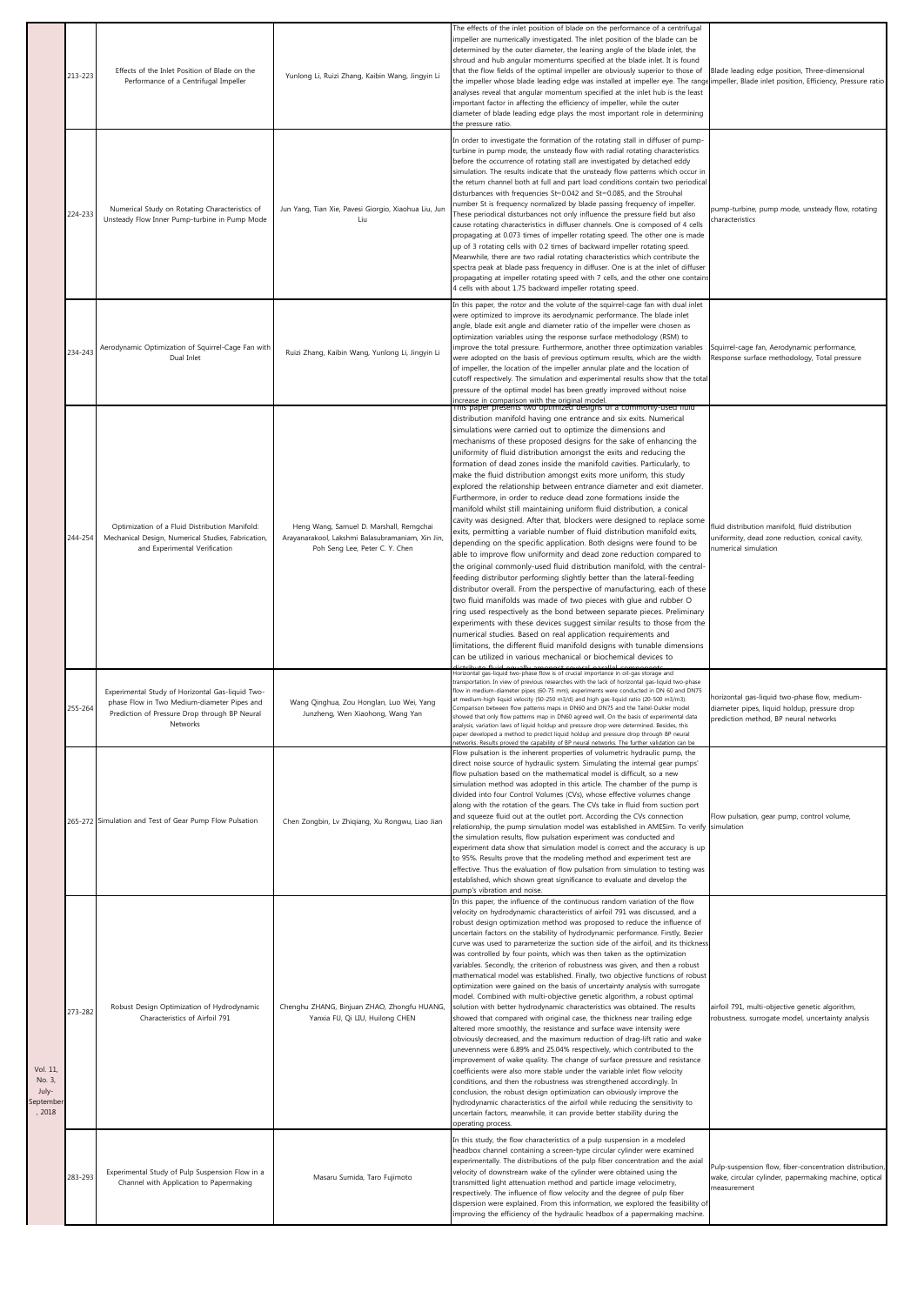| 294-303 | Numerical Generation of Hill-Diagrams; Validation on<br>the Francis99 Model Turbine                                                                  | Erik Tengs, Pål-Tore Storli, Martin Aasved Holst                           | This article compares a numerically simulated, and an experimentally obtained<br>Hill-Diagram. The Francis99 model turbine was used in the validation. By using<br>steady-state simulations and passage modeling in ANSYS CFX, the simulation<br>time is in the order of minutes for each operating point. Except for the<br>smallest guide vane opening, the error in hydraulic efficiency is less than 2.5%<br>for all flow configurations. The individual error in head and torque follow clear,<br>almost identical trends. The error along a line of small incidence losses indicate<br>less than 0.5% error in the efficiency in almost the complete simulated range.<br>The results in this article may be used in future optimization design processes<br>using Hill-Diagrams.                                                                                                                                                                                                                                                                                                                                                                                                                                                                                                                                                                                                                                                                                                      | Hydro-power, Validation, CFD, Hill-Diagram,<br>Optimization, Francis99                           |
|---------|------------------------------------------------------------------------------------------------------------------------------------------------------|----------------------------------------------------------------------------|---------------------------------------------------------------------------------------------------------------------------------------------------------------------------------------------------------------------------------------------------------------------------------------------------------------------------------------------------------------------------------------------------------------------------------------------------------------------------------------------------------------------------------------------------------------------------------------------------------------------------------------------------------------------------------------------------------------------------------------------------------------------------------------------------------------------------------------------------------------------------------------------------------------------------------------------------------------------------------------------------------------------------------------------------------------------------------------------------------------------------------------------------------------------------------------------------------------------------------------------------------------------------------------------------------------------------------------------------------------------------------------------------------------------------------------------------------------------------------------------|--------------------------------------------------------------------------------------------------|
| 304-311 | Fast Transition from Pump to Turbine Mode of<br>Operation                                                                                            | Magni F. Svarstad, Torbjørn K. Nielsen                                     | The reversible pump turbine (RPT) is a suitable machine to control fluctuations<br>in the energy market. The usage of RPTs for this purpose will increase the<br>number of operational mode changes of the machine. In order to reduce the<br>response time of the machine, fast transitions between the modes of operation<br>are necessary. Therefore, increased knowledge of how the machine operates<br>during these fast transitions is needed. This includes the investigation of the<br>transient characteristics for the whole operating range of the machine. This<br>paper presents experimental results from a fast transition from pump to<br>turbine mode. The flow rate is measured by the use of a modified pressure<br>time method. The resulting transient characteristics are compared with steady<br>state characteristics. Experiments have been preformed on a model scale<br>reversible pump turbine in the Waterpower Laboratory at the Norwegian<br>University of Science and Technology (NTNU). The results show that the<br>pressure pulsations are highest at low discharge in both pump and turbine<br>mode of operation and at runaway speed in turbine. Oscillations at runaway<br>speed is reduced with lower opening degree on the guide vanes. The results<br>also show a difference between the steady state and transient characteristics in<br>the pump mode due to the inertia of the water masses.                                                    | Reversible pump turbine, Tranient operation, Mode<br>change                                      |
| 312-320 | Dynamic Seal Friction Heat Characteristics Analysis of<br>Hydraulic Servo Swing Motor                                                                | Yannan Zhu, Qiang Zhang, Jianfeng Tao, Dun Tan,<br>Xuyong Wang             | Hydraulic swing motor's dynamic seal friction heat is a direct factor leading to<br>motor's temperature rise. To study the key factors in motor's dynamic seal<br>friction heat, therefore, reducing motor's temperature rise, the contact stress<br>model and friction model were established. Based on the swing motor of a<br>three-axis turntable system, the relationship between three key factors was<br>analyzed. Motor's friction heat characteristics in two conditions were simulated<br>and simulation results show that with the increase of three factors, the friction<br>heat increases obviously. Further experimental research validated the<br>theoretical analysis and indicated that friction heat can be significantly<br>reduced when reducing combined gasket's compression ratio, motor's working<br>pressure and spindle's speed appropriately. Furthermore, improving the<br>machining precision of motor's seal structure and combined seal's installation<br>precision also work.                                                                                                                                                                                                                                                                                                                                                                                                                                                                              | Turntable system, Swing motor, Dynamic seal, Seal<br>friction, Heat characteristics              |
| 321-332 | Turntable system, Swing motor, Dynamic seal, Seal<br>friction, Heat characteristics                                                                  | Xuelin Tang, Gao Hui, Wu Zhixing, Hao Man, Shi<br>Xiaoyan, Li Xiaoqin      | Based on Implicit Large Eddy Simulation (ILES), the Adaptive Local<br>Deconvolution Method (ALDM) was proposed to develop an implicit Sub-Grid<br>Scale (SGS) model for three-dimensional (3D) turbulent unsteady flow around<br>the NACA0012 Hydrofoil at a high Reynolds number of 2400,000. With the<br>help of User Define Function (UDF) of the Fluent CFD software, the 3D<br>turbulent unsteady flows were carried out by using ILES and LES respectively.<br>The lift coefficients predicted by both models were in good agreement with<br>the experimental data and the relative error of lift coefficient predicted by<br>both models decreases firstly and then increases with the increase of the<br>incident angle, but the numerical results by ILES were more close to the<br>experimental, which verified the feasibility and accuracy of the ILES model. In<br>addition, the predicted pressure contour and streamline distributions by ILES<br>and LES at different incident angles in a wide range were also investigated<br>further. The larger of the incident angle, the production and shedding of the<br>vortex are stronger. The predicted results by both the models have the similar<br>tendency, and the ILES could more finely capture the flow patterns. For a large<br>incident angle of 20°, the internal flow analyses by ILES could well reproduce<br>the whole process of the vortex from generation to development and<br>shedding around the hydrofoil | ILES, NACA0012, LES, lift coefficient, vortex                                                    |
|         | Three-dimensional Analysis of Two-way Fluid-<br>333-343 structure Interaction on a Flexible Hydrofoil in Viscous<br>Flow                             | Zahra Mortazavinia, Ricardo Camarero, Francois<br>Guibault                 | Two-way Fluid-Structure Interaction of a three dimensional hydrofoil subjected<br>to viscous flow at Re=750000 is investigated in this paper. A rectangular,<br>cantilevered NACA66 hydrofoil is simulated using a finite element based CSD<br>code, while the fluid flow is modeled with the incompressible, unsteady<br>Reynolds Averaged Navier-Stokes equations using a finite volume based CFD<br>code. The numerical computations are carried out through a strong coupling<br>between these two separate solvers. The strongly coupled FSI solver is<br>validated by comparing the present numerical results with experimental<br>measurements in a water tunnel at the French Naval Academy. To quantify the<br>FSI effects, rigid (stainless steel) and flexible (POM Poly-acetate) hydrofoils<br>with the same undeformed geometry are simulated and compared.                                                                                                                                                                                                                                                                                                                                                                                                                                                                                                                                                                                                                    | Fluid-structure interaction, Two-way, Three-<br>dimensional, Hydrofoil, Viscous effects          |
|         | Theoretical Estimates of Rotordynamic Fluid Forces or<br>344-356 a Front Shroud of Francis Turbine Caused by Leakage<br>Flow                         | Haruka Nishimura, Kazuyasu Sugiyama, Yoshinobu<br>Tsujimoto, Hajime Koyama | The rotordynamic fluid forces on a columnar rotor modeling the front shroud<br>of Francis turbine caused by the leakage flow and whirling motion are<br>evaluated by the experiments and the computations, to explain the self-<br>excited vibration observed in free vibration tests. In addition to the leakage<br>flow models previously proposed, a new model is proposed to include the<br>effects of the rotation and whirling motion of the rotor to evaluate the<br>rotordynamic fluid forces. After checking the validity of the models by<br>comparisons with experiments and CFD, the characters of each component are<br>discussed based on the physical mechanism producing the forces. It was found<br>that the rotordynamic force component normal to the whirling orbit is mainly<br>caused by the centrifugal forces of the added mass of the fluid in the<br>clearance and that the tangential force is mainly caused by the acceleration of<br>the axial leakage flow through the clearance.                                                                                                                                                                                                                                                                                                                                                                                                                                                                             | Rotordynamic Fluid Force, Whirling Motion, Francis<br>Turbine, Columnar Rotor, Leakage Flow      |
| Page    | Title                                                                                                                                                | Author                                                                     | Abstract                                                                                                                                                                                                                                                                                                                                                                                                                                                                                                                                                                                                                                                                                                                                                                                                                                                                                                                                                                                                                                                                                                                                                                                                                                                                                                                                                                                                                                                                                    | Keywords                                                                                         |
| 357-373 | Effects of Pressure Ratios of Axial Flow Compressors<br>on the Deep Surge Frequencies Part I: Effective<br>Reduced Surge Frequency and Its Behaviors | Nobuyuki Yamaguchi                                                         | Effects of compressor pressure ratios and flowpath geometries on the<br>frequencies of deep-surges in multi-stage axial flow compressors are studied<br>on the basis of numerical experiments. The frequencies tend generally to lower<br>in a complicated manner toward higher rpms and higher pressure ratios of the<br>compressors. The general behaviors of the frequencies are found to be<br>described in large in terms of an effective reduced surge frequency numerical-<br>experimentally searched for. The parameter tends to keep a nearly constant<br>level of values for a wide range of stalling pressure ratios, rpms, and number<br>of stages of compressors. For multi-stage compressors, however, at slightly<br>below the design speed, the parameter values tend to drop rather steeply, and<br>above the speed, they tend to keep again a new constant level of values at<br>the lowered level. The transition of the behavior is more significant for the<br>conditions of compressors designed for higher pressure ratios and in shorter<br>delivery flow-paths. It could be attributed to the effect of a relocation of<br>surge-triggering stages in the local zone of the surge flow mode with the<br>amplitude varying much in the axial direction. The detailed phenomena<br>involved in the behaviors will be clarified in Part 2.                                                                                                                            | Fluid Machine, Axial Flow Compressor, Surge,<br>Frequency, Fluid Dynamics, Analytical Simulation |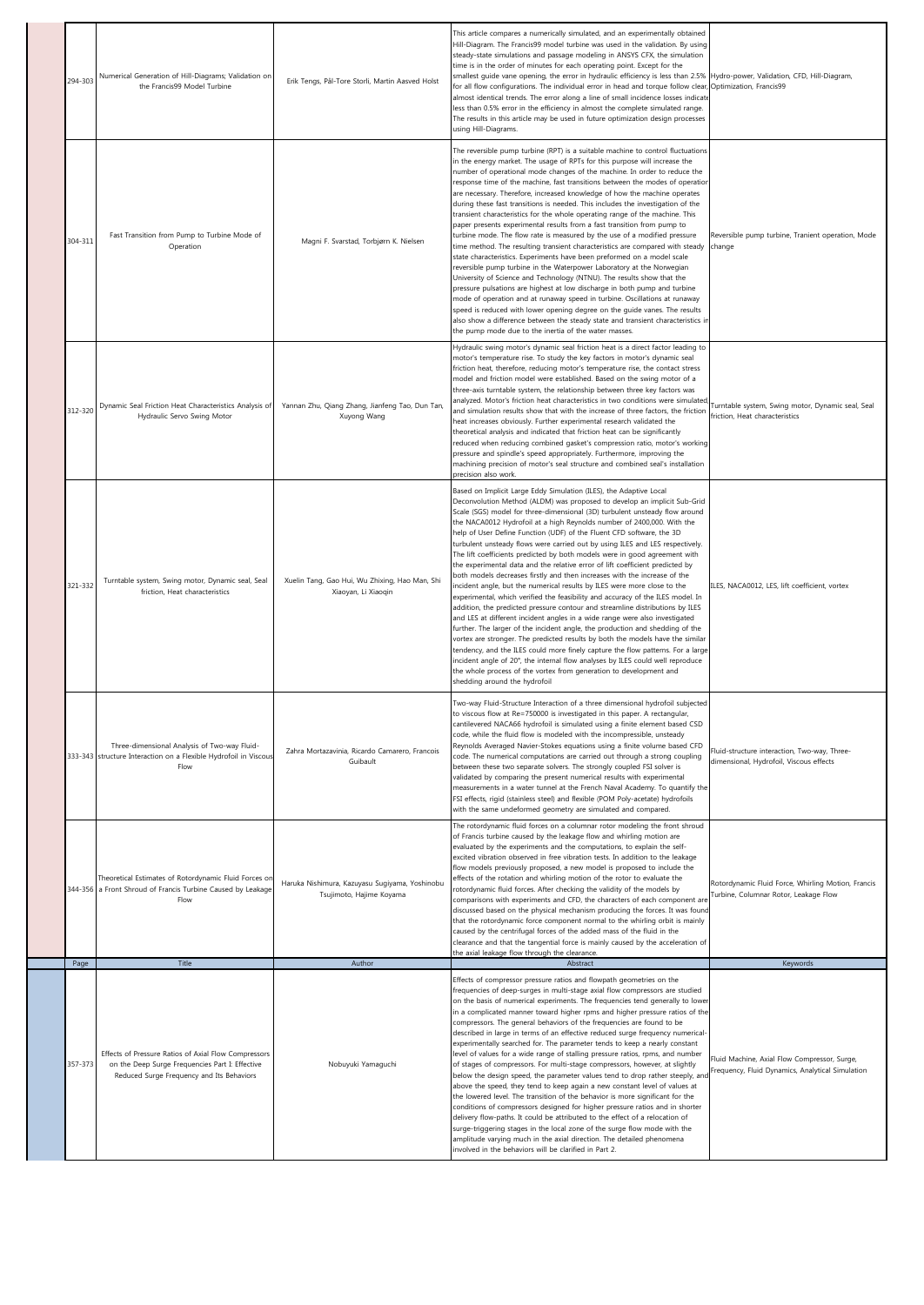|                                                     | 374-386   | Two-Dimensional Theoretical Study on Flow<br>Characteristics of a Spiral-Channel Viscous<br>Micropump                                 | Donghyuk Kang, Koichi Nishibe, Kotaro Sato,<br>Kazuhiko Yokota                                                        | This study investigates the flow characteristics of a spiral-channel viscous<br>micropump using two-dimensional theoretical analysis. The obtained results<br>are compared to the results obtained from experiments, numerical simulations,<br>and the theoretical analysis of Kilani et al., and the similarities and differences<br>between these approaches are discussed. The present two-dimensional<br>theoretical approach is validated. Its accuracy is improved as compared to<br>previous work by setting the spiral-channel axis as the spiral-channel length<br>from the pump inlet to the outlet and by considering the moving wall as a<br>component in the spiral-channel direction of the circumferential velocity of the<br>rotating disk. Furthermore, the present two-dimensional analysis can accurately<br>predict pump performance, even though the actual flow in the micropump is<br>three dimensional.                                                                                                                                                                                                                                                                                                                                                                                                                                                                                                                                                                                                                                                    | Micropump, Viscosity, Spiral channel, Pump<br>performance, Two-dimensional analysis, Reynolds<br>number                                         |
|-----------------------------------------------------|-----------|---------------------------------------------------------------------------------------------------------------------------------------|-----------------------------------------------------------------------------------------------------------------------|------------------------------------------------------------------------------------------------------------------------------------------------------------------------------------------------------------------------------------------------------------------------------------------------------------------------------------------------------------------------------------------------------------------------------------------------------------------------------------------------------------------------------------------------------------------------------------------------------------------------------------------------------------------------------------------------------------------------------------------------------------------------------------------------------------------------------------------------------------------------------------------------------------------------------------------------------------------------------------------------------------------------------------------------------------------------------------------------------------------------------------------------------------------------------------------------------------------------------------------------------------------------------------------------------------------------------------------------------------------------------------------------------------------------------------------------------------------------------------------------------------------------------------------------------------------------------------|-------------------------------------------------------------------------------------------------------------------------------------------------|
|                                                     | 387-399   | Performance Characteristics and Flow Field of Axial<br>Flow Hydraulic Turbine in Shallow Open Channel                                 | Yasuyuki Nishi, Genki Sato, Daishi Shiohara, Terumi<br>Inagaki, Norio Kikuchi                                         | We have been developing an axial flow hydraulic turbine with a collection<br>device that can be used in open channels with shallow water depths such as<br>agricultural waterways and small rivers. However, the addition of a collection<br>device reduces the portability and increases the cost compared to axial flow<br>hydraulic turbines without a collection device. Therefore, it is important to<br>understand the performance characteristics and flow field of the axial flow<br>hydraulic turbine in open channels while considering the possibility of using<br>only an axial flow hydraulic turbine. This study focuses on an axial flow<br>hydraulic turbine operating near both the free and bottom surfaces in an ope<br>channel. We conducted a multiphase flow analysis that considers the free<br>surface, as well as a single-phase flow analysis that does not consider it. This<br>study indicates that the maximum power coefficient obtained from multiphase<br>flow analysis was lower than that obtained from single-phase flow analysis.<br>This is thought to be the result of the water-receiving area and inflow velocity<br>becoming smaller, the input power coefficient becoming lower due to the<br>influences of the free surface, and the bottom surface of the channel and the<br>turbine efficiency becoming lower as the result of a non-uniform velocity<br>distribution.                                                                                                                                                                | Small Hydro Power, Hydraulic Turbine, Axial Flow<br>Furbine, Performance Characteristics, Flow Field, Oper<br>Channel, Free Surface             |
| Vol. 11,<br>No. 4,<br>October-<br>December,<br>2018 | 400-411   | Influences of Impeller Splitter Blades on the<br>Performance of a Centrifugal Pump with Viscous<br>Fluids                             | Davood Khoeini, Ebrahim Shirani                                                                                       | In the present study, influences of impeller splitter blades on the performance<br>of a centrifugal pump when handling viscous fluids have been investigated<br>numerically and experimentally. In order to approach this aim, various splitter<br>blades have been inserted on the impellers that pump viscous fluids ranging<br>from 1 cSt to 500 cSt and the optimum splitter blade length based on the<br>numerical results were constructed and tested thoroughly. Effects of splitter<br>blades with lengths of 0.3, 0.45, 0.6 and 0.75 times of the main impeller blades<br>were analyzed numerically. Results revealed that splitter blades have significant Centrifugal pump, Splitter blades, Performance curve,<br>effect on the performance of a centrifugal pump. In fact, splittered impellers<br>extend the operating region of centrifugal pumps remarkably and also among<br>different surveyed splitter blades the head and efficiency increase by 20% and<br>3% respectively by using splittered impeller of 0.75L in comparison with the<br>original impeller (without splitter blade). Moreover, the data analyses shows<br>that splittered impellers can be used for pumping viscous fluids in the almost<br>all operating conditions of non-splittered impellers with less viscous working<br>fluid and obtained reasonable performance.                                                                                                                                                                                                                    | Viscous fluids                                                                                                                                  |
|                                                     | 412-423   | Progressive Orthogonal Optimization Design Method<br>for High Efficiency Axial-flow Blower                                            | Chuang Li, Jianrun Zhang, Wenbin Yu                                                                                   | To solve the problem of excessive design parameters of flow channel during<br>the comprehensive optimization of the axial-flow blower's total pressure<br>efficiency and flux, a progressive optimization design method which is based<br>on the importance of structural parameters is proposed. The accurate<br>numerical simulation model of flow channel is built, verified and updated by<br>experiment results. According to the model, progressive orthogonal<br>optimization design is developed as following steps: the first is axial fan<br>design, then the orthogonal design of the structure parameters of entire flow<br>channel is further advanced. This approach is applied to the optimization<br>design of an axial-flow blower in this paper, and the results show that the<br>uniformity of the flow field in the flow channel is significantly increased and<br>the vertexes spreading in the flow channel are obviously reduced, the flux is<br>increased from 0.145m3/s to 0.171m3/s, and the efficiency increased from<br>45.47% to 58.13%, it indicates that the method can meet the design<br>requirements well while being efficient.                                                                                                                                                                                                                                                                                                                                                                                                                 | Axial-flow blower, High efficiency, Overall<br>optimization, Progressive orthogonal                                                             |
|                                                     | 424-431   | Experimental Investigation under Water Condition on<br>the Loss of Pipe Material Caused by Solid Particle<br>Erosion in the Pipe Flow | Kyung Hoon Kim                                                                                                        | Wall thinning is the reduction in pipe thickness as time passes, and can strain<br>pipes in nuclear or thermoelectric power plants. Wall thinning can be classified<br>into three types: flow-accelerated corrosion, cavitation erosion, and solid<br>particle erosion. This article presents a study on solid particle erosion, which<br>frequently causes damages to power plants' pipe strains. Unlike previous<br>studies, this study uses a mechanism to make solid particles(micro scale) in a<br>fluid flow collide with pipe materials under water condition. Based on the<br>velocity change of the solid particles in a fluid flow, the surface changes, the<br>change in the amount of erosion, the erosion rate, and the variation in the<br>hardness of carbon steel and aluminum strain pipe materials can all be<br>determined. In addition, factor-based erosion rates are verified, and a wall-<br>thinning relation function is suggested for the pipe materials.                                                                                                                                                                                                                                                                                                                                                                                                                                                                                                                                                                                                | Solid Particle Erosion (S.P.E.), Loss of Pipe Material,<br>Wall Thinning, Solid-Water Ratio, Particle Content,<br>Erosion Rate, Water Condition |
|                                                     | 432-441   | Study on Through-flow Model for Turbine System<br>Considering Three-dimensional Flow Field Distortion<br>Effect                       | Yanbin Liu, Weilin Zhuge, Yangjun Zhang, Shuyong<br>Zhan                                                              | Turbocharging is an important way to raise engine power density, save energy and reduce<br>emission. Because turbocharger is driven by exhaust gas, energy utilization rate is a key factor<br>for turbocharged engine performance. As a part transferring heat to mechanical energy,<br>turbine efficiency decides exhaust gas energy utilization. Because of three-dimensional flow<br>field distortion effect at outlet to exhaust manifold, turbine efficiency will be different from<br>MAP when engine working. Influences by interaction in turbine system, turbine efficiency will<br>decrease. So in order to evaluate turbine operating performance and design or select turbine<br>more precisely, it is necessary to build a through-flow model for turbine which can consider<br>three-dimensional flow field distortion effect.Unsteady flow field distortion at outlet to turbine<br>was analyzed and flow field interaction law between exhaust manifold and turbine was studied<br>On the basis, six typical flow field distortion models in an engine operation cycle were raised.<br>Then influences six models on each flow stage in turbine were analyzed. Further, models for<br>exhaust manifold and turbine were built separately. Difference between unsteady three-<br>dimensional simulation result and that based on turbine system through-flow model was<br>compared and analyzed. Research result illustrated that difference of turbine cycle efficiency<br>was only 0.1% and difference of turbine cycle work was 0.3%. So it can be deduced that | Engine, Turbine system, Through-flow model, Flow<br>interaction, Distortion model, Flow loss model                                              |
|                                                     | Page      | Title                                                                                                                                 | Author                                                                                                                | Abstract                                                                                                                                                                                                                                                                                                                                                                                                                                                                                                                                                                                                                                                                                                                                                                                                                                                                                                                                                                                                                                                                                                                                                                                                                                                                                                                                                                                                                                                                                                                                                                           | Keywords                                                                                                                                        |
|                                                     | $1 - 11$  | Instability Prediction of Valve Motion and Internal<br>Flow in Novel Large-scale Reciprocating Pump                                   | Yi Ma, Yutao Chen, He Zhang, Huashuai Luo,<br>Hongying Deng                                                           | To study the transient valve motions and flow pulsation of novel five-cylinder<br>double-acting reciprocating pump, the theoretical analysis and computational<br>fluid dynamics (CFD) method are employed to investigate the full-cycle<br>working process of the pump. The theoretical models describing the motions<br>and flow rates of hydraulic end are established for reciprocating pump under<br>the actions of piston and valves. The open-close behavior of suction and<br>discharge valves, internal turbulent flow and pulsation characteristics of the<br>pump are studied and the effects of crank speed on those are analyzed in<br>detail. The results show that the valves of reciprocating pump open and close<br>quickly and non-linearly with various degrees of striking velocities and lag<br>phenomena. Through the time and frequency domain results of flow pulsation,<br>the single-cavity frequency is the dominant frequency. The most obvious<br>amplitude appears for discharge flow pulsation, which gradually increases with<br>crank speed. The results could provide useful information for the optimization<br>of reciprocating pumping systems.                                                                                                                                                                                                                                                                                                                                                                                               | Reciprocating pump, Dynamic grid technique,<br>Instability prediction, Valve motion, Flow pulsation                                             |
|                                                     | $12 - 21$ | Fluid Considering Cavitation                                                                                                          | Performance of Cone Meter for Measuring Cryogenic Denghui He, Zhuang Chang, Bofeng Bai, Senlin Chen,<br>Pengcheng Guo | The performance of the cone meter when measuring the cryogenic fluid was<br>investigated by numerical simulation. The results show that the discharge<br>coefficient and pressure loss coefficient of the cone meter are almost constant<br>when the Reynolds number in the "stable region". The cryogenic fluids,<br>especially the liquid hydrogen, have wider stable Reynolds number ranges<br>than the water. There is little effect of cavitation on the discharge coefficient<br>and pressure loss coefficient at the initial stage of cavitation. Thus the effect of<br>slight cavitation on the measurement error of the flow rate is small, whose<br>relative error is less than ±0.5% in present cases. This study opens a new<br>avenue for measuring the flow rate of the cryogenic fluid.                                                                                                                                                                                                                                                                                                                                                                                                                                                                                                                                                                                                                                                                                                                                                                             | Cryogenic fluid, Cone meter, Discharge coefficient,<br>Pressure loss coefficient, Flow rate measurement                                         |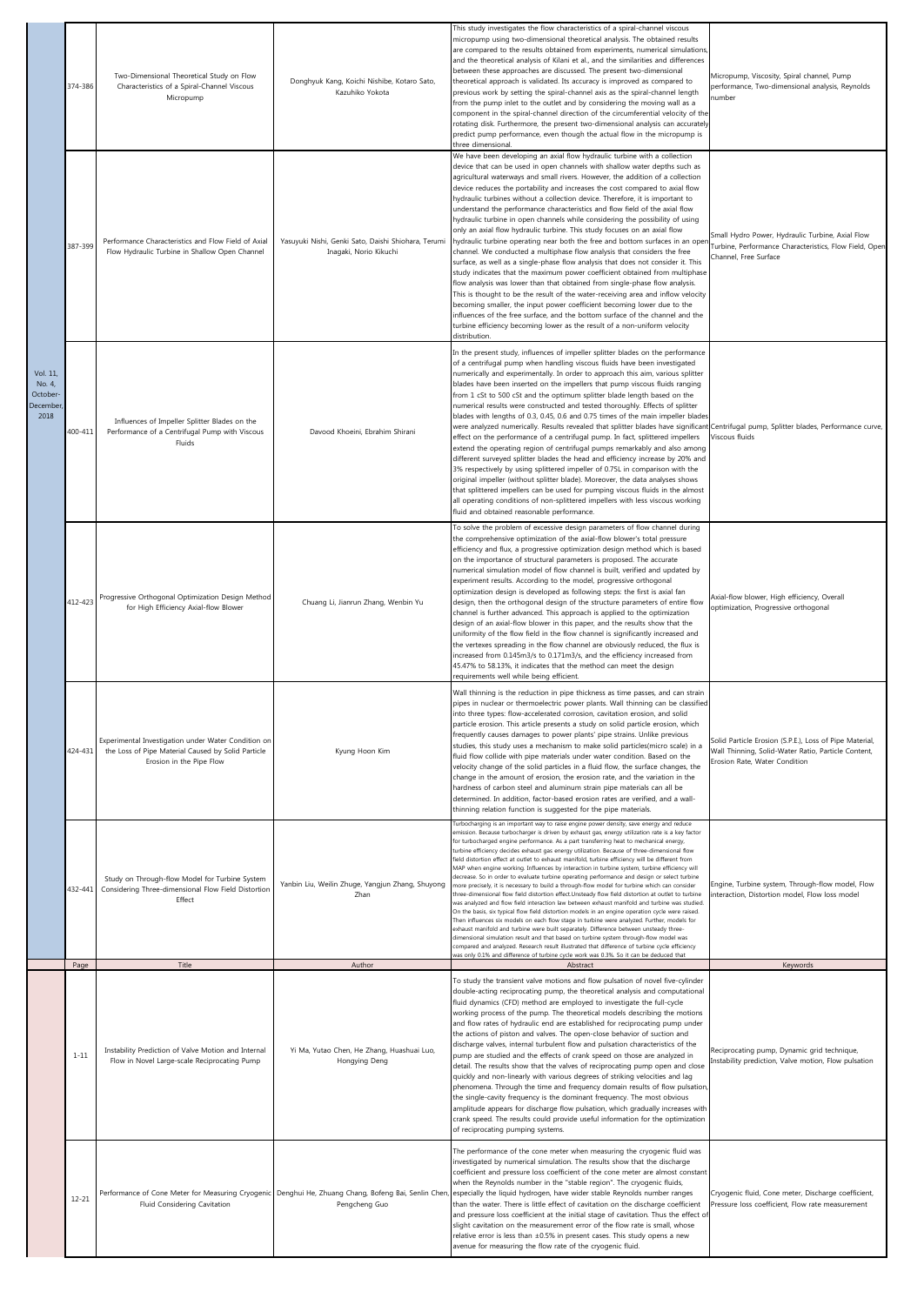|                                                | $22 - 30$ | Cavitating Turbulent Flow Study for Low Head Francis<br>Turbine by Transient Analysis                                       | Pankaj P Gohil, R P Saini                                                     | Cavitation is undesirable phenomenon and it is difficult to eliminate<br>completely, however it is minimized to the acceptable limits. It becomes more<br>severe under off-design conditions and lower tail race level. Shear Stress<br>Transport (SST) turbulence model and Rayleigh-Plesset mass transfer models<br>are used using CFX solver for performing the transient simulation and<br>investigating the cavitation turbulent flow through Francis turbine. An attempt<br>has been carried out to analysis of cavitating flow at low head Francis turbine<br>under different operating conditions having varying suction heads.<br>Experimentation has been carried out to validate the simulation results. It was<br>found that obtained simulation results are very close agreement with<br>experimental results. Summarizing, the performance loss and cavitation rate<br>are found maximum under over load operating conditions. At part load<br>operating conditions of the turbine, high amplitude of pressure at low<br>frequency has been found which may cause fatigue damage to the turbine<br>over time. Cavitation rate, performance loss and magnitude of pressure<br>pulsation increase with increase of suction head.                                                                                                                                                                                                                                                                                                                                                                                                                                                                                                                                                                                                                                                                                                                                                                                                  | Cavitation, Low head, Francis turbine, R-P model,<br>Performance, Frequency                                                        |
|------------------------------------------------|-----------|-----------------------------------------------------------------------------------------------------------------------------|-------------------------------------------------------------------------------|-----------------------------------------------------------------------------------------------------------------------------------------------------------------------------------------------------------------------------------------------------------------------------------------------------------------------------------------------------------------------------------------------------------------------------------------------------------------------------------------------------------------------------------------------------------------------------------------------------------------------------------------------------------------------------------------------------------------------------------------------------------------------------------------------------------------------------------------------------------------------------------------------------------------------------------------------------------------------------------------------------------------------------------------------------------------------------------------------------------------------------------------------------------------------------------------------------------------------------------------------------------------------------------------------------------------------------------------------------------------------------------------------------------------------------------------------------------------------------------------------------------------------------------------------------------------------------------------------------------------------------------------------------------------------------------------------------------------------------------------------------------------------------------------------------------------------------------------------------------------------------------------------------------------------------------------------------------------------------------------------------------------------------------------------|------------------------------------------------------------------------------------------------------------------------------------|
|                                                | $31 - 38$ | Experimental and Numerical Studies on Flow<br>Characteristics of Centrifugal Pump under Air-water<br>Inflow                 | Qiaorui Si, Wenting He, Gerard Bois, Qianglei Cui,<br>Shouqi Yuan, Keyu Zhang | A two-phase liquid pumping test ring is built to study the flow induced<br>characteristics of centrifugal pump under the air-water flow working<br>condition. Pump performances are measured under different flow rates<br>and different inlet air void fraction (a). Pressure pulsation signal<br>spectrums and their probability density maps are also recorded. The<br>calculations, using URANS k-epsilon turbulence model combined with<br>the Euler-Euler inhomogeneous two-phase model, are also performed<br>to obtain inner flow structure inside the impeller and volute channels<br>under different air-water conditions in order to understand the pump<br>characteristic evolutions. The results show that the performance of<br>centrifugal pump is more sensitive to air inlet injection at low flow rates.<br>The maximum air void fraction of model pump could reach 10% when<br>the pump operates at the highest efficiency point, and the performance<br>drops sharply when the air void fraction is more than 8%. The dominant<br>frequency of pump outlet pressure pulsation is still at the blade passing<br>frequency even under two-phase condition. Frequency amplitude<br>increases with the increase of a. The greater the a, the more of low<br>frequency appears in broadband characteristics. With the increase of a,<br>the probability density amplitude of pressure pulsation decreases<br>gradually, and its span becomes gradually wider as well. Comparisons<br>between numerical local results and experimental unsteady pressure can<br>explain part of the phenomena that are found in the present paper.                                                                                                                                                                                                                                                                                                                                                                                              | two phase flow, centrifugal pump, flow characteristic,<br>Euler-Euler inhomogeneous model                                          |
|                                                | 39-46     | IAHR 2018 Plenary Lecture 3 Changes in Hydro<br>Turbine Design - The Last 40 Years, and into The<br>Future -                | Stuart Coulson                                                                | In 29th IAHR symposium in Kyoto 2018, Mr. Coulson gave a lecture entitled "Changes in Hydro<br>Turbine Design - The Last 40 Years, and into The Future -" Recent runner design trends were<br>overviewed. Future turbine techniques were also introduced.                                                                                                                                                                                                                                                                                                                                                                                                                                                                                                                                                                                                                                                                                                                                                                                                                                                                                                                                                                                                                                                                                                                                                                                                                                                                                                                                                                                                                                                                                                                                                                                                                                                                                                                                                                                     | Runner, Blade, Design, Environment                                                                                                 |
| Vol. 12,<br>No. 1,<br>anuary<br>March,<br>2019 | $47 - 55$ | Pumped-Hydro Storages are Balancing Electric Energy<br>Production of Wind and Solar Reducing Average<br>Costs and Pollution | Aleksandar Gajic, Vladimir Stevanovic, Stan Pejovic                           | The new world energy policy is influenced by climate changes, narrow range<br>of operation of Thermal Power Plants, potential risks of Nuclear Power Plants<br>and limited resources of oil, gas and coal. Taking into account that renewable<br>energy, solar and wind power particularly are very dependent on the climate,<br>Hydro Power takes a new role in energy systems. Electricity conversion and<br>storage in periods of lower consumption and electricity production from the<br>stored energy in periods of higher demand or reduced production, are crucial<br>for the maintenance of stable and efficient electrical system. This requirement<br>has especially strengthened nowadays due to the expansion of integration of<br>new wind and solar plants. These renewable sources are characterized with<br>inherent intermittent production both in daily periods and periods of several<br>days, weeks or even months. A number of technologies might be considered<br>for the electricity conversion and storage, but the only nature and high<br>capacity available technology is based on the pumped storage plants. This<br>article studies the potential of the pumped storage plants as the effective and<br>economically competitive technology for the storage of wind, solar, run-of-<br>river and other environmentally friendly energies. Nuclear and coal fired plants<br>can change power output to achieve demand but only at the price of<br>extremely high maintenance cost. In addition, natural gas generators<br>contribute to climate change and pollution only slightly less than coal. The<br>pumped storage method is the most common storage system in the electricity<br>sector. It is traditionally dependent on natural conditions, usually making use<br>of rivers or lakes. However, some innovative methods such as the use of the<br>sea as the lower reservoir, or a proposal to use a surface reservoir as the<br>upper reservoir and an underground reservoir as the lower have emerged. | energy system, balancing, hydro storage, renewables,<br>accumulation                                                               |
|                                                | 56-63     | Numerical Simulation of a Gas-Liquid Centrifugal<br>Pump under Different Inlet Gas Volume Fraction<br>Conditions            | Yan Sina, Luo Xingqi, Feng Jianjun, Zhu Guojun,<br>Zhang Lefu, Chen Senlin    | In order to study the influence of inlet gas volume fraction (IGVF) on<br>performance of a gas-liquid centrifugal pump, three-dimensional turbulent<br>flow of a single-stage gas-liquid centrifugal pump has been simulated by<br>using computational fluid dynamics (CFD). Both steady and unsteady<br>simulations have been conducted for different inlet gas volume fraction<br>conditions of the pump. The gas phase distribution, the internal flow field and<br>pressure field of the pump were obtained with inhomogeneous two-fluid<br>model. The result showed that many gas accumulation zones accompanied<br>vortices appears in the impeller as IGVF increases, and surge would occur as<br>IGVF reaches a certain value. The change of IGVF would change the<br>magnitude and direction of the impeller radial force.                                                                                                                                                                                                                                                                                                                                                                                                                                                                                                                                                                                                                                                                                                                                                                                                                                                                                                                                                                                                                                                                                                                                                                                                           | centrifugal pump, inlet gas volume fraction, gas-liquid<br>two phase flow, CFD, performance                                        |
|                                                | 64-70     | Steady and Unsteady Flow Characteristics of a Multi-<br>stage Centrifugal Pump under Design and Off-design<br>Conditions    | Jin-Hyuk Kim, Bo-Min Cho, Sung Kim, Yong-Kab Lee,<br>Young-Seok Choi          | This paper presents detailed analyses on the steady and unsteady internal flow<br>characteristics of a three-stage centrifugal pump under design and off-design<br>conditions. A numerical analysis is conducted by solving three-dimensional<br>steady and unsteady Reynolds-averaged Navier-Stokes equations with the<br>shear stress transport (SST) turbulence model. The results of the steady and<br>unsteady numerical analyses throughout the flow region are analyzed and<br>compared with experimental data. A reattachment modification is used in the<br>SST turbulence model to better capture the characteristics of flow separation<br>due to boundary layer reattachment under the design and off-design<br>conditions. The unsteady numerical results are in reasonable agreement with<br>the experimental data, whereas they differ from the steady numerical results<br>when it comes to the internal flow fields at each component stage. In<br>particular, the time-averaged internal flow phenomena obtained from the<br>unsteady analysis are close to the real field conditions of this pump at low<br>flow rates. The hydraulic performances with and without the reattachment<br>modification are similar throughout the flow region, whereas the respective<br>flow characteristics in each impeller component are considerably different,<br>particularly at low flow rates.                                                                                                                                                                                                                                                                                                                                                                                                                                                                                                                                                                                                                                      | Three-stage centrifugal pump, steady analysis,<br>unsteady analysis, reattachment modification, design<br>point, off-design point  |
|                                                | $71 - 88$ | A Review of Experimental Detection Methods of<br>Cavitation in Centrifugal Pumps and Inducers                               | Georgios Mousmoulis, John Anagnostopoulos,<br>Dimitrios Papantonis            | An important flow mechanism that affects the performance and efficiency of<br>centrifugal pumps is cavitation. In recent years, many researchers have studied<br>the physics of cavitation in order to create appropriate detection<br>methodologies. The aim of this paper is to review the various experimental<br>tools that have been developed so far and enlighten the area of future<br>research on the field of cavitation monitoring. According to the results,<br>cavitation detection is possible, but a large number of sensors have to be used<br>and permanent changes in the machine need to be made for increasing the<br>results reliability. Therefore, future research steps are proposed towards the<br>development of reliable, accurate but also easy to install and low cost<br>experimental set ups.                                                                                                                                                                                                                                                                                                                                                                                                                                                                                                                                                                                                                                                                                                                                                                                                                                                                                                                                                                                                                                                                                                                                                                                                                  | Cavitation, Experimental measurements, Flow<br>visualization and imaging, Machine diagnostics, Noise<br>and vibration measurements |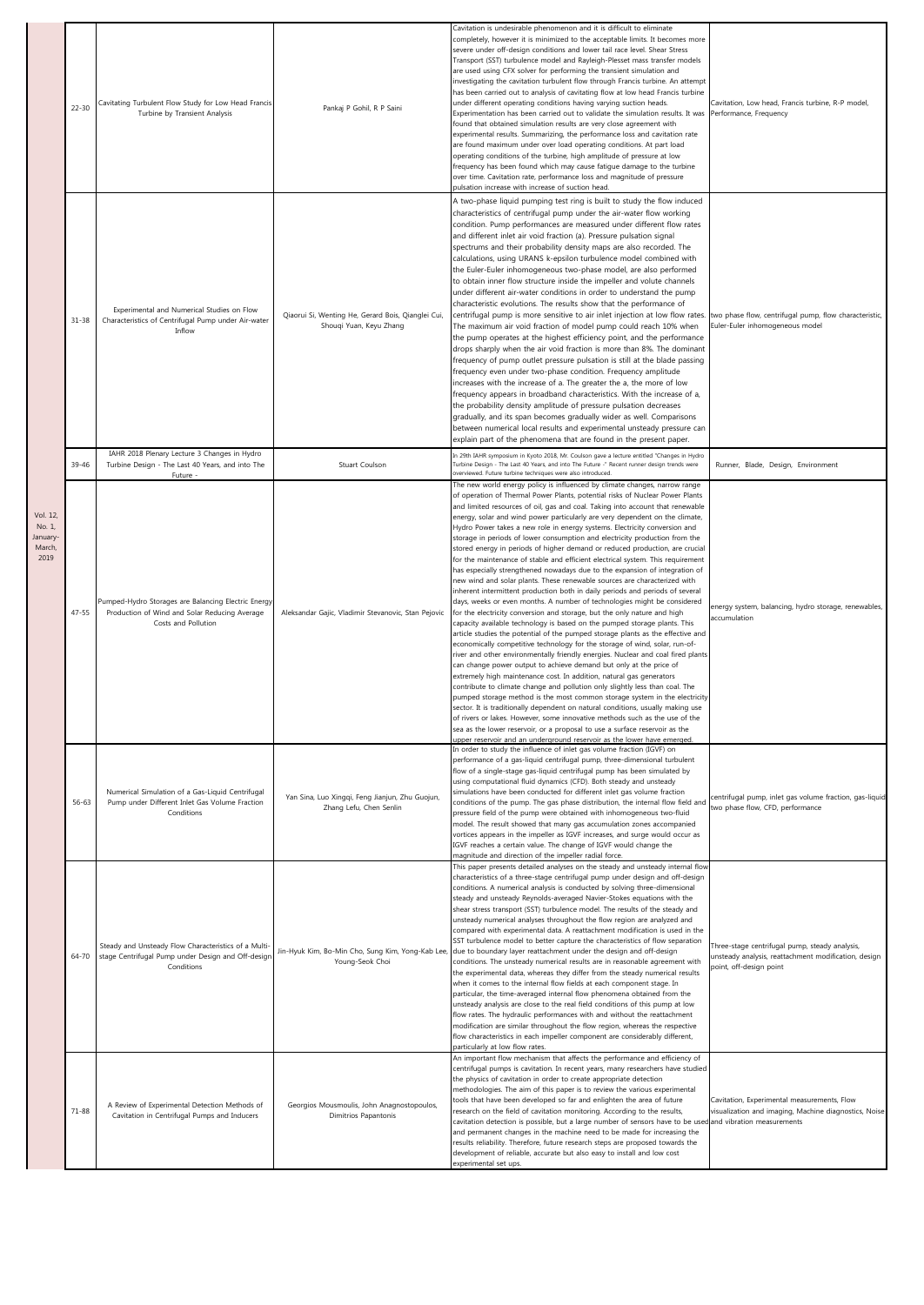|                                          | 89-98          | Flow Characteristics in a V-shaped Region of a<br>Suction Performance Curve in a Double-suction<br>Centrifugal Pump | Donghyuk Kang, Satoshi Yamazaki, Shusaku Kagawa<br>Byungjin An, Motohiko Nohmi, Kazuhiko Yokota | The present study investigated flow characteristics in the V-shaped region of<br>the suction performance curve for a double-suction centrifugal pump based<br>on the computational fluid dynamics (CFD). The V-shaped region in the time-<br>averaged suction performance curve was simulated well. The CFD simulated<br>the fluid oscillations due to cavitation surge and rotating cavitation well. The<br>V-shaped region was observed in the absolute total pressure difference<br>between the impeller inlet and outlet. The time histories showed that the<br>cavity produced vorticity, resulting in an increase in a pressure loss, and a<br>decrease in an impeller torque and an angular momentum flow rate. The time-region<br>averaged cavity volume, pressure loss between the impeller inlet and outlet,<br>vorticity in the blade passage and impeller torque were examined. A A shape<br>of a cavity volume curve caused a $\Lambda$ shape of a vorticity curve, resulting in a $\Lambda$<br>shape of a pressure loss curve and a V shape of an impeller torque curve. The<br>A shape of the pressure loss curve and the V shape of the impeller torque<br>curve caused the V shape of the suction performance curve.                                                                                                                                                                                                                                                                                                                                                                                                                                                                                                                                                                                                                                                                                                                                                                | Vorticity, Pressure loss, Torque, Angular momentum<br>flow rate, Suction performance curve, V-shaped   |
|------------------------------------------|----------------|---------------------------------------------------------------------------------------------------------------------|-------------------------------------------------------------------------------------------------|------------------------------------------------------------------------------------------------------------------------------------------------------------------------------------------------------------------------------------------------------------------------------------------------------------------------------------------------------------------------------------------------------------------------------------------------------------------------------------------------------------------------------------------------------------------------------------------------------------------------------------------------------------------------------------------------------------------------------------------------------------------------------------------------------------------------------------------------------------------------------------------------------------------------------------------------------------------------------------------------------------------------------------------------------------------------------------------------------------------------------------------------------------------------------------------------------------------------------------------------------------------------------------------------------------------------------------------------------------------------------------------------------------------------------------------------------------------------------------------------------------------------------------------------------------------------------------------------------------------------------------------------------------------------------------------------------------------------------------------------------------------------------------------------------------------------------------------------------------------------------------------------------------------------------------------------------------------------------------------------------|--------------------------------------------------------------------------------------------------------|
|                                          | Page<br>99-108 | Title<br>Simultaneous Optimization of Impeller and Volute of<br>a Single-channel Pump for Wastewater Treatment      | Author<br>Jin-Hyuk Kim, Sang-Bum Ma, Young-Seok Choi,<br>Kwang-Yong Kim                         | Abstract<br>The impeller and volute of a single-channel pump used for wastewater<br>treatment were simultaneously optimized to improve the hydraulic efficiency<br>and reduce unsteady radial force sources due to impeller-volute interaction.<br>Steady and unsteady Reynolds-averaged Navier-Stokes equations were solved<br>with the shear stress transport turbulence model as the turbulence closure<br>model using tetrahedral grids to analyze the internal flow in the single-channe<br>pump. Five design variables related to the internal flow cross-sectional areas o<br>the impeller and volute were selected to simultaneously optimize three<br>objective functions: the hydraulic efficiency, the sweep area of the radial force<br>during one revolution, and the distance of the mass center of the sweep area<br>from the origin. A response surface approximation model and a genetic<br>algorithm were employed to obtain the three-dimensional Pareto-optimal<br>solutions representing the trade-off between the efficiency and the radial force<br>sources. The three-objective optimization results showed that the<br>representative clustered optimum designs exhibit enhanced efficiency and<br>reduced radial force sources simultaneously in most cases, compared with the<br>reference design. The trade-off relationship between the efficiency and the<br>radial force sources clarifies with controlling the internal flow cross-sectional<br>areas of the impeller and volute of the single-channel pump. The efficiency<br>improvement and reduction in the radial force sources were systematically<br>verified by analyzing the detailed internal flow characteristics.                                                                                                                                                                                                                                                                                        | Keywords<br>Single-channel pump, optimization, radial force,<br>sweep area, efficiency, unsteady RANS  |
| Vol. 12,<br>No. 2,<br>April-June<br>2019 | 109-118        | Correlation of the Sediment Properties and Erosion in<br>Francis Hydro Turbine Runner                               | Ujjwal Shrestha, Zhenmu Chen, Young Do Choi                                                     | Sediment erosion is the main problem for the hydropower situated in South<br>Asia and South America. Due to sediment erosion, hydropower in those areas<br>cannot operate in their full potential. Sediment erosion is a significant problem<br>in turbomachinery and associated with degradation of turbine performance.<br>The sediment erosion removes the turbine material from its surface. It can<br>cause fracture of the turbine, which leads to an economic loss. In this paper,<br>the sediment properties and its influence on erosion have discussed. Sediment<br>properties like shape, size, and concentration have a direct influence on<br>erosion. The numerical analysis was conducted to visualize the erosion in<br>Francis hydro turbine. The most vulnerable area for the sediment erosion in<br>Francis hydro turbine has predicted. The precise prediction of the sediment<br>erosion in the turbine is the difficult task due to the synergetic effect of<br>sediment parameters (shape, size, concentration, hardness, velocity). The<br>accurate and precise indication of the sediment erosion required both<br>experimental and computational analysis. In this study, solid-fluid<br>computational analysis has done to identify the susceptible area on runner<br>blade and influence of sediment parameters on erosion.                                                                                                                                                                                                                                                                                                                                                                                                                                                                                                                                                                                                                                              | Sediment, Erosion Model, Sediment Erosion, Shape<br>Factor, Francis Hydro Turbine                      |
|                                          | 119-127        | Optimization of Hydropower Plants Regarding Hydro-<br>abrasive Erosion                                              | Anant Kumar Rai, Arun Kumar, Thomas Staubli                                                     | The hydro-abrasive erosion poses challenges for smooth and efficient<br>operation of existing hydropower plants (HPPs) as well as planning for new<br>HPPs. The loss in revenue is caused due to reduced generation on account of<br>reduced efficiency, down time for repair and maintenance for restoring the<br>machinery and other components. In this study, various optimization<br>considerations required with respect to hydro-abrasive erosion at both the<br>planning and the operation stage of a HPP are presented. The factors involved<br>in each steps like unit sizing, selection and design of turbines, capacity of<br>desanders, cut-off limits of sediment concentration for turbine switch-offs,<br>preventive measures such as coatings etc. were discussed. Further, a case study<br>of an operational HPP located in Indian Himalayas is presented where<br>suspended sediments, hydro-abrasive erosion and reduction in efficiency were<br>measured simultaneously. Available models were used with measured values to<br>obtain various losses due to hydro-abrasive erosion. The cost of coating, a<br>preventive measure, is compared with the losses in operating the uncoated<br>turbine. A decision making criterion is also introduced.                                                                                                                                                                                                                                                                                                                                                                                                                                                                                                                                                                                                                                                                                                                             | Hydraulic Turbine, hydro-abrasive Erosion, Suspended<br>sediment, Efficiency, Optimization, Hydropower |
|                                          | 128-135        | Suction Performance and Cavitation Instabilities of<br>Turbopumps with Three Different Inducer Design               | Tatsuya Morii, Yohei Tanaka, Satoshi Watanabe,<br>Satoru Ohashi, Yasushi Matsunaga              | In the present study, the suction performance and the cavitation instabilities in<br>turbo-pumps with three different inducers designed with different design<br>incidence angle are experimentally investigated in the wide range of operating<br>flow rate. Three inducers L with the lowest design incidence angle, M with the<br>moderate one and H with the largest one are used in combination with<br>identical main impeller. As a result, the total head of pump with inducer H is<br>confirmed to be the largest especially at large flow rates, while the shaft powe<br>is almost the same, resulting in the best efficiency with the inducer H. The<br>suction performance is the best with inducer H at large flow rates and is the<br>best with inducer L at low flow rates. Two kinds of instabilities, the cavitating<br>whirling vortex and the surges are mainly observed for the all both inducers,<br>but they are limited at low flow rates. The occurrence ranges of these<br>instabilities in terms of the operating flow rate is the widest with inducer H.<br>However, those in terms of the shockless flow rate ratio is similar for the all<br>three inducers: This fact can contribute to establish some guideline to the<br>pump operation avoiding serious flow instabilities.                                                                                                                                                                                                                                                                                                                                                                                                                                                                                                                                                                                                                                                                                         | Cavitation, Turbopump, Inducer, Cavitation<br>performance, Design incidence angle                      |
|                                          | 136-146        | Experimental and Numerical Investigation of the<br>Erosive Potential of a Leading Edge Cavity                       | Jean-Bastien Carrat, Regiane Fortes-Patella, Jean-<br>Pierre Franc                              | This paper presents a joint experimental and numerical analysis of the erosive<br>potential of an unsteady cavity that develops at the leading edge of a two-<br>dimensional hydrofoil and periodically sheds vapour clouds. From an<br>experimental viewpoint, the erosive potential was characterized by pressure<br>pulse height spectra. The hydrofoil was equipped with eight pressure sensors<br>made of PVDF piezoelectric film that allowed the measurement of flow<br>aggressiveness at different locations along the hydrofoil chord. It was shown<br>that the mean peak rate over a large number of cavity pulsations exhibits a<br>maximum at a distance from the leading edge close to the maximum cavity<br>length. Moreover, the increase in flow aggressiveness caused by an increase in<br>flow velocity can be explained by an increase in both amplitude and frequency<br>of impact loads. From a numerical viewpoint, the unsteady Reynolds averaged Fluids dynamics, Cavitation erosion, Numerical<br>Navier-Stokes (RANS) equations were solved using a modified k-& RNG<br>turbulence model together with a homogeneous cavitation model within a<br>two-dimensional approach. Flow aggressiveness was estimated from the<br>Lagrangian derivative of the computed void fraction that allows identifying the<br>regions of collapse of vapour structures. Three different critical regions from<br>an erosive viewpoint were numerically identified. Apart from the region of<br>collapse of the shed cloud (which was not instrumented in the present study),<br>the computations showed a maximum of aggressiveness around the maximum<br>cavity length as found experimentally. Another region of high aggressiveness<br>closer to the leading edge and associated to the upward movement of the re-<br>entrant jet was predicted by the present numerical model but not confirmed<br>experimentally, which probably shows the limitation of a two-dimensional<br>ipproach | calculations, Experimental measurements, Unsteady<br>pressure measurements, PVDF sensors               |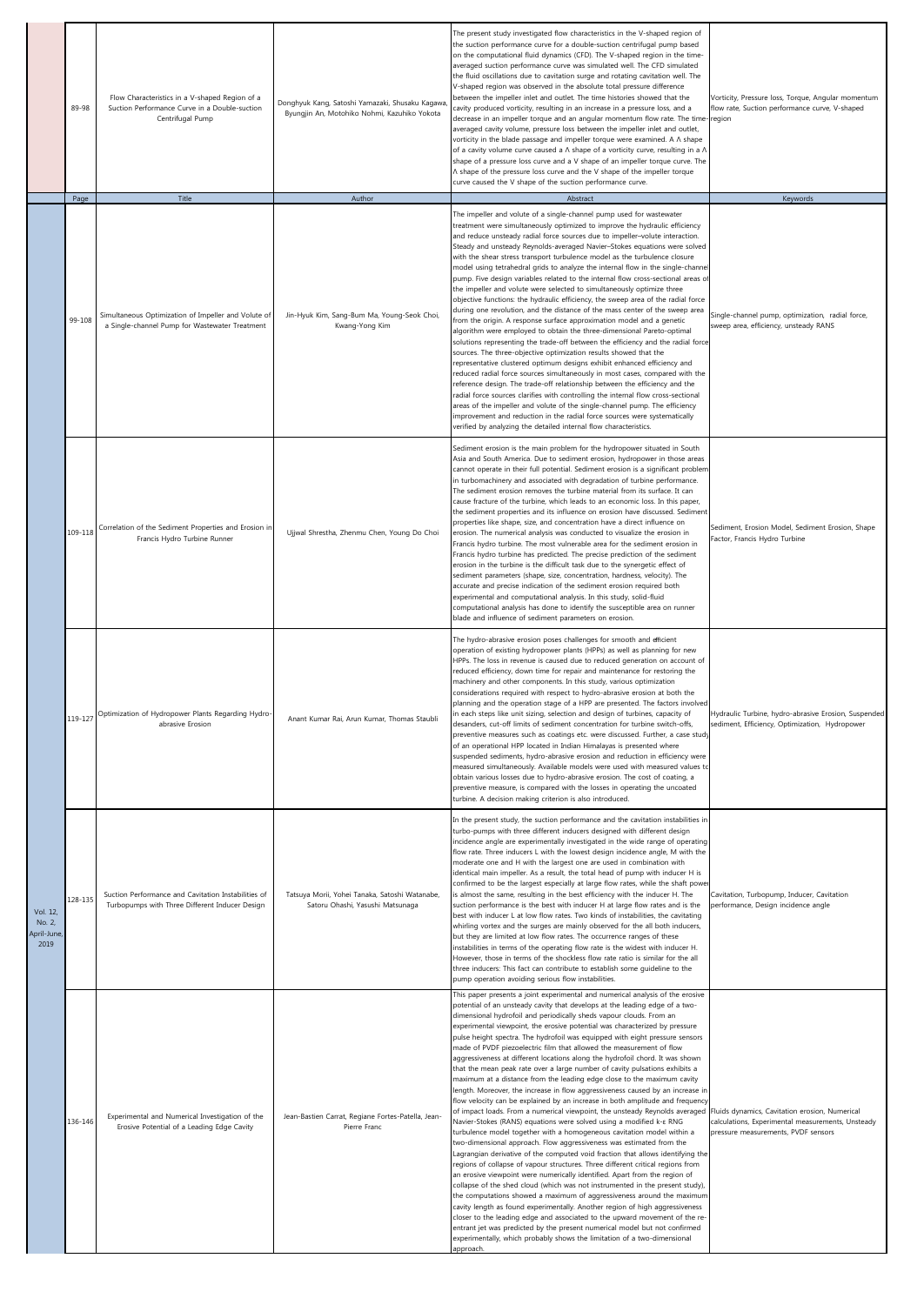|                                        |                 | Modelling of a Centrifugal Pump Using the<br>147-158 CATHARE-3 One-dimensional Transient Rotodynamic<br>Pump Model | Laura Matteo, Antoine Dazin, Nicolas Tauveron                            | The CATHARE-3 predictive transient rotodynamic pump model and its<br>validation in single-phase first quadrant conditions at component scale are<br>presented in this paper. One-dimensional discretization and resolution of<br>governing equations are made according to a mean flow path along all pump<br>parts (suction, impeller, diffuser, volute and discharge pipe), what makes the<br>model original compared to classical 1D models. The model is first verified by<br>comparison to the Euler equation of turbomachinery results. Then, qualification<br>of the model is carried out in steady and transient conditions by comparison<br>to available experimental data. Head and torque characteristics curves are well<br>predicted at different rotational speeds. Finally, a fast startup transient is<br>simulated. Results are satisfactory as the difference between the experimental<br>and modelled non-dimensionalized head is less than 10% of the final value<br>during the whole startup.                                                                                                                                                                                                                                                                                                                                                                                                | rotodynamic, pump, transient, model, CATHARE-3,<br>prediction                                                                        |
|----------------------------------------|-----------------|--------------------------------------------------------------------------------------------------------------------|--------------------------------------------------------------------------|-------------------------------------------------------------------------------------------------------------------------------------------------------------------------------------------------------------------------------------------------------------------------------------------------------------------------------------------------------------------------------------------------------------------------------------------------------------------------------------------------------------------------------------------------------------------------------------------------------------------------------------------------------------------------------------------------------------------------------------------------------------------------------------------------------------------------------------------------------------------------------------------------------------------------------------------------------------------------------------------------------------------------------------------------------------------------------------------------------------------------------------------------------------------------------------------------------------------------------------------------------------------------------------------------------------------------------------------------------------------------------------------------------------------|--------------------------------------------------------------------------------------------------------------------------------------|
|                                        | 159-168         | On the External Effects Affecting Torsional Modes in<br>Guide Vanes                                                | Petter T K Østby, Eivind Myrvold, Jan Tore Billdal, Bjø<br>rnn Haugen    | Increasing efficiency demands require design optimization of the turbine components, which<br>may lead to thinner profiles. Not only can component not withstand the given loads; quite<br>often one or more of their natural frequencies coincide with that of the rotor-stator<br>nteraction. Most of the research published has been on runners, while other parts of the<br>turbine are less studied. Even though guide vanes have torsional modes with frequencies<br>which may be close to the exiting frequency from the rotor stator interaction with the runner,<br>no significant failures due to resonance have been reported. This paper investigates some of<br>the possible mechanisms which may negate resonance in the torsional modes of the guide<br>vanes including; hydrodynamic damping from the flowing water and friction in the guide vane<br>bearings. A case study is conducted on a guide vane where the calculated natural frequency is<br>within 10% of the excitation frequency, while no significant vibrations have been reported.<br>Further, the findings are generalized to Francis turbines of different specific speeds. The results<br>indicate that the dynamics in the bearings are especially important to consider to be able to                                                                                                                                        | RSI, guide vane, vibration, resonance                                                                                                |
|                                        | 169-180<br>Page | Three-Dimensional Theoretical Study on Flow<br>Characteristics of a Spiral-Channel Viscous<br>Micropump<br>Title   | Donghyuk Kang, Koichi Nishibe, Kotaro Sato,<br>Kazuhiko Yokota<br>Author | Technological developments have led to micropumps playing an ever-greater<br>role at the heart of micro total analysis systems. Spiral-channel viscous<br>micropumps have been studied theoretically, numerically, and experimentally.<br>However, high-accuracy performance predictions have not been achieved over<br>a wide range of operating conditions. The present study proposes three-<br>dimensional and quasi-three-dimensional theoretical expressions for predicting<br>the pressure performance of spiral-channel viscous micropumps in low-<br>Reynolds-number environments. The theoretical analysis is validated through a<br>series of comparisons with numerical simulation results for the pressure<br>performance curves, velocity distributions, velocity gradient distributions, and<br>channel internal pressure distributions. Furthermore, the influence of the<br>channel aspect ratio on the performance characteristics is investigated.<br>Abstract                                                                                                                                                                                                                                                                                                                                                                                                                                 | Micropump, Viscosity, Spiral channel, Pump<br>performance, Three-dimensional analysis, low<br>Reynolds number<br>Keywords            |
|                                        | 181-188         | Simulation Studies on the Hemodynamics of a<br>Centrifugal Ventricular Assist pump                                 | Haiquan Feng, Dong Wang, Kun Wang, Mingxin Zhu                           | The present study was aimed to reveal the possible interactions between the<br>left ventricular assist pump and the blood. The study presented in here<br>adopted the computational fluid dynamics approach to analyze the effects of<br>variations in blade height, rotation speed, and suspension height on the<br>dynamic performance of the left ventricular assist pump. In addition, the 3D<br>printing technology was tested as a reliable of manufacture of the assembly<br>parts the left ventricular assist pump. The study was designed and conducted<br>only after system debugging was accomplished. The computer-aided<br>simulation results showed that the blade height, rotation speed and<br>suspension height had varied functional on the dynamic performance of the<br>device. Comparison of the influence degree of each factor to that of the blood<br>indicated that rotation speed has the largest impact, followed by the blade<br>height and finally the suspension height. At the same time, the experimental<br>results proved that the design principle was rational and if prepared the left<br>ventricular assist pump could operate successfully. The computer-aided<br>simulation and experiment also reproduced the possible effects of the various<br>factors on the blood and provided a theoretical reference for the design of the<br>centrifugal ventricular assist pump. | Left ventricular assist pump, Computational fluid<br>dynamics, Wall shear stress, 3D printing                                        |
| Vol. 12,<br>No. 3,<br>July-<br>eptembe | 189-199         | Investigation of Unsteady Pressure Pulsation and<br>Internal Flow in a Centrifugal Pump under Low Flow<br>Rate     | Qifeng Gao, Jun Ye, Bingfeng Wang, Jin Zhao                              | In order to study the unsteady pressure pulsation and internal flow in a<br>centrifugal pump under low flow rate, numerical calculation of a centrifugal<br>pump was carried out. The accuracy of the numerical calculation method was<br>verified with the external characteristic test. The characteristics of the unsteady<br>pressure pulsation and internal flow of the centrifugal pump were analyzed in<br>detail. The results show that the interaction between the impeller and the<br>volute has a significant effect on the unsteady pressure pulsation of the<br>centrifugal pump. The essential reason of the periodic pressure pulsation was<br>explained, and the evolution of separation vortex formation and collapse in<br>the impeller was presented. Regulation of the generation and development of<br>the high pressure zone in the volute was revealed. With the reduction of the<br>flow rate, the influence of the low pressure zone in the impeller is enhanced<br>and the pressure near the volute tongue is decreased. The results can provide<br>a reference for the centrifugal pump design and optimization                                                                                                                                                                                                                                                                        | centrifugal pump, pressure pulsation, vortex,<br>numerical calculation                                                               |
|                                        |                 | 200-216 On the High-partial-load Pulsation in Francis Turbines                                                     | Peter K. Dörfler                                                         | Francis turbines with high specific speed may produce intense pulsations of<br>system pressure when operating at approximately 70-85% of best-efficiency<br>discharge. Frequencies between 1 and 4 times runner rotation are typical. The<br>paper recalls and explains the particular set of properties. The pulsation is due<br>to instability of the second-lowest eigenmode of the hydraulic system<br>containing a cavitating draft tube vortex. A 1D model in frequency domain is<br>used - with emphasis on the crucial role of the finite velocity of swirl<br>propagation - to show how this mode can become unstable and give rise to a Francis turbine, draft tube surge, vortex cavitation,<br>strong 'breathing' pulsation. A parameter study shows the well-known<br>influence of draft tube pressure and why the behavior of prototype turbines is<br>often different from the reduced-scale model. Some of the phase properties<br>are explained by a 2D acoustic model. The phase reversal between upstream<br>and downstream pressures is a consequence of the mode shape, with roughly<br>two quarter waves of pressure along the cavitating vortex rope. The stability is<br>quite sensitive to 2D effects; therefore the present 1D model, while useful for<br>understanding the phenomena, is not likely to permit reliable predictions.                                                    | high partial load, stability, mass-flow gain                                                                                         |
| 2019                                   | 217-227         | Measurements on a Model Francis Turbine during<br>Start-Stop                                                       | Rahul Goyal, B K Gandhi, M J Cervantes                                   | Increased penetration of intermittent energy resources disturbs the<br>power grid network. The frequency band of the power grid is normally<br>controlled by automatic opening and closing of the guide vanes of<br>hydraulic turbines. This has increased the number of startup and<br>shutdown cycles as compared to the defined ones for the normal<br>operation of turbines. Turbine startup and shutdown induced a higher<br>level of pressure fluctuations and unsteadiness in the flow field,<br>decreasing its expected life. This paper presents the pressure and<br>velocity measurements performed on a Francis turbine model during<br>startup and shutdown. The pressure measurements were performed in<br>the vaneless space and draft tube and two-dimensional particle image<br>velocimetry measurements in the cone. The turbine operations from a<br>standstill (no flow) and high load were considered to perform the<br>startup and shutdown, respectively. The frequency of rotor-stator<br>interactions and standing waves were well captured in the spectrograms<br>of pressure signals. The signature of rotating vortex rope frequency was<br>also observed in the spectrograms. A huge disturbance in the draft tube<br>flow was observed due to these transient operations. The flow at the<br>center was mainly dominated by the stagnant, separation and<br>recirculating regions.   | Francis turbine, startup, shutdown, particle image<br>velocimetry, pressure measurements, rotor-stator<br>interaction, flow dynamics |